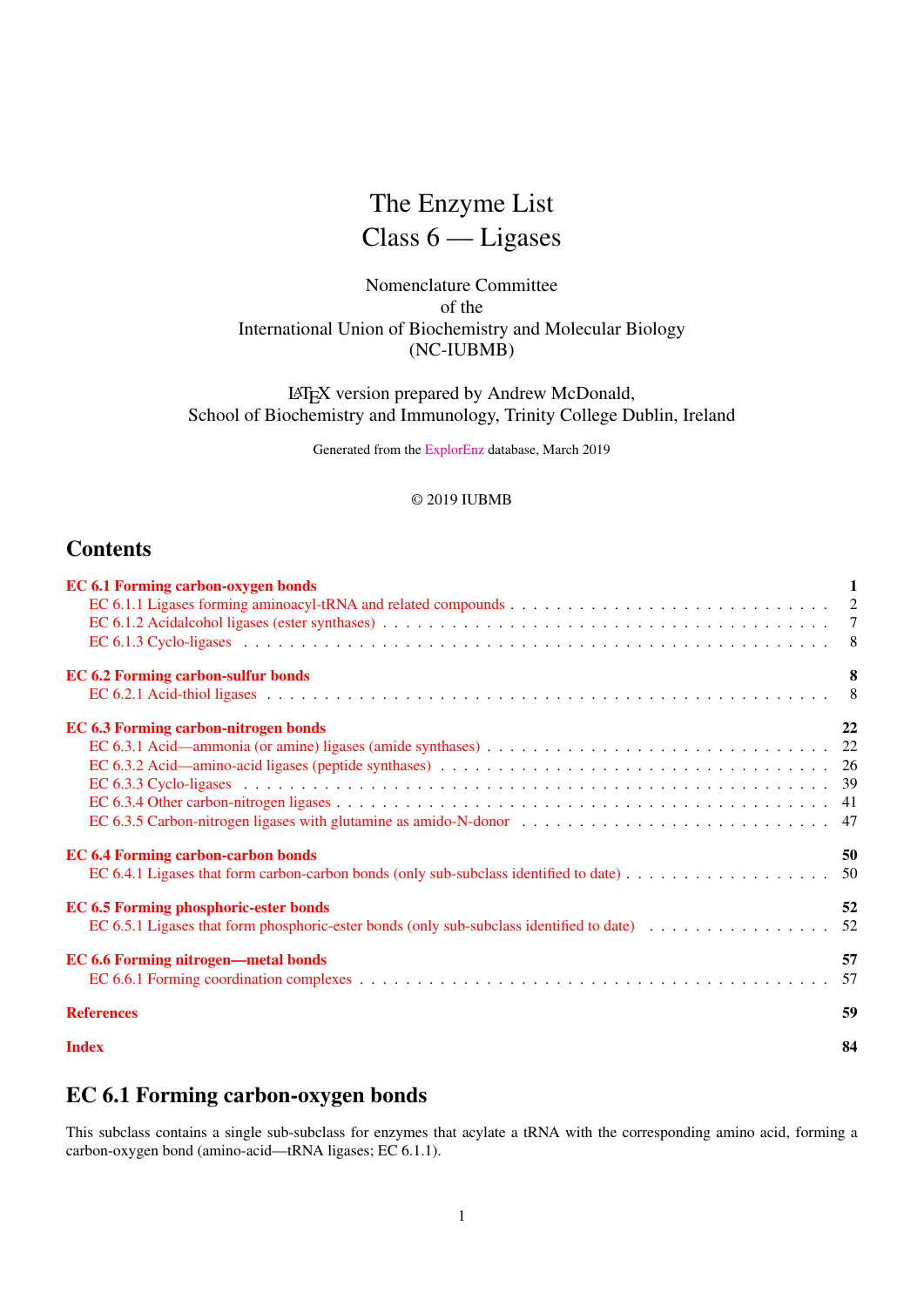## <span id="page-1-0"></span>EC 6.1.1 Ligases forming aminoacyl-tRNA and related compounds

## [EC 6.1.1.1](http://www.enzyme-database.org/query.php?ec=6.1.1.1)

| <b>Accepted name:</b> tyrosine—tRNA ligase                                                                  |
|-------------------------------------------------------------------------------------------------------------|
| <b>Reaction:</b> ATP + L-tyrosine + tRNA <sup>Tyr</sup> = AMP + diphosphate + L-tyrosyl-tRNA <sup>Tyr</sup> |
| <b>Systematic name:</b> L-tyrosine: $tRNATyr$ ligase (AMP-forming)                                          |
| <b>References:</b> [7, 74, 162, 383, 43]                                                                    |

[EC 6.1.1.1 created 1961, modified 2002]

## [EC 6.1.1.2](http://www.enzyme-database.org/query.php?ec=6.1.1.2)

| <b>Accepted name:</b>   | tryptophan—tRNA ligase                                                                                     |
|-------------------------|------------------------------------------------------------------------------------------------------------|
| <b>Reaction:</b>        | $ATP + L$ -tryptophan + tRNA <sup>Trp</sup> = AMP + diphosphate + L-tryptophyl-tRNA <sup>Trp</sup>         |
| Other name $(s)$ :      | tryptophanyl-tRNA synthetase; L-tryptophan-tRNA <sup>Trp</sup> ligase (AMP-forming); tryptophanyl-transfer |
|                         | ribonucleate synthetase; tryptophanyl-transfer ribonucleic acid synthetase; tryptophanyl-transfer          |
|                         | RNA synthetase; tryptophanyl ribonucleic synthetase; tryptophanyl-transfer ribonucleic synthetase;         |
|                         | tryptophanyl-tRNA synthase; tryptophan translase; TrpRS                                                    |
| <b>Systematic name:</b> | L-tryptophan: $tRNA^{Trp}$ ligase (AMP-forming)                                                            |
| <b>References:</b>      | [83, 338, 470]                                                                                             |

[EC 6.1.1.2 created 1961, modified 2002]

## [EC 6.1.1.3](http://www.enzyme-database.org/query.php?ec=6.1.1.3)

|                         | <b>Accepted name:</b> threonine—tRNA ligase                                                          |
|-------------------------|------------------------------------------------------------------------------------------------------|
| <b>Reaction:</b>        | $ATP + L$ -threonine + tRNA <sup>Thr</sup> = AMP + diphosphate + L-threonyl-tRNA <sup>Thr</sup>      |
| Other name $(s)$ :      | three only the synthetise; three only transfer ribonucleate synthetise; three only transfer RNA syn- |
|                         | thetase; threonyl-transfer ribonucleic acid synthetase; threonyl ribonucleic synthetase; threonine-  |
|                         | transfer ribonucleate synthetase; threonine translase; threonyl-tRNA synthetase; TRS                 |
| <b>Systematic name:</b> | L-threonine: $tRNA^{Thr}$ ligase (AMP-forming)                                                       |
| <b>References:</b>      | [7, 162]                                                                                             |

[EC 6.1.1.3 created 1961]

## [EC 6.1.1.4](http://www.enzyme-database.org/query.php?ec=6.1.1.4)

| <b>Accepted name:</b> leucine—tRNA ligase                                                        |
|--------------------------------------------------------------------------------------------------|
| $ATP + L$ -leucine + tRNA <sup>Leu</sup> = AMP + diphosphate + L-leucyl-tRNA <sup>Leu</sup>      |
| leucyl-tRNA synthetase; leucyl-transfer ribonucleate synthetase; leucyl-transfer RNA synthetase; |
| leucyl-transfer ribonucleic acid synthetase; leucine-tRNA synthetase; leucine translase          |
| <b>Systematic name:</b> L-leucine: $tRNA^{Leu}$ ligase (AMP-forming)                             |
| <b>References:</b> [7, 32, 33]                                                                   |
|                                                                                                  |

[EC 6.1.1.4 created 1961]

| <b>Accepted name:</b> isoleucine—tRNA ligase                                                       |
|----------------------------------------------------------------------------------------------------|
| $ATP + L$ -isoleucine + tRNA <sup>Ile</sup> = AMP + diphosphate + L-isoleucyl-tRNA <sup>Ile</sup>  |
| isoleucyl-tRNA synthetase; isoleucyl-transfer ribonucleate synthetase; isoleucyl-transfer RNA syn- |
| thetase; isoleucine-transfer RNA ligase; isoleucine-tRNA synthetase; isoleucine translase          |
| <b>Systematic name:</b> L-isoleucine:tRNA <sup>Ile</sup> ligase (AMP-forming)                      |
| <b>References:</b> [7, 32, 33]                                                                     |
|                                                                                                    |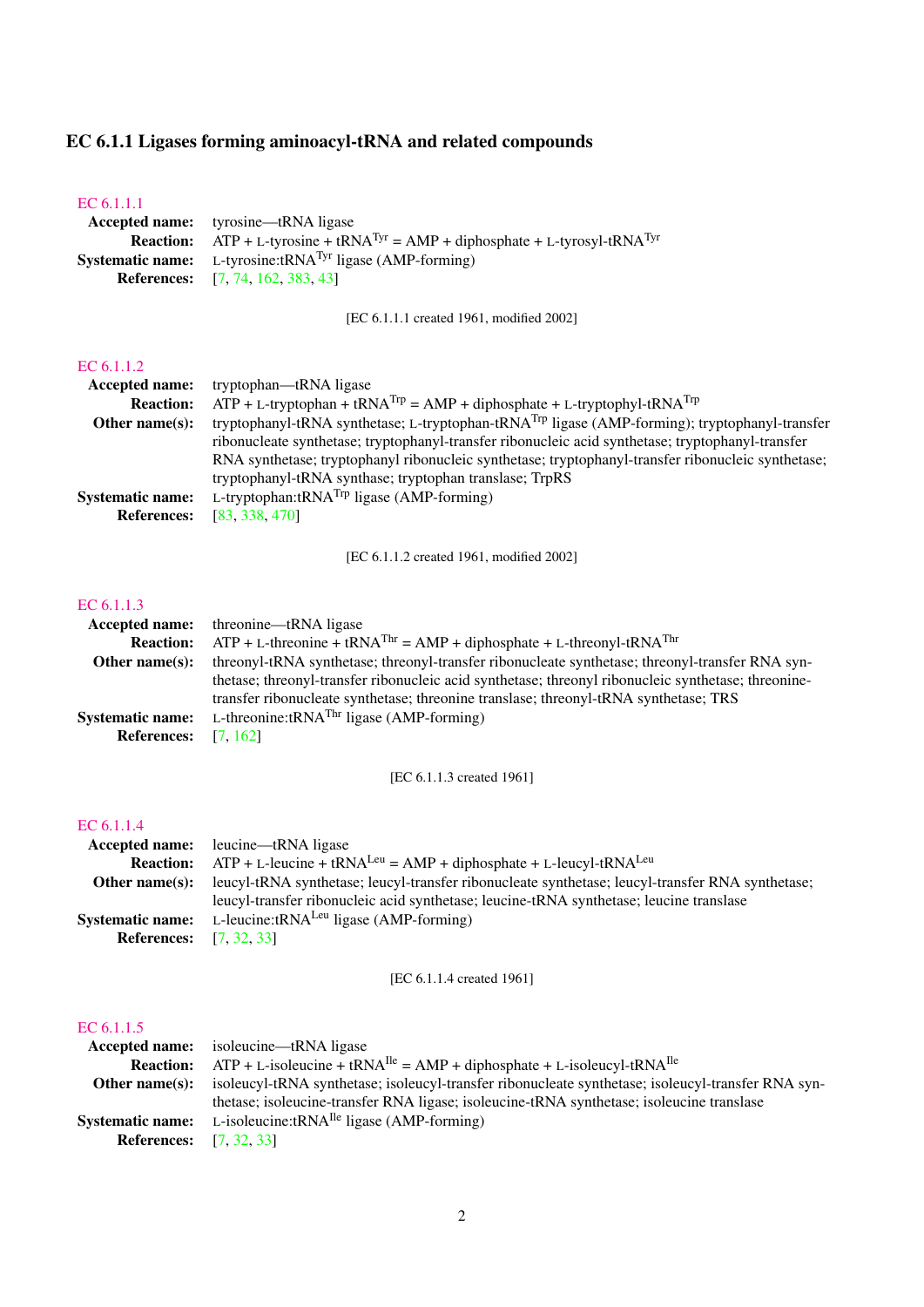## [EC 6.1.1.5 created 1961]

## [EC 6.1.1.6](http://www.enzyme-database.org/query.php?ec=6.1.1.6)

|                         | <b>Accepted name:</b> lysine—tRNA ligase                                                                               |
|-------------------------|------------------------------------------------------------------------------------------------------------------------|
| <b>Reaction:</b>        | $ATP + L-lysine + tRNALys = AMP + diphosphate + L-lysyl-tRNALys$                                                       |
|                         | <b>Other name(s):</b> lysyl-tRNA synthetase; lysyl-transfer ribonucleate synthetase; lysyl-transfer RNA synthetase; L- |
|                         | lysine-transfer RNA ligase; lysine-tRNA synthetase; lysine translase                                                   |
| <b>Systematic name:</b> | L-lysine: $tRNALys$ ligase (AMP-forming)                                                                               |
|                         | <b>References:</b> [7, 62, 216, 405]                                                                                   |

[EC 6.1.1.6 created 1961]

## [EC 6.1.1.7](http://www.enzyme-database.org/query.php?ec=6.1.1.7)

| <b>Accepted name:</b>   | alanine—tRNA ligase                                                                                 |
|-------------------------|-----------------------------------------------------------------------------------------------------|
| <b>Reaction:</b>        | $ATP + L$ -alanine + tRNA <sup>Ala</sup> = AMP + diphosphate + L-alanyl-tRNA <sup>Ala</sup>         |
| Other name $(s)$ :      | alanyl-tRNA synthetase; alanyl-transfer ribonucleate synthetase; alanyl-transfer RNA synthetase;    |
|                         | alanyl-transfer ribonucleic acid synthetase; alanine-transfer RNA ligase; alanine transfer RNA syn- |
|                         | thetase; alanine tRNA synthetase; alanine translase; alanyl-transfer ribonucleate synthase; AlaRS;  |
|                         | Ala-tRNA synthetase                                                                                 |
| <b>Systematic name:</b> | L-alanine: $tRNAAla$ ligase (AMP-forming)                                                           |
| <b>References:</b>      | [163, 457]                                                                                          |

[EC 6.1.1.7 created 1961]

*[6.1.1.8 Deleted entry.* D*-alanine-sRNA synthetase]*

[EC 6.1.1.8 created 1961, deleted 1965]

## [EC 6.1.1.9](http://www.enzyme-database.org/query.php?ec=6.1.1.9)

|                             | <b>Accepted name:</b> valine—tRNA ligase                                                             |
|-----------------------------|------------------------------------------------------------------------------------------------------|
| <b>Reaction:</b>            | $ATP + L-value + tRNAVal = AMP + diphosphate + L-valueVal + tRNAVal$                                 |
| Other name $(s)$ :          | valyl-tRNA synthetase; valyl-transfer ribonucleate synthetase; valyl-transfer RNA synthetase; valyl- |
|                             | transfer ribonucleic acid synthetase; valine transfer ribonucleate ligase; valine translase          |
| <b>Systematic name:</b>     | L-valine: $tRNAVal$ ligase (AMP-forming)                                                             |
| <b>References:</b> [32, 33] |                                                                                                      |

[EC 6.1.1.9 created 1961]

## [EC 6.1.1.10](http://www.enzyme-database.org/query.php?ec=6.1.1.10)

|                         | <b>Accepted name:</b> methionine—tRNA ligase                                                                                                                                                                                                      |
|-------------------------|---------------------------------------------------------------------------------------------------------------------------------------------------------------------------------------------------------------------------------------------------|
| <b>Reaction:</b>        | $ATP + L$ -methionine + tRNA <sup>Met</sup> = AMP + diphosphate + L-methionyl-tRNA <sup>Met</sup>                                                                                                                                                 |
| Other name $(s)$ :      | methionyl-tRNA synthetase; methionyl-transfer ribonucleic acid synthetase; methionyl-transfer ri-                                                                                                                                                 |
|                         | bonucleate synthetase; methionyl-transfer RNA synthetase; methionine translase; MetRS                                                                                                                                                             |
| <b>Systematic name:</b> | L-methionine: $tRNAMet$ ligase (AMP-forming)                                                                                                                                                                                                      |
| <b>Comments:</b>        | In those organisms producing N-formylmethionyl-tRNA <sup>fMet</sup> for translation initiation, this enzyme also<br>recognizes the initiator tRNA <sup>fMet</sup> and catalyses the formation of L-methionyl-tRNA <sup>fMet</sup> , the substrate |
| <b>References:</b>      | for EC 2.1.2.9, methionyl-tRNA formyltransferase.<br>[33, 223]                                                                                                                                                                                    |

[EC 6.1.1.10 created 1961, modified 2002]

## [EC 6.1.1.11](http://www.enzyme-database.org/query.php?ec=6.1.1.11)

Accepted name: serine—tRNA ligase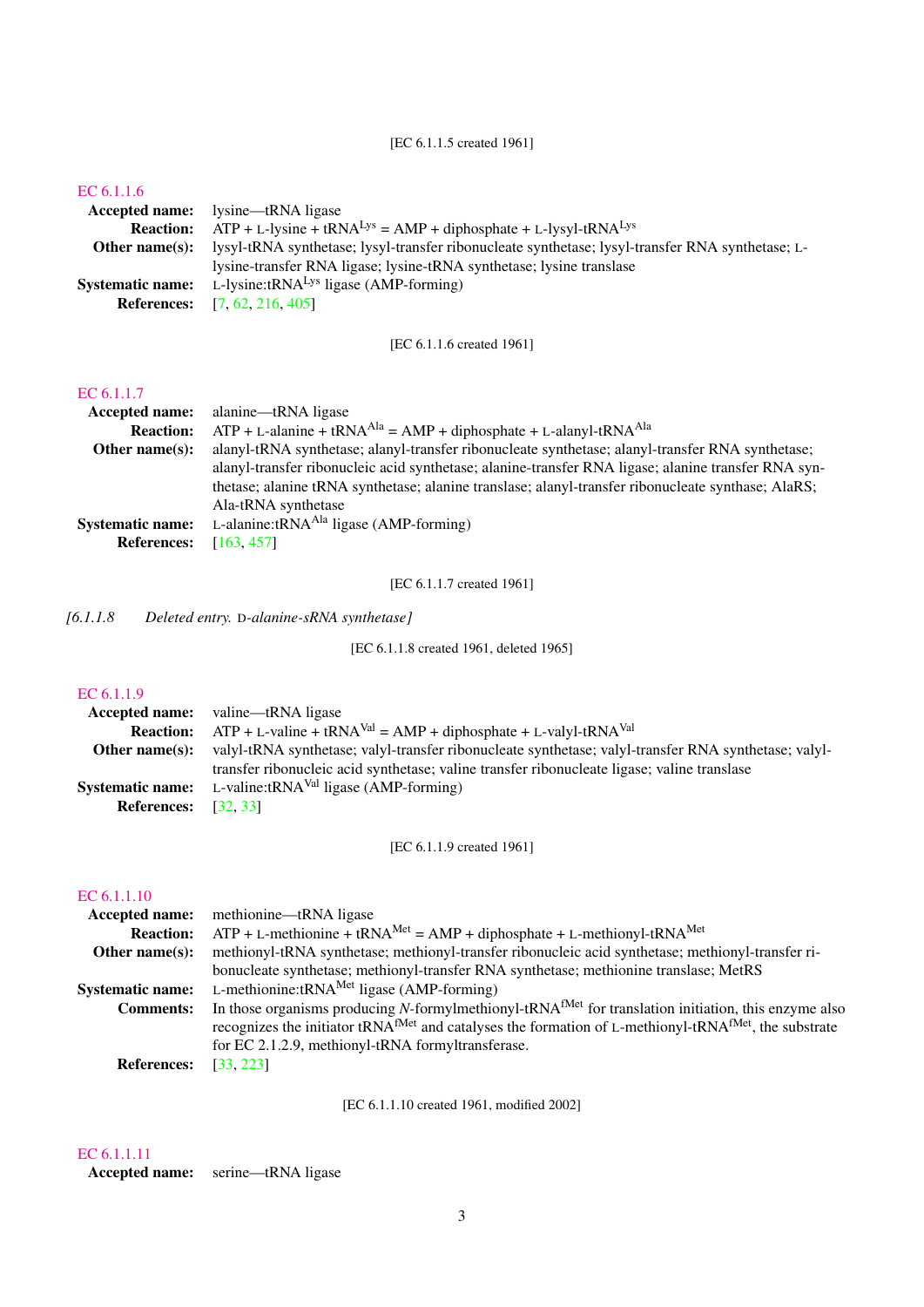| <b>Reaction:</b>        | $ATP + L$ -serine + tRNA <sup>Ser</sup> = AMP + diphosphate + L-seryl-tRNA <sup>Ser</sup>                             |
|-------------------------|-----------------------------------------------------------------------------------------------------------------------|
| Other name $(s)$ :      | seryl-tRNA synthetase; SerRS; seryl-transfer ribonucleate synthetase; seryl-transfer RNA synthetase;                  |
|                         | seryl-transfer ribonucleic acid synthetase; serine translase                                                          |
| <b>Systematic name:</b> | L-serine: $tRNA^{Ser}$ ligase (AMP-forming)                                                                           |
| <b>Comments:</b>        | This enzyme also recognizes tRNA <sup>Sec</sup> , the special tRNA for selenocysteine, and catalyses the forma-       |
|                         | tion of L-seryl-tRNA <sup>Sec</sup> , the substrate for EC 2.9.1.1, L-seryl-tRNA <sup>Sec</sup> selenium transferase. |
|                         | <b>References:</b> [193, 249, 459, 314]                                                                               |
|                         |                                                                                                                       |

[EC 6.1.1.11 created 1961, modified 2002]

## [EC 6.1.1.12](http://www.enzyme-database.org/query.php?ec=6.1.1.12)

| <b>Accepted name:</b>   | aspartate—tRNA ligase                                                                                 |
|-------------------------|-------------------------------------------------------------------------------------------------------|
| <b>Reaction:</b>        | $ATP + L$ -aspartate + tRNA <sup>Asp</sup> = AMP + diphosphate + L-aspartyl-tRNA <sup>Asp</sup>       |
| Other name $(s)$ :      | aspartyl-tRNA synthetase; aspartyl ribonucleic synthetase; aspartyl-transfer RNA synthetase; aspartic |
|                         | acid translase; aspartyl-transfer ribonucleic acid synthetase; aspartyl ribonucleate synthetase       |
| <b>Systematic name:</b> | L-aspartate:tRNA $^{Asp}$ ligase (AMP-forming)                                                        |
| <b>References:</b>      | [126.311]                                                                                             |
|                         |                                                                                                       |

[EC 6.1.1.12 created 1965]

## [EC 6.1.1.13](http://www.enzyme-database.org/query.php?ec=6.1.1.13)

| <b>Accepted name:</b>   | D-alanine—poly(phosphoribitol) ligase                                                                 |
|-------------------------|-------------------------------------------------------------------------------------------------------|
| <b>Reaction:</b>        | $ATP + D$ -alanine + poly(ribitol phosphate) = $AMP + diphosphate + O$ -D-alanyl-poly(ribitol phos-   |
|                         | phate)                                                                                                |
| Other name $(s)$ :      | D-alanyl-poly(phosphoribitol) synthetase; D-alanine: membrane acceptor ligase; D-alanine-D-alanyl     |
|                         | carrier protein ligase; D-alanine-membrane acceptor ligase; D-alanine-activating enzyme               |
| <b>Systematic name:</b> | D-alanine:poly(phosphoribitol) ligase (AMP-forming)                                                   |
| <b>Comments:</b>        | A thioester bond is formed transiently between D-alanine and the sulfhydryl group of the 4'-          |
|                         | phosphopantetheine prosthetic group of D-alanyl carrier protein during the activation of the alanine. |
|                         | Involved in the synthesis of teichoic acids.                                                          |
| <b>References:</b>      | [21, 355, 329, 152, 87]                                                                               |

[EC 6.1.1.13 created 1965, modified 2001]

## [EC 6.1.1.14](http://www.enzyme-database.org/query.php?ec=6.1.1.14)

|                         | <b>Accepted name:</b> glycine—tRNA ligase                                                        |
|-------------------------|--------------------------------------------------------------------------------------------------|
| <b>Reaction:</b>        | $ATP +$ glycine + tRNA <sup>Gly</sup> = AMP + diphosphate + glycyl-tRNA <sup>Gly</sup>           |
| Other name $(s)$ :      | glycyl-tRNA synthetase; glycyl-transfer ribonucleate synthetase; glycyl-transfer RNA synthetase; |
|                         | glycyl-transfer ribonucleic acid synthetase; glycyl translase                                    |
| <b>Systematic name:</b> | glycine: $tRNAGly$ ligase (AMP-forming)                                                          |
| <b>References:</b>      | [117, 307]                                                                                       |

[EC 6.1.1.14 created 1972]

| <b>Accepted name:</b>   | proline—tRNA ligase                                                                                  |
|-------------------------|------------------------------------------------------------------------------------------------------|
| <b>Reaction:</b>        | $ATP + L$ -proline + tRNA <sup>Pro</sup> = AMP + diphosphate + L-prolyl-tRNA <sup>Pro</sup>          |
| Other name $(s)$ :      | prolyl-tRNA synthetase; prolyl-transferRNA synthetase; prolyl-transfer ribonucleate synthetase; pro- |
|                         | line translase; prolyl-transfer ribonucleic acid synthetase; prolyl-s-RNA synthetase; prolinyl-tRNA  |
|                         | ligase                                                                                               |
| <b>Systematic name:</b> | L-proline: $tRNAPro$ ligase (AMP-forming)                                                            |
| <b>References:</b>      | [310, 332]                                                                                           |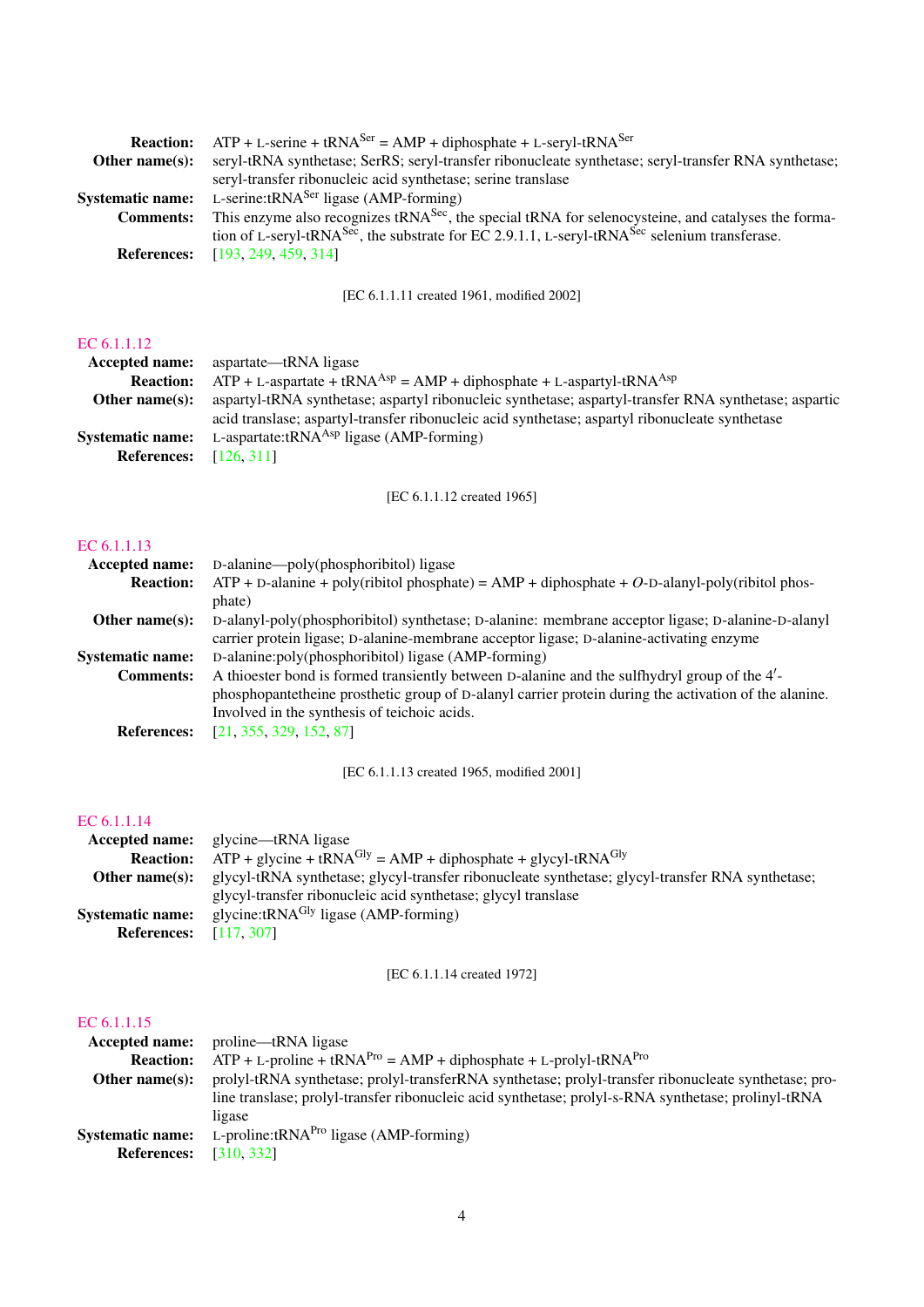## [EC 6.1.1.15 created 1972]

## [EC 6.1.1.16](http://www.enzyme-database.org/query.php?ec=6.1.1.16)

|                         | Accepted name: cysteine—tRNA ligase                                                               |
|-------------------------|---------------------------------------------------------------------------------------------------|
| <b>Reaction:</b>        | $ATP + L-cysteine + tRNACys = AMP + diphosphate + L-cysteinyl-tRNACys$                            |
| Other name $(s)$ :      | cysteinyl-tRNA synthetase; cysteinyl-transferRNA synthetase; cysteinyl-transfer ribonucleate syn- |
|                         | thetase; cysteine translase                                                                       |
| <b>Systematic name:</b> | L-cysteine: $tRNACys$ ligase (AMP-forming)                                                        |
| <b>References:</b>      | [266]                                                                                             |

[EC 6.1.1.16 created 1972]

## [EC 6.1.1.17](http://www.enzyme-database.org/query.php?ec=6.1.1.17)

| $ATP + L$ -glutamate + tRNA <sup>Glu</sup> = AMP + diphosphate + L-glutamyl-tRNA <sup>Glu</sup>  |
|--------------------------------------------------------------------------------------------------|
| glutamyl-tRNA synthetase; glutamyl-transfer ribonucleate synthetase; glutamyl-transfer RNA syn-  |
| thetase; glutamyl-transfer ribonucleic acid synthetase; glutamate-tRNA synthetase; glutamic acid |
|                                                                                                  |
|                                                                                                  |
|                                                                                                  |
|                                                                                                  |

[EC 6.1.1.17 created 1972]

### [EC 6.1.1.18](http://www.enzyme-database.org/query.php?ec=6.1.1.18)

| <b>Accepted name:</b>   | glutamine—tRNA ligase                                                                             |
|-------------------------|---------------------------------------------------------------------------------------------------|
| <b>Reaction:</b>        | $ATP + L$ -glutamine + tRNA <sup>Gln</sup> = AMP + diphosphate + L-glutaminyl-tRNA <sup>Gln</sup> |
| Other name $(s)$ :      | glutaminyl-tRNA synthetase; glutaminyl-transfer RNA synthetase; glutaminyl-transfer ribonucleate  |
|                         | synthetase; glutamine-tRNA synthetase; glutamine translase; glutamate-tRNA ligase; glutaminyl ri- |
|                         | bonucleic acid; GlnRS                                                                             |
| <b>Systematic name:</b> | L-glutamine: $tRNAGln$ ligase (AMP-forming)                                                       |
| <b>References:</b>      | [350]                                                                                             |

[EC 6.1.1.18 created 1972]

## [EC 6.1.1.19](http://www.enzyme-database.org/query.php?ec=6.1.1.19)

|                         | <b>Accepted name:</b> arginine—tRNA ligase                                                          |
|-------------------------|-----------------------------------------------------------------------------------------------------|
| <b>Reaction:</b>        | $ATP + L$ -arginine + tRNA <sup>Arg</sup> = AMP + diphosphate + L-arginyl-tRNA <sup>Arg</sup>       |
| Other name $(s)$ :      | arginyl-tRNA synthetase; arginyl-transfer ribonucleate synthetase; arginyl-transfer RNA synthetase; |
|                         | arginyl transfer ribonucleic acid synthetase; arginine-tRNA synthetase; arginine translase          |
| <b>Systematic name:</b> | L-arginine: $tRNAArg$ ligase (AMP-forming)                                                          |
|                         | <b>References:</b> [9, 269, 284]                                                                    |

[EC 6.1.1.19 created 1972]

| phenylalanine—tRNA ligase                                                                               |
|---------------------------------------------------------------------------------------------------------|
| $ATP + L$ -phenylalanine + tRNA <sup>Phe</sup> = AMP + diphosphate + L-phenylalanyl-tRNA <sup>Phe</sup> |
| phenylalanyl-tRNA synthetase; phenylalanyl-transfer ribonucleate synthetase; phenylalanine-tRNA         |
| synthetase; phenylalanyl-transfer RNA synthetase; phenylalanyl-tRNA ligase; phenylalanyl-transfer       |
| RNA ligase; L-phenylalanyl-tRNA synthetase; phenylalanine translase                                     |
| L-phenylalanine: $tRNAPhe$ ligase (AMP-forming)                                                         |
| [408]                                                                                                   |
|                                                                                                         |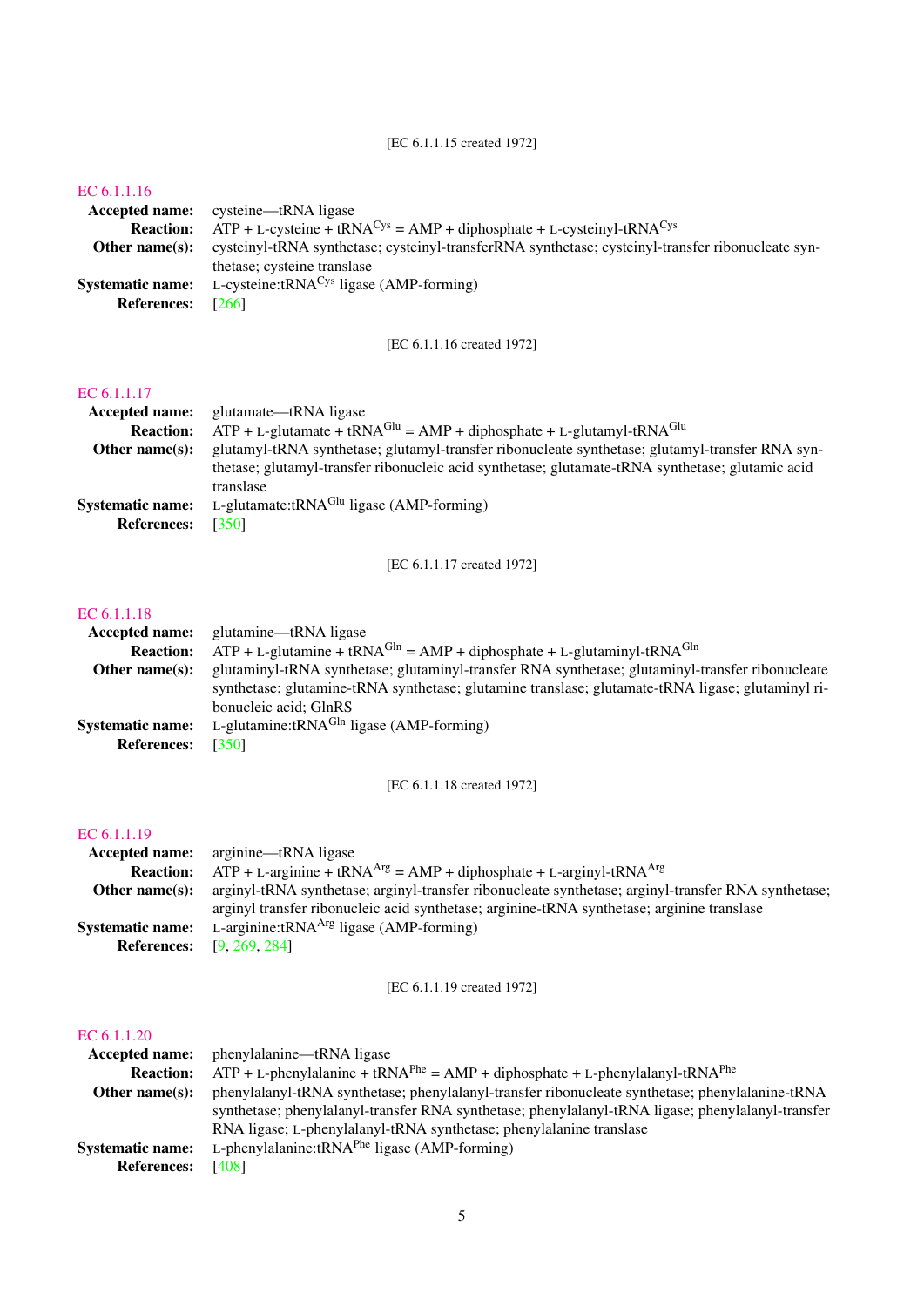## [EC 6.1.1.20 created 1972]

## [EC 6.1.1.21](http://www.enzyme-database.org/query.php?ec=6.1.1.21)

Accepted name: histidine—tRNA ligase **Reaction:** ATP + L-histidine + tRNA<sup>His</sup> = AMP + diphosphate + L-histidyl-tRNA<sup>His</sup> **Other name(s):** histidyl-tRNA synthetase; histidyl-transfer ribonucleate synthetase; histidine translase Systematic name: L-histidine:tRNA<sup>His</sup> ligase (AMP-forming) References: [\[430\]](#page-79-0)

[EC 6.1.1.21 created 1972]

## [EC 6.1.1.22](http://www.enzyme-database.org/query.php?ec=6.1.1.22)

| Accepted name:          | asparagine—tRNA ligase                                                                               |
|-------------------------|------------------------------------------------------------------------------------------------------|
| <b>Reaction:</b>        | $ATP + L$ -asparagine + tRNA <sup>Asn</sup> = AMP + diphosphate + L-asparaginyl-tRNA <sup>Asn</sup>  |
| Other name $(s)$ :      | asparaginyl-tRNA synthetase; asparaginyl-transfer ribonucleate synthetase; asparaginyl transfer RNA  |
|                         | synthetase; asparaginyl transfer ribonucleic acid synthetase; asparagyl-transfer RNA synthetase; as- |
|                         | paragine translase                                                                                   |
| <b>Systematic name:</b> | L-asparagine: $tRNAAsn$ ligase (AMP-forming)                                                         |
| <b>References:</b>      | [84]                                                                                                 |

[EC 6.1.1.22 created 1976]

## [EC 6.1.1.23](http://www.enzyme-database.org/query.php?ec=6.1.1.23)

| <b>Accepted name:</b>   | aspartate—tRN $A^{Asn}$ ligase                                                                                               |
|-------------------------|------------------------------------------------------------------------------------------------------------------------------|
| <b>Reaction:</b>        | $ATP + L$ -aspartate + tRNA <sup>Asx</sup> = AMP + diphosphate + L-aspartyl-tRNA <sup>Asx</sup>                              |
| Other name $(s)$ :      | nondiscriminating aspartyl-tRNA synthetase                                                                                   |
| <b>Systematic name:</b> | L-aspartate: $tRNAAsx$ ligase (AMP-forming)                                                                                  |
| <b>Comments:</b>        | When this enzyme acts on tRNA <sup>Asp</sup> , it catalyses the same reaction as EC 6.1.1.12, aspartate—tRNA                 |
|                         | ligase. It has, however, diminished discrimination, so that it can also form aspartyl-tRNA <sup>Asn</sup> . This             |
|                         | relaxation of specificity has been found to result from the absence of a loop in the tRNA that specifi-                      |
|                         | cally recognizes the third position of the anticodon $[174]$ . This accounts for the ability of this enzyme                  |
|                         | in, for example, <i>Thermus thermophilus</i> , to recognize both tRNA <sup>Asp</sup> (GUC anticodon) and tRNA <sup>Asn</sup> |
|                         | (GUU anticodon). The aspartyl-tRNA <sup>Asn</sup> is not used in protein synthesis until it is converted by EC               |
|                         | 6.3.5.6, asparaginyl-tRNA synthase (glutamine-hydrolysing), into asparaginyl-tRNA <sup>Asn</sup> .                           |
| <b>References:</b>      | [174, 381, 25]                                                                                                               |
|                         |                                                                                                                              |

[EC 6.1.1.23 created 2002]

| Accepted name:          | glutamate—tRNA $Gln$ ligase                                                                                                                    |
|-------------------------|------------------------------------------------------------------------------------------------------------------------------------------------|
| <b>Reaction:</b>        | $ATP + L$ -glutamate + tRNA <sup>Glx</sup> = AMP + diphosphate + L-glutamyl-tRNA <sup>Glx</sup>                                                |
| Other name $(s)$ :      | nondiscriminating glutamyl-tRNA synthetase                                                                                                     |
| <b>Systematic name:</b> | L-glutamate: $tRNAGlx$ ligase (AMP-forming)                                                                                                    |
| <b>Comments:</b>        | When this enzyme acts on tRNA <sup>Glu</sup> , it catalyses the same reaction as EC 6.1.1.17, glutamate—tRNA                                   |
|                         | ligase. It has, however, diminished discrimination, so that it can also form glutamyl-tRNA <sup>Gin</sup> . This                               |
|                         | relaxation of specificity has been found to result from the absence of a loop in the tRNA that specif-                                         |
|                         | ically recognizes the third position of the anticodon $[174]$ . This accounts for the ability of this en-                                      |
|                         | zyme in, for example, <i>Bacillus subtilis</i> , to recognize both $\text{tRNA}_1^{\text{Gln}}$ (UUG anticodon) and $\text{tRNA}^{\text{Glu}}$ |
|                         | (UUC anticodon) but not $tRNA_2Gln$ (CUG anticodon). The ability of this enzyme to recognize both                                              |
|                         | tRNA <sup>Glu</sup> and one of the tRNA <sup>Gln</sup> isoacceptors derives from their sharing a major identity element, a                     |
|                         | hypermodified derivative of $U^{34}$ (5-methylaminomethyl-2-thiouridine). The glutamyl-tRNA <sup>Gln</sup> is not                              |
|                         | used in protein synthesis until it is converted by EC 6.3.5.7, glutaminyl-tRNA synthase (glutamine-                                            |
|                         | hydrolysing), into glutaminyl-tRNA <sup>Gln</sup> .                                                                                            |
| <b>References:</b>      | [174, 381, 200]                                                                                                                                |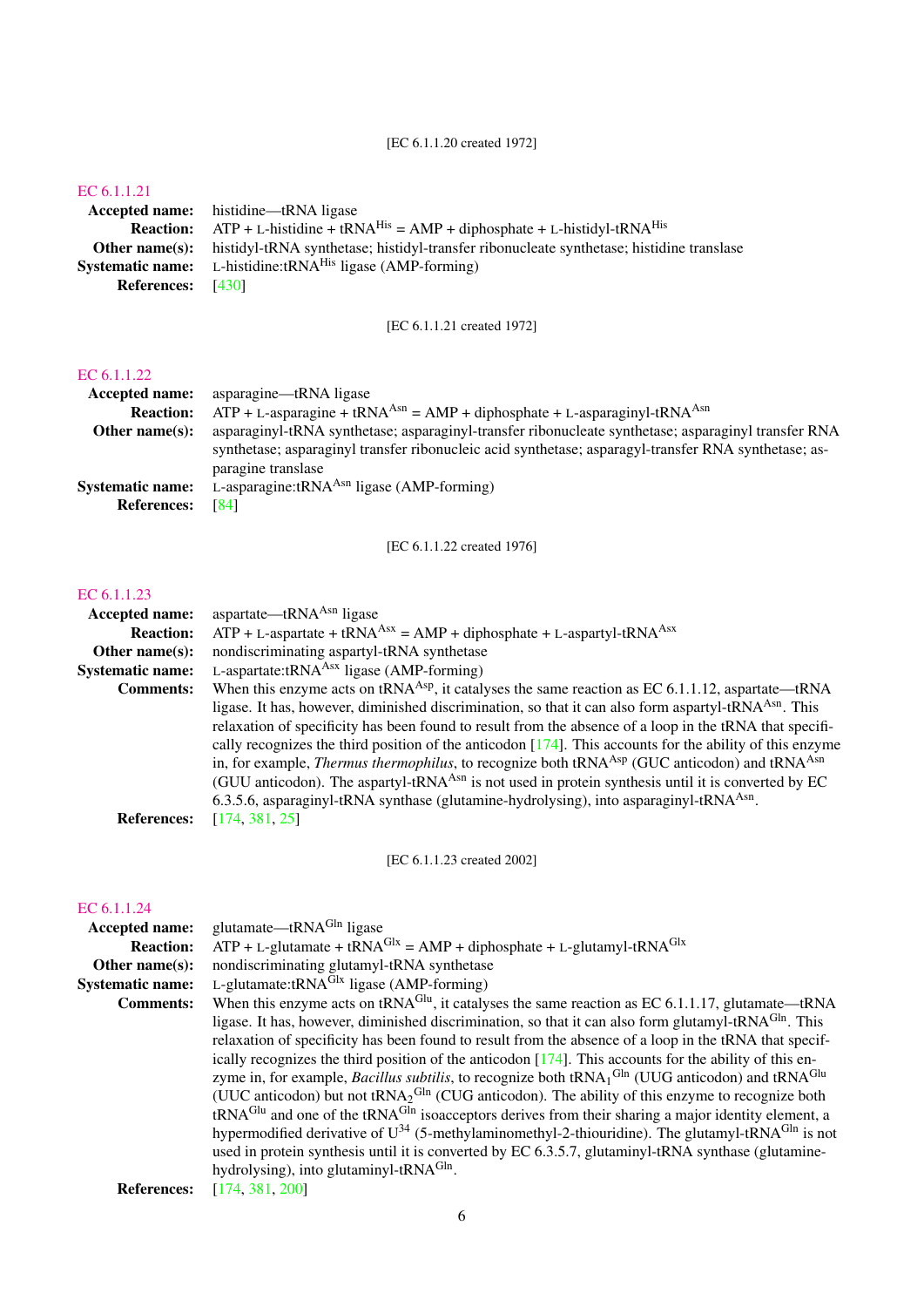## [EC 6.1.1.24 created 2002]

*[6.1.1.25 Deleted entry. lysine—tRNA*Pyl *ligase. The tRNA*Pyl *is now known only to be charged with pyrrolysine (cf. EC 6.1.1.26).]*

[EC 6.1.1.25 created 2002, deleted 2012]

## [EC 6.1.1.26](http://www.enzyme-database.org/query.php?ec=6.1.1.26)

| Accepted name:          | pyrrolysine—tRNA $Pyl$ ligase                                                                                 |
|-------------------------|---------------------------------------------------------------------------------------------------------------|
| <b>Reaction:</b>        | $ATP + L$ -pyrrolysine + tRNA <sup>Pyl</sup> = AMP + diphosphate + L-pyrrolysyl-tRNA <sup>Pyl</sup>           |
| Other name $(s)$ :      | PylS; pyrrolysyl-tRNA synthetase                                                                              |
| <b>Systematic name:</b> | L-pyrrolysine: $tRNAPyl$ ligase (AMP-forming)                                                                 |
| <b>Comments:</b>        | In organisms such as <i>Methanosarcina barkeri</i> that incorporate the modified amino acid pyrrolysine       |
|                         | (Pyl) into certain methylamine methyltransferases, an unusual tRNA <sup>Pyl</sup> , with a CUA anticodon, can |
|                         | be charged directly with pyrrolysine by this class II aminoacyl—tRNA ligase. The enzyme is specific           |
|                         | for pyrrolysine as substrate as it cannot be replaced by lysine or any of the other natural amino acids       |
|                         | [38].                                                                                                         |
| <b>References:</b>      | [38, 336, 379]                                                                                                |

[EC 6.1.1.26 created 2007]

### [EC 6.1.1.27](http://www.enzyme-database.org/query.php?ec=6.1.1.27)

| Accepted name:          | $O$ -phospho-L-serine—tRNA ligase                                                                                        |
|-------------------------|--------------------------------------------------------------------------------------------------------------------------|
| <b>Reaction:</b>        | $ATP + O$ -phospho-L-serine + tRNA <sup>Cys</sup> = AMP + diphosphate + O-phospho-L-seryl-tRNA <sup>Cys</sup>            |
| Other name $(s)$ :      | $O$ -phosphoseryl-tRNA ligase; non-canonical $O$ -phosphoseryl-tRNA synthetase; SepRS                                    |
| <b>Systematic name:</b> | <i>O</i> -phospho-L-serine:tRNA <sup>Cys</sup> ligase (AMP-forming)                                                      |
| <b>Comments:</b>        | In organisms like <i>Archaeoglobus fulgidus</i> lacking EC 6.1.1.16 (cysteine—tRNA ligase) for the di-                   |
|                         | rect Cys-tRNA <sup>Cys</sup> formation, Cys-tRNA <sup>Cys</sup> is produced by an indirect pathway, in which EC 6.1.1.27 |
|                         | (O-phosphoseryl-tRNA ligase) ligates O-phosphoserine to tRNA <sup>Cys</sup> , and EC 2.5.1.73 (O-phospho-                |
|                         | L-seryl-tRNA: Cys-tRNA synthase) converts the produced O-phospho-L-seryl-tRNA <sup>Cys</sup> to Cys-                     |
|                         | $tRNACys$ . The SepRS/SepCysS pathway is the sole route for cysteine biosynthesis in the organism                        |
|                         | [123]. Methanosarcina mazei can use both pathways, the direct route using EC 6.1.1.16 (cysteine—                         |
|                         | tRNA ligase) and the indirect pathway with EC $6.1.1.27$ and EC $2.5.1.73$ (O-phospho-L-seryl-tRNA:                      |
|                         | Cys-tRNA synthase) $[150]$ .                                                                                             |
| <b>References:</b>      | [123, 150]                                                                                                               |
|                         |                                                                                                                          |

[EC 6.1.1.27 created 2009]

*[6.1.1.28 Deleted entry. proline/cysteinetRNA ligase. Later published work having demonstrated that this was not a genuine enzyme, EC 6.1.1.28 was withdrawn at the public-review stage before being made official.]*

[EC 6.1.1.28 created 2014, deleted 2014]

## <span id="page-6-0"></span>EC 6.1.2 Acidalcohol ligases (ester synthases)

### [EC 6.1.2.1](http://www.enzyme-database.org/query.php?ec=6.1.2.1)

| Accepted name:          | D-alanine— $(R)$ -lactate ligase                                                                         |
|-------------------------|----------------------------------------------------------------------------------------------------------|
| <b>Reaction:</b>        | D-alanine + $(R)$ -lactate + ATP = D-alanyl- $(R)$ -lactate + ADP + phosphate                            |
| Other name $(s)$ :      | VanA; VanB; VanD                                                                                         |
| <b>Systematic name:</b> | D-alanine: $(R)$ -lactate ligase (ADP-forming)                                                           |
| <b>Comments:</b>        | The product of this enzyme, the depsipeptide D-alanyl- $(R)$ -lactate, can be incorporated into the pep- |
|                         | tidoglycan pentapeptide instead of the usual D-alanyl-D-alanine dipeptide, which is formed by EC         |
|                         | 6.3.2.4, D-alanine—D-alanine ligase. The resulting peptidoglycan does not bind the glycopeptide an-      |
|                         | tibiotics vancomycin and teicoplanin, conferring resistance on the bacteria.                             |
| <b>References:</b>      | [47, 278, 331]                                                                                           |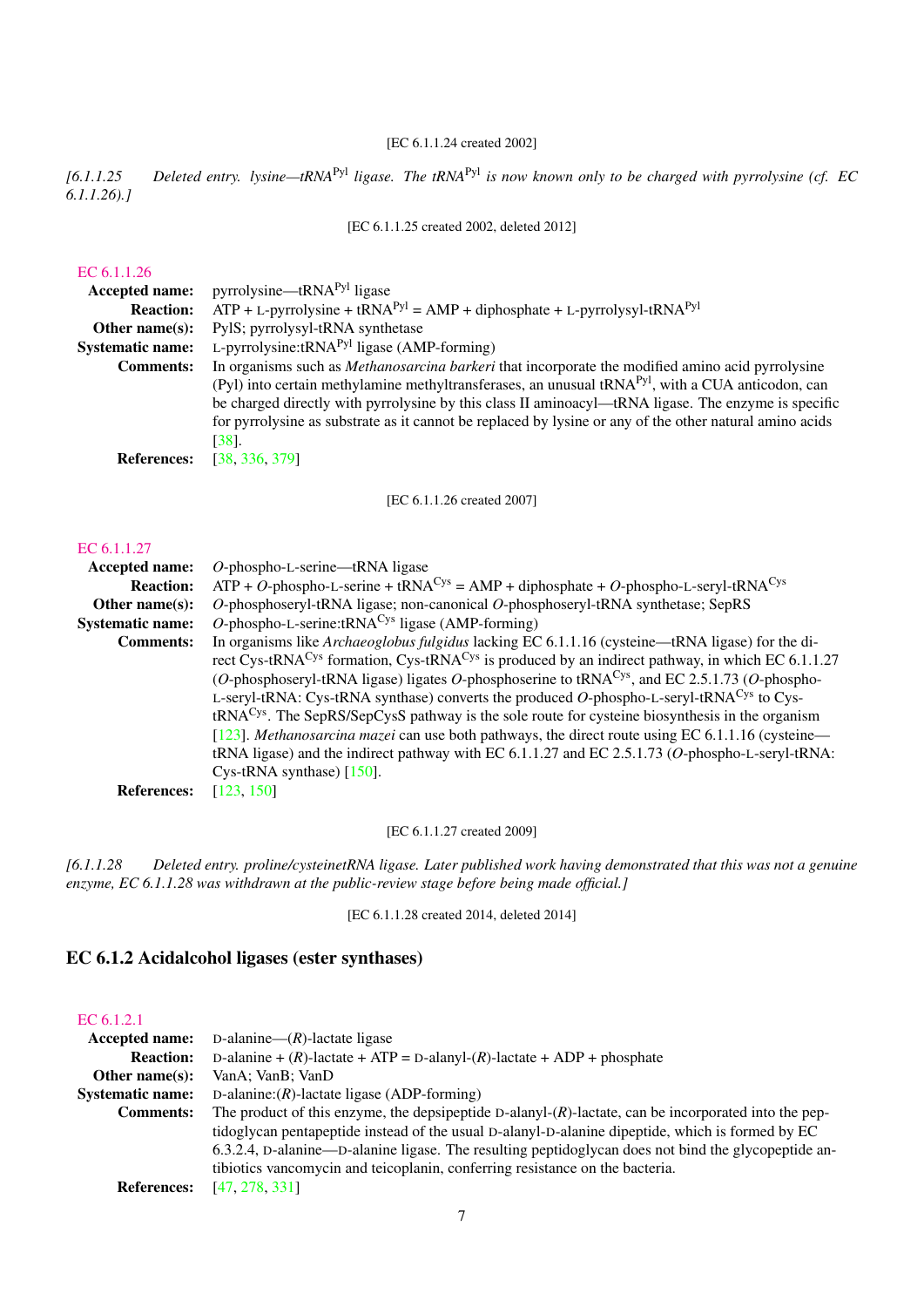## [EC 6.1.2.1 created 2010]

| EC $6.1.2.2$            |                                                                                                             |
|-------------------------|-------------------------------------------------------------------------------------------------------------|
| Accepted name:          | nebramycin 5' synthase                                                                                      |
| <b>Reaction:</b>        | (1) tobramycin + carbamoyl phosphate + ATP + H <sub>2</sub> O = nebramycin $5'$ + AMP + diphosphate + phos- |
|                         | phate (overall reaction)                                                                                    |
|                         | (1a) carbamoyl phosphate + ATP + $H_2O$ = diphosphate + O-carbamoyladenylate + phosphate                    |
|                         | (1b) O-carbamoyladenylate + tobramycin = $AMP + nebramycin 5'$                                              |
|                         | (2) kanamycin A + carbamoyl phosphate + ATP + $H_2O = 6''-O$ -carbamoylkanamycin A + AMP +                  |
|                         | diphosphate + phosphate (overall reaction)                                                                  |
|                         | $(2a)$ carbamoyl phosphate + ATP + H <sub>2</sub> O = diphosphate + O-carbamoyladenylate + phosphate        |
|                         | (2b) O-carbamoyladenylate + kanamycin A = AMP + $6''$ -O-carbamoylkanamycin A                               |
| Other name $(s)$ :      | tobramycin carbamoyltransferase; TobZ                                                                       |
| <b>Systematic name:</b> | tobramycin:carbamoyl phosphate ligase (AMP,phosphate-forming)                                               |
| <b>Comments:</b>        | Requires Fe(III). The enzyme from the bacterium Streptoalloteichus tenebrarius catalyses the ac-            |
|                         | tivation of carbamoyl phosphate to $O$ -carbamoyladenylate and the subsequent carbamoylation of             |
|                         | kanamycin and tobramycin.                                                                                   |
| <b>References:</b>      | $\lceil 326 \rceil$                                                                                         |
|                         |                                                                                                             |
|                         | [EC 6.1.2.2 created 2014]                                                                                   |

<span id="page-7-0"></span>EC 6.1.3 Cyclo-ligases

## [EC 6.1.3.1](http://www.enzyme-database.org/query.php?ec=6.1.3.1)

| <b>Accepted name:</b>   | olefin $\beta$ -lactone synthetase                                                                               |
|-------------------------|------------------------------------------------------------------------------------------------------------------|
| <b>Reaction:</b>        | $ATP + a (2R,3S)-2-alkyl-3-hydroxyalkanoate = AMP + diphosphate + a cis-3-alkyl-4-alkyloxetan-2-$                |
|                         | one                                                                                                              |
| Other name $(s)$ :      | $oleC$ (gene name)                                                                                               |
| <b>Systematic name:</b> | $(2R,3S)$ -2-alkyl-3-hydroxyalkanoate ligase ( $\beta$ -lactone, AMP-forming)                                    |
| <b>Comments:</b>        | The enzyme, found in certain bacterial species, participates in a pathway for the production of olefins.         |
|                         | It forms a $\beta$ -lactone. The alkyl group at $C^2$ of the substrate ends up as the 3-alkyl group of the prod- |
|                         | uct.                                                                                                             |
| <b>References:</b>      | [411, 119, 191, 65]                                                                                              |
|                         |                                                                                                                  |

[EC 6.1.3.1 created 2017]

## <span id="page-7-1"></span>EC 6.2 Forming carbon-sulfur bonds

This subclass contains enzymes that use the energy from NTP hydrolysis to catalyse the attachment of an acyl group to the sulfur atom of 4'-phosphopantetheine groups in coenzyme A and acyl-binding proteins, or of a cysteine residue, forming a carbon-sulfur bond.

## <span id="page-7-2"></span>EC 6.2.1 Acid-thiol ligases

## [EC 6.2.1.1](http://www.enzyme-database.org/query.php?ec=6.2.1.1)

| Accepted name:     | acetate—CoA ligase                                                                                                                                                                                  |
|--------------------|-----------------------------------------------------------------------------------------------------------------------------------------------------------------------------------------------------|
| <b>Reaction:</b>   | $ATP + acetate + CoA = AMP + diphosphate + acetyl-CoA$                                                                                                                                              |
| Other name $(s)$ : | acetyl-CoA synthetase; acetyl activating enzyme; acetate thiokinase; acyl-activating enzyme; acetyl                                                                                                 |
|                    | coenzyme A synthetase; acetic thiokinase; acetyl CoA ligase; acetyl CoA synthase; acetyl-coenzyme<br>A synthase; short chain fatty acyl-CoA synthetase; short-chain acyl-coenzyme A synthetase; ACS |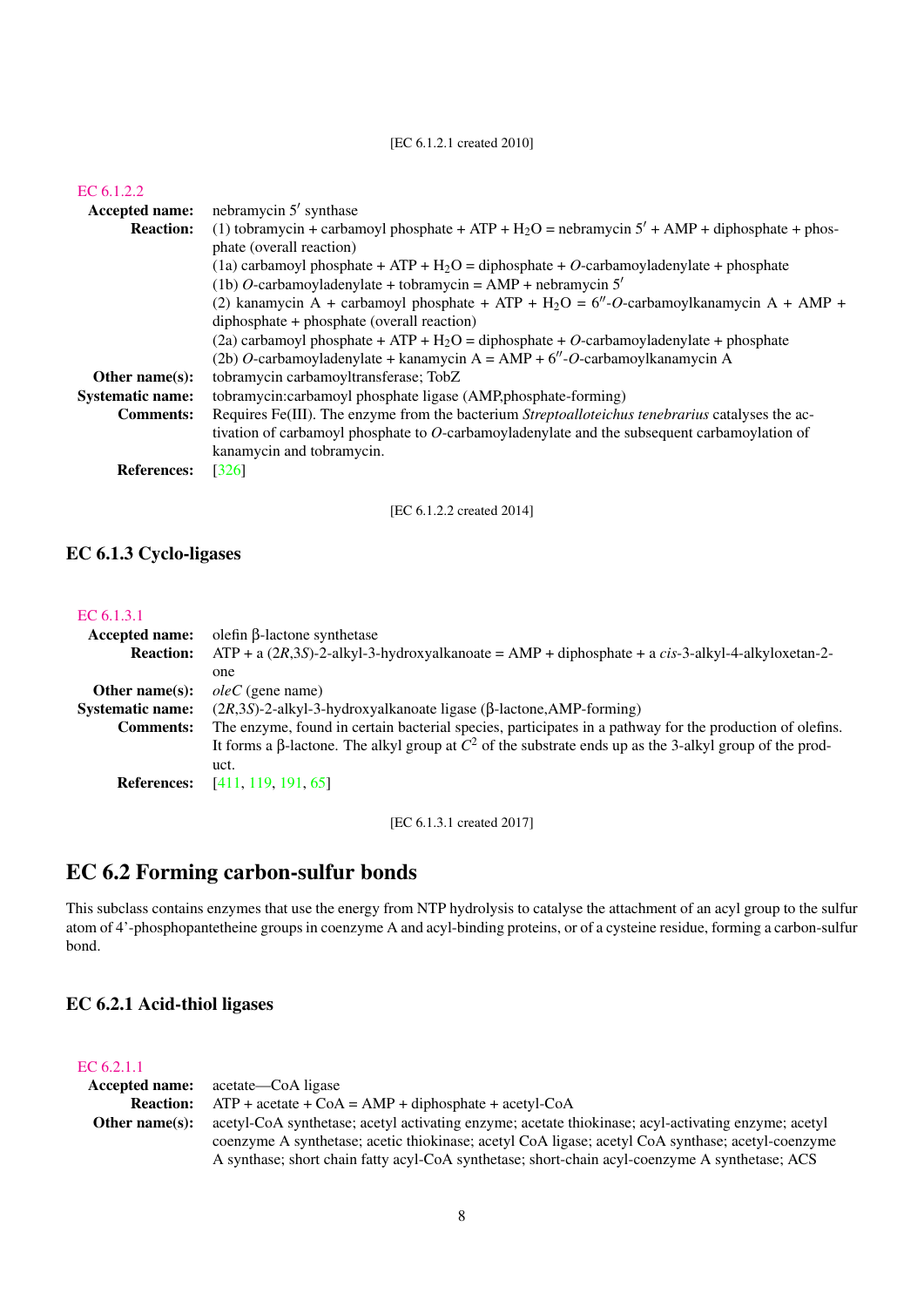| <b>Systematic name:</b> | acetate:CoA ligase (AMP-forming)                         |
|-------------------------|----------------------------------------------------------|
|                         | <b>Comments:</b> Also acts on propanoate and propenoate. |
|                         | <b>References:</b> [64, 104, 154, 280]                   |

[EC 6.2.1.1 created 1961]

## [EC 6.2.1.2](http://www.enzyme-database.org/query.php?ec=6.2.1.2)

| <b>Accepted name:</b>   | medium-chain acyl-CoA ligase                                                                               |
|-------------------------|------------------------------------------------------------------------------------------------------------|
| <b>Reaction:</b>        | $ATP + a$ medium-chain fatty acid + CoA = AMP + diphosphate + a medium-chain acyl-CoA                      |
| Other name $(s)$ :      | $f a dK$ (gene name); $l v a E$ (gene name); butyryl-CoA synthetase; fatty acid thiokinase (medium chain); |
|                         | acyl-activating enzyme; fatty acid elongase; fatty acid activating enzyme; fatty acyl coenzyme A syn-      |
|                         | thetase; butyrate—CoA ligase; butyryl-coenzyme A synthetase; L-(+)-3-hydroxybutyryl CoA ligase;            |
|                         | short-chain acyl-CoA synthetase; medium-chain acyl-CoA synthetase; butanoate:CoA ligase (AMP-              |
|                         | forming)                                                                                                   |
| <b>Systematic name:</b> | medium-chain fatty acid:CoA ligase (AMP-forming)                                                           |
| <b>Comments:</b>        | Acts on fatty acids from $C_4$ to $C_{11}$ and on the corresponding 3-hydroxy and 2,3- or 3,4-unsaturated  |
|                         | acids. The enzyme from the bacterium <i>Pseudomonas putida</i> also acts on 4-oxo and 4-hydroxy deriva-    |
|                         | tives.                                                                                                     |
| <b>References:</b>      | [248, 257, 460, 290, 344]                                                                                  |

[EC 6.2.1.2 created 1961, modified 2011, modified 2018]

## [EC 6.2.1.3](http://www.enzyme-database.org/query.php?ec=6.2.1.3)

| long-chain-fatty-acid—CoA ligase                                                                                                                                                                                                                                                                                                                                                                                                                                                                                                                                                                                                                                                                                                                   |
|----------------------------------------------------------------------------------------------------------------------------------------------------------------------------------------------------------------------------------------------------------------------------------------------------------------------------------------------------------------------------------------------------------------------------------------------------------------------------------------------------------------------------------------------------------------------------------------------------------------------------------------------------------------------------------------------------------------------------------------------------|
| $ATP + a long-chain$ fatty acid + CoA = AMP + diphosphate + an acyl-CoA                                                                                                                                                                                                                                                                                                                                                                                                                                                                                                                                                                                                                                                                            |
| acyl-CoA synthetase; fatty acid thiokinase (long chain); acyl-activating enzyme; palmitoyl-CoA syn-<br>thase; lignoceroyl-CoA synthase; arachidonyl-CoA synthetase; acyl coenzyme A synthetase; acyl-<br>CoA ligase; palmitoyl coenzyme A synthetase; thiokinase; palmitoyl-CoA ligase; acyl-coenzyme A<br>ligase; fatty acid CoA ligase; long-chain fatty acyl coenzyme A synthetase; oleoyl-CoA synthetase;<br>stearoyl-CoA synthetase; long chain fatty acyl-CoA synthetase; long-chain acyl CoA synthetase; fatty<br>acid elongase; LCFA synthetase; pristanoyl-CoA synthetase; ACS3; long-chain acyl-CoA synthetase<br>I; long-chain acyl-CoA synthetase II; fatty acyl-coenzyme A synthetase; long-chain acyl-coenzyme A<br>synthetase; FAA1 |
| long-chain fatty acid:CoA ligase (AMP-forming)                                                                                                                                                                                                                                                                                                                                                                                                                                                                                                                                                                                                                                                                                                     |
| Acts on a wide range of long-chain saturated and unsaturated fatty acids, but the enzymes from dif-<br>ferent tissues show some variation in specificity. The liver enzyme acts on acids from $C_6$ to $C_{20}$ ; that<br>from brain shows high activity up to $C_{24}$ .                                                                                                                                                                                                                                                                                                                                                                                                                                                                          |
| [22, 168, 296, 423]                                                                                                                                                                                                                                                                                                                                                                                                                                                                                                                                                                                                                                                                                                                                |
|                                                                                                                                                                                                                                                                                                                                                                                                                                                                                                                                                                                                                                                                                                                                                    |

[EC 6.2.1.3 created 1961, modified 1989, modified 2011]

## [EC 6.2.1.4](http://www.enzyme-database.org/query.php?ec=6.2.1.4)

| succinate—CoA ligase (GDP-forming)                                                              |
|-------------------------------------------------------------------------------------------------|
| $GTP +$ succinate + CoA = GDP + phosphate + succinyl-CoA                                        |
| succinyl-CoA synthetase (GDP-forming); succinyl coenzyme A synthetase (guanosine diphosphate-   |
| forming); succinate thiokinase; succinic thiokinase; succinyl coenzyme A synthetase; succinate- |
| phosphorylating enzyme; P-enzyme; SCS; G-STK; succinyl coenzyme A synthetase (GDP-forming);     |
| succinyl CoA synthetase; succinyl coenzyme A synthetase                                         |
| succinate:CoA ligase (GDP-forming)                                                              |
| Itaconate can act instead of succinate, and ITP instead of GTP.                                 |
| [146, 196, 263, 372]                                                                            |
|                                                                                                 |

[EC 6.2.1.4 created 1961]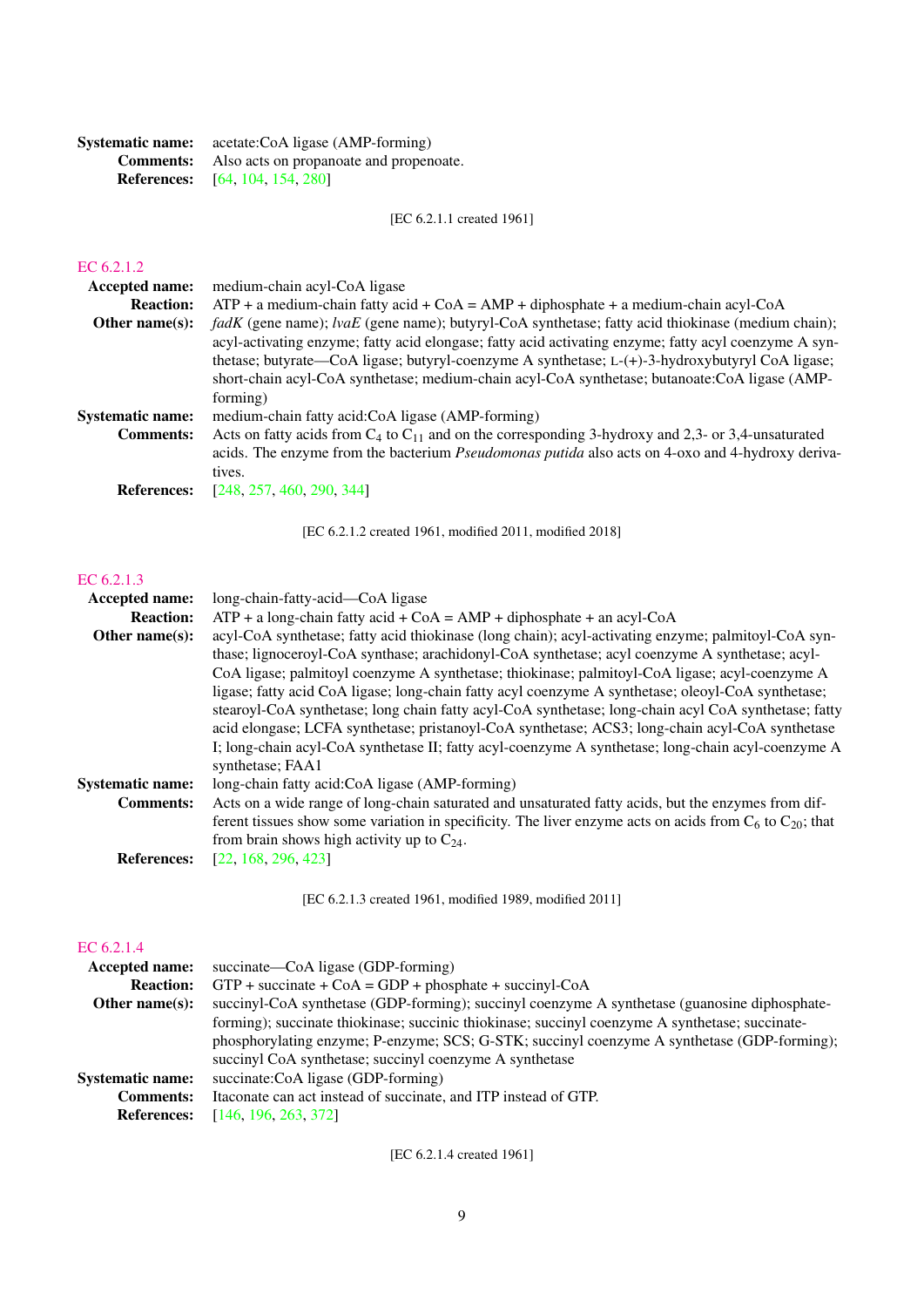## [EC 6.2.1.5](http://www.enzyme-database.org/query.php?ec=6.2.1.5)

| <b>Accepted name:</b> succinate—CoA ligase (ADP-forming)                                        |
|-------------------------------------------------------------------------------------------------|
| $ATP$ + succinate + CoA = ADP + phosphate + succinyl-CoA                                        |
| succinyl-CoA synthetase (ADP-forming); succinic thiokinase; succinate thiokinase; succinyl-CoA  |
| synthetase; succinyl coenzyme A synthetase (adenosine diphosphate-forming); succinyl coenzyme A |
| synthetase; A-STK (adenin nucleotide-linked succinate thiokinase); STK; A-SCS                   |
| succinate:CoA ligase (ADP-forming)                                                              |
| [146, 194, 195]                                                                                 |
|                                                                                                 |

[EC 6.2.1.5 created 1961]

## [EC 6.2.1.6](http://www.enzyme-database.org/query.php?ec=6.2.1.6)

|                          | <b>Accepted name:</b> glutarate—CoA ligase                      |
|--------------------------|-----------------------------------------------------------------|
| <b>Reaction:</b>         | $ATP + glutarate + CoA = ADP + phosphate + glutaryl\text{-}CoA$ |
| Other name $(s)$ :       | glutaryl-CoA synthetase; glutaryl coenzyme A synthetase         |
| <b>Systematic name:</b>  | glutarate: CoA ligase (ADP-forming)                             |
| <b>Comments:</b>         | GTP or ITP can act instead of ATP.                              |
| <b>References:</b> [274] |                                                                 |
|                          |                                                                 |

[EC 6.2.1.6 created 1961]

#### [EC 6.2.1.7](http://www.enzyme-database.org/query.php?ec=6.2.1.7)

| Accepted name:          | cholate—CoA ligase                                                                                                                                       |
|-------------------------|----------------------------------------------------------------------------------------------------------------------------------------------------------|
| <b>Reaction:</b>        | $(1)$ ATP + cholate + CoA = AMP + diphosphate + choloyl-CoA                                                                                              |
|                         | (2) ATP + $(25R)$ -3 $\alpha$ ,7 $\alpha$ ,12 $\alpha$ -trihydroxy-5 $\beta$ -cholestan-26-oate + CoA = AMP + diphosphate + $(25R)$ -                    |
|                         | $3\alpha$ , $7\alpha$ , $12\alpha$ -trihydroxy-5 $\beta$ -cholestanoyl-CoA                                                                               |
| Other name $(s)$ :      | BAL; bile acid CoA ligase; bile acid coenzyme A ligase; choloyl-CoA synthetase; choloyl coenzyme                                                         |
|                         | A synthetase; cholic thiokinase; cholate thiokinase; cholic acid: CoA ligase; $3\alpha$ , $7\alpha$ , $12\alpha$ -trihydroxy-                            |
|                         | 5β-cholestanoyl coenzyme A synthetase; $3\alpha$ , $7\alpha$ , $12\alpha$ -trihydroxy-5β-cholestanoate-CoA ligase;                                       |
|                         | $3\alpha$ , $7\alpha$ , $12\alpha$ -trihydroxy-5 $\beta$ -cholestanoate-CoA synthetase; THCA-CoA ligase; $3\alpha$ , $7\alpha$ , $12\alpha$ -trihydroxy- |
|                         | 5 $\beta$ -cholestanate—CoA ligase; $3\alpha$ , $7\alpha$ , $12\alpha$ -trihydroxy-5 $\beta$ -cholestanate: CoA ligase (AMP-forming);                    |
|                         | cholyl-CoA synthetase; trihydroxycoprostanoyl-CoA synthetase                                                                                             |
| <b>Systematic name:</b> | cholate:CoA ligase (AMP-forming)                                                                                                                         |
| <b>Comments:</b>        | Requires $Mg^{2+}$ for activity. The mammalian enzyme is membrane-bound and catalyses the first step                                                     |
|                         | in the conjugation of bile acids with amino acids, converting bile acids into their acyl-CoA thioesters.                                                 |
|                         | Chenodeoxycholate, deoxycholate, lithocholate and trihydroxycoprostanoate can also act as substrates                                                     |
|                         | [109]. The bacterial enzyme is soluble and participates in an anaerobic bile acid 7 $\alpha$ -dehydroxylation                                            |
|                         | pathway $[250]$ .                                                                                                                                        |
| <b>References:</b>      | [106, 107, 339, 378, 250, 463, 109]                                                                                                                      |
|                         |                                                                                                                                                          |
|                         | [EC 6.2.1.7 created 1961 (EC 6.2.1.29 created 1992, incorporated 2005), modified 2005]                                                                   |
|                         |                                                                                                                                                          |

## [EC 6.2.1.8](http://www.enzyme-database.org/query.php?ec=6.2.1.8)

|                          | <b>Accepted name:</b> oxalate—CoA ligase                                    |
|--------------------------|-----------------------------------------------------------------------------|
|                          | <b>Reaction:</b> $ATP + 0x$ alate $+ CoA = AMP + diphosphate + 0xalyl$ -CoA |
|                          | <b>Other name(s):</b> oxalyl-CoA synthetase; oxalyl coenzyme A synthetase   |
|                          | <b>Systematic name:</b> oxalate:CoA ligase (AMP-forming)                    |
| <b>References:</b> [134] |                                                                             |

[EC 6.2.1.8 created 1972]

## [EC 6.2.1.9](http://www.enzyme-database.org/query.php?ec=6.2.1.9)

Accepted name: malate—CoA ligase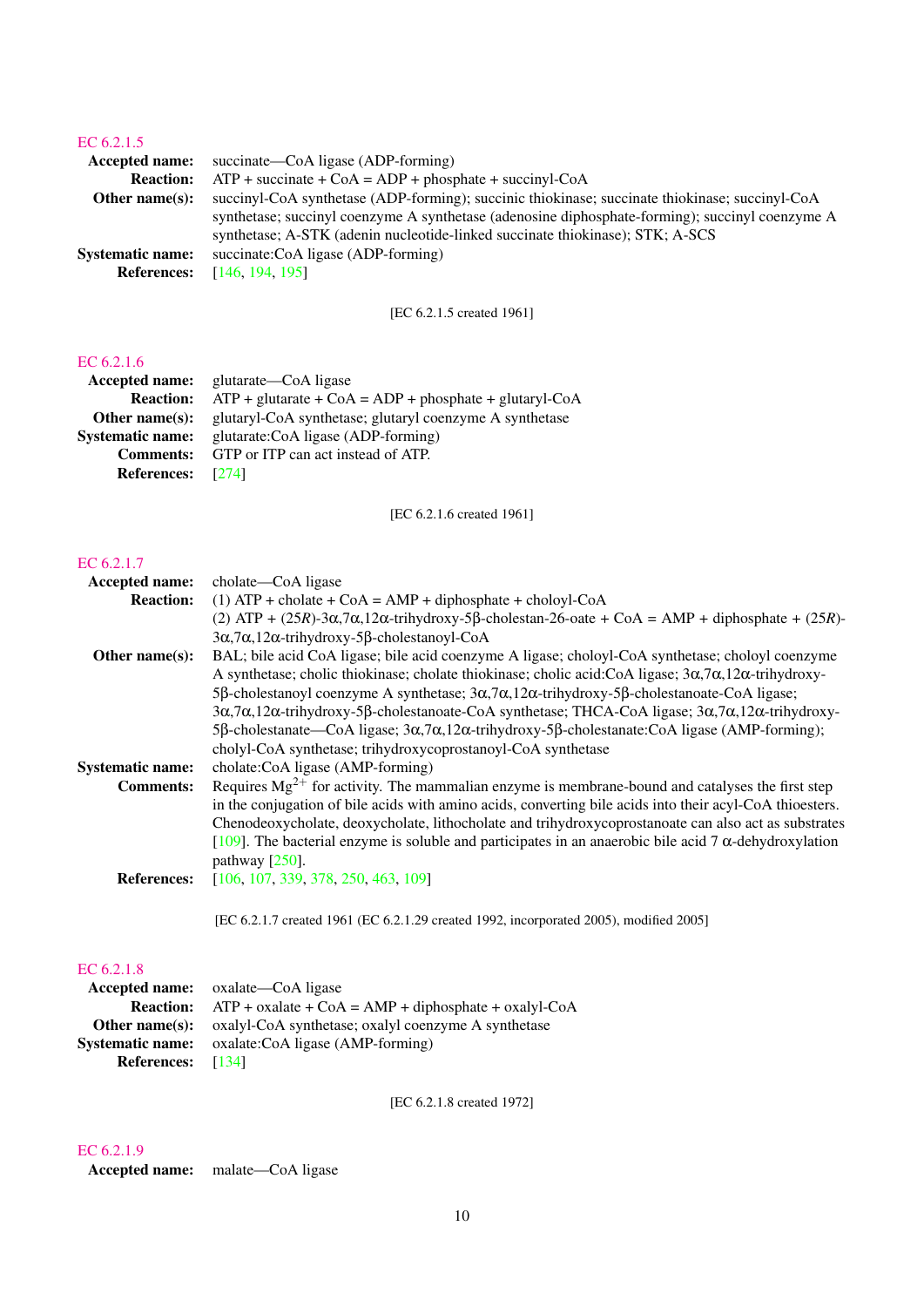| <b>Reaction:</b> $ATP + malate + CoA = ADP + phosphate + malyl-coA$                        |
|--------------------------------------------------------------------------------------------|
| <b>Other name(s):</b> malyl-CoA synthetase; malyl coenzyme A synthetase; malate thiokinase |
| <b>Systematic name:</b> malate:CoA ligase (ADP-forming)                                    |
| <b>References:</b> [293]                                                                   |
|                                                                                            |

[EC 6.2.1.9 created 1972]

## [EC 6.2.1.10](http://www.enzyme-database.org/query.php?ec=6.2.1.10)

|                    | <b>Accepted name:</b> carboxylic acid—CoA ligase (GDP-forming)                                |
|--------------------|-----------------------------------------------------------------------------------------------|
|                    | <b>Reaction:</b> GTP + a carboxylate + $COA = GDP + phosphate + acyl-COA$                     |
| Other name(s):     | acyl-CoA synthetase (GDP-forming); acyl coenzyme A synthetase (guanosine diphosphate forming) |
|                    | <b>Systematic name:</b> carboxylic acid:CoA ligase (GDP-forming)                              |
| <b>References:</b> | - 13661                                                                                       |

[EC 6.2.1.10 created 1972, modified 2011]

## [EC 6.2.1.11](http://www.enzyme-database.org/query.php?ec=6.2.1.11)

|                         | <b>Accepted name:</b> biotin—CoA ligase                                        |
|-------------------------|--------------------------------------------------------------------------------|
| <b>Reaction:</b>        | $ATP + biotin + CoA = AMP + diphosphate + biotinyl-coA$                        |
| Other name(s):          | biotinyl-CoA synthetase; biotin CoA synthetase; biotinyl coenzyme A synthetase |
| <b>Systematic name:</b> | biotin:CoA ligase (AMP-forming)                                                |
| <b>References:</b>      | - 661                                                                          |

[EC 6.2.1.11 created 1972]

## [EC 6.2.1.12](http://www.enzyme-database.org/query.php?ec=6.2.1.12)

| <b>Accepted name:</b>   | 4-coumarate—CoA ligase                                                                         |
|-------------------------|------------------------------------------------------------------------------------------------|
| <b>Reaction:</b>        | $ATP + 4$ -coumarate + CoA = AMP + diphosphate + 4-coumaroyl-CoA                               |
| Other name $(s)$ :      | 4-coumaroyl-CoA synthetase; p-coumaroyl CoA ligase; p-coumaryl coenzyme A synthetase; p-       |
|                         | coumaryl-CoA synthetase; p-coumaryl-CoA ligase; feruloyl CoA ligase; hydroxycinnamoyl CoA      |
|                         | synthetase; 4-coumarate:coenzyme A ligase; caffeolyl coenzyme A synthetase; p-hydroxycinnamoyl |
|                         | coenzyme A synthetase; feruloyl coenzyme A synthetase; sinapoyl coenzyme A synthetase;         |
|                         | 4-coumaryl-CoA synthetase; hydroxycinnamate:CoA ligase; p-coumaryl-CoA ligase; p-              |
|                         | hydroxycinnamic acid: CoA ligase; 4CL                                                          |
| <b>Systematic name:</b> | 4-coumarate:CoA ligase (AMP-forming)                                                           |
| <b>References:</b>      | [141, 235]                                                                                     |
|                         |                                                                                                |

[EC 6.2.1.12 created 1976]

## [EC 6.2.1.13](http://www.enzyme-database.org/query.php?ec=6.2.1.13)

|                    | <b>Accepted name:</b> acetate—CoA ligase (ADP-forming)                                    |
|--------------------|-------------------------------------------------------------------------------------------|
| <b>Reaction:</b>   | $ATP + acetate + CoA = ADP + phosphate + acetyl-CoA$                                      |
| Other name $(s)$ : | acetyl-CoA synthetase (ADP-forming); acetyl coenzyme A synthetase (adenosine diphosphate- |
|                    | forming); acetate thiokinase                                                              |
|                    | <b>Systematic name:</b> acetate:CoA ligase (ADP-forming)                                  |
| <b>Comments:</b>   | Also acts on propanoate and, very slowly, on butanoate.                                   |
| <b>References:</b> | [352]                                                                                     |

[EC 6.2.1.13 created 1978]

## [EC 6.2.1.14](http://www.enzyme-database.org/query.php?ec=6.2.1.14)

Accepted name: 6-carboxyhexanoate—CoA ligase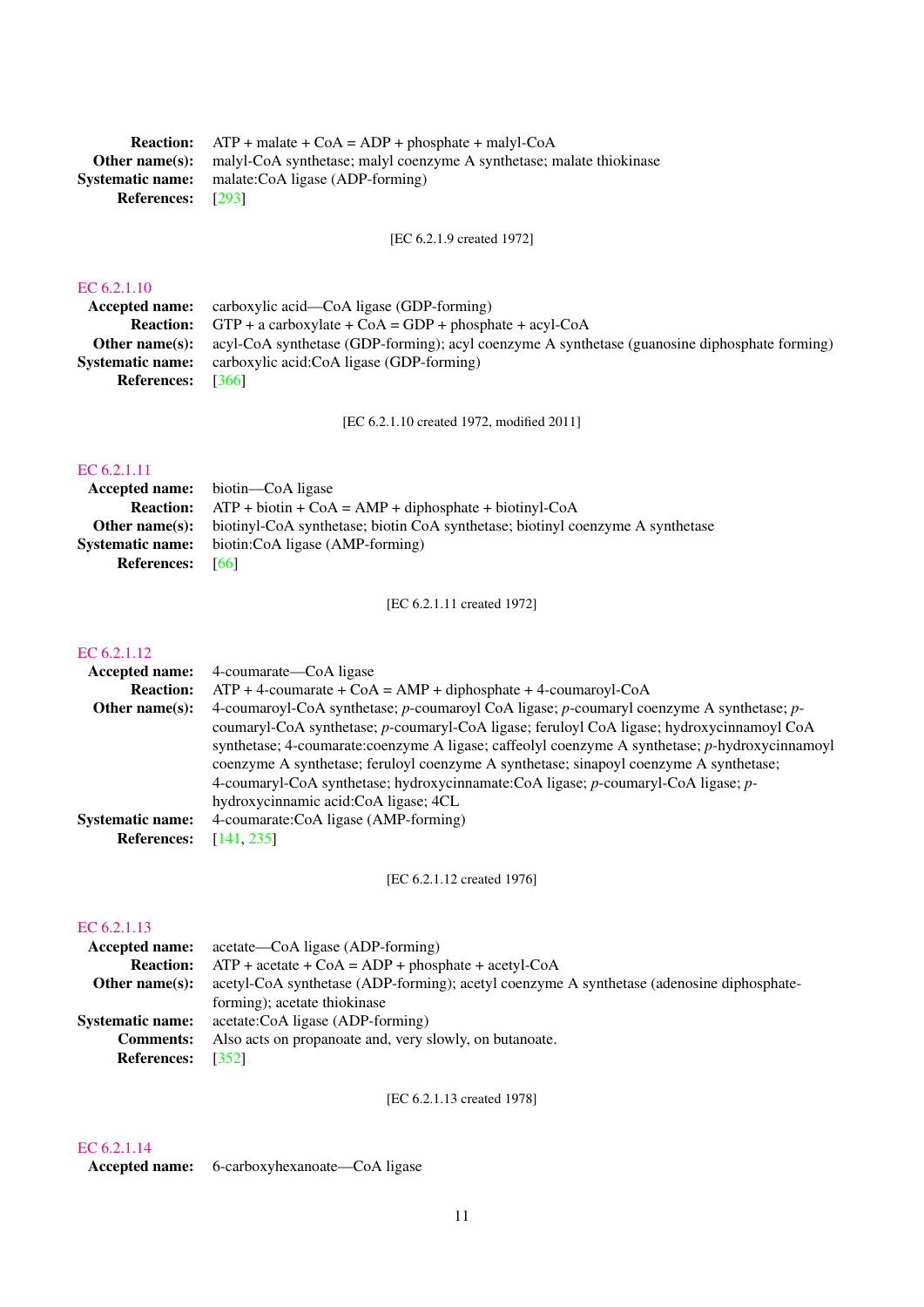|                               | <b>Reaction:</b> ATP + 6-carboxyhexanoate + $\text{CoA} = \text{AMP} + \text{diphosphate} + 6\text{-carboxyhexanoyl-CoA}$ |
|-------------------------------|---------------------------------------------------------------------------------------------------------------------------|
|                               | <b>Other name(s):</b> 6-carboxyhexanoyl-CoA synthetase; pimelyl-CoA synthetase                                            |
|                               | <b>Systematic name:</b> 6-carboxyhexanoate:CoA ligase (AMP-forming)                                                       |
| <b>References:</b> [181, 182] |                                                                                                                           |

[EC 6.2.1.14 created 1983]

## [EC 6.2.1.15](http://www.enzyme-database.org/query.php?ec=6.2.1.15)

|                    | <b>Accepted name:</b> arachidonate—CoA ligase                                                        |
|--------------------|------------------------------------------------------------------------------------------------------|
| <b>Reaction:</b>   | $ATP$ + arachidonate + CoA = AMP + diphosphate + arachidonoyl-CoA                                    |
| Other name $(s)$ : | arachidonoyl-CoA synthetase                                                                          |
| Systematic name:   | arachidonate:CoA ligase (AMP-forming)                                                                |
| <b>Comments:</b>   | Not identical with EC 6.2.1.3 long-chain-fatty-acid—CoA ligase. Icosa-8,11,14-trienoate, but not the |
|                    | other long-chain fatty acids, can act in place of arachidonate.                                      |
| <b>References:</b> | [467]                                                                                                |
|                    |                                                                                                      |

[EC 6.2.1.15 created 1984]

## [EC 6.2.1.16](http://www.enzyme-database.org/query.php?ec=6.2.1.16)

|                          | <b>Accepted name:</b> acetoacetate—CoA ligase                    |
|--------------------------|------------------------------------------------------------------|
| <b>Reaction:</b>         | $ATP +$ acetoacetate + CoA = AMP + diphosphate + acetoacetyl-CoA |
|                          | <b>Other name(s):</b> acetoacetyl-CoA synthetase                 |
| <b>Systematic name:</b>  | acetoacetate:CoA ligase (AMP-forming)                            |
| <b>Comments:</b>         | Also acts, more slowly, on L-3-hydroxybutanoate.                 |
| <b>References:</b> [122] |                                                                  |

[EC 6.2.1.16 created 1984]

## [EC 6.2.1.17](http://www.enzyme-database.org/query.php?ec=6.2.1.17)

|                         | <b>Accepted name:</b> propionate—CoA ligase                                                        |
|-------------------------|----------------------------------------------------------------------------------------------------|
| <b>Reaction:</b>        | $ATP + propanoate + CoA = AMP + diphosphate + propanoyl-CoA$                                       |
|                         | <b>Other name(s):</b> propionyl-CoA synthetase                                                     |
| <b>Systematic name:</b> | propanoate:CoA ligase (AMP-forming)                                                                |
| <b>Comments:</b>        | Propenoate can act instead of propanoate. Not identical with EC 6.2.1.1 (acetate—CoA ligase) or EC |
|                         | $6.2.1.2$ (butyrate—CoA ligase).                                                                   |
| <b>References:</b>      | [357]                                                                                              |
|                         |                                                                                                    |

[EC 6.2.1.17 created 1984]

## [EC 6.2.1.18](http://www.enzyme-database.org/query.php?ec=6.2.1.18)

| EU 0.2.1.18             |                                                               |
|-------------------------|---------------------------------------------------------------|
| <b>Accepted name:</b>   | citrate—CoA ligase                                            |
| <b>Reaction:</b>        | $ATP + citrate + CoA = ADP + phosphate + (3S) - citryI-CoA$   |
| Other name $(s)$ :      | citryl-CoA synthetase; citrate:CoA ligase; citrate thiokinase |
| <b>Systematic name:</b> | citrate:CoA ligase (ADP-forming)                              |
| <b>Comments:</b>        | The enzyme is a component of EC 2.3.3.8 ATP citrate synthase. |
| <b>References:</b>      | [233, 16]                                                     |

[EC 6.2.1.18 created 1986]

## [EC 6.2.1.19](http://www.enzyme-database.org/query.php?ec=6.2.1.19)

Accepted name: long-chain-fatty-acid—protein ligase Reaction: ATP + a long-chain fatty acid + [protein]-L-cysteine = AMP + diphosphate + a [protein]-*S*-(longchain-acyl)-L-cysteine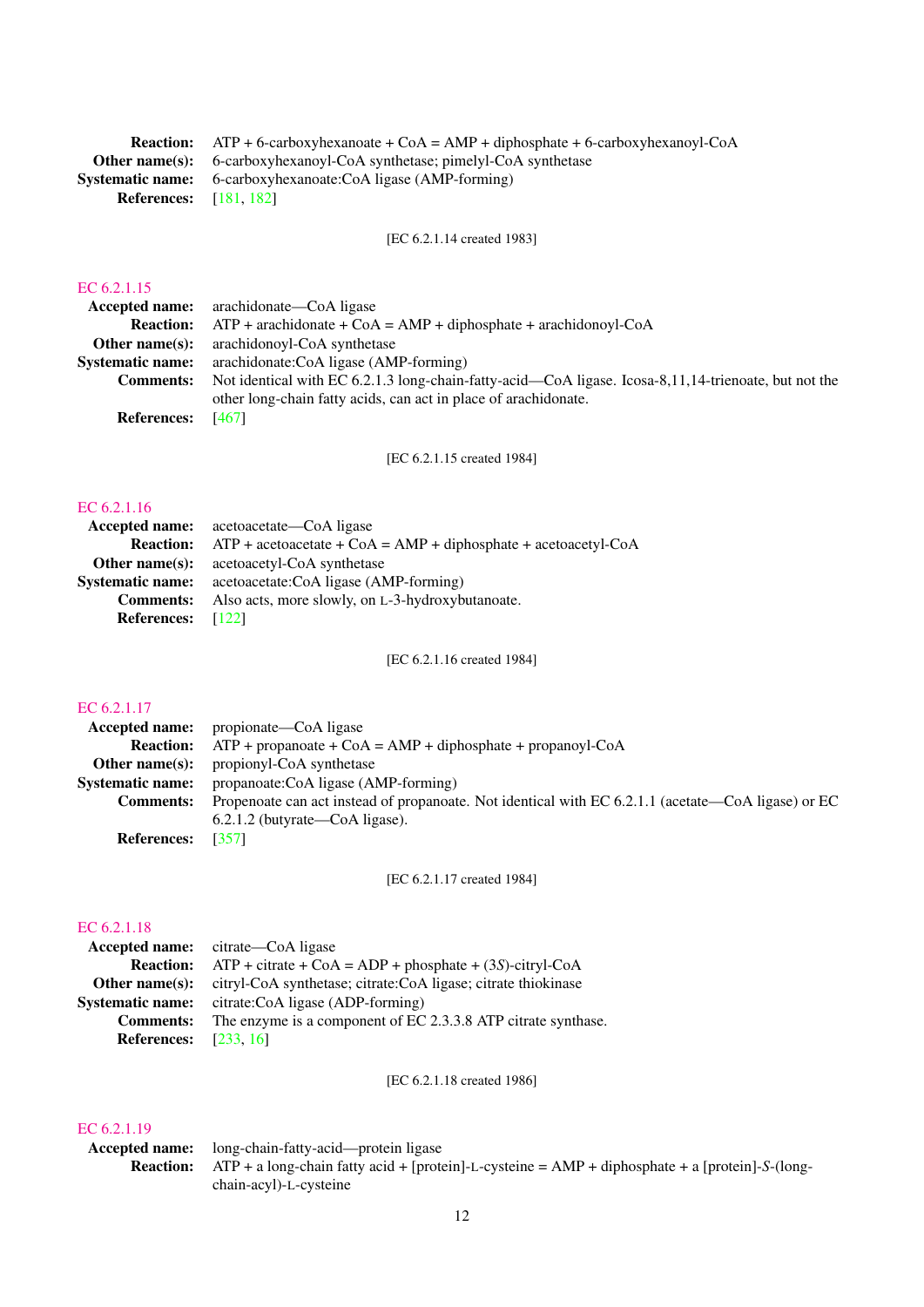| Other name $(s)$ :      | $luxE$ (gene name); acyl-protein synthetase; long-chain-fatty-acid—luciferin-component ligase              |
|-------------------------|------------------------------------------------------------------------------------------------------------|
| <b>Systematic name:</b> | long-chain-fatty-acid:protein ligase (AMP-forming)                                                         |
| <b>Comments:</b>        | Together with a hydrolase component (EC 3.1.2.2/EC 3.1.2.14) and a reductase component (EC                 |
|                         | 1.2.1.50), this enzyme forms a multienzyme fatty acid reductase complex that produces the long-chain       |
|                         | aldehyde substrate of the bacterial luciferase enzyme (EC $1.14.14.3$ ). The enzyme activates free long-   |
|                         | chain fatty acids, generated by the action of the transferase component, forming a fatty acyl-AMP          |
|                         | intermediate, followed by the transfer of the acyl group to an internal L-cysteine residue. It then trans- |
|                         | fers the acyl group to EC 1.2.1.50, long-chain acyl-protein thioester reductase.                           |
| <b>References:</b>      | [358, 360, 452, 395, 234]                                                                                  |

[EC 6.2.1.19 created 1986, modified 2011, modified 2016]

## [EC 6.2.1.20](http://www.enzyme-database.org/query.php?ec=6.2.1.20)

| Accepted name:          | long-chain-fatty-acid—[acyl-carrier-protein] ligase                                                    |
|-------------------------|--------------------------------------------------------------------------------------------------------|
| <b>Reaction:</b>        | $ATP + a long-chain$ fatty acid + an [acyl-carrier protein] = $AMP + diphosphate + a long-chain$ acyl- |
|                         | [acyl-carrier protein]                                                                                 |
| Other name $(s)$ :      | acyl-[acyl-carrier-protein] synthetase (ambiguous); acyl-ACP synthetase (ambiguous); stearoyl-ACP      |
|                         | synthetase; acyl-acyl carrier protein synthetase (ambiguous); long-chain-fatty-acid:[acyl-carrier-     |
|                         | protein] ligase (AMP-forming)                                                                          |
| <b>Systematic name:</b> | long-chain-fatty-acid: [acyl-carrier protein] ligase (AMP-forming)                                     |
| <b>Comments:</b>        | The enzyme ligates long chain fatty acids (with aliphatic chain of 13-22 carbons) to an acyl-carrier   |
|                         | protein. Not identical with EC 6.2.1.3 long-chain-fatty-acid—CoA ligase.                               |
| <b>References:</b>      | [431, 187]                                                                                             |

[EC 6.2.1.20 created 1986]

*[6.2.1.21 Deleted entry. phenylacetate—CoA ligase. Activity covered by EC 6.2.1.30, phenylacetate—CoA ligase]*

[EC 6.2.1.21 created 1986, deleted 2001]

## [EC 6.2.1.22](http://www.enzyme-database.org/query.php?ec=6.2.1.22)

| <b>Accepted name:</b>   | [citrate $(pro-3S)$ -lyase] ligase                                                                      |
|-------------------------|---------------------------------------------------------------------------------------------------------|
| <b>Reaction:</b>        | $ATP + acetate + holo-[citrate (pro-3S)-lyase] = AMP + diphosphate + acetyl-[citrate (pro-3S)-lyase]$   |
| Other name $(s)$ :      | citrate lyase ligase; citrate lyase synthetase; acetate: SH-[acyl-carrier-protein] enzyme ligase (AMP); |
|                         | acetate:HS-citrate lyase ligase; acetate:citrate-(pro-3S)-lyase(thiol-form) ligase (AMP-forming);       |
|                         | acetate: [citrate-(pro-3S)-lyase](thiol-form) ligase (AMP-forming)                                      |
| <b>Systematic name:</b> | $acetate:holo-/citrate-(pro-3S)-lyase$ ligase (AMP-forming)                                             |
| <b>Comments:</b>        | Both this enzyme and EC 2.3.1.49, deacetyl-[citrate-(pro-3S)-lyase] S-acetyltransferase, acetylate and  |
|                         | activate EC 4.1.3.6, citrate $(pro-3S)$ -lyase.                                                         |
| <b>References:</b>      | [12, 13, 340, 380]                                                                                      |

[EC 6.2.1.22 created 1989]

## [EC 6.2.1.23](http://www.enzyme-database.org/query.php?ec=6.2.1.23)

|                    | <b>Accepted name:</b> dicarboxylate—CoA ligase                                                                        |
|--------------------|-----------------------------------------------------------------------------------------------------------------------|
|                    | <b>Reaction:</b> ATP + an $\alpha$ , $\omega$ -dicarboxylate + CoA = AMP + diphosphate + an $\omega$ -carboxyacyl-CoA |
| Other name(s):     | carboxylyl-CoA synthetase; dicarboxylyl-CoA synthetase                                                                |
|                    | <b>Systematic name:</b> ω-dicarboxylate:CoA ligase (AMP-forming)                                                      |
| <b>Comments:</b>   | Acts on dicarboxylic acids of chain length $C_5$ to $C_{16}$ ; the best substrate is dodecanedioic acid.              |
| <b>References:</b> | [441]                                                                                                                 |

[EC 6.2.1.23 created 1989, modified 2011]

## [EC 6.2.1.24](http://www.enzyme-database.org/query.php?ec=6.2.1.24)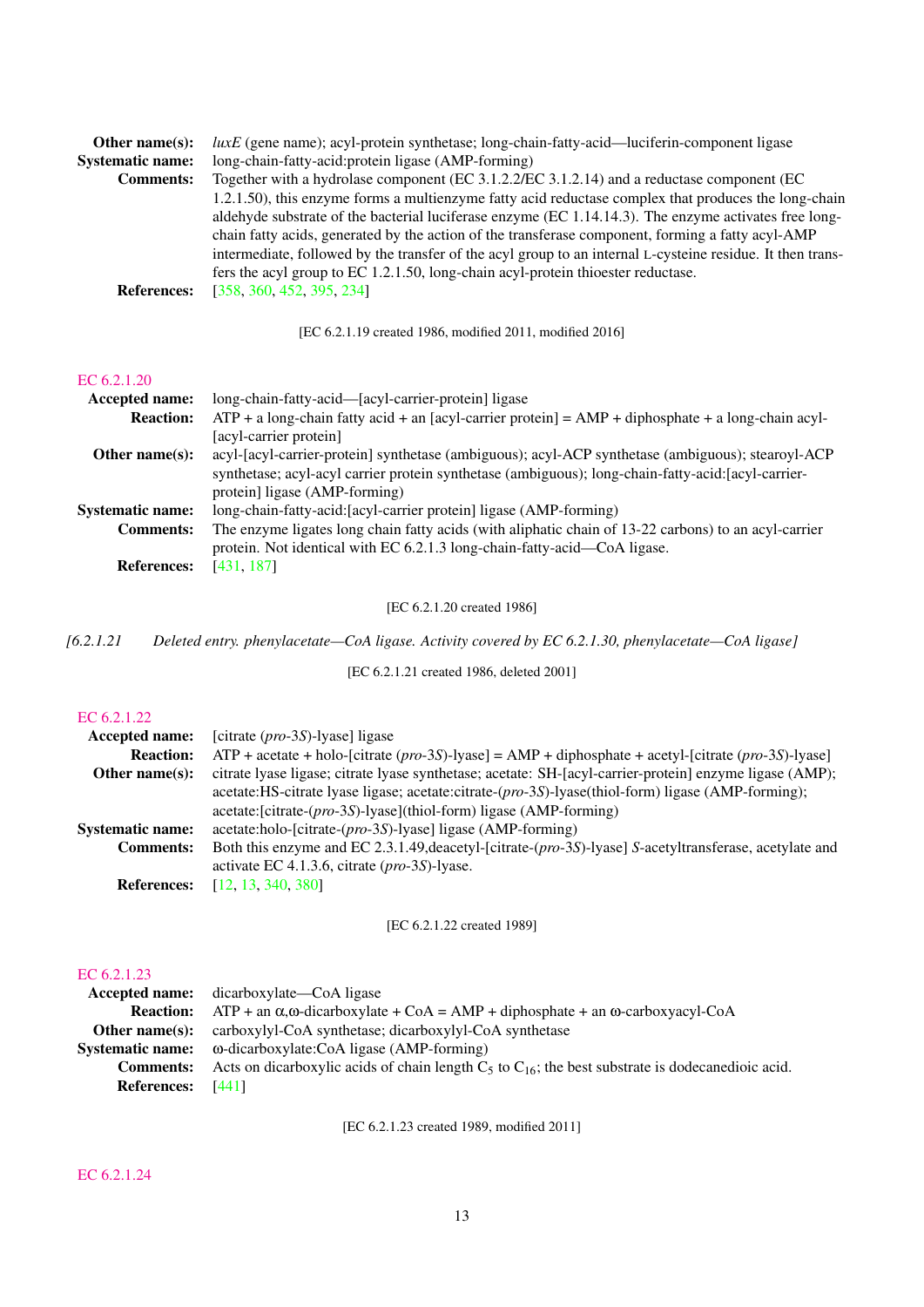|                          | <b>Accepted name:</b> phytanate—CoA ligase                                                              |
|--------------------------|---------------------------------------------------------------------------------------------------------|
| <b>Reaction:</b>         | $ATP + \text{phvtanate} + \text{CoA} = \text{AMP} + \text{diphosphate} + \text{phvtanov1} - \text{CoA}$ |
|                          | <b>Other name(s):</b> phytanoyl-CoA ligase                                                              |
| <b>Systematic name:</b>  | phytanate:CoA ligase (AMP-forming)                                                                      |
| <b>Comments:</b>         | Not identical with EC 6.2.1.20 long-chain-fatty-acid—[acyl-carrier-protein] ligase.                     |
| <b>References:</b> [295] |                                                                                                         |

[EC 6.2.1.24 created 1989]

#### [EC 6.2.1.25](http://www.enzyme-database.org/query.php?ec=6.2.1.25)

|                               | <b>Accepted name:</b> benzoate—CoA ligase                                                            |
|-------------------------------|------------------------------------------------------------------------------------------------------|
| <b>Reaction:</b>              | $ATP + \text{benzoate} + \text{CoA} = \text{AMP} + \text{diphosphate} + \text{benzoyl} - \text{CoA}$ |
| Other name $(s)$ :            | benzoate—coenzyme A ligase; benzoyl-coenzyme A synthetase; benzoyl CoA synthetase (AMP               |
|                               | forming)                                                                                             |
| <b>Systematic name:</b>       | benzoate:CoA ligase (AMP-forming)                                                                    |
| <b>Comments:</b>              | Also acts on 2-, 3- and 4-fluorobenzoate, but only very slowly on the corresponding chlorobenzoates. |
| <b>References:</b> [171, 377] |                                                                                                      |
|                               |                                                                                                      |

[EC 6.2.1.25 created 1989]

## [EC 6.2.1.26](http://www.enzyme-database.org/query.php?ec=6.2.1.26)

| <b>Accepted name:</b> $o$ -succinylbenzoate—CoA ligase                                                           |
|------------------------------------------------------------------------------------------------------------------|
| <b>Reaction:</b> ATP + 2-succinylbenzoate + CoA = AMP + diphosphate + 4-(2-carboxyphenyl)-4-oxobutanoyl-CoA      |
| <b>Other name(s):</b> $o$ -succinylbenzoyl-coenzyme A synthetase; $o$ -succinylbenzoate:CoA ligase (AMP-forming) |
| <b>Systematic name:</b> 2-succinylbenzoate:CoA ligase (AMP-forming)                                              |
| <b>References:</b> [153, 205, 268]                                                                               |

[EC 6.2.1.26 created 1992]

## [EC 6.2.1.27](http://www.enzyme-database.org/query.php?ec=6.2.1.27)

|                         | <b>Accepted name:</b> 4-hydroxybenzoate—CoA ligase                                      |
|-------------------------|-----------------------------------------------------------------------------------------|
| <b>Reaction:</b>        | $ATP + 4$ -hydroxybenzoate + CoA = AMP + diphosphate + 4-hydroxybenzoyl-CoA             |
| Other name $(s)$ :      | 4-hydroxybenzoate-CoA synthetase; 4-hydroxybenzoate—coenzyme A ligase (AMP-forming); 4- |
|                         | hydroxybenzoyl coenzyme A synthetase; 4-hydroxybenzoyl-CoA ligase                       |
| <b>Systematic name:</b> | 4-hydroxybenzoate:CoA ligase (AMP-forming)                                              |
| <b>References:</b>      | [275]                                                                                   |

[EC 6.2.1.27 created 1992]

## [EC 6.2.1.28](http://www.enzyme-database.org/query.php?ec=6.2.1.28)

| <b>Accepted name:</b>   | $3\alpha$ , $7\alpha$ -dihydroxy-5 $\beta$ -cholestanate—CoA ligase                                                                             |
|-------------------------|-------------------------------------------------------------------------------------------------------------------------------------------------|
| <b>Reaction:</b>        | $ATP + (25R) - 3\alpha$ , 7 $\alpha$ -dihydroxy-5 $\beta$ -cholestan-26-oate + CoA = AMP + diphosphate + (25R)-3 $\alpha$ , 7 $\alpha$ -        |
|                         | $di$ hydroxy-5 $\beta$ -cholestanoyl-CoA                                                                                                        |
| Other name $(s)$ :      | $3\alpha$ , 7 $\alpha$ -dihydroxy-5 $\beta$ -cholestanoyl coenzyme A synthetase; DHCA-CoA ligase; $3\alpha$ , 7 $\alpha$ -dihydroxy-5 $\beta$ - |
|                         | cholestanate:CoA ligase (AMP-forming)                                                                                                           |
| <b>Systematic name:</b> | $(25R)$ -3 $\alpha$ ,7 $\alpha$ -dihydroxy-5 $\beta$ -cholestan-26-oate:CoA ligase (AMP-forming)                                                |
| <b>References:</b>      | [339]                                                                                                                                           |
|                         |                                                                                                                                                 |

## [EC 6.2.1.28 created 1992]

*[6.2.1.29 Deleted entry. 3*α*,7*α*,12*α*-trihydroxy-5*β*-cholestanate—CoA ligase. The enzyme is identical to EC 6.2.1.7, cholate— CoA ligase]*

[EC 6.2.1.29 created 1992, deleted 2005]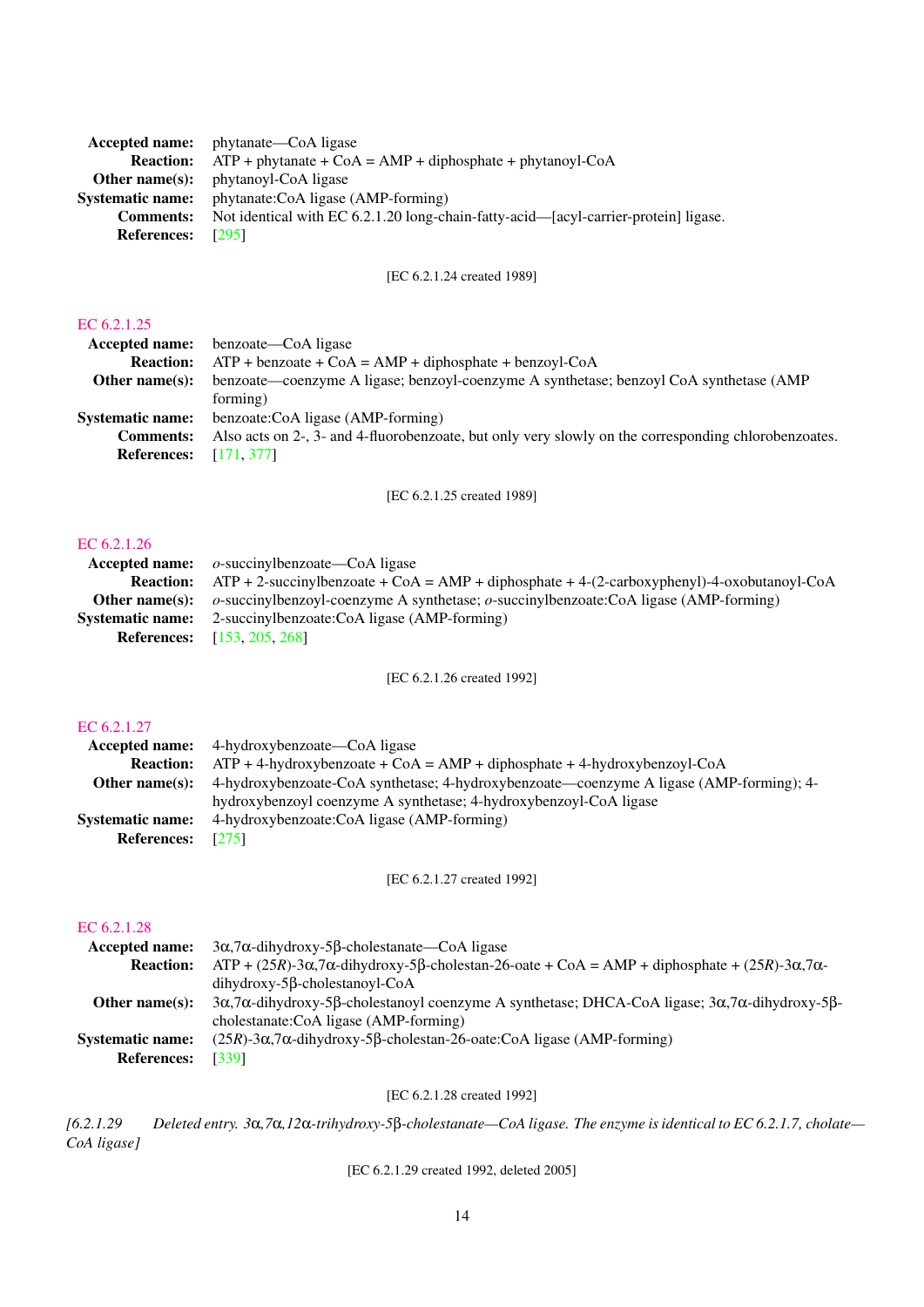## [EC 6.2.1.30](http://www.enzyme-database.org/query.php?ec=6.2.1.30)

| phenacyl coenzyme A synthetase; phenylacetyl-CoA ligase; PA-CoA ligase; phenylacetyl-CoA ligase |
|-------------------------------------------------------------------------------------------------|
|                                                                                                 |
|                                                                                                 |
| Also acts, more slowly, on acetate, propanoate and butanoate, but not on hydroxy derivatives of |
|                                                                                                 |
|                                                                                                 |
|                                                                                                 |

[EC 6.2.1.30 created 1992 (EC 6.2.1.21 created 1986, incorporated 2001)]

## [EC 6.2.1.31](http://www.enzyme-database.org/query.php?ec=6.2.1.31)

|                          | <b>Accepted name:</b> 2-furoate—CoA ligase                                         |
|--------------------------|------------------------------------------------------------------------------------|
|                          | <b>Reaction:</b> $ATP + 2$ -furoate + $CoA = AMP + diphosphate + 2$ -furoyl- $CoA$ |
|                          | <b>Other name(s):</b> 2-furoyl coenzyme A synthetase                               |
|                          | <b>Systematic name:</b> 2-furoate:CoA ligase (AMP-forming)                         |
| <b>References:</b> [204] |                                                                                    |
|                          |                                                                                    |

[EC 6.2.1.31 created 1992]

## [EC 6.2.1.32](http://www.enzyme-database.org/query.php?ec=6.2.1.32)

| <b>Accepted name:</b> anthranilate—CoA ligase                                              |  |
|--------------------------------------------------------------------------------------------|--|
| $ATP$ + anthranilate + CoA = AMP + diphosphate + anthraniloyl-CoA<br><b>Reaction:</b>      |  |
| anthraniloyl coenzyme A synthetase; 2-aminobenzoate—CoA ligase; 2-aminobenzoate—coenzyme A |  |
| ligase; 2-aminobenzoate coenzyme A ligase                                                  |  |
| anthranilate:CoA ligase (AMP-forming)                                                      |  |
| T101                                                                                       |  |
|                                                                                            |  |

[EC 6.2.1.32 created 1992]

## [EC 6.2.1.33](http://www.enzyme-database.org/query.php?ec=6.2.1.33)

|                  | <b>Accepted name:</b> 4-chlorobenzoate—CoA ligase                                                   |
|------------------|-----------------------------------------------------------------------------------------------------|
|                  | <b>Reaction:</b> 4-chlorobenzoate + CoA + ATP = 4-chlorobenzoyl-CoA + AMP + diphosphate             |
|                  | <b>Systematic name:</b> 4-chlorobenzoate:CoA ligase                                                 |
| <b>Comments:</b> | Requires $Mg^{2+}$ . This enzyme is part of the bacterial 2,4-dichlorobenzoate degradation pathway. |
|                  | <b>References:</b> [99, 239, 57]                                                                    |

[EC 6.2.1.33 created 1999]

## [EC 6.2.1.34](http://www.enzyme-database.org/query.php?ec=6.2.1.34)

| <i>trans-feruloyl-CoA synthase</i>                                                                           |
|--------------------------------------------------------------------------------------------------------------|
| ferulic acid + $CoA + ATP =$ feruloyl- $CoA +$ products of ATP breakdown                                     |
| <i>trans</i> -feruloyl-CoA synthetase; <i>trans</i> -ferulate:CoASH ligase (ATP-hydrolysing); ferulate:CoASH |
| ligase (ATP-hydrolysing)                                                                                     |
| ferulate:CoA ligase (ATP-hydrolysing)                                                                        |
| Requires $Mg^{2+}$ . It has not yet been established whether AMP + diphosphate or ADP + phosphate are        |
| formed in this reaction.                                                                                     |
| [302, 337]                                                                                                   |
| Accepted name:<br><b>Systematic name:</b>                                                                    |

[EC 6.2.1.34 created 2000]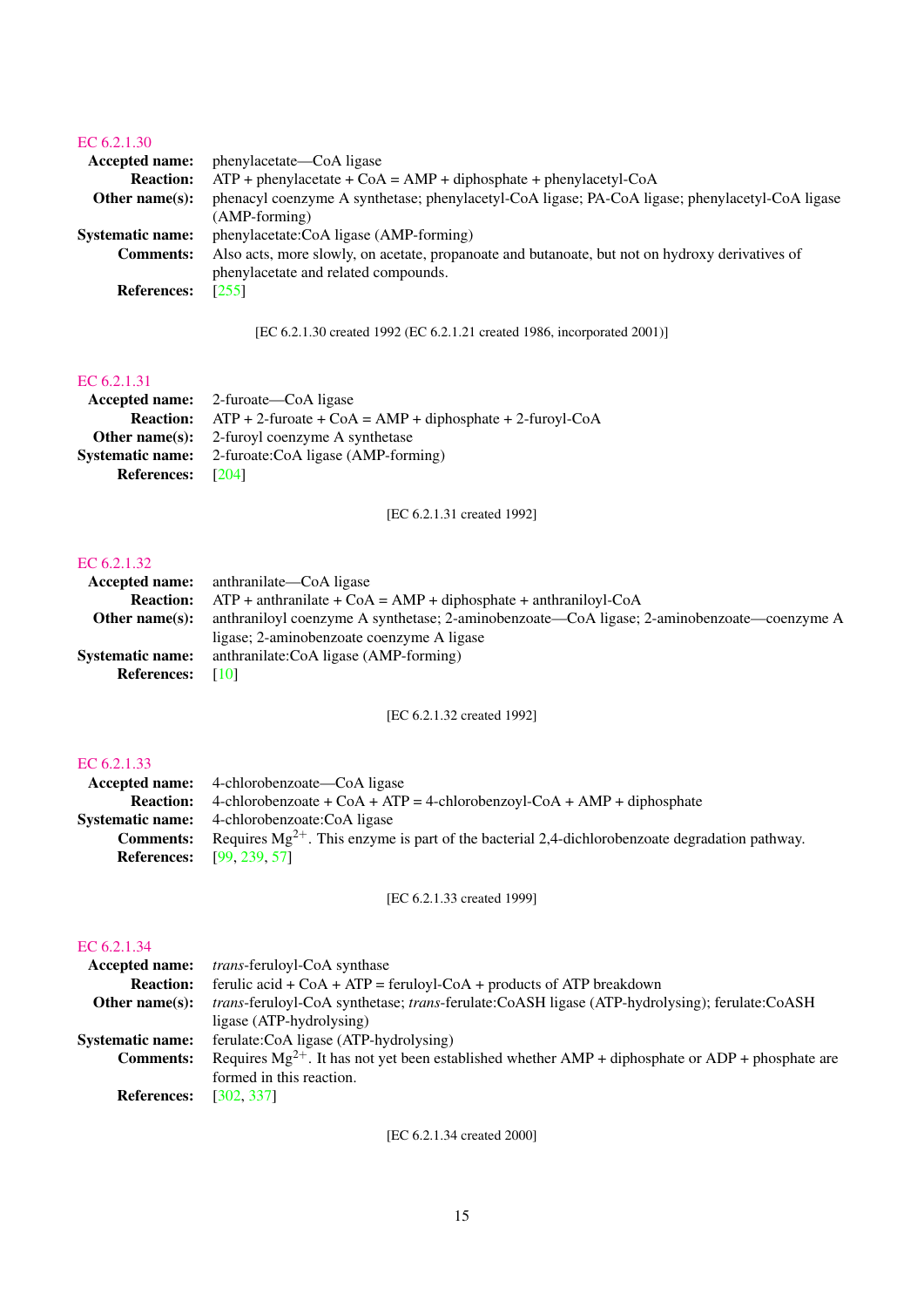| <b>Accepted name:</b>   | acetate—[acyl-carrier protein] ligase                                                                    |
|-------------------------|----------------------------------------------------------------------------------------------------------|
| <b>Reaction:</b>        | $ATP$ + acetate + an [acyl-carrier protein] = $AMP + diphosphate + an acetyl-[acyl-carrier protein]$     |
| Other name $(s)$ :      | HS-acyl-carrier protein: acetate ligase; [acyl-carrier protein]: acetate ligase; MadH; ACP-SH: acetate   |
|                         | ligase                                                                                                   |
| <b>Systematic name:</b> | acetate: [acyl-carrier-protein] ligase (AMP-forming)                                                     |
| <b>Comments:</b>        | This enzyme, from the anaerobic bacterium Malonomonas rubra, is a component of the multienzyme           |
|                         | complex EC 7.2.4.4, biotin-dependent malonate decarboxylase. The enzyme uses the energy from             |
|                         | hydrolysis of ATP to convert the thiol group of the acyl-carrier-protein-bound $2'$ -(5-phosphoribosyl)- |
|                         | $3'$ -dephospho-CoA prosthetic group into its acetyl thioester [ $30$ ].                                 |
| <b>References:</b>      | [157, 30, 31, 94]                                                                                        |

[EC 6.2.1.35 created 2008, modified 2018]

## [EC 6.2.1.36](http://www.enzyme-database.org/query.php?ec=6.2.1.36)

| <b>Accepted name:</b>   | 3-hydroxypropionyl-CoA synthase                                                                           |
|-------------------------|-----------------------------------------------------------------------------------------------------------|
| <b>Reaction:</b>        | $3-hydroxypropanoate + ATP + CoA = 3-hydroxypropanoyl-CoA + AMP + diphosphate$                            |
| Other name $(s)$ :      | 3-hydroxypropionyl-CoA synthetase (AMP-forming); 3-hydroxypropionate—CoA ligase                           |
| <b>Systematic name:</b> | hydroxypropanoate:CoA ligase (AMP-forming)                                                                |
| <b>Comments:</b>        | Catalyses a step in the 3-hydroxypropanoate/4-hydroxybutanoate cycle, an autotrophic $CO2$ fixation       |
|                         | pathway found in some thermoacidophilic archaea $[29, 6]$ . The enzymes from <i>Metallosphaera sedula</i> |
|                         | and Sulfolobus tokodaii can also use propionate, acrylate, acetate, and butanoate as substrates $[6]$ ,   |
|                         | and are thus different from EC 6.2.1.17 (propionate—CoA ligase), which does not accept acetate or         |
|                         | butanoate.                                                                                                |
| <b>References:</b>      | [29, 6]                                                                                                   |

[EC 6.2.1.36 created 2009]

## [EC 6.2.1.37](http://www.enzyme-database.org/query.php?ec=6.2.1.37)

| 3-hydroxybenzoate—CoA ligase<br>Accepted name:                                                                    |
|-------------------------------------------------------------------------------------------------------------------|
| $ATP + 3$ -hydroxybenzoate + CoA = AMP + diphosphate + 3-hydroxybenzoyl-CoA<br><b>Reaction:</b>                   |
| 3-hydroxybenzoyl-CoA synthetase; 3-hydroxybenzoate—coenzyme A ligase (AMP-forming); 3-<br>Other name $(s)$ :      |
| hydroxybenzoyl coenzyme A synthetase; 3-hydroxybenzoyl-CoA ligase                                                 |
| 3-hydroxybenzoate:CoA ligase (AMP-forming)<br><b>Systematic name:</b>                                             |
| The enzyme works equally well with 4-hydroxybenzoate but shows low activity towards benzoate,<br><b>Comments:</b> |
| 4-aminobenzoate, 3-aminobenzoate, 3-fluorobenzoate, 4-fluorobenzoate, 3-chlorobenzoate, and 4-                    |
| chlorobenzoate. There is no activity with 3,4-dihydroxybenzoate, 2,3-dihydroxybenzoate, and 2-                    |
| hydroxybenzoate as substrates.                                                                                    |
| <b>References:</b><br>[214]                                                                                       |
|                                                                                                                   |

[EC 6.2.1.37 created 2011]

## [EC 6.2.1.38](http://www.enzyme-database.org/query.php?ec=6.2.1.38)

| Accepted name:          | $(2,2,3$ -trimethyl-5-oxocyclopent-3-enyl)acetyl-CoA synthase                                                                                                                                    |
|-------------------------|--------------------------------------------------------------------------------------------------------------------------------------------------------------------------------------------------|
| <b>Reaction:</b>        | $[(1R)-2,2,3-$ trimethyl-5-oxocyclopent-3-enyllacetate + ATP + CoA = AMP + diphosphate + $[(1R)-2,2,3-$ trimethyl-5-oxocyclopent-3-enyllacetate + ATP + CoA = AMP + diphosphate + $[(1R)-2,2,3-$ |
|                         | 2,2,3-trimethyl-5-oxocyclopent-3-enyllacetyl-CoA                                                                                                                                                 |
| Other name $(s)$ :      | $2$ -oxo- $\Delta^3$ -4,5,5-trimethylcyclopentenylacetyl-CoA synthetase                                                                                                                          |
| <b>Systematic name:</b> | $[(1R)-2,2,3-$ trimethyl-5-oxocyclopent-3-enyl]acetate:CoA ligase (AMP-forming)                                                                                                                  |
| <b>Comments:</b>        | Isolated from <i>Pseudomonas putida</i> . Forms part of the pathway of camphor catabolism.                                                                                                       |
| <b>References:</b>      | [318]                                                                                                                                                                                            |

[EC 6.2.1.38 created 2012]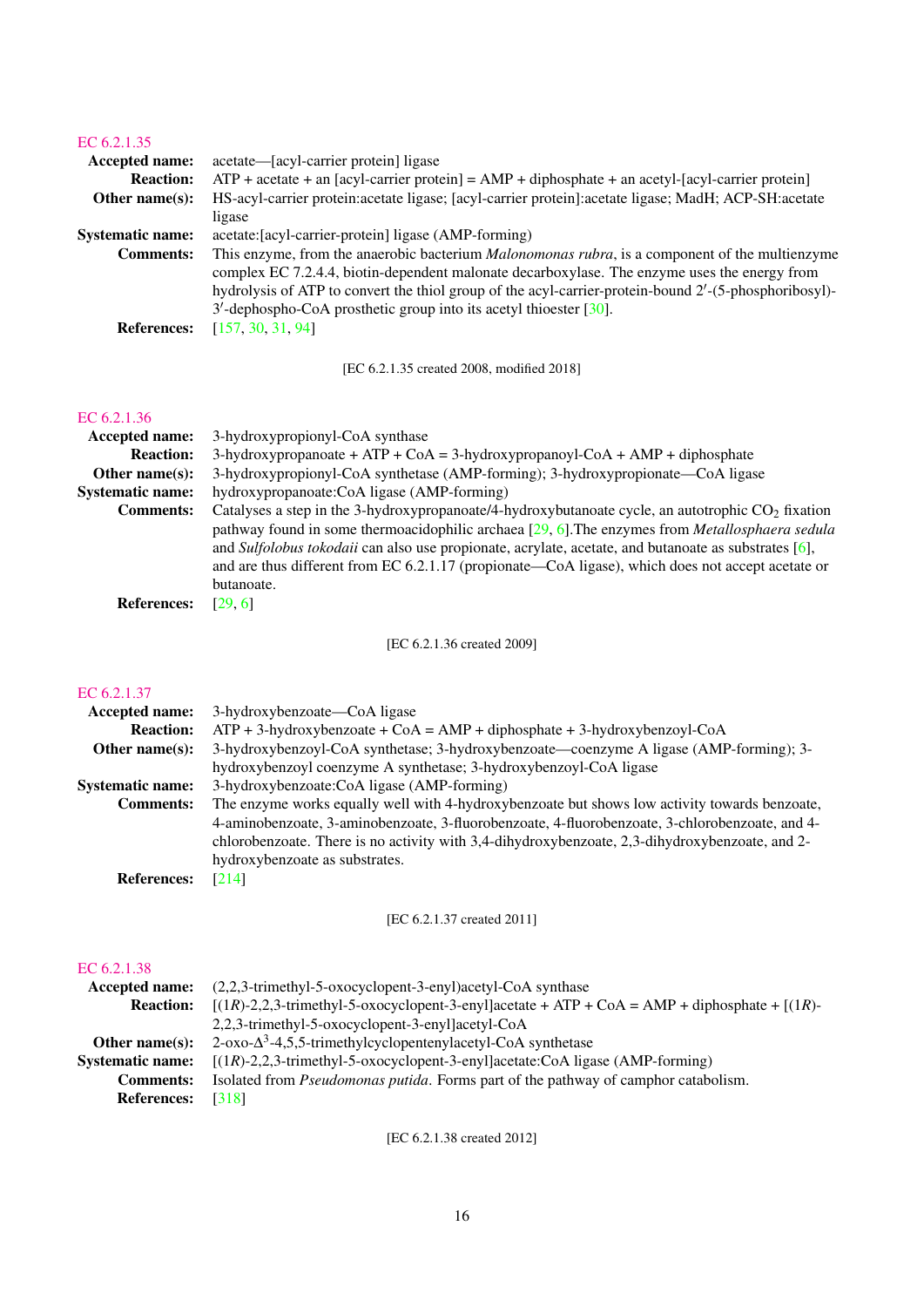| EC 6.2.1.39             |                                                                                                                                                                                                                                                                                                                                                                                                                                                                        |
|-------------------------|------------------------------------------------------------------------------------------------------------------------------------------------------------------------------------------------------------------------------------------------------------------------------------------------------------------------------------------------------------------------------------------------------------------------------------------------------------------------|
| Accepted name:          | [butirosin acyl-carrier protein]—L-glutamate ligase                                                                                                                                                                                                                                                                                                                                                                                                                    |
| <b>Reaction:</b>        | (1) ATP + L-glutamate + BtrI acyl-carrier protein = ADP + phosphate + L-glutamyl-[BtrI acyl-carrier<br>protein]                                                                                                                                                                                                                                                                                                                                                        |
|                         | (2) ATP + L-glutamate + 4-amino butanoyl-[BtrI acyl-carrier protein] = ADP + phosphate + 4-( $\gamma$ -L-<br>glutamylamino)butanoyl-[BtrI acyl-carrier protein]                                                                                                                                                                                                                                                                                                        |
| Other name $(s)$ :      | [BtrI acyl-carrier protein]—L-glutamate ligase; BtrJ                                                                                                                                                                                                                                                                                                                                                                                                                   |
| <b>Systematic name:</b> | [BtrI acyl-carrier protein]: L-glutamate ligase (ADP-forming)                                                                                                                                                                                                                                                                                                                                                                                                          |
| <b>Comments:</b>        | Catalyses two steps in the biosynthesis of the side chain of the aminoglycoside antibiotics of the bu-<br>tirosin family. The enzyme adds one molecule of L-glutamate to a dedicated acyl-carrier protein, and<br>following decarboxylation of the product by EC 4.1.1.95, L-glutamyl-[BtrI acyl-carrier protein] decar-<br>boxylase, adds a second L-glutamate molecule. Requires $Mg^{2+}$ or $Mn^{2+}$ , and activity is enhanced in<br>the presence of $Mn^{2+}$ . |
| <b>References:</b>      | [230]                                                                                                                                                                                                                                                                                                                                                                                                                                                                  |
|                         |                                                                                                                                                                                                                                                                                                                                                                                                                                                                        |

[EC 6.2.1.39 created 2012]

## [EC 6.2.1.40](http://www.enzyme-database.org/query.php?ec=6.2.1.40)

|                         | <b>Accepted name:</b> 4-hydroxybutyrate—CoA ligase                                               |
|-------------------------|--------------------------------------------------------------------------------------------------|
| <b>Reaction:</b>        | $ATP + 4$ -hydroxybutanoate + CoA = AMP + diphosphate + 4-hydroxybutanoyl-CoA                    |
| Other name $(s)$ :      | 4-hydroxybutyrate-CoA synthetase; 4-hydroxybutyrate:CoA ligase (AMP-forming)                     |
| <b>Systematic name:</b> | 4-hydroxybutanoate:CoA ligase (AMP-forming)                                                      |
| <b>Comments:</b>        | Isolated from the archaeon <i>Metallosphaera sedula</i> . Involved in the 3-hydroxypropanoate/4- |
|                         | hydroxybutanoate cycle.                                                                          |
| <b>References:</b>      | [343, 151]                                                                                       |

[EC 6.2.1.40 created 2014]

## [EC 6.2.1.41](http://www.enzyme-database.org/query.php?ec=6.2.1.41)

| <b>Accepted name:</b>   | $3-[3aS,4S,7aS)-7a-methyl-1,5-dioxo-octahydro-1H-inden-4-yl]propanoate$ - CoA ligase                       |
|-------------------------|------------------------------------------------------------------------------------------------------------|
| <b>Reaction:</b>        | $ATP + 3-[3aS,4S,7aS)-7a-methyl-1,5-dioxo-octahydro-1H-inden-4-yl]propanoate + CoA = AMP +$                |
|                         | diphosphate $+3$ -[(3aS,4S,7aS)-7a-methyl-1,5-dioxo-octahydro-1H-inden-4-yl]propanoyl-CoA                  |
| Other name $(s)$ :      | <i>fadD3</i> (gene name); HIP—CoA ligase                                                                   |
| <b>Systematic name:</b> | 3-[(3aS,4S,7aS)-7a-methyl-1,5-dioxo-octahydro-1H-inden-4-yl]propanoate:CoA ligase (AMP-                    |
|                         | forming)                                                                                                   |
| <b>Comments:</b>        | The enzyme, characterized from actinobacterium <i>Mycobacterium tuberculosis</i> , catalyses a step in the |
|                         | degradation of cholesterol and cholate. The enzyme is very specific for its substrate, and requires that   |
|                         | the side chain at $C^{17}$ is completely removed.                                                          |
| <b>References:</b>      | [166, 51]                                                                                                  |

[EC 6.2.1.41 created 2014]

## [EC 6.2.1.42](http://www.enzyme-database.org/query.php?ec=6.2.1.42)

| <b>Accepted name:</b>   | 3-oxocholest-4-en-26-oate—CoA ligase                                                                                 |
|-------------------------|----------------------------------------------------------------------------------------------------------------------|
| <b>Reaction:</b>        | $ATP + (25S)$ -3-oxocholest-4-en-26-oate + CoA = AMP + diphosphate + (25S)-3-oxocholest-4-en-26-                     |
|                         | ovl-CoA                                                                                                              |
| Other name $(s)$ :      | <i>fadD</i> 19 (gene name)                                                                                           |
| <b>Systematic name:</b> | (25S)-3-oxocholest-4-en-26-oate:CoA ligase (AMP-forming)                                                             |
| <b>Comments:</b>        | The enzyme, characterized from actinobacterium <i>Mycobacterium tuberculosis</i> , catalyses a step in the           |
|                         | degradation of cholesterol. It is responsible for the activation of the $C_8$ side chain. 3 $\beta$ -hydroxycholest- |
|                         | 5-en-26-oate can also be used as substrate.                                                                          |
| <b>References:</b>      | [465, 52]                                                                                                            |

[EC 6.2.1.42 created 2014]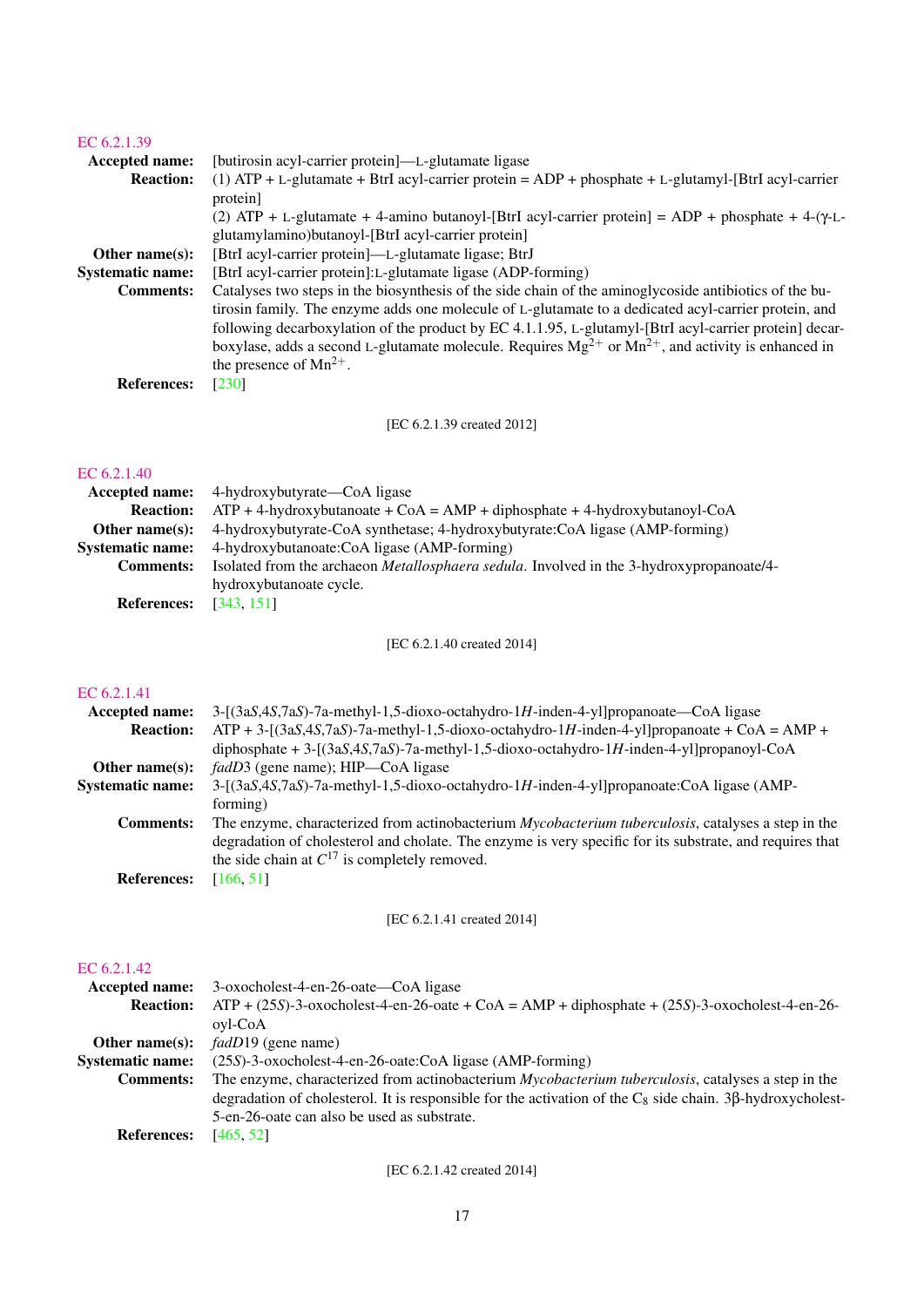| EC 6.2.1.43                            |                                                                                                                                                                                                                                                                                                                                                                            |
|----------------------------------------|----------------------------------------------------------------------------------------------------------------------------------------------------------------------------------------------------------------------------------------------------------------------------------------------------------------------------------------------------------------------------|
| Accepted name:<br><b>Reaction:</b>     | 2-hydroxy-7-methoxy-5-methyl-1-naphthoate—CoA ligase<br>$ATP + 2-hydroxy-7-methoxy-5-methyl-1-naphthoate + CoA = AMP + diphosphate + 2-hydroxy-7-$<br>methoxy-5-methyl-1-naphthoyl-CoA                                                                                                                                                                                     |
| Other name(s):                         | NcsB <sub>2</sub>                                                                                                                                                                                                                                                                                                                                                          |
| <b>Systematic name:</b>                | 2-hydroxy-7-methoxy-5-methyl-1-naphthoate:CoA ligase                                                                                                                                                                                                                                                                                                                       |
| <b>Comments:</b><br><b>References:</b> | The enzyme from the bacterium Streptomyces carzinostaticus is involved in the attachment of the<br>2-hydroxy-7-methoxy-5-methyl-1-naphthoate moiety of the antibiotic neocarzinostatin. In vitro the<br>enzyme also catalyses the activation of other 1-naphthoic acid analogues, e.g. 2-hydroxy-5-methyl-1-<br>naphthoate or 2,7-dihydroxy-5-methyl-1-naphthoate.<br>[71] |
|                                        |                                                                                                                                                                                                                                                                                                                                                                            |
|                                        | [EC 6.2.1.43 created 2014]                                                                                                                                                                                                                                                                                                                                                 |
| EC 6.2.1.44                            |                                                                                                                                                                                                                                                                                                                                                                            |
| Accepted name:                         | 3-(methylthio)propionyl—CoA ligase                                                                                                                                                                                                                                                                                                                                         |
| <b>Reaction:</b>                       | $ATP + 3$ -(methylsulfanyl)propanoate + CoA = AMP + diphosphate + 3-(methylsulfanyl)propanoyl-<br>CoA                                                                                                                                                                                                                                                                      |
| Other name(s):                         | DmdB; MMPA-CoA ligase; methylmercaptopropionate-coenzyme A ligase; 3-                                                                                                                                                                                                                                                                                                      |
|                                        | methylmercaptopropionyl-CoA ligase; 3-(methylthio)propanoate:CoA ligase (AMP-forming)                                                                                                                                                                                                                                                                                      |
| <b>Systematic name:</b>                | 3-(methylsulfanyl)propanoate:CoA ligase (AMP-forming)                                                                                                                                                                                                                                                                                                                      |
| <b>Comments:</b>                       | The enzyme is part of a dimethylsulfoniopropanoate demethylation pathway in the marine bacteria<br>Ruegeria pomeroyi and Pelagibacter ubique. It also occurs in some nonmarine bacteria capable of<br>metabolizing dimethylsulfoniopropionate (e.g. Burkholderia thailandensis, Pseudomonas aeruginosa.<br>and Silicibacter lacuscaerulensis). It requires $Mg^{2+}$ [48]. |
| <b>References:</b>                     | [354, 48]                                                                                                                                                                                                                                                                                                                                                                  |
|                                        |                                                                                                                                                                                                                                                                                                                                                                            |
|                                        | [EC 6.2.1.44 created 2014]                                                                                                                                                                                                                                                                                                                                                 |
| EC 6.2.1.45                            |                                                                                                                                                                                                                                                                                                                                                                            |
|                                        | Accented name: El ubiquitin activating enzyme                                                                                                                                                                                                                                                                                                                              |

## Accepted name: E1 ubiquitin-activating enzyme Reaction: ATP + ubiquitin + [E1 ubiquitin-activating enzyme]-L-cysteine = AMP + diphosphate + *S*-ubiquitinyl- [E1 ubiquitin-activating enzyme]-L-cysteine Other name(s): ubiquitin activating enzyme; E1; ubiquitin-activating enzyme E1 Systematic name: ubiquitin:[E1 ubiquitin-activating enzyme] ligase (AMP-forming) Comments: Catalyses the ATP-dependent activation of ubiquitin through the formation of a thioester bond between the C-terminal glycine of ubiquitin and the sulfhydryl side group of a cysteine residue in the E1 protein. The two-step reaction consists of the ATP-dependent formation of an *E*1-ubiquitin adenylate intermediate in which the C-terminal glycine of ubiquitin is bound to AMP via an acyl-phosphate linkage, then followed by the conversion to an *E*1-ubiquitin thioester bond via the cysteine residue on E1 in the second step. **References:** [\[145,](#page-65-8) [173,](#page-66-7) [482,](#page-81-2) [50\]](#page-60-6)

[EC 6.2.1.45 created 2015]

## [EC 6.2.1.46](http://www.enzyme-database.org/query.php?ec=6.2.1.46)

|                    | <b>Accepted name:</b> L-allo-isoleucine—holo-[CmaA peptidyl-carrier protein] ligase                 |
|--------------------|-----------------------------------------------------------------------------------------------------|
| <b>Reaction:</b>   | $ATP + L-allo$ -isoleucine + holo-[CmaA peptidyl-carrier protein] = AMP + diphosphate + L-allo-     |
|                    | isoleucyl-[CmaA peptidyl-carrier protein]                                                           |
| Other name $(s)$ : | CmaA                                                                                                |
|                    | <b>Systematic name:</b> L-allo-isoleucine:holo-[CmaA peptidyl-carrier protein] ligase (AMP-forming) |
|                    |                                                                                                     |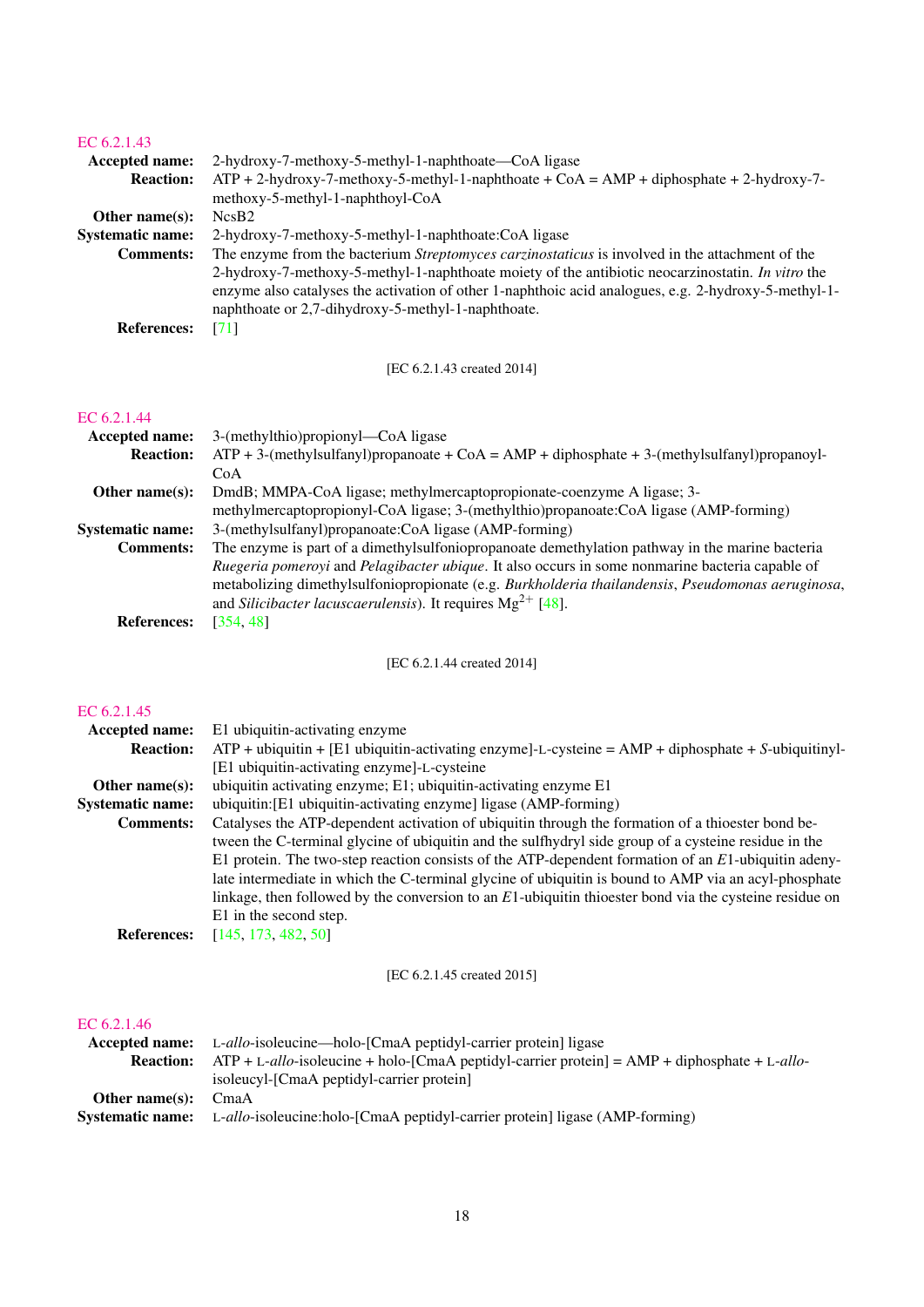| <b>Comments:</b>   | This two-domain protein from the bacterium <i>Pseudomonas syringae</i> contains an adenylation domain |
|--------------------|-------------------------------------------------------------------------------------------------------|
|                    | (A domain) and a thiolation domain (T domain). It catalyses the adenylation of L-allo-isoleucine and  |
|                    | its attachment to the T domain. The enzyme is involved in the biosynthesis of the toxin coronatine,   |
|                    | which mimics the plant hormone jasmonic acid isoleucine. Coronatine promotes opening of the plant     |
|                    | stomata allowing bacterial invasion, which is followed by bacterial growth in the apoplast, systemic  |
|                    | susceptibility, and disease.                                                                          |
| <b>References:</b> | - 1731                                                                                                |

[EC 6.2.1.46 created 2015]

## [EC 6.2.1.47](http://www.enzyme-database.org/query.php?ec=6.2.1.47)

| Accepted name:          | medium-chain-fatty-acid—[acyl-carrier-protein] ligase                                                 |
|-------------------------|-------------------------------------------------------------------------------------------------------|
| <b>Reaction:</b>        | $ATP + a$ medium-chain fatty acid + a holo-[acyl-carrier protein] = $AMP + diphosphate + a$ medium-   |
|                         | chain acyl-[acyl-carrier protein]                                                                     |
| Other name $(s)$ :      | <i>jamA</i> (gene name)                                                                               |
| <b>Systematic name:</b> | medium-chain-fatty-acid: [acyl-carrier protein] ligase (AMP-forming)                                  |
| <b>Comments:</b>        | The enzyme ligates medium chain fatty acids (with aliphatic chain of 6-12 carbons) to an acyl-carrier |
|                         | protein.                                                                                              |
| <b>References:</b>      | [102, 484]                                                                                            |

[EC 6.2.1.47 created 2016]

## [EC 6.2.1.48](http://www.enzyme-database.org/query.php?ec=6.2.1.48)

|                    | <b>Accepted name:</b> carnitine—CoA ligase                                                                            |
|--------------------|-----------------------------------------------------------------------------------------------------------------------|
| <b>Reaction:</b>   | $ATP + L$ -carnitine + CoA = AMP + diphosphate + L-carnitinyl-CoA                                                     |
| Other name $(s)$ : | <i>caiC</i> (gene name)                                                                                               |
|                    | <b>Systematic name:</b> L-carnitine:CoA ligase (AMP-forming)                                                          |
| <b>Comments:</b>   | The enzyme, originally characterized from the bacterium <i>Escherichia coli</i> , can catalyse the transfer of        |
|                    | CoA to L-carnitine, crotonobetaine and $\gamma$ -butyrobetaine. <i>In vitro</i> the enzyme also exhibits the activity |
|                    | of EC 2.8.3.21, L-carnitine CoA-transferase.                                                                          |
| <b>References:</b> | [103, 34]                                                                                                             |

[EC 6.2.1.48 created 2017]

## [EC 6.2.1.49](http://www.enzyme-database.org/query.php?ec=6.2.1.49)

| Accepted name:          | long-chain fatty acid adenylyltransferase FadD28                                                                                                                                                     |  |
|-------------------------|------------------------------------------------------------------------------------------------------------------------------------------------------------------------------------------------------|--|
| <b>Reaction:</b>        | $ATP + a long-chain$ fatty acid + holo-[mycocerosate synthase] = AMP + diphosphate + a long-chain                                                                                                    |  |
|                         | acyl-[mycocerosate synthase] (overall reaction)                                                                                                                                                      |  |
|                         | $(1a)$ ATP + a long-chain fatty acid = diphosphate + a long-chain acyl-adenylate ester                                                                                                               |  |
|                         | (1b) a long-chain acyl-adenylate ester + holo-[mycocerosate synthase] = $AMP + a$ long-chain acyl-                                                                                                   |  |
|                         | [mycocerosate synthase]                                                                                                                                                                              |  |
| Other name $(s)$ :      | <i>fadD28</i> (gene name)                                                                                                                                                                            |  |
| <b>Systematic name:</b> | long-chain fatty acid:holo-[mycocerosate synthase] ligase (AMP-forming)                                                                                                                              |  |
| <b>Comments:</b>        | The enzyme, found in certain mycobacteria, activates long-chain fatty acids by adenylation and trans-                                                                                                |  |
|                         | fers them to EC 2.3.1.111, mycocerosate synthase. The enzyme participates in the biosynthesis of the<br>virulent lipids dimycocerosates (DIM) and dimycocerosyl triglycosyl phenolphthiocerol (PGL). |  |
| <b>References:</b>      | [114, 137, 19, 272, 444]                                                                                                                                                                             |  |
|                         |                                                                                                                                                                                                      |  |

[EC 6.2.1.49 created 2016 as EC 2.7.7.95, transferred 2017 to EC 6.2.1.49]

## EC  $6.2.1.50$ <br>Accepted pan

| ------------ |                                                                                                                |
|--------------|----------------------------------------------------------------------------------------------------------------|
|              | <b>Accepted name:</b> 4-hydroxybenzoate adenylyltransferase FadD22                                             |
|              | <b>Reaction:</b> ATP + 4-hydroxybenzoate + holo-[4-hydroxyphenylalkanoate synthase] = $AMP + diphosphate + 4-$ |
|              | hydroxybenzoyl-[4-hydroxyphenylalkanoate synthase] (overall reaction)                                          |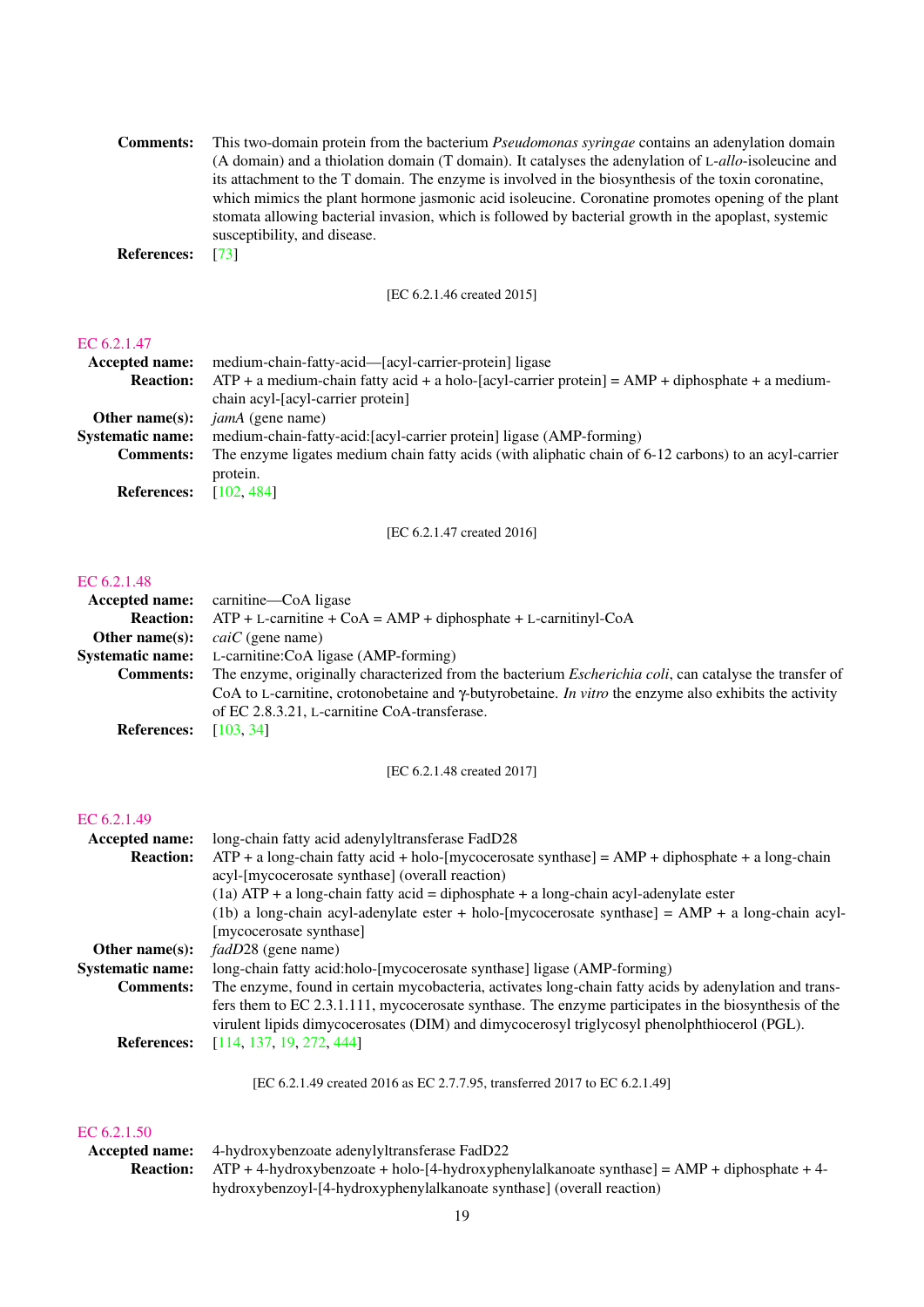| Other name(s):<br><b>Systematic name:</b><br><b>Comments:</b> | $(1a)$ ATP + 4-hydroxybenzoate = 4-hydroxybenzoyl-adenylate + diphosphate<br>(1b) 4-hydroxybenzoyl-adenylate + holo-[4-hydroxyphenylalkanoate synthase] = $AMP + 4$ -<br>hydroxybenzoyl-[4-hydroxyphenylalkanoate synthase]<br>fadD22 (gene name); 4-hydroxybenzoate adenylase<br>4-hydroxybenzoate:holo-[4-hydroxyphenylalkanoate synthase] ligase (AMP-forming)<br>This mycobacterial enzyme participates in the biosynthesis of phenolphthiocerols. Following the sub-<br>strate's activation by adenylation, it is transferred to an acyl-carrier protein domain within the enzyme,<br>from which it is transferred to EC 2.3.1.261, 4-hydroxyphenylalkanoate synthase. |
|---------------------------------------------------------------|-----------------------------------------------------------------------------------------------------------------------------------------------------------------------------------------------------------------------------------------------------------------------------------------------------------------------------------------------------------------------------------------------------------------------------------------------------------------------------------------------------------------------------------------------------------------------------------------------------------------------------------------------------------------------------|
| <b>References:</b>                                            | [391, 444]                                                                                                                                                                                                                                                                                                                                                                                                                                                                                                                                                                                                                                                                  |
|                                                               | [EC 6.2.1.50 created 2017 as EC 2.7.7.98, transferred 2017 to EC 6.2.1.50]                                                                                                                                                                                                                                                                                                                                                                                                                                                                                                                                                                                                  |
| EC 6.2.1.51                                                   |                                                                                                                                                                                                                                                                                                                                                                                                                                                                                                                                                                                                                                                                             |
| Accepted name:<br><b>Reaction:</b>                            | 4-hydroxyphenylalkanoate adenylyltransferase FadD29<br>(1) ATP + 17-(4-hydroxyphenyl)heptadecanoate + holo-[(phenol)carboxyphthiodiolenone synthase]<br>$=$ AMP + diphosphate + 17-(4-hydroxyphenyl)heptadecanoyl-[(phenol)carboxyphthiodiolenone syn-<br>thase]                                                                                                                                                                                                                                                                                                                                                                                                            |
|                                                               | <b>ATP</b><br>(1a)<br>17-(4-hydroxyphenyl)heptadecanoate<br>diphosphate<br>$17-(4-$<br>$\ddot{}$<br>$+$<br>$\qquad \qquad =$                                                                                                                                                                                                                                                                                                                                                                                                                                                                                                                                                |
|                                                               | hydroxyphenyl)heptadecanoyl-adenylate<br>(1b) 17-(4-hydroxyphenyl)heptadecanoyl-adenylate + holo-[(phenol)carboxyphthiodiolenone syn-                                                                                                                                                                                                                                                                                                                                                                                                                                                                                                                                       |
|                                                               | thase] = AMP + 17-(4-hydroxyphenyl)heptadecanoyl-[(phenol)carboxyphthiodiolenone synthase]                                                                                                                                                                                                                                                                                                                                                                                                                                                                                                                                                                                  |
|                                                               | (2) ATP + 19-(4-hydroxyphenyl)nonadecanoate + holo-[(phenol)carboxyphthiodiolenone synthase]<br>$=$ AMP + diphosphate + 19-(4-hydroxyphenyl)nonadecanoyl-[(phenol)carboxyphthiodiolenone syn-                                                                                                                                                                                                                                                                                                                                                                                                                                                                               |
|                                                               | thase]                                                                                                                                                                                                                                                                                                                                                                                                                                                                                                                                                                                                                                                                      |
|                                                               | $(2a)$ ATP + 19-(4-hydroxyphenyl)nonadecanoate = diphosphate + 19-(4-hydroxyphenyl)nonadecanoyl-<br>adenylate                                                                                                                                                                                                                                                                                                                                                                                                                                                                                                                                                               |
|                                                               | (2b) 19-(4-hydroxyphenyl)nonadecanoyl-adenylate + holo-[(phenol)carboxyphthiodiolenone synthase]<br>$=$ AMP + 19-(4-hydroxyphenyl)nonadecanoyl-[(phenol)carboxyphthiodiolenone synthase]                                                                                                                                                                                                                                                                                                                                                                                                                                                                                    |
| Other name(s):                                                | fadD29 (gene name); 4-hydroxyphenylalkanoate adenylase                                                                                                                                                                                                                                                                                                                                                                                                                                                                                                                                                                                                                      |
| <b>Systematic name:</b>                                       | 4-hydroxyphenylalkanoate:holo-[(phenol)carboxyphthiodiolenone synthase] ligase                                                                                                                                                                                                                                                                                                                                                                                                                                                                                                                                                                                              |
| <b>Comments:</b>                                              | The mycobacterial enzyme participates in the biosynthesis of phenolphthiocerols. Following the sub-<br>strate's activation by adenylation, it is transferred to an acyl-carrier protein domain within the enzyme,                                                                                                                                                                                                                                                                                                                                                                                                                                                           |
|                                                               | from which it is transferred to the phenolphthiocerol/phthiocerol polyketide synthase.                                                                                                                                                                                                                                                                                                                                                                                                                                                                                                                                                                                      |
| <b>References:</b>                                            | [391, 444]                                                                                                                                                                                                                                                                                                                                                                                                                                                                                                                                                                                                                                                                  |
|                                                               | [EC 6.2.1.51 created 2016 as EC 2.7.7.94, transferred 2017 to EC 6.2.1.51]                                                                                                                                                                                                                                                                                                                                                                                                                                                                                                                                                                                                  |
| EC 6.2.1.52                                                   |                                                                                                                                                                                                                                                                                                                                                                                                                                                                                                                                                                                                                                                                             |
| Accepted name:                                                | L-firefly luciferin-CoA ligase                                                                                                                                                                                                                                                                                                                                                                                                                                                                                                                                                                                                                                              |
| <b>Reaction:</b><br>Other name(s):                            | $ATP + L$ -firefly luciferin + CoA = AMP + diphosphate + L-firefly luciferyl-CoA<br>LUC                                                                                                                                                                                                                                                                                                                                                                                                                                                                                                                                                                                     |
| <b>Systematic name:</b>                                       | (R)-4,5-dihydro-2-(6-hydroxy-1,3-benzothiazol-2-yl)thiazole-4-carboxylate:CoA ligase (AMP-                                                                                                                                                                                                                                                                                                                                                                                                                                                                                                                                                                                  |
| <b>Comments:</b>                                              | forming)<br>This is an alternative activity of the firefly luciferase (EC 1.13.12.7), which the enzyme exhibits under                                                                                                                                                                                                                                                                                                                                                                                                                                                                                                                                                       |
|                                                               | normal conditions only when acting on the L-enantiomer of its substrate. The D-isomer can act as a                                                                                                                                                                                                                                                                                                                                                                                                                                                                                                                                                                          |
|                                                               | substrate for the CoA—ligase activity in vitro only under low oxygen conditions that are not found in<br>vivo. The activation of L-firefly luciferin to a CoA ester is a step in a recycling pathway that results in<br>its epimerization to the D enantiomer, which is the only substrate whose oxygenation results in light<br>emission.                                                                                                                                                                                                                                                                                                                                  |

**References:** [\[116,](#page-63-9) [298,](#page-72-5) [446,](#page-79-4) [247\]](#page-70-6)

[EC 6.2.1.52 created 2017]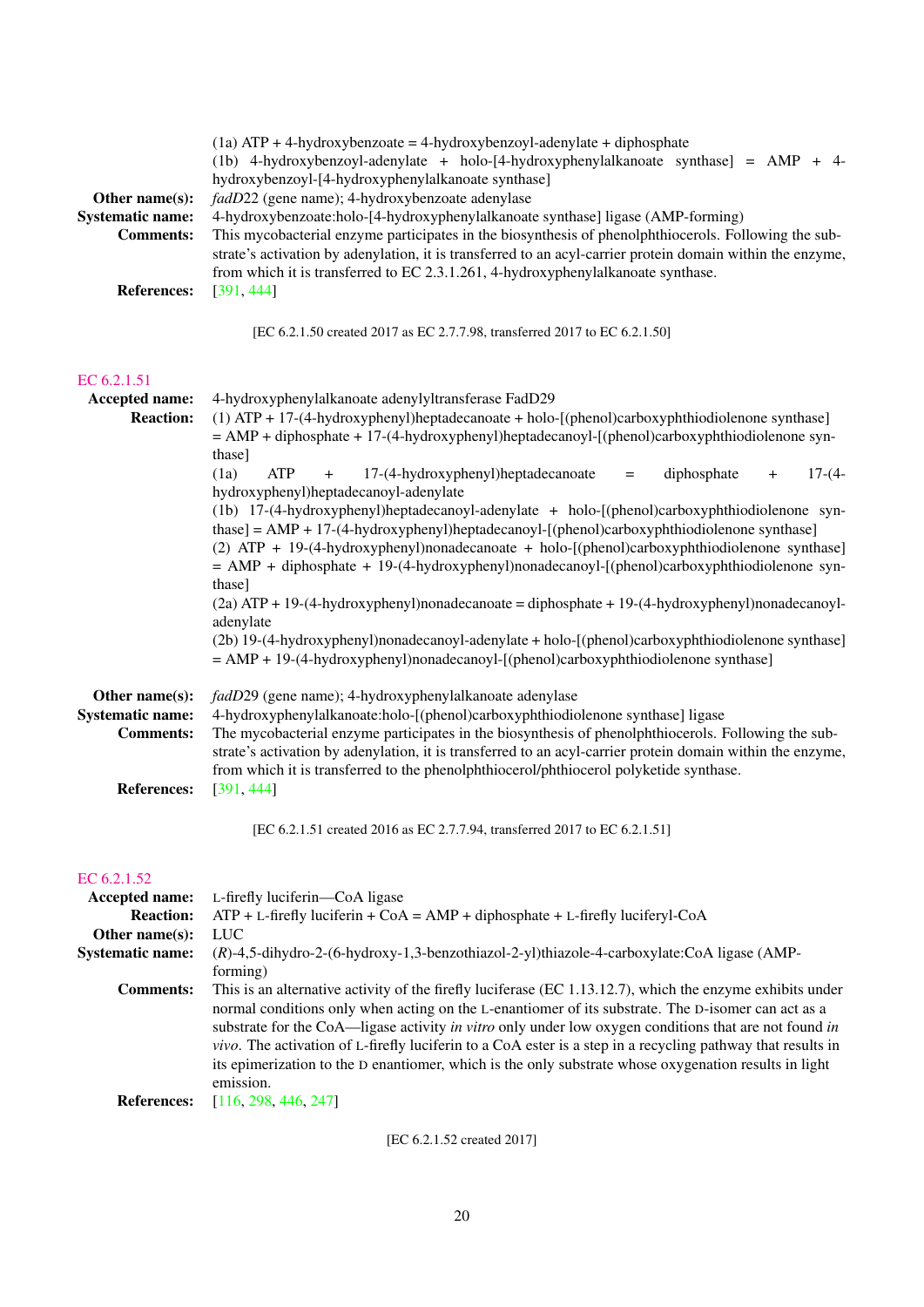| EC 6.2.1.53<br>Accepted name:<br><b>Reaction:</b>                                       | L-proline—[L-prolyl-carrier protein] ligase<br>$ATP + L$ -proline + holo-[L-prolyl-carrier protein] = $AMP + diphosphoate + L-prolyl$ -[L-prolyl-carrier<br>protein] (overall reaction)                                                                                                                                                                                                                                                                                                                                                                                                                                                                             |
|-----------------------------------------------------------------------------------------|---------------------------------------------------------------------------------------------------------------------------------------------------------------------------------------------------------------------------------------------------------------------------------------------------------------------------------------------------------------------------------------------------------------------------------------------------------------------------------------------------------------------------------------------------------------------------------------------------------------------------------------------------------------------|
| Other name $(s)$ :<br><b>Systematic name:</b><br><b>Comments:</b><br><b>References:</b> | $(1a) ATP + L$ -proline = diphosphate + $(L$ -prolyl)adenylate<br>$(1b)$ (L-prolyl)adenylate + holo-[L-prolyl-carrier protein] = AMP + L-prolyl-[L-prolyl-carrier protein]<br>$pltF$ (gene name); bmp4 (gene name); <i>pigI</i> (gene name)<br>L-proline: [L-prolyl-carrier protein] ligase (AMP-forming)<br>The enzyme participates in the biosynthesis of several pyrrole-containing compounds, such as unde-<br>cylprodigiosin, prodigiosin, pyoluteorin, and coumermycin A1. It catalyses the activation of L-proline<br>to an adenylate form, followed by its transfer to the 4'-phosphopantheine moiety of an L-prolyl-carrier<br>protein.<br>[429, 147, 466] |
|                                                                                         | [EC 6.2.1.53 created 2018]                                                                                                                                                                                                                                                                                                                                                                                                                                                                                                                                                                                                                                          |
| EC 6.2.1.54<br>Accepted name:                                                           | D-alanine—[D-alanyl-carrier protein] ligase                                                                                                                                                                                                                                                                                                                                                                                                                                                                                                                                                                                                                         |

| <b>Reaction:</b>        | $ATP + D$ -alanine + holo-[D-alanyl-carrier protein] = $AMP + diphosphate + D-alanyl$ -[D-alanyl-carrier |
|-------------------------|----------------------------------------------------------------------------------------------------------|
|                         | protein] (overall reaction)                                                                              |
|                         | $(1a)$ ATP + D-alanine = $(D$ -alanyl)adenylate + diphosphate                                            |
|                         | $(1b)$ (D-alanyl)adenylate + holo-[D-alanyl-carrier protein] = AMP + D-alanyl-[D-alanyl-carrier protein] |
| Other name $(s)$ :      | <i>dltA</i> (gene name); Dcl                                                                             |
| <b>Systematic name:</b> | D-alanine: [D-alanyl-carrier protein] ligase                                                             |
| <b>Comments:</b>        | The enzyme is involved in the modification of wall teichoic acids, as well as type I and IV lipote-      |
|                         | ichoic acids, with D-alanine residues. It activates D-alanine using ATP to form a high-energy (D-        |
|                         | alanyl) adenylate intermediate and subsequently transfers the alanyl moiety to the phosphopantheinyl     |
|                         | prosthetic group of a D-alanyl-carrier protein (DltC).                                                   |
| <b>References:</b>      | [329, 476, 98, 316]                                                                                      |
|                         |                                                                                                          |

[EC 6.2.1.54 created 2018]

## [EC 6.2.1.55](http://www.enzyme-database.org/query.php?ec=6.2.1.55)

| Accepted name:          | E1 SAMP-activating enzyme                                                                                    |
|-------------------------|--------------------------------------------------------------------------------------------------------------|
| <b>Reaction:</b>        | $ATP + [SAMP-Gly-Gly + [E1 SAMP-activating enzyme]-L-cysteine = S-[[SAMP-Gly-Gly]-[[E1$                      |
|                         | SAMP-activating enzyme]-L-cysteine] + AMP + diphosphate (overall reaction)                                   |
|                         | $(1a)$ ATP + [SAMP]-Gly-Gly = diphosphate + [SAMP]-Gly-Gly-AMP                                               |
|                         | $(1b)$ [SAMP]-Gly-Gly-AMP + [E1 SAMP-activating enzyme]-L-cysteine = S-[[SAMP]-Gly-Gly]-[[E1                 |
|                         | SAMP-activating enzyme]-L-cysteine] + AMP                                                                    |
| Other name $(s)$ :      | UbaA; SAMP-activating enzyme E1                                                                              |
| <b>Systematic name:</b> | [SAMP]: [E1 SAMP-activating enzyme] ligase (AMP-forming)                                                     |
| <b>Comments:</b>        | Contains $\text{Zn}^{2+}$ . The enzyme catalyses the activation of SAMPs (Small Archaeal Modifier Proteins), |
|                         | which are ubiquitin-like proteins found only in the Archaea. SAMPs are involved in protein degra-            |
|                         | dation, and also act as sulfur carriers involved in thiolation of tRNA and other metabolites such as         |
|                         | molybdopterin. The enzyme catalyses the ATP-dependent formation of a SAMP adenylate intermedi-               |
|                         | ate in which the C-terminal glycine of SAMP is bound to AMP via an acyl-phosphate linkage (reac-             |
|                         | tion 1). This intermediate can accept a sulfur atom to form a thiocarboxylate moiety in a mechanism          |
|                         | that is not yet understood. Alternatively, the E1 enzyme can transfer SAMP from its activated form           |
|                         | to an internal cysteine residue, releasing AMP (reaction 2). In this case SAMP is subsequently trans-        |
|                         | ferred to a lysine residue in a target protein in a process termed SAMPylation. Auto-SAMPylation             |
|                         | (attachment of SAMP to lysine residues within the E1 enzyme) has been observed. $cf.$ EC 2.7.7.100,          |
|                         | SAMP-activating enzyme.                                                                                      |
| <b>References:</b>      | [283, 261, 282, 155]                                                                                         |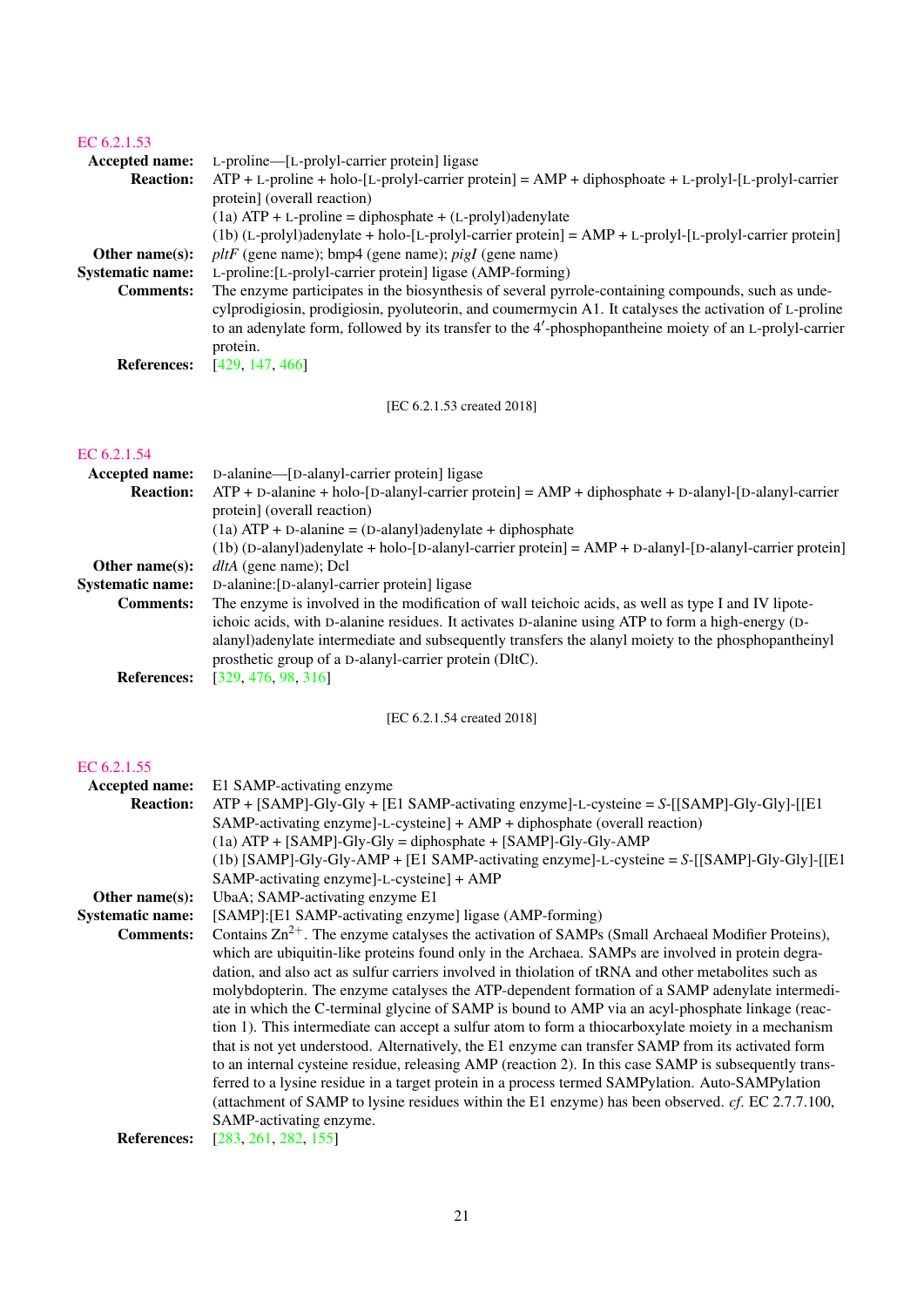## <span id="page-21-0"></span>EC 6.3 Forming carbon-nitrogen bonds

This subclass contains enzymes that form carbon-nitrogen bonds. Sub-subclasses are: acid—ammonia (or amine) ligases (amide synthases; EC 6.3.1), acid—amino-acid ligases (peptide synthases; EC 6.3.2), enzymes forming heterocyclic rings (cyclo-ligases; EC 6.3.3), enzymes using glutamine as amido-N-donor (EC 6.3.5) and other carbon-nitrogen ligases (EC 6.3.4).

## <span id="page-21-1"></span>EC 6.3.1 Acid—ammonia (or amine) ligases (amide synthases)

## [EC 6.3.1.1](http://www.enzyme-database.org/query.php?ec=6.3.1.1)

|                               | Accepted name: aspartate—ammonia ligase                                       |
|-------------------------------|-------------------------------------------------------------------------------|
|                               | <b>Reaction:</b> $ATP + L-aspartate + NH3 = AMP + diphosphate + L-asparagine$ |
|                               | <b>Other name(s):</b> asparagine synthetase; L-asparagine synthetase          |
|                               | <b>Systematic name:</b> L-aspartate: ammonia ligase (AMP-forming)             |
| <b>References:</b> [349, 458] |                                                                               |

[EC 6.3.1.1 created 1961]

## [EC 6.3.1.2](http://www.enzyme-database.org/query.php?ec=6.3.1.2)

|                         | <b>Accepted name:</b> glutamine synthetase                                                           |
|-------------------------|------------------------------------------------------------------------------------------------------|
| <b>Reaction:</b>        | $ATP + L$ -glutamate + NH <sub>3</sub> = ADP + phosphate + L-glutamine                               |
| Other name $(s)$ :      | glutamate—ammonia ligase; glutamylhydroxamic synthetase; L-glutamine synthetase; GS                  |
| <b>Systematic name:</b> | L-glutamate: ammonia ligase (ADP-forming)                                                            |
| <b>Comments:</b>        | Glutamine synthetase, which catalyses the incorporation of ammonium into glutamate, is a key en-     |
|                         | zyme of nitrogen metabolism found in all domains of life. Several types have been described, differ- |
|                         | ing in their oligomeric structures and cofactor requirements.                                        |
| <b>References:</b>      | $[105, 120, 217, 270, 471, 208, 237, 256]$                                                           |

[EC 6.3.1.2 created 1961, modified 2016]

*[6.3.1.3 Transferred entry. phosphoribosyl-glycinamide synthetase. Now EC 6.3.4.13, phosphoribosylamine—glycine ligase]*

[EC 6.3.1.3 created 1961, deleted 1972]

## [EC 6.3.1.4](http://www.enzyme-database.org/query.php?ec=6.3.1.4)

| Accepted name:           | aspartate—ammonia ligase (ADP-forming)                                                     |
|--------------------------|--------------------------------------------------------------------------------------------|
| <b>Reaction:</b>         | $ATP + L$ -aspartate + NH <sub>3</sub> = ADP + phosphate + L-asparagine                    |
| Other name(s):           | asparagine synthetase (ADP-forming); asparagine synthetase (adenosine diphosphate-forming) |
| <b>Systematic name:</b>  | L-aspartate: ammonia ligase (ADP-forming)                                                  |
| <b>References:</b> [297] |                                                                                            |

[EC 6.3.1.4 created 1972]

## [EC 6.3.1.5](http://www.enzyme-database.org/query.php?ec=6.3.1.5)

| <b>Accepted name:</b> $NAD^+$ synthase |                                                                                                            |
|----------------------------------------|------------------------------------------------------------------------------------------------------------|
|                                        | <b>Reaction:</b> $ATP +$ deamido-NAD <sup>+</sup> + NH <sub>3</sub> = AMP + diphosphate + NAD <sup>+</sup> |
| Other name(s):                         | NAD synthetase; NAD synthase; nicotinamide adenine dinucleotide synthetase; diphosphopyridine              |
|                                        | nucleotide synthetase                                                                                      |
| <b>Systematic name:</b>                | deamido-NAD <sup>+</sup> : ammonia ligase (AMP-forming)                                                    |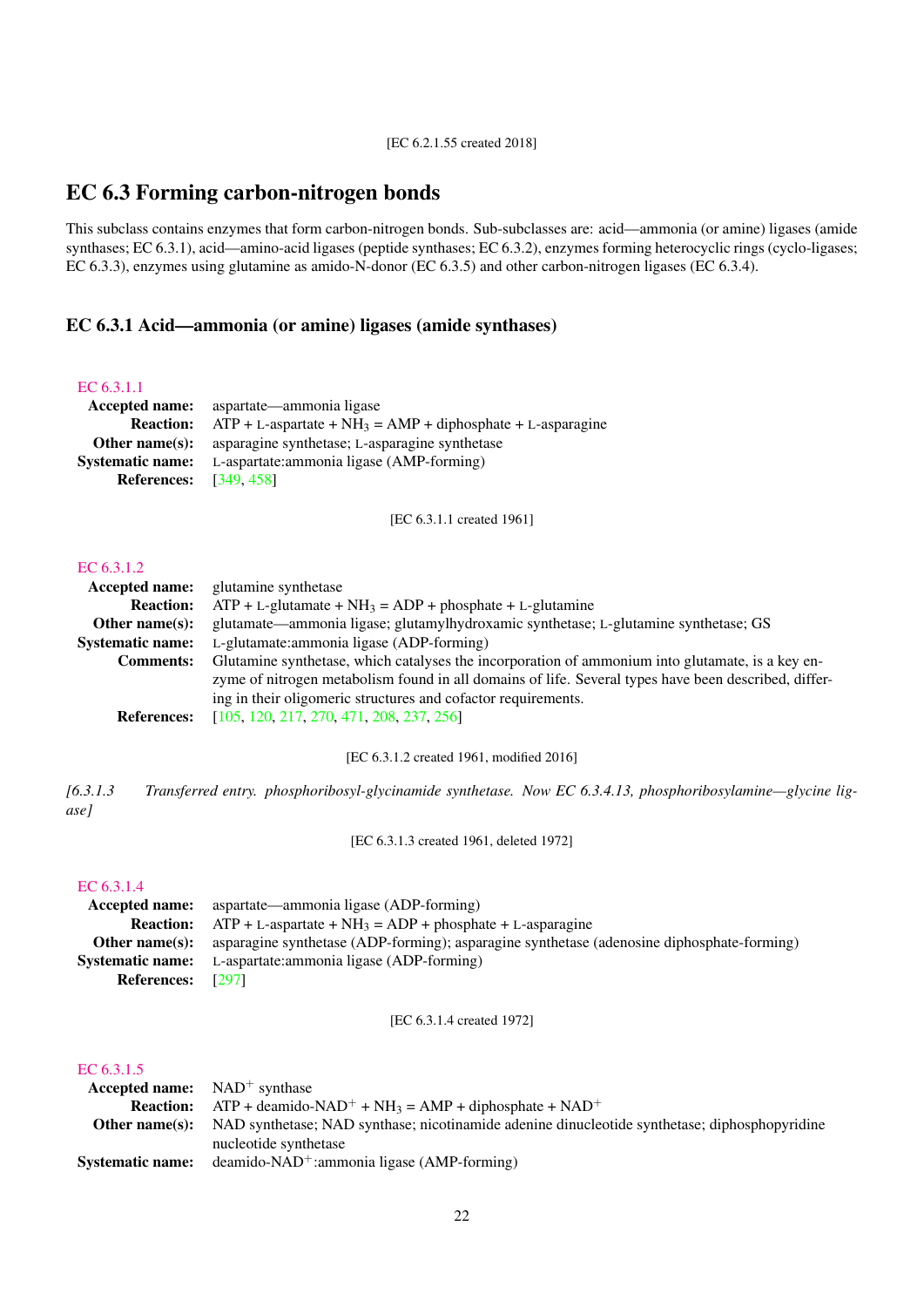Comments: L-Glutamine also acts, more slowly, as amido-donor [*cf*. EC 6.3.5.1]. References: [\[397\]](#page-77-3)

[EC 6.3.1.5 created 1972]

## [EC 6.3.1.6](http://www.enzyme-database.org/query.php?ec=6.3.1.6)

Accepted name: glutamate—ethylamine ligase **Reaction:** ATP + L-glutamate + ethylamine = ADP + phosphate +  $N^5$ -ethyl-L-glutamine Other name(s):  $N^5$ -ethyl-L-glutamine synthetase; theanine synthetase;  $N^5$ -ethylglutamine synthetase Systematic name: L-glutamate:ethylamine ligase (ADP-forming) References: [\[373,](#page-76-8) [374,](#page-76-9) [375\]](#page-76-10)

[EC 6.3.1.6 created 1976]

## [EC 6.3.1.7](http://www.enzyme-database.org/query.php?ec=6.3.1.7)

|                          | Accepted name: 4-methyleneglutamate—ammonia ligase                                                    |
|--------------------------|-------------------------------------------------------------------------------------------------------|
|                          | <b>Reaction:</b> ATP + 4-methylene-L-glutamate + $NH_3 = AMP + diphosphate + 4-methylene-L-glutamine$ |
|                          | <b>Other name(s):</b> 4-methyleneglutamine synthetase                                                 |
|                          | <b>Systematic name:</b> 4-methylene-L-glutamate: ammonia ligase (AMP-forming)                         |
| <b>Comments:</b>         | Glutamine can act instead of $NH_3$ , but more slowly.                                                |
| <b>References:</b> [469] |                                                                                                       |

[EC 6.3.1.7 created 1986]

#### [EC 6.3.1.8](http://www.enzyme-database.org/query.php?ec=6.3.1.8)

| Accepted name:          | glutathionylspermidine synthase                                                                             |
|-------------------------|-------------------------------------------------------------------------------------------------------------|
| <b>Reaction:</b>        | glutathione + spermidine + $ATP =$ glutathionylspermidine + $ADP$ + phosphate                               |
| Other name $(s)$ :      | glutathione: spermidine ligase (ADP-forming)                                                                |
| <b>Systematic name:</b> | Y-L-glutamyl-L-cysteinyl-glycine:spermidine ligase (ADP-forming) [spermidine is numbered so that            |
|                         | atom $N-1$ is in the amino group of the aminopropyl part of the molecule]                                   |
| <b>Comments:</b>        | Requires magnesium ions. Involved in the synthesis of trypanothione in trypanosomatids. The en-             |
|                         | zyme from <i>Escherichia coli</i> is bifunctional and also catalyses the glutathionylspermidine amidase (EC |
|                         | 3.5.1.78) reaction, resulting in a net hydrolysis of ATP.                                                   |
| <b>References:</b>      | [393, 41]                                                                                                   |
|                         |                                                                                                             |

[EC 6.3.1.8 created 1999]

#### [EC 6.3.1.9](http://www.enzyme-database.org/query.php?ec=6.3.1.9)

| <b>Accepted name:</b>   | trypanothione synthase                                                                                                                                                                                                                                                                                                                                                                                                                                                                                                                                                                        |
|-------------------------|-----------------------------------------------------------------------------------------------------------------------------------------------------------------------------------------------------------------------------------------------------------------------------------------------------------------------------------------------------------------------------------------------------------------------------------------------------------------------------------------------------------------------------------------------------------------------------------------------|
| <b>Reaction:</b>        | (1) glutathione + spermidine + $ATP =$ glutathionylspermidine + $ADP +$ phosphate                                                                                                                                                                                                                                                                                                                                                                                                                                                                                                             |
|                         | (2) glutathione + glutathionylspermidine + ATP = $N^1$ , $N^8$ -bis(glutathionyl)spermidine + ADP + phos-                                                                                                                                                                                                                                                                                                                                                                                                                                                                                     |
|                         | phate                                                                                                                                                                                                                                                                                                                                                                                                                                                                                                                                                                                         |
| Other name $(s)$ :      | glutathionylspermidine: glutathione ligase (ADP-forming)                                                                                                                                                                                                                                                                                                                                                                                                                                                                                                                                      |
| <b>Systematic name:</b> | spermidine/glutathionylspermidine:glutathione ligase (ADP-forming)                                                                                                                                                                                                                                                                                                                                                                                                                                                                                                                            |
| <b>Comments:</b>        | The enzyme, characterized from several trypanosomatids (e.g. <i>Trypanosoma cruzi</i> ) catalyses two sub-<br>sequent reactions, leading to production of trypanothione from glutathione and spermidine. Some try-<br>panosomatids (e.g. Crithidia species and some <i>Leishmania</i> species) also contain an enzyme that only<br>carries out the first reaction (cf. EC 6.3.1.8, glutathionylspermidine synthase). The enzyme is bifunc-<br>tional, and also catalyses the hydrolysis of glutathionyls permidine and trypanothione ( $cf.$ EC 3.5.1.78,<br>glutathionylspermidine amidase). |
| <b>References:</b>      | [393, 321, 70, 320, 124]                                                                                                                                                                                                                                                                                                                                                                                                                                                                                                                                                                      |

[EC 6.3.1.9 created 1999, modified 2014]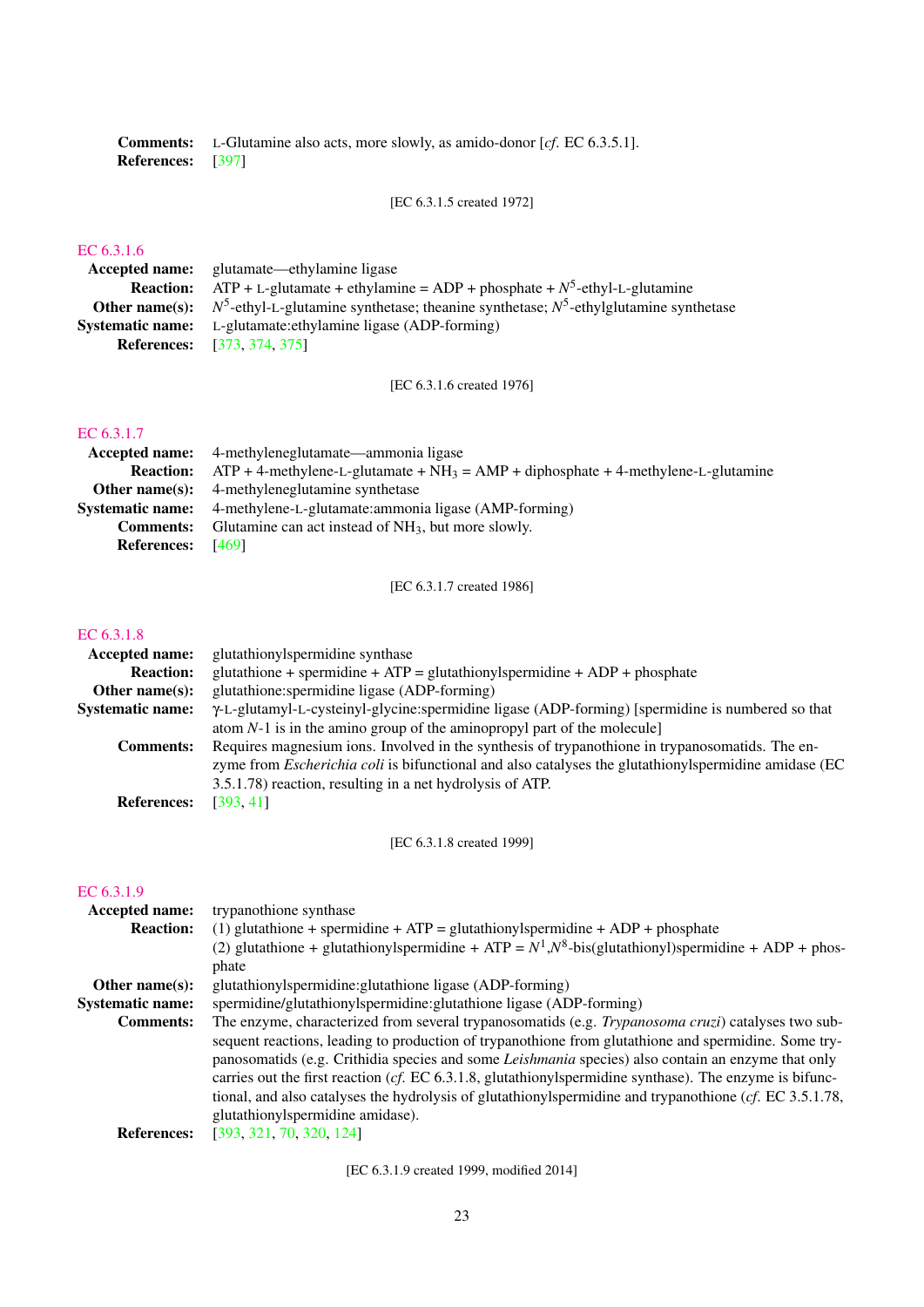## [EC 6.3.1.10](http://www.enzyme-database.org/query.php?ec=6.3.1.10)

| Accepted name:          | adenosylcobinamide-phosphate synthase                                                                 |
|-------------------------|-------------------------------------------------------------------------------------------------------|
| <b>Reaction:</b>        | (1) ATP + adenosylcobyric acid + $(R)$ -1-aminopropan-2-yl phosphate = ADP + phosphate + adenosyl-    |
|                         | cobinamide phosphate                                                                                  |
|                         | (2) ATP + adenosylcobyric acid + $(R)$ -1-aminopropan-2-ol = ADP + phosphate + adenosylcobinamide     |
| Other name $(s)$ :      | ChiB                                                                                                  |
| <b>Systematic name:</b> | adenosylcobyric $\text{acid:}(R)$ -1-aminopropan-2-yl phosphate ligase (ADP-forming)                  |
| <b>Comments:</b>        | One of the substrates for this reaction, $(R)$ -1-aminopropan-2-yl phosphate, is produced by CobD (EC |
|                         | 4.1.1.81, threonine-phosphate decarboxylase).                                                         |
| <b>References:</b>      | [60, 455]                                                                                             |
|                         |                                                                                                       |

[EC 6.3.1.10 created 2004]

## [EC 6.3.1.11](http://www.enzyme-database.org/query.php?ec=6.3.1.11)

|                         | <b>Accepted name:</b> glutamate—putrescine ligase                                           |
|-------------------------|---------------------------------------------------------------------------------------------|
| <b>Reaction:</b>        | $ATP + L$ -glutamate + putrescine = $ADP +$ phosphate + $\gamma$ -L-glutamylputrescine      |
|                         | <b>Other name(s):</b> $\gamma$ -glutamylput rescine synthetase; YciK                        |
| <b>Systematic name:</b> | L-glutamate: put rescine ligase (ADP-forming)                                               |
| <b>Comments:</b>        | Forms part of a novel bacterial putrescine utilization pathway in <i>Escherichia coli</i> . |
| <b>References:</b>      | [213]                                                                                       |

[EC 6.3.1.11 created 2005]

## [EC 6.3.1.12](http://www.enzyme-database.org/query.php?ec=6.3.1.12)

| Accepted name:          | D-aspartate ligase                                                                                                                  |
|-------------------------|-------------------------------------------------------------------------------------------------------------------------------------|
| <b>Reaction:</b>        | $ATP + D$ -aspartate + [ $\beta$ -GlcNAc-(1->4)-Mur2Ac(oyl-L-Ala- $\gamma$ -D-Glu-L-Lys-D-Ala-D-Ala)] $n = \beta$ -                 |
|                         | GlcNAc- $(1\rightarrow 4)$ -Mur2Ac(oyl-L-Ala- $\gamma$ -D-Glu-6-N- $(\beta$ -D-Asp)-L-Lys-D-Ala-D-Ala) $n + ADP + p$ hos-           |
|                         | phate                                                                                                                               |
| Other name $(s)$ :      | $\text{Asl}_{\text{fm}}$ ; UDP-MurNAc-pentapeptide: D-aspartate ligase; D-aspartic acid-activating enzyme                           |
| <b>Systematic name:</b> | D-aspartate: [ $\beta$ -GlcNAc-(1- $\rightarrow$ 4)-Mur2Ac(oyl-L-Ala- $\gamma$ -D-Glu-L-Lys-D-Ala-D-Ala)] <sub>n</sub> ligase (ADP- |
|                         | forming)                                                                                                                            |
| <b>Comments:</b>        | This enzyme forms part of the peptidoglycan assembly pathway of Gram-positive bacteria grown in                                     |
|                         | medium containing D-Asp. Normally, the side chains the acylate the 6-amino group of the L-lysine                                    |
|                         | residue contain L-Ala-L-Ala but these amino acids are replaced by D-Asp when D-Asp is included                                      |
|                         | in the medium. Hybrid chains containing L-Ala-D-Asp, L-Ala-L-Ala-D-Asp or D-Asp-L-Ala are not                                       |
|                         | formed $[27]$ . The enzyme belongs in the ATP-grasp protein superfamily $[125, 27]$ . The enzyme is                                 |
|                         | highly specific for D-aspartate, as L-aspartate, D-glutamate, D-alanine, D-iso-asparagine and D-malic                               |
|                         | acid are not substrates $[27]$ . In <i>Enterococcus faecium</i> , the substrate D-aspartate is produced by EC                       |
|                         | 5.1.1.13, aspartate racemase $\lceil 27 \rceil$                                                                                     |
| <b>References:</b>      | [400, 401, 125, 27]                                                                                                                 |
|                         |                                                                                                                                     |

[EC 6.3.1.12 created 2006]

## [EC 6.3.1.13](http://www.enzyme-database.org/query.php?ec=6.3.1.13)

| <b>Accepted name:</b>   | L-cysteine: 1D- $m$ yo-inositol 2-amino-2-deoxy- $\alpha$ -D-glucopyranoside ligase                            |
|-------------------------|----------------------------------------------------------------------------------------------------------------|
| <b>Reaction:</b>        | $1-O$ - $(2$ -amino-2-deoxy- $\alpha$ -D-glucopyranosyl)-1D-myo-inositol + L-cysteine + ATP = $1-O$ - $[2-(L-$ |
|                         | cysteinamido)-2-deoxy- $\alpha$ -D-glucopyranosyl]-1D- $m\gamma$ o-inositol + AMP + diphosphate                |
| Other name $(s)$ :      | MshC; MshC ligase; Cys: GlcN-Ins ligase; mycothiol ligase                                                      |
| <b>Systematic name:</b> | L-cysteine:1-O- $(2\text{-amino-2-deoxy-\alpha-D-glucopyranosyl)-1D-myo-inositol ligase (AMP-forming)$         |
| <b>Comments:</b>        | This enzyme is a key enzyme in the biosynthesis of mycothiol, a small molecular weight thiol found             |
|                         | in <i>Mycobacteria</i> spp. and other actinomycetes. Mycothiol plays a fundamental role in these organ-        |
|                         | isms by helping to provide protection from the effects of reactive oxygen species and electrophiles,           |
|                         | including many antibiotics. The enzyme may represent a novel target for new classes of antitubercu-            |
|                         | lars $[144]$ .                                                                                                 |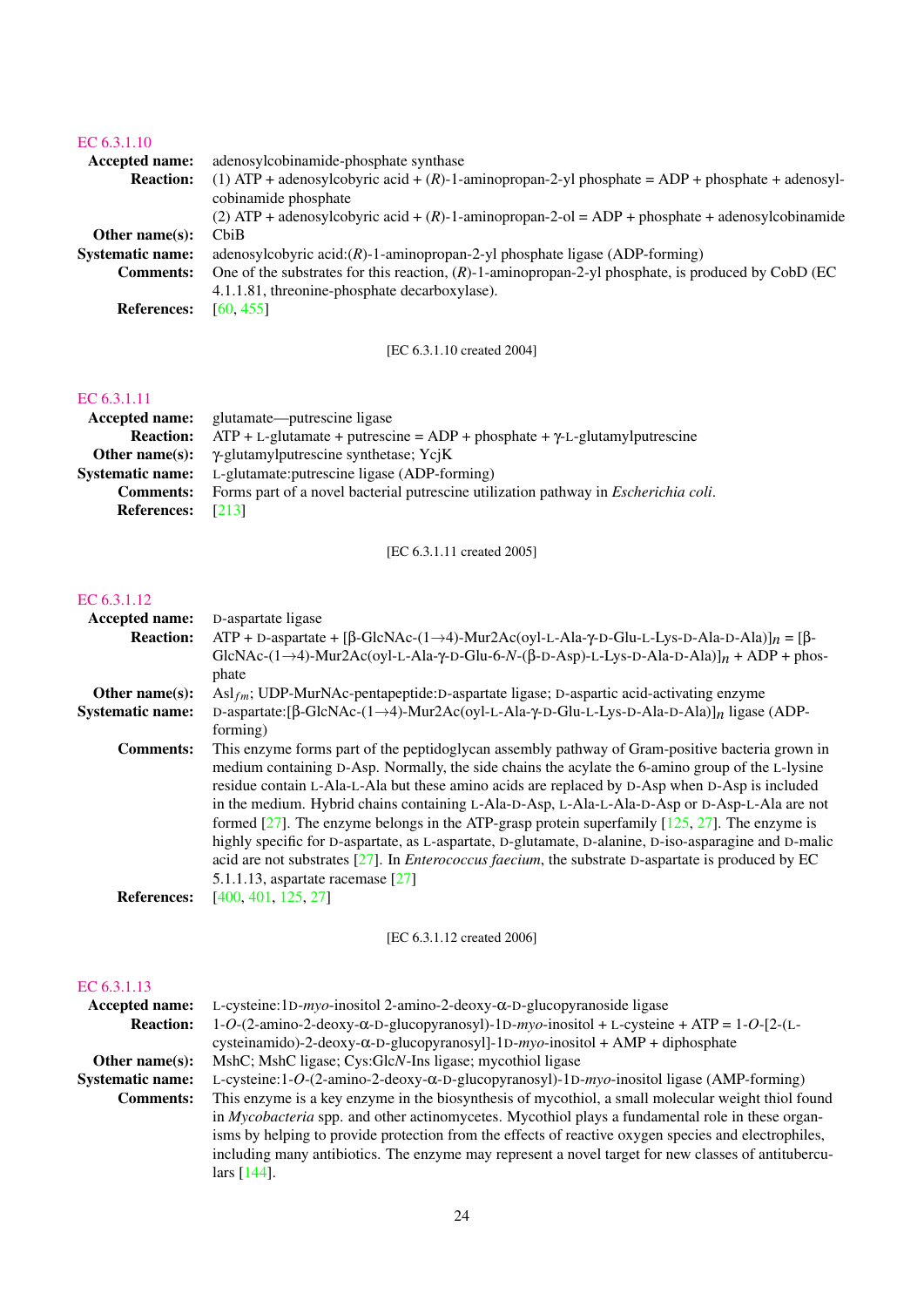## **References:** [\[110,](#page-63-12) [144,](#page-65-11) [433\]](#page-79-6)

## [EC 6.3.1.13 created 2009]

## [EC 6.3.1.14](http://www.enzyme-database.org/query.php?ec=6.3.1.14)

| <b>Accepted name:</b>   | diphthine—ammonia ligase                                                                                                                                                                                                                                                                                                                                                                                               |
|-------------------------|------------------------------------------------------------------------------------------------------------------------------------------------------------------------------------------------------------------------------------------------------------------------------------------------------------------------------------------------------------------------------------------------------------------------|
| <b>Reaction:</b>        | $ATP +$ diphthine-[translation elongation factor 2] + NH <sub>3</sub> = AMP + diphosphate + diphthamide-                                                                                                                                                                                                                                                                                                               |
|                         | [translation elongation factor 2]                                                                                                                                                                                                                                                                                                                                                                                      |
| Other name $(s)$ :      | diphthamide synthase; diphthamide synthetase; DPH6 (gene name); ATPBD4 (gene name); diph-                                                                                                                                                                                                                                                                                                                              |
|                         | thine: ammonia ligase (AMP-forming)                                                                                                                                                                                                                                                                                                                                                                                    |
| <b>Systematic name:</b> | diphthine-[translation elongation factor 2]: ammonia ligase (AMP-forming)                                                                                                                                                                                                                                                                                                                                              |
| <b>Comments:</b>        | This amidase catalyses the last step in the conversion of an L-histidine residue in the translation elon-                                                                                                                                                                                                                                                                                                              |
| <b>References:</b>      | gation factor EF2 to diphthamide. This factor is found in all archaea and eukaryota, but not in eubac-<br>teria, and is the target of bacterial toxins such as the diphtheria toxin and the <i>Pseudomonas</i> exotoxin<br>A (see EC 2.4.2.36, NAD <sup>+</sup> —diphthamide ADP-ribosyltransferase). The substrate of the enzyme,<br>diphthine, is produced by EC $2.1.1.98$ , diphthine synthase.<br>[289, 288, 409] |
|                         | [EC 6.3.1.14 created 1990 as EC 6.3.2.22, transferred 2010 to EC 6.3.1.14, modified 2013]                                                                                                                                                                                                                                                                                                                              |
| EC 6.3.1.15             |                                                                                                                                                                                                                                                                                                                                                                                                                        |

| Accepted name:          | 8-demethylnovobiocic acid synthase                                                                |
|-------------------------|---------------------------------------------------------------------------------------------------|
| <b>Reaction:</b>        | $ATP + 3$ -dimethylallyl-4-hydroxybenzoate + 3-amino-4,7-dihydroxycoumarin = AMP + diphosphate    |
|                         | + 8-demethylnovobiocic acid                                                                       |
| Other name $(s)$ :      | <i>novL</i> (gene name); novobiocin ligase; novobiocic acid synthetase (misleading); 8-desmethyl- |
|                         | novobiocic acid synthetase; 8-demethylnovobiocic acid synthetase                                  |
| <b>Systematic name:</b> | 3-dimethylallyl-4-hydroxybenzoate:3-amino-4,7-dihydroxycoumarin ligase (AMP-forming)              |
| <b>Comments:</b>        | The enzyme is involved in the biosynthesis of the aminocoumarin antibiotic novobiocin.            |
| <b>References:</b>      | [402, 334, 322]                                                                                   |
|                         |                                                                                                   |

[EC 6.3.1.15 created 2013]

*[6.3.1.16 Transferred entry. carbapenam-3-carboxylate synthetase. The enzyme was discovered at the public-review stage to have been misclassified and so was withdrawn. See EC 6.3.3.6, carbapenam-3-carboxylate synthase]*

[EC 6.3.1.16 created 2013, deleted 2013]

### [EC 6.3.1.17](http://www.enzyme-database.org/query.php?ec=6.3.1.17)

|                         | $Accepted name: \beta-citrylglutamate synthase$                                                    |
|-------------------------|----------------------------------------------------------------------------------------------------|
| <b>Reaction:</b>        | $ATP +$ citrate + L-glutamate = ADP + phosphate + $\beta$ -citryl-L-glutamate                      |
| Other name $(s)$ :      | NAAG synthetase I; NAAGS-I; RIMKLB (gene name) (ambiguous)                                         |
| <b>Systematic name:</b> | citrate:L-glutamate ligase (ADP-forming)                                                           |
| <b>Comments:</b>        | The enzyme, found in animals, also has the activity of EC 6.3.2.41, N-acetylaspartylglutamate syn- |
|                         | thase.                                                                                             |
| <b>References:</b>      | [69]                                                                                               |

[EC 6.3.1.17 created 2014]

## [EC 6.3.1.18](http://www.enzyme-database.org/query.php?ec=6.3.1.18)

| $\textbf{Accepted name:} \quad \gamma\text{-glutamylanilide}$ synthase                     |
|--------------------------------------------------------------------------------------------|
| <b>Reaction:</b> ATP + L-glutamate + aniline = ADP + phosphate + $N^5$ -phenyl-L-glutamine |
| <b>Other name(s):</b> $atdA1$ (gene name); $tdnQ$ (gene name); $dcaQ$ (gene name)          |
| <b>Systematic name:</b> L-glutamate: aniline ligase (ADP-forming)                          |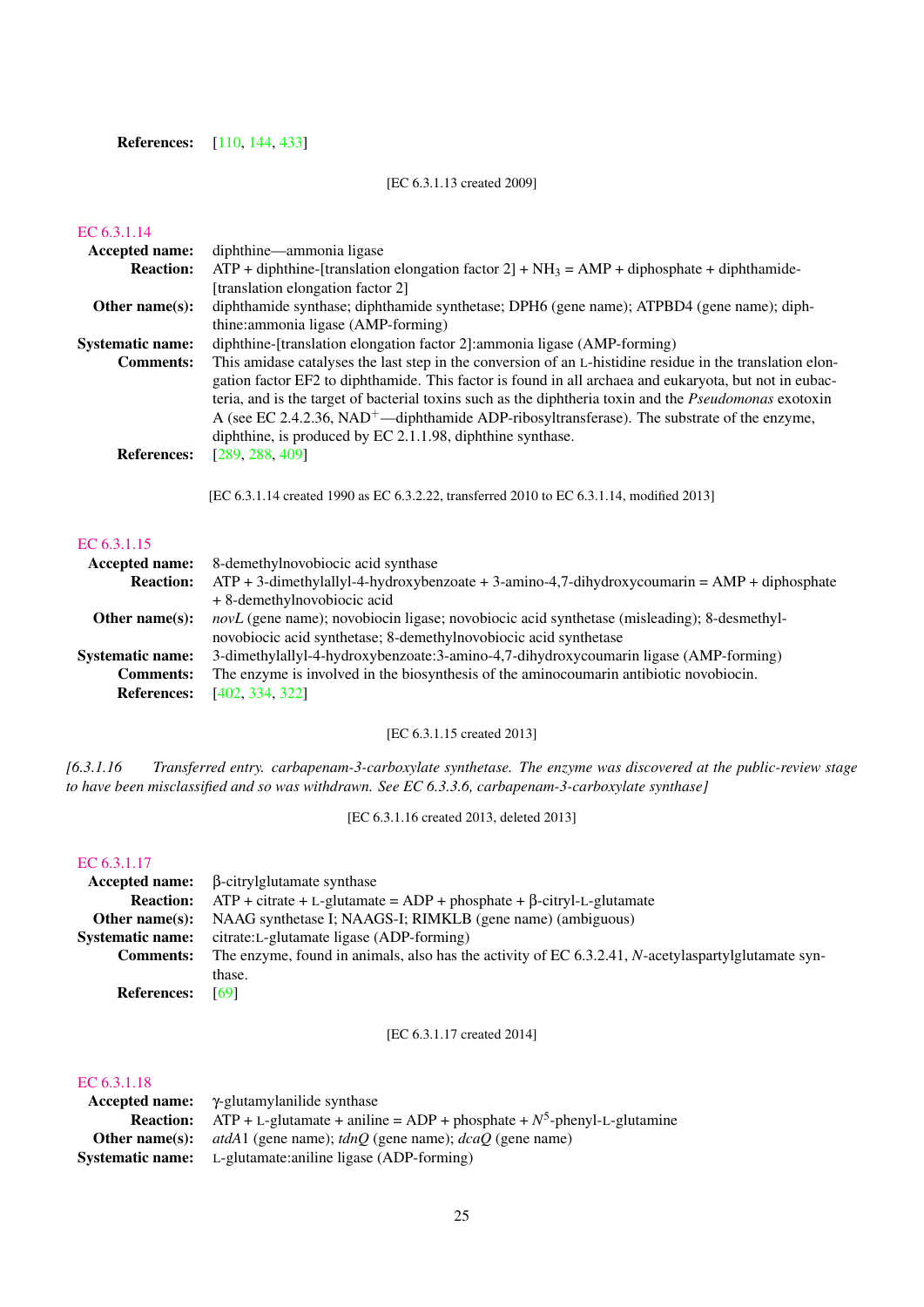|               | <b>Comments:</b> Requires $Mg^{2+}$ . The enzyme, characterized from the bacterium Acinetobacter sp. YAA, catalyses the |
|---------------|-------------------------------------------------------------------------------------------------------------------------|
|               | first step in the degradation of aniline. It can also accept chlorinated and methylated forms of aniline,               |
|               | preferrably in the $o$ - and $p$ -positions.                                                                            |
| $\sim$ $\sim$ |                                                                                                                         |

References: [\[418\]](#page-78-4)

[EC 6.3.1.18 created 2014]

## [EC 6.3.1.19](http://www.enzyme-database.org/query.php?ec=6.3.1.19)

| <b>Accepted name:</b>   | prokaryotic ubiquitin-like protein ligase                                                                                                                                                                                                                                                                                                                                                                               |
|-------------------------|-------------------------------------------------------------------------------------------------------------------------------------------------------------------------------------------------------------------------------------------------------------------------------------------------------------------------------------------------------------------------------------------------------------------------|
| <b>Reaction:</b>        | $ATP$ + [prokaryotic ubiquitin-like protein]-L-glutamate + [protein]-L-lysine = ADP + phosphate +                                                                                                                                                                                                                                                                                                                       |
|                         | $N^6$ -([prokaryotic ubiquitin-like protein]- $\gamma$ -L-glutamyl)-[protein]-L-lysine                                                                                                                                                                                                                                                                                                                                  |
| Other name $(s)$ :      | PafA (ambiguous); Pup ligase; proteasome accessory factor A                                                                                                                                                                                                                                                                                                                                                             |
| <b>Systematic name:</b> | [prokaryotic ubiquitin-like protein]: [protein]-L-lysine                                                                                                                                                                                                                                                                                                                                                                |
| <b>Comments:</b>        | The enzyme has been characterized from the bacteria Mycobacterium tuberculosis and Corynebac-                                                                                                                                                                                                                                                                                                                           |
|                         | <i>terium glutamicum</i> . It catalyses the ligation of the prokaryotic ubiquitin-like protein (Pup) to a target<br>protein by forming a bond between an $\varepsilon$ -amino group of a lysine residue of the target protein and the<br>y-carboxylate of the C-terminal glutamate of the ubiquitin-like protein (Pup). The attachment of Pup,<br>also known as Pupylation, marks proteins for proteasomal degradation. |
| <b>References:</b>      | [414, 143, 313, 23, 407]                                                                                                                                                                                                                                                                                                                                                                                                |

[EC 6.3.1.19 created 2015]

## [EC 6.3.1.20](http://www.enzyme-database.org/query.php?ec=6.3.1.20)

| Accepted name:          | lipoate—protein ligase                                                                                           |
|-------------------------|------------------------------------------------------------------------------------------------------------------|
| <b>Reaction:</b>        | $ATP + (R)$ -lipoate + a [lipoyl-carrier protein]-L-lysine = a [lipoyl-carrier protein]- $N^6$ -(lipoyl)lysine + |
|                         | $AMP + diphosphate (overall reaction)$                                                                           |
|                         | $(1a)$ ATP + $(R)$ -lipoate = lipoyl-AMP + diphosphate                                                           |
|                         | (1b) lipoyl-AMP + a [lipoyl-carrier protein]-L-lysine = a [lipoyl-carrier protein]- $N^6$ -(lipoyl)lysine +      |
|                         | AMP                                                                                                              |
| Other name $(s)$ :      | <i>lplA</i> (gene name); <i>lplJ</i> (gene name); lipoate protein ligase; lipoate-protein ligase A; LPL; LPL-B   |
| <b>Systematic name:</b> | [lipoyl-carrier protein]-L-lysine:lipoate ligase (AMP-forming)                                                   |
| <b>Comments:</b>        | Requires $Mg^{2+}$ . This enzyme participates in lipoate salvage, and is responsible for lipoylation in the      |
|                         | presence of exogenous lipoic acid [330]. The enzyme attaches lipoic acid to the lipoyl domains of cer-           |
|                         | tain key enzymes involved in oxidative metabolism, including pyruvate dehydrogenase $(E_2 \text{ domain})$ ,     |
|                         | 2-oxoglutarate dehydrogenase ( $E_2$ domain), the branched-chain 2-oxoacid dehydrogenases and the                |
|                         | glycine cleavage system (H protein) $[416]$ . Lipoylation is essential for the function of these enzymes.        |
|                         | The enzyme can also use octanoate instead of lipoate.                                                            |
| <b>References:</b>      | [291, 138, 480, 95, 121, 416, 330]                                                                               |
|                         |                                                                                                                  |

[EC 6.3.1.20 created 2006 as EC 2.7.7.63, transferred 2016 to EC 6.3.1.20]

## <span id="page-25-0"></span>EC 6.3.2 Acid—amino-acid ligases (peptide synthases)

## [EC 6.3.2.1](http://www.enzyme-database.org/query.php?ec=6.3.2.1)

| <b>Accepted name:</b>   | $\text{pantoate}\rightarrow\beta\text{-}\text{alanine ligase (AMP-forming)}$                         |
|-------------------------|------------------------------------------------------------------------------------------------------|
| <b>Reaction:</b>        | $ATP + (R)$ -pantoate + $\beta$ -alanine = AMP + diphosphate + $(R)$ -pantothenate                   |
| Other name $(s)$ :      | pantothenate synthetase; pantoate activating enzyme; pantoic-activating enzyme; D-pantoate:β-alanine |
|                         | ligase (AMP-forming); pantoate— $\beta$ -alanine ligase (ambiguous)                                  |
| <b>Systematic name:</b> | $(R)$ -pantoate: $\beta$ -alanine ligase (AMP-forming)                                               |
| <b>References:</b>      | [133, 243, 244]                                                                                      |

[EC 6.3.2.1 created 1961, modified 2014]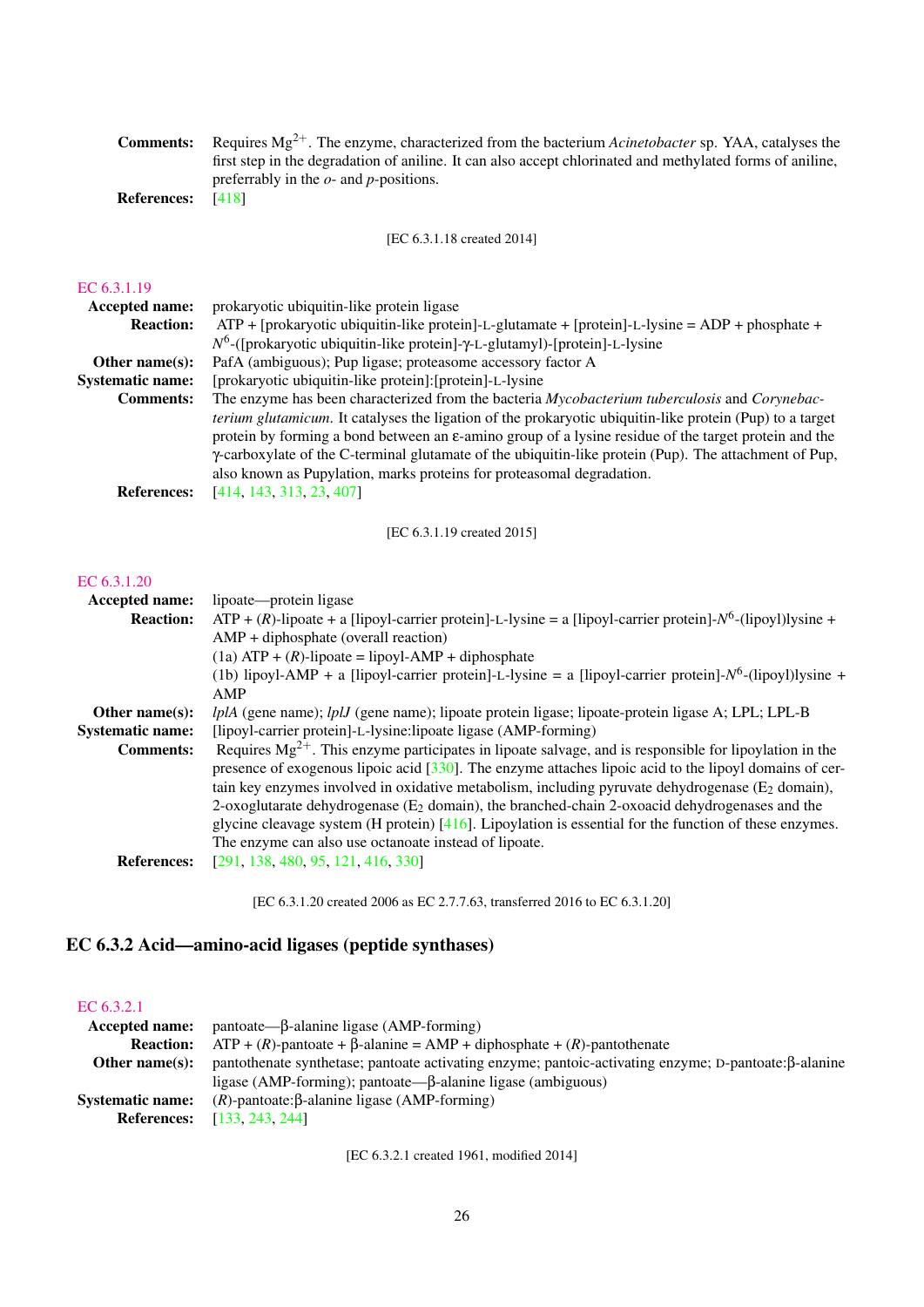Accepted name: glutamate—cysteine ligase **Reaction:** ATP + L-glutamate + L-cysteine = ADP + phosphate +  $\gamma$ -L-glutamyl-L-cysteine Other name(s): γ-glutamylcysteine synthetase; γ-glutamyl-L-cysteine synthetase; γ-glutamylcysteinyl synthetase Systematic name: L-glutamate:L-cysteine γ-ligase (ADP-forming) Comments: Can use L-aminohexanoate in place of glutamate. References: [\[245,](#page-70-9) [394,](#page-77-8) [251\]](#page-70-10)

[EC 6.3.2.2 created 1961]

## [EC 6.3.2.3](http://www.enzyme-database.org/query.php?ec=6.3.2.3)

|                               | <b>Accepted name:</b> glutathione synthase                                                         |
|-------------------------------|----------------------------------------------------------------------------------------------------|
|                               | <b>Reaction:</b> $ATP + \gamma L$ -glutamyl-L-cysteine + glycine = $ADP$ + phosphate + glutathione |
|                               | <b>Other name(s):</b> glutathione synthetase; GSH synthetase                                       |
|                               | <b>Systematic name:</b> $\gamma$ -L-glutamyl-L-cysteine: glycine ligase (ADP-forming)              |
| <b>References:</b> [222, 246] |                                                                                                    |
|                               |                                                                                                    |

[EC 6.3.2.3 created 1961]

# [EC 6.3.2.4](http://www.enzyme-database.org/query.php?ec=6.3.2.4)

| FL. 0.3.2.4             |                                                                                                  |
|-------------------------|--------------------------------------------------------------------------------------------------|
| <b>Accepted name:</b>   | D-alanine—D-alanine ligase                                                                       |
| <b>Reaction:</b>        | $ATP + 2$ D-alanine = ADP + phosphate + D-alanyl-D-alanine                                       |
| Other name $(s)$ :      | MurE synthetase [ambiguous]; alanine: alanine ligase (ADP-forming); alanylalanine synthetase     |
| <b>Systematic name:</b> | D-alanine: D-alanine ligase (ADP-forming)                                                        |
| <b>Comments:</b>        | Involved with EC 6.3.2.7 (UDP-N-acetylmuramoyl-L-alanyl-D-glutamate—L-lysine ligase) or EC       |
|                         | 6.3.2.13 (UDP-N-acetylmuramoyl-L-alanyl-D-glutamate—2,6-diaminopimelate ligase), EC 6.3.2.8      |
|                         | (UDP-N-acetylmuramate—L-alanine ligase), EC 6.3.2.9 (UDP-N-acetylmuramoyl-L-alanine—D-           |
|                         | glutamate ligase) and EC 6.3.2.10 (UDP-N-acetylmuramoyl-tripeptide—D-alanyl-D-alanine ligase) in |
|                         | the synthesis of a cell-wall peptide (click here for diagram).                                   |
| <b>References:</b>      | [180, 306, 442]                                                                                  |
|                         |                                                                                                  |

[EC 6.3.2.4 created 1961, modified 2002]

## [EC 6.3.2.5](http://www.enzyme-database.org/query.php?ec=6.3.2.5)

| <b>Accepted name:</b>   | phosphopantothenate—cysteine ligase (CTP)                                                       |
|-------------------------|-------------------------------------------------------------------------------------------------|
| <b>Reaction:</b>        | $CTP + (R) - 4'$ -phosphopantothenate + L-cysteine = CMP + diphosphate + N-[(R)-4'-             |
|                         | phosphopantothenoyl]-L-cysteine                                                                 |
| Other name $(s)$ :      | phosphopantothenoylcysteine synthetase (ambiguous); phosphopantothenate—cysteine ligase (am-    |
|                         | biguous)                                                                                        |
| <b>Systematic name:</b> | $(R)$ -4'-phosphopantothenate:L-cysteine ligase                                                 |
| <b>Comments:</b>        | A key enzyme in the production of coenzyme A. The bacterial enzyme requires CTP, in contrast to |
|                         | the eukaryotic enzyme, EC 6.3.2.51, which requires ATP. Cysteine can be replaced by some of its |
|                         | derivatives.                                                                                    |
| <b>References:</b>      | [46, 406, 211]                                                                                  |

[EC 6.3.2.5 created 1961, modified 2003, modified 2017]

#### [EC 6.3.2.6](http://www.enzyme-database.org/query.php?ec=6.3.2.6)

| <b>Accepted name:</b> phosphoribosylaminoimidazolesuccinocarboxamide synthase                                   |
|-----------------------------------------------------------------------------------------------------------------|
| <b>Reaction:</b> ATP + 5-amino-1-(5-phospho-D-ribosyl)imidazole-4-carboxylate + L-aspartate = ADP + phosphate + |
| $(S)$ -2-[5-amino-1-(5-phospho-D-ribosyl)imidazole-4-carboxamido]succinate                                      |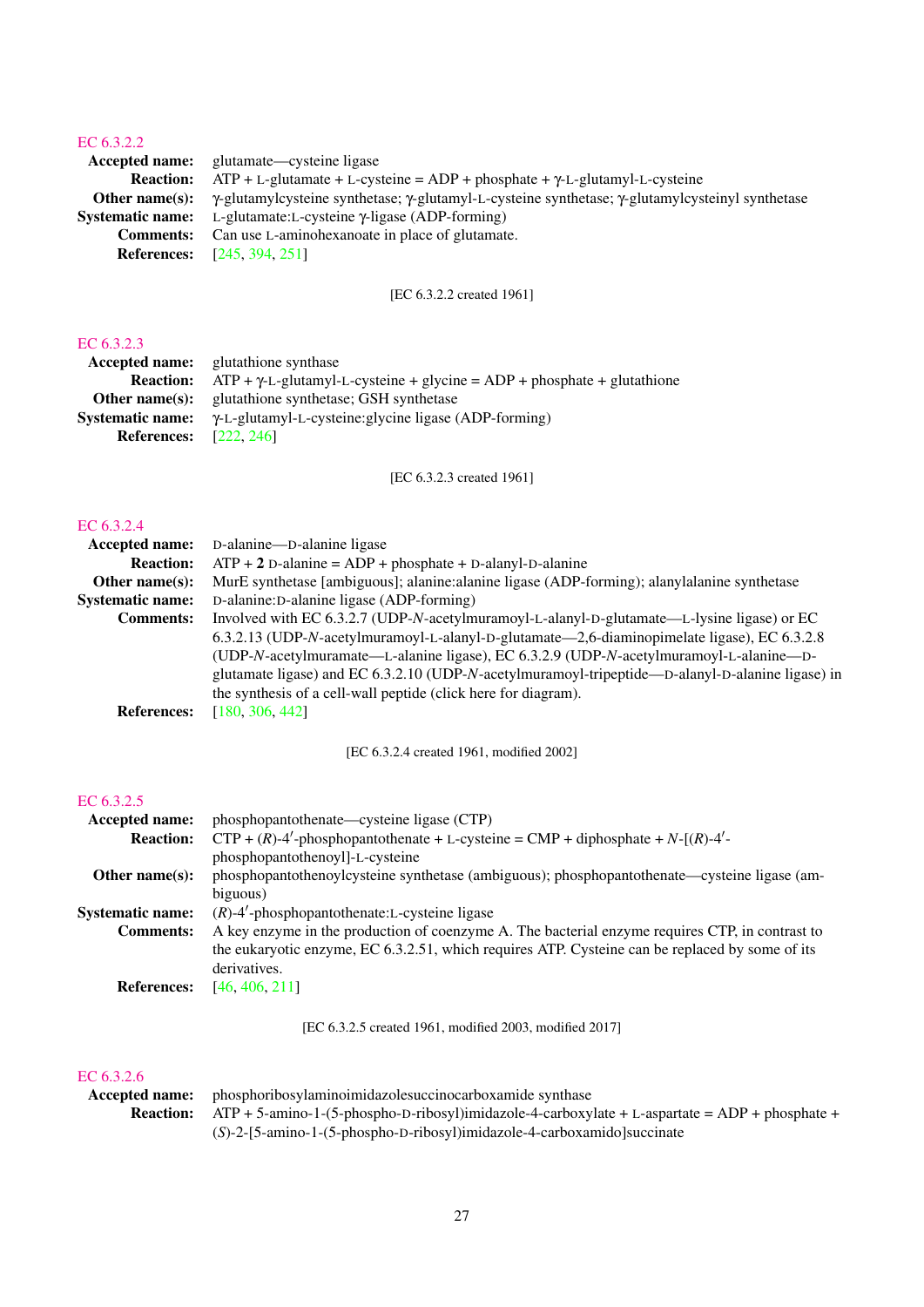| Other name $(s)$ :      | phosphoribosylaminoimidazole-succinocarboxamide synthetase; PurC; SAICAR synthetase;                                   |
|-------------------------|------------------------------------------------------------------------------------------------------------------------|
|                         | $4-(N\text{-}succinocarboxamide) -5\text{-}aminoimidazole synthetase; 4-[(N\text{-}succinylamino)carbonyl]-5\text{-}S$ |
|                         | aminoimidazole ribonucleotide synthetase; SAICARs; phosphoribosylaminoimidazolesuccinocar-                             |
|                         | boxamide synthetase; 5-aminoimidazole-4-N-succinocarboxamide ribonucleotide synthetase                                 |
| <b>Systematic name:</b> | 5-amino-1-(5-phospho-D-ribosyl)imidazole-4-carboxylate:L-aspartate ligase (ADP-forming)                                |
| <b>Comments:</b>        | Forms part of the purine biosynthesis pathway.                                                                         |
| <b>References:</b>      | [241, 324, 101, 58, 312, 304]                                                                                          |

[EC 6.3.2.6 created 1961, modified 2000, modified 2006]

## [EC 6.3.2.7](http://www.enzyme-database.org/query.php?ec=6.3.2.7)

| <b>Accepted name:</b>   | UDP-N-acetylmuramoyl-L-alanyl-D-glutamate—L-lysine ligase                                           |
|-------------------------|-----------------------------------------------------------------------------------------------------|
| <b>Reaction:</b>        | $ATP + UDP-N-accept1-α-D-muramoy1-L-alany1-D-glutamate + L-lysine = ADP + phosphate + UDP-N-$       |
|                         | acetyl-α-D-muramoyl-L-alanyl-γ-D-glutamyl-L-lysine                                                  |
| Other name $(s)$ :      | MurE synthetase; UDP-N-acetylmuramoyl-L-alanyl-D-glutamyl-L-lysine synthetase; uridine              |
|                         | diphospho-N-acetylmuramoylalanyl-D-glutamyllysine synthetase; UPD-MurNAc-L-Ala-D-Glu:L-Lys          |
|                         | ligase; UDP-N-acetylmuramoyl-L-alanyl-D-glutamate:L-lysine $\gamma$ -ligase (ADP-forming)           |
| <b>Systematic name:</b> | UDP-N-acetyl- $\alpha$ -D-muramoyl-L-alanyl-D-glutamate:L-lysine $\gamma$ -ligase (ADP-forming)     |
| <b>Comments:</b>        | Involved in the synthesis of a cell-wall peptide in bacteria. This enzyme adds lysine in some Gram- |
|                         | positive organisms; in others and in Gram-negative organisms EC 6.3.2.13 (UDP-N-acetylmuramoyl-     |
|                         | L-alanyl-D-glutamate—2,6-diaminopimelate ligase) adds 2,6-diaminopimelate instead.                  |
| <b>References:</b>      | [179, 442]                                                                                          |

[EC 6.3.2.7 created 1961, modified 2002]

## [EC 6.3.2.8](http://www.enzyme-database.org/query.php?ec=6.3.2.8)

| <b>Accepted name:</b>   | $UDP-N$ -acetylmuramate—L-alanine ligase                                                          |
|-------------------------|---------------------------------------------------------------------------------------------------|
| <b>Reaction:</b>        | $ATP + UDP-N-acety1-\alpha-D-muramate + L-alanine = ADP + phosphate + UDP-N-acety1-\alpha-D-$     |
|                         | muramoyl-L-alanine                                                                                |
| Other name $(s)$ :      | MurC synthetase; UDP-N-acetylmuramoyl-L-alanine synthetase; uridine diphospho-N-                  |
|                         | acetylmuramoylalanine synthetase; UDP-N-acetylmuramoylalanine synthetase; L-alanine-adding en-    |
|                         | zyme; UDP-acetylmuramyl-L-alanine synthetase; UDPMurNAc-L-alanine synthetase; L-Ala ligase;       |
|                         | uridine diphosphate N-acetylmuramate: L-alanine ligase; uridine 5'-diphosphate-N-acetylmuramyl-L- |
|                         | alanine synthetase; uridine-diphosphate-N-acetylmuramate:L-alanine ligase; UDP-MurNAc:L-alanine   |
|                         | ligase; alanine-adding enzyme; UDP-N-acetylmuramyl:L-alanine ligase; UDP-N-acetylmuramate:L-      |
|                         | alanine ligase (ADP-forming)                                                                      |
| <b>Systematic name:</b> | $UDP-N$ -acetyl- $\alpha$ -D-muramate:L-alanine ligase (ADP-forming)                              |
| <b>Comments:</b>        | Involved in the synthesis of a cell-wall peptide in bacteria.                                     |
| <b>References:</b>      | [179, 303, 442]                                                                                   |
|                         |                                                                                                   |

[EC 6.3.2.8 created 1965, modified 2002]

## [EC 6.3.2.9](http://www.enzyme-database.org/query.php?ec=6.3.2.9)

| Accepted name:          | UDP-N-acetylmuramoyl-L-alanine—D-glutamate ligase                                                |
|-------------------------|--------------------------------------------------------------------------------------------------|
| <b>Reaction:</b>        | $ATP + UDP-N-acetyl-\alpha-D-muramoyl-L-alanine + D-glutamate = ADP + phosphate + UDP-N-acetyl-$ |
|                         | $\alpha$ -D-muramoyl-L-alanyl-D-glutamate                                                        |
| Other name $(s)$ :      | MurD synthetase; UDP-N-acetylmuramoyl-L-alanyl-D-glutamate synthetase; uridine diphospho-        |
|                         | N-acetylmuramoylalanyl-D-glutamate synthetase; D-glutamate-adding enzyme; D-glutamate lig-       |
|                         | ase; UDP-Mur-NAC-L-Ala:D-Glu ligase; UDP-N-acetylmuramoyl-L-alanine:glutamate ligase             |
|                         | (ADP-forming); UDP-N-acetylmuramoylalanine—D-glutamate ligase; UDP-N-acetylmuramoyl-L-           |
|                         | alanine: D-glutamate ligase (ADP-forming)                                                        |
| <b>Systematic name:</b> | UDP-N-acetyl-α-D-muramoyl-L-alanine:D-glutamate ligase (ADP-forming)                             |
| <b>Comments:</b>        | Involved in the synthesis of a cell-wall peptide in bacteria.                                    |
| <b>References:</b>      | [179, 442]                                                                                       |
|                         |                                                                                                  |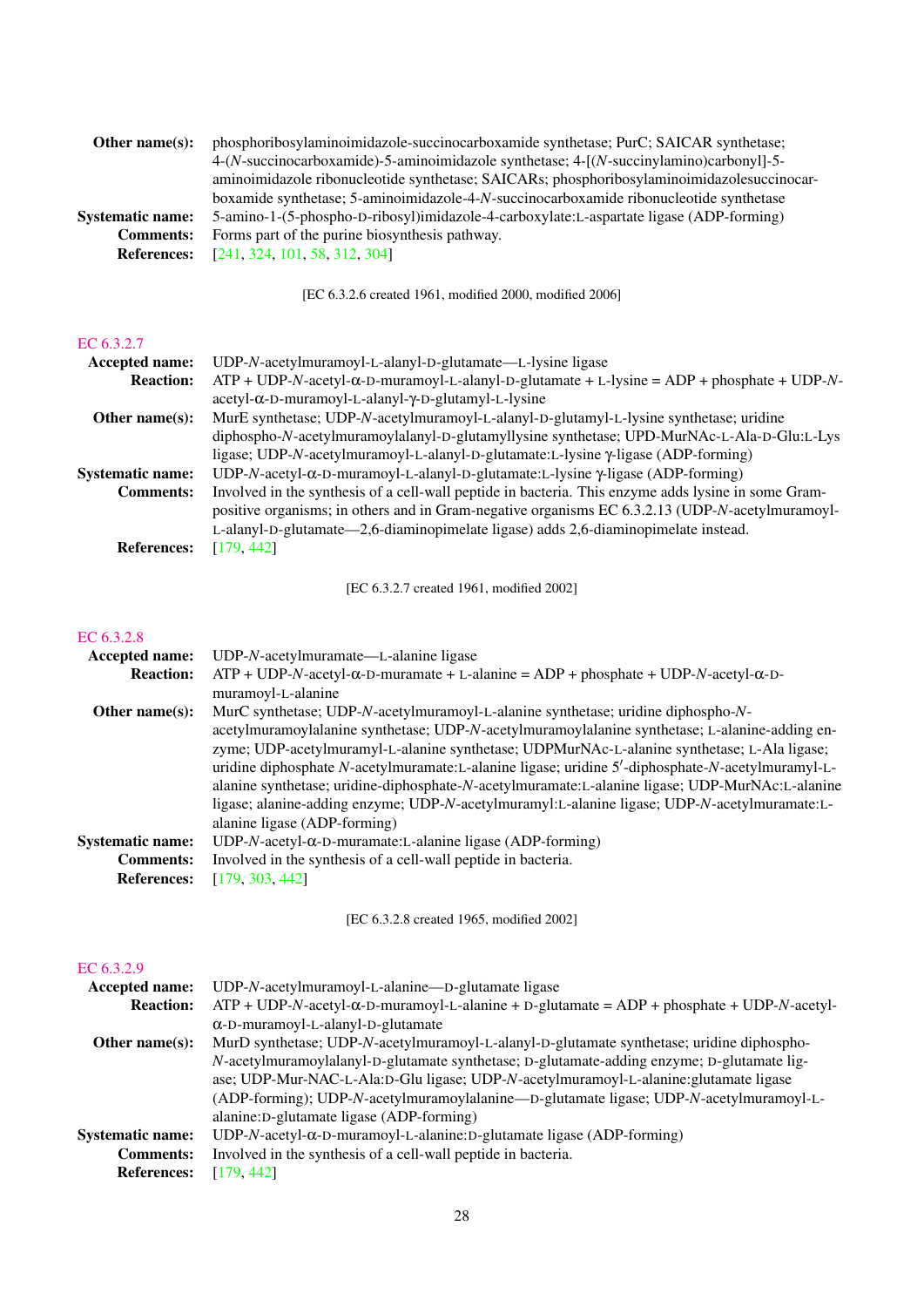| Accepted name:          | UDP-N-acetylmuramoyl-tripeptide—D-alanyl-D-alanine ligase                                                      |
|-------------------------|----------------------------------------------------------------------------------------------------------------|
| <b>Reaction:</b>        | $ATP + UDP-N-accept/lmuramoyl-L-alanyl-Y-D-glutamyl-L-lysine + D-alanyl-D-alanine = ADP + phospholov$          |
|                         | phate + UDP-N-acetylmuramoyl-L-alanyl-γ-D-glutamyl-L-lysyl-D-alanyl-D-alanine                                  |
| Other name $(s)$ :      | MurF synthetase; UDP-N-acetylmuramoyl-L-alanyl-D-glutamyl-L-lysyl-D-alanyl-D-alanine syn-                      |
|                         | thetase; UDP-N-acetylmuramoylalanyl-D-glutamyl-lysine-D-alanyl-D-alanine ligase; uridine diphos-               |
|                         | phoacetylmuramoylpentapeptide synthetase; UDPacetylmuramoylpentapeptide synthetase; UDP-                       |
|                         | MurNAc-L-Ala-D-Glu-L-Lys:D-Ala-D-Ala ligase                                                                    |
| <b>Systematic name:</b> | UDP-N-acetylmuramoyl-L-alanyl-D-glutamyl-L-lysine:D-alanyl-D-alanine ligase (ADP-forming)                      |
| <b>Comments:</b>        | Involved with EC 6.3.2.4 (D-alanine—D-alanine ligase), EC 6.3.2.7 (UDP-N-acetylmuramoyl-                       |
|                         | L-alanyl-D-glutamate—L-lysine ligase) or EC 6.3.2.13 (UDP-N-acetylmuramoyl-L-alanyl-D-                         |
|                         | glutamate—2,6-diaminopimelate ligase), EC 6.3.2.8 (UDP-N-acetylmuramate—L-alanine ligase) and                  |
|                         | EC 6.3.2.9 (UDP-N-acetylmuramoyl-L-alanine—D-glutamate ligase) in the synthesis of a cell-wall                 |
|                         | peptide (click here) for diagram. This enzyme also catalyses the reaction when the C-terminal residue          |
|                         | of the tripeptide is <i>meso</i> -2,4-diaminoheptanedioate (acylated at its L-centre), linking the D-Ala-D-Ala |
|                         | to the carboxy group of the L-centre. This activity was previously attributed to EC 6.3.2.15, which has        |
|                         | since been deleted.                                                                                            |
| <b>References:</b>      | [180, 442]                                                                                                     |
|                         |                                                                                                                |

[EC 6.3.2.10 created 1965, modified 2002]

## [EC 6.3.2.11](http://www.enzyme-database.org/query.php?ec=6.3.2.11)

| <b>Accepted name:</b>   | carnosine synthase                                                                                       |
|-------------------------|----------------------------------------------------------------------------------------------------------|
| <b>Reaction:</b>        | $ATP + L$ -histidine + $\beta$ -alanine = $ADP +$ phosphate + carnosine                                  |
| Other name $(s)$ :      | carnosine synthetase; carnosine-anserine synthetase; homocarnosine-carnosine synthetase; carnosine-      |
|                         | homocarnosine synthetase; L-histidine:β-alanine ligase (AMP-forming) (incorrect)                         |
| <b>Systematic name:</b> | L-histidine: $\beta$ -alanine ligase (ADP-forming)                                                       |
| <b>Comments:</b>        | This enzyme was thought to form AMP $[189, 404]$ , but studies with highly purified enzyme proved        |
|                         | that it forms ADP [97]. Carnosine is a dipeptide that is present at high concentrations in skeletal mus- |
|                         | cle and the olfactory bulb of vertebrates [77]. It is also found in the skeletal muscle of some inverte- |
|                         | brates. The enzyme can also catalyse the formation of homocarnosine from 4-aminobutanoate and            |
|                         | L-histidine, with much lower activity $[97]$ .                                                           |
| <b>References:</b>      | [189, 404, 77, 97]                                                                                       |
|                         |                                                                                                          |

[EC 6.3.2.11 created 1965, modified 2010]

## [EC 6.3.2.12](http://www.enzyme-database.org/query.php?ec=6.3.2.12)

| Accepted name:          | dihydrofolate synthase                                                                                           |
|-------------------------|------------------------------------------------------------------------------------------------------------------|
| <b>Reaction:</b>        | $ATP + 7,8$ -dihydropteroate + L-glutamate = ADP + phosphate + 7,8-dihydropteroylglutamate                       |
| Other name $(s)$ :      | dihydrofolate synthetase; 7,8-dihydrofolate synthetase; $H_2$ -folate synthetase; 7,8-dihydropteroate:L-         |
|                         | glutamate ligase (ADP); dihydropteroate: L-glutamate ligase (ADP-forming); DHFS                                  |
| <b>Systematic name:</b> | 7,8-dihydropteroate:L-glutamate ligase (ADP-forming)                                                             |
| <b>Comments:</b>        | In some bacteria, a single protein catalyses both this activity and that of EC 6.3.2.17, tetrahydrofolate        |
|                         | synthase $[40]$ , the combined activity of which leads to the formation of the coenzyme polyglutamated           |
|                         | tetrahydropteroate $(H_4PteGlu_n)$ , i.e. various tetrahydrofolates. In contrast, the activities are located     |
|                         | on separate proteins in most eukaryotes studied to date $[348]$ . This enzyme is reponsible for attaching        |
|                         | the first glutamate residue to dihydropteroate to form dihydrofolate and is present only in those organ-         |
|                         | isms that have the ability to synthesize tetrahydrofolate <i>de novo</i> , e.g. plants, most bacteria, fungi and |
|                         | protozoa $[348]$ .                                                                                               |
| <b>References:</b>      | [140, 40, 348, 61, 72]                                                                                           |
|                         |                                                                                                                  |

[EC 6.3.2.12 created 1972, modified 2005]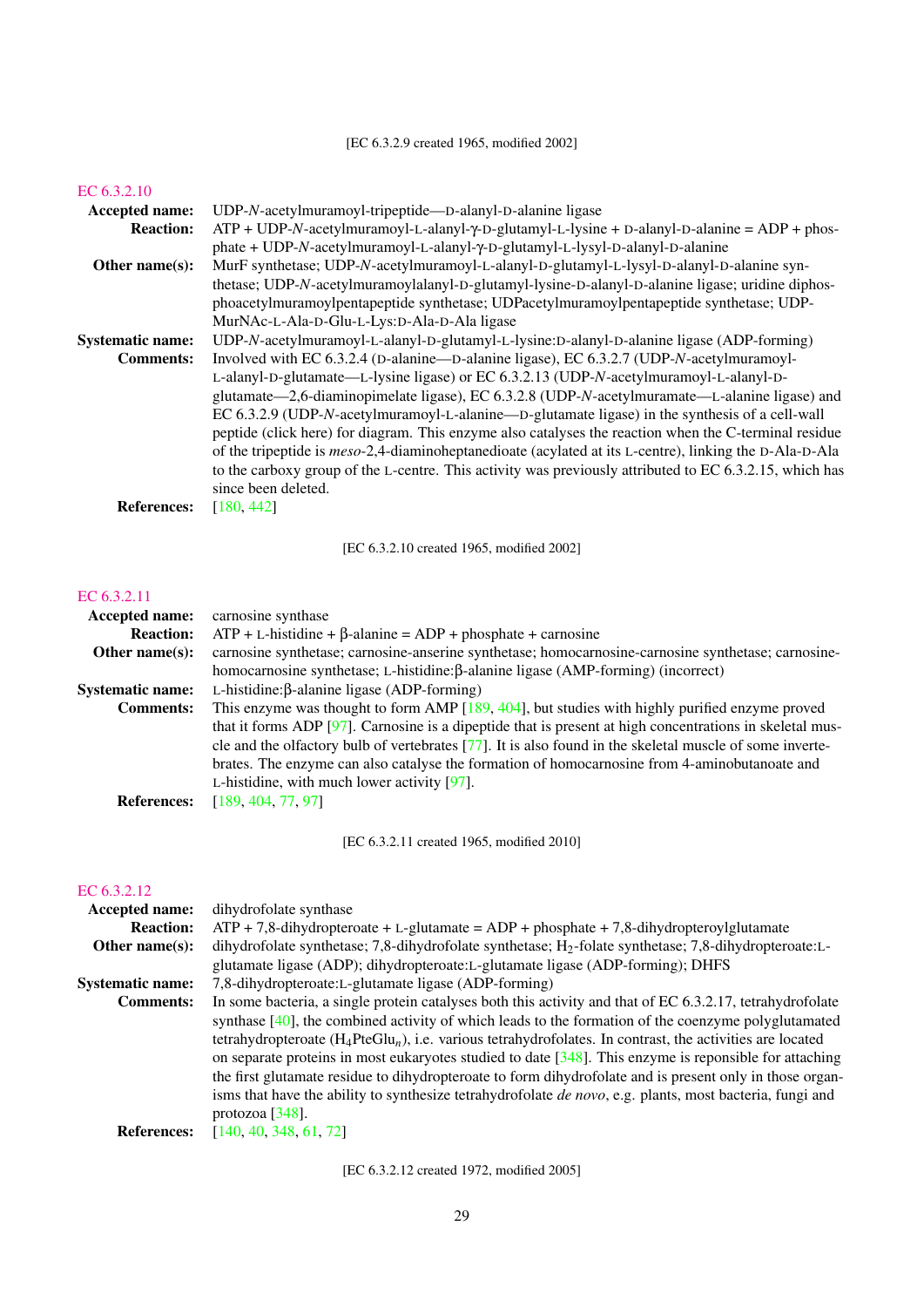| <b>Accepted name:</b>   | $UDP-N$ -acetylmuramoyl-L-alanyl-D-glutamate—2,6-diaminopimelate ligase                                               |
|-------------------------|-----------------------------------------------------------------------------------------------------------------------|
| <b>Reaction:</b>        | $ATP + UDP-N-accept1-α-D-muramoy1-L-alany1-D-glutamate + meso-2,6-diaminoheptane dioate = ADP$                        |
|                         | + phosphate + UDP-N-acetyl- $\alpha$ -D-muramoyl-L-alanyl- $\gamma$ -D-glutamyl-meso-2,6-diaminoheptanedioate         |
| Other name $(s)$ :      | MurE synthetase [ambiguous]; UDP-N-acetylmuramoyl-L-alanyl-D-glutamate:meso-2,6-diamino-                              |
|                         | heptanedioate ligase (ADP-forming); UDP-N-acetylmuramoyl-L-alanyl-D-glutamyl-meso-2,6-                                |
|                         | diaminopimelate synthetase; UDP-N-acetylmuramoylalanyl-D-glutamate—2,6-diaminopimelate lig-                           |
|                         | ase; UDP-N-acetylmuramoyl-L-alanyl-D-glutamate:meso-2,6-diaminoheptanedioate y-ligase (ADP-                           |
|                         | forming)                                                                                                              |
| <b>Systematic name:</b> | UDP-N-acetyl- $\alpha$ -D-muramoyl-L-alanyl-D-glutamate: <i>meso</i> -2,6-diaminoheptanedioate $\gamma$ -ligase (ADP- |
|                         | forming)                                                                                                              |
| <b>Comments:</b>        | Involved in the synthesis of a cell-wall peptide in bacteria. This enzyme adds diaminopimelate in                     |
|                         | Gram-negative organisms and in some Gram-positive organisms; in others EC 6.3.2.7 (UDP-N-                             |
|                         | acetylmuramoyl-L-alanyl-D-glutamate—L-lysine ligase) adds lysine instead. It is the amino group                       |
|                         | of the L-centre of the diaminopimelate that is acylated.                                                              |
| <b>References:</b>      | [285, 442]                                                                                                            |
|                         |                                                                                                                       |

[EC 6.3.2.13 created 1972, modified 2002, modified 2010]

#### [EC 6.3.2.14](http://www.enzyme-database.org/query.php?ec=6.3.2.14)

| Accepted name:          | enterobactin synthase                                                                                   |
|-------------------------|---------------------------------------------------------------------------------------------------------|
| <b>Reaction:</b>        | 6 ATP + 3 2,3-dihydroxybenzoate + 3 L-serine = enterobactin + 6 AMP + 6 diphosphate                     |
| Other name $(s)$ :      | $N-(2,3-dihydroxybenzoyl)$ -serine synthetase; 2,3-dihydroxybenzoylserine synthetase; 2,3-              |
|                         | dihydroxybenzoate—serine ligase                                                                         |
| <b>Systematic name:</b> | 2,3-dihydroxybenzoate:L-serine ligase                                                                   |
| <b>Comments:</b>        | This enzyme complex catalyses the conversion of three molecules each of 2,3-dihydroxybenzoate           |
|                         | and L-serine to form the siderophore enterobactin. In <i>Escherichia coli</i> the complex is formed by  |
|                         | EntB (an aryl carrier protein that has to be activated by 4'-phosphopantetheine), EntD (a phospho-      |
|                         | pantetheinyl transferase that activates EntB), EntE (catalyses the ATP-dependent condensation of        |
|                         | 2,3-dihydroxybenzoate and holo-EntB to form the covalently arylated form of EntB), and EntF (a          |
|                         | four domain protein that catalyses the activation of L-serine by ATP, the condensation of the activated |
|                         | L-serine with the activated 2,3-dihydroxybenzoate, and the trimerization of three such moieties to a    |
|                         | single enterobactin molecule).                                                                          |
| <b>References:</b>      | [44, 368, 369, 370, 127, 387]                                                                           |

[EC 6.3.2.14 created 1972, modified 2012]

*[6.3.2.15 Deleted entry. UDP-N-acetylmuramoylalanyl-*D*-glutamyl-2,6-diaminopimelate-*D*-alanyl-*D*-alanine ligase. The activity observed is due to EC 6.3.2.10, UDP-N-acetylmuramoyl-tripeptide—*D*-alanyl-*D*-alanine ligase]*

[EC 6.3.2.15 created 1976, deleted 2002]

## [EC 6.3.2.16](http://www.enzyme-database.org/query.php?ec=6.3.2.16)

| Accepted name:          | D-alanine—alanyl-poly(glycerolphosphate) ligase                                                     |
|-------------------------|-----------------------------------------------------------------------------------------------------|
| <b>Reaction:</b>        | $ATP + D$ -alanine + alanyl-poly(glycerolphosphate) = $ADP +$ phosphate + D-alanyl-alanyl-          |
|                         | poly(glycerolphosphate)                                                                             |
| Other name $(s)$ :      | D-alanyl-alanyl-poly(glycerolphosphate) synthetase; D-alanine: membrane-acceptor ligase; D-         |
|                         | alanylalanylpoly(phosphoglycerol) synthetase; D-alanyl-poly(phosphoglycerol) synthetase; D-alanine- |
|                         | membrane acceptor-ligase                                                                            |
| <b>Systematic name:</b> | D-alanine: alanyl-poly(glycerolphosphate) ligase (ADP-forming)                                      |
| <b>Comments:</b>        | Involved in the synthesis of teichoic acids.                                                        |
| <b>References:</b>      | [355]                                                                                               |

[EC 6.3.2.16 created 1976]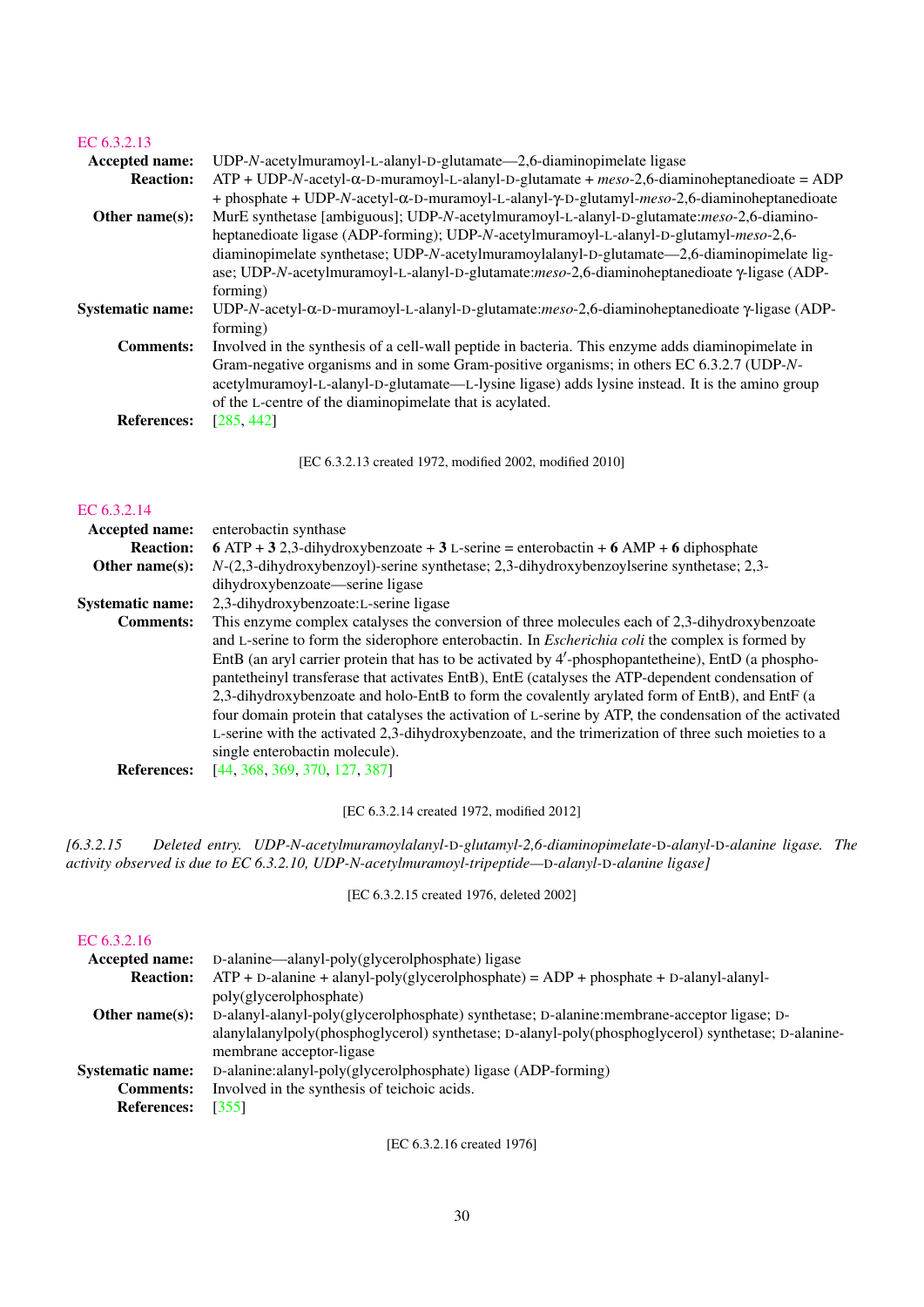| Accepted name:<br>tetrahydrofolate synthase<br><b>Reaction:</b><br>$ATP + tetrahydropteroyl-[Y-Glu]_n + L-glutamate = ADP + phosphate + tetrahydropteroyl-[Y-Glu]_{n+1}$<br>folylpolyglutamate synthase; folate polyglutamate synthetase; formyltetrahydropteroyldigluta-<br>Other name(s):<br>mate synthetase; $N^{10}$ -formyltetrahydropteroyldiglutamate synthetase; folylpoly- $\gamma$ -glutamate syn-<br>thase; folylpolyglutamyl synthetase; folylpoly( $\gamma$ -glutamate) synthase; folylpolyglutamate synthetase;<br>FPGS; tetrahydrofolylpolyglutamate synthase; tetrahydrofolate:L-glutamate $\gamma$ -ligase (ADP-forming);<br>tetrahydropteroyl-[ $\gamma$ -Glu] <sub>n</sub> :L-glutamate $\gamma$ -ligase (ADP-forming)<br>tetrahydropteroyl-γ-polyglutamate: L-glutamate γ-ligase (ADP-forming)<br><b>Systematic name:</b><br>In some bacteria, a single protein catalyses both this activity and that of EC 6.3.2.12, dihydrofolate<br><b>Comments:</b><br>located on separate proteins in most eukaryotes studied to date [348]. In Arabidopsis thaliana, this<br>enzyme is present as distinct isoforms in the mitochondria, the cytosol and the chloroplast. Each iso-<br>form is encoded by a separate gene, a situation that is unique among eukaryotes $\lceil 348 \rceil$ . As the affinity<br>of folate-dependent enzymes increases markedly with the number of glutamic residues, the tetrahy-<br>dropteroyl polyglutamates are the preferred coenzymes of $C_1$ metabolism. (reviewed in [72]). The<br>enzymes from different sources (particularly eukaryotes versus prokaryotes) have different substrate<br>specificities with regard to one-carbon substituents and the number of glutamate residues present on<br>the tetrahydrofolates.<br>[67, 267, 40, 348, 72, 61]<br><b>References:</b> | EC 6.3.2.17 |                                                                                                                                                                                                                                             |
|---------------------------------------------------------------------------------------------------------------------------------------------------------------------------------------------------------------------------------------------------------------------------------------------------------------------------------------------------------------------------------------------------------------------------------------------------------------------------------------------------------------------------------------------------------------------------------------------------------------------------------------------------------------------------------------------------------------------------------------------------------------------------------------------------------------------------------------------------------------------------------------------------------------------------------------------------------------------------------------------------------------------------------------------------------------------------------------------------------------------------------------------------------------------------------------------------------------------------------------------------------------------------------------------------------------------------------------------------------------------------------------------------------------------------------------------------------------------------------------------------------------------------------------------------------------------------------------------------------------------------------------------------------------------------------------------------------------------------------------------------------------------------------------------------------------------------------|-------------|---------------------------------------------------------------------------------------------------------------------------------------------------------------------------------------------------------------------------------------------|
|                                                                                                                                                                                                                                                                                                                                                                                                                                                                                                                                                                                                                                                                                                                                                                                                                                                                                                                                                                                                                                                                                                                                                                                                                                                                                                                                                                                                                                                                                                                                                                                                                                                                                                                                                                                                                                 |             |                                                                                                                                                                                                                                             |
|                                                                                                                                                                                                                                                                                                                                                                                                                                                                                                                                                                                                                                                                                                                                                                                                                                                                                                                                                                                                                                                                                                                                                                                                                                                                                                                                                                                                                                                                                                                                                                                                                                                                                                                                                                                                                                 |             |                                                                                                                                                                                                                                             |
|                                                                                                                                                                                                                                                                                                                                                                                                                                                                                                                                                                                                                                                                                                                                                                                                                                                                                                                                                                                                                                                                                                                                                                                                                                                                                                                                                                                                                                                                                                                                                                                                                                                                                                                                                                                                                                 |             |                                                                                                                                                                                                                                             |
|                                                                                                                                                                                                                                                                                                                                                                                                                                                                                                                                                                                                                                                                                                                                                                                                                                                                                                                                                                                                                                                                                                                                                                                                                                                                                                                                                                                                                                                                                                                                                                                                                                                                                                                                                                                                                                 |             |                                                                                                                                                                                                                                             |
|                                                                                                                                                                                                                                                                                                                                                                                                                                                                                                                                                                                                                                                                                                                                                                                                                                                                                                                                                                                                                                                                                                                                                                                                                                                                                                                                                                                                                                                                                                                                                                                                                                                                                                                                                                                                                                 |             | synthase $[40]$ , the combined activity of which leads to the formation of the coenzyme polyglutamated<br>tetrahydropteroate ( $H_4$ PteGlu <sub>n</sub> ), i.e. various tetrahydrofolates ( $H_4$ folate). In contrast, the activities are |
|                                                                                                                                                                                                                                                                                                                                                                                                                                                                                                                                                                                                                                                                                                                                                                                                                                                                                                                                                                                                                                                                                                                                                                                                                                                                                                                                                                                                                                                                                                                                                                                                                                                                                                                                                                                                                                 |             |                                                                                                                                                                                                                                             |

[EC 6.3.2.17 created 1984, modified 2003, modified 2005]

## [EC 6.3.2.18](http://www.enzyme-database.org/query.php?ec=6.3.2.18)

|                          | Accepted name: $\gamma$ -glutamylhistamine synthase                                                                       |
|--------------------------|---------------------------------------------------------------------------------------------------------------------------|
|                          | <b>Reaction:</b> ATP + L-glutamate + histamine = products of ATP breakdown + $N^{\alpha}$ - $\gamma$ -L-glutamylhistamine |
|                          | <b>Other name(s):</b> $\gamma$ -glutaminylhistamine synthetase; $\gamma$ -GHA synthetase                                  |
|                          | <b>Systematic name:</b> L-glutamate:histamine ligase                                                                      |
| <b>References:</b> [403] |                                                                                                                           |

[EC 6.3.2.18 created 1986]

*[6.3.2.19 Deleted entry. ubiquitin—protein ligase. The ubiquitinylation process is now known to be performed by several enzymes in sequence, starting with EC 6.2.1.45 (ubiquitin-activating enzyme E1) and followed by several transfer reactions, including those of EC 2.3.2.23 (E2 ubiquitin-conjugating enzyme) and EC 2.3.2.27 (RING-type E3 ubiquitin transferase)]*

[EC 6.3.2.19 created 1986, deleted 2015]

#### [EC 6.3.2.20](http://www.enzyme-database.org/query.php?ec=6.3.2.20)

|                               | <b>Accepted name:</b> indoleacetate—lysine synthetase                                                          |
|-------------------------------|----------------------------------------------------------------------------------------------------------------|
|                               | <b>Reaction:</b> ATP + (indol-3-yl)acetate + L-lysine = ADP + phosphate + $N^6$ -[(indol-3-yl)acetyl]-L-lysine |
|                               | <b>Other name(s):</b> indoleacetate: L-lysine ligase $(ADP-forming)$                                           |
| <b>Systematic name:</b>       | (indol-3-yl)acetate:L-lysine ligase (ADP-forming)                                                              |
| <b>References:</b> [135, 172] |                                                                                                                |

### [EC 6.3.2.20 created 1989]

*[6.3.2.21 Deleted entry. ubiquitin—calmodulin ligase. The reaction is performed by the sequential action of EC 6.2.1.45 (ubiquitin-activating enzyme E1), several ubiquitin transferases and finally by EC 2.3.2.27 [ubiquitin transferase RING E3 (calmodulin-selective)]]*

[EC 6.3.2.21 created 1990, deleted 2015]

*[6.3.2.22 Transferred entry. diphthine—ammonia ligase. Now EC 6.3.1.14, diphthine—ammonia ligase.]*

[EC 6.3.2.22 created 1990, deleted 2010]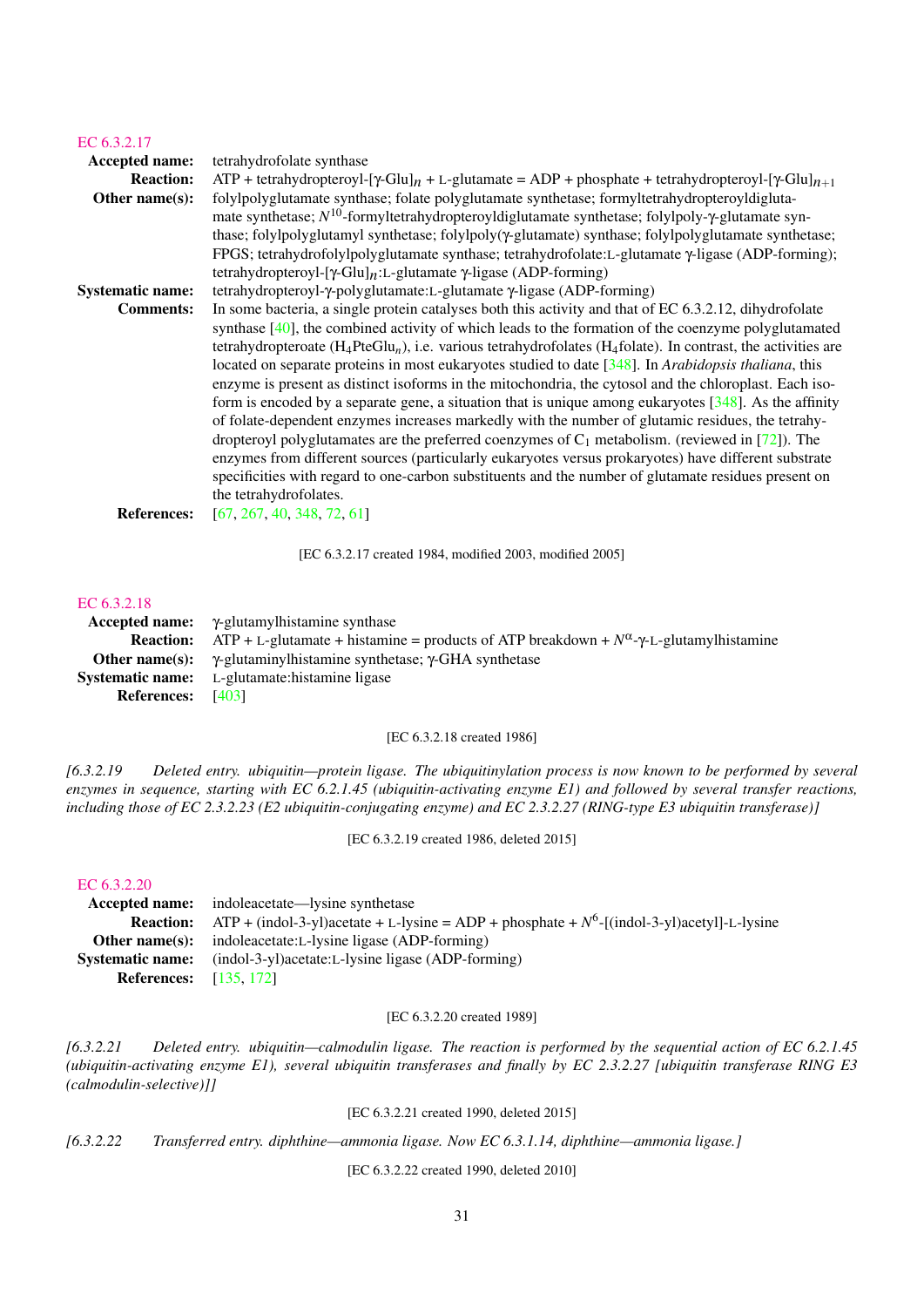| . <i>.</i>              |                                                                                                                                 |
|-------------------------|---------------------------------------------------------------------------------------------------------------------------------|
|                         | <b>Accepted name:</b> homoglutathione synthase                                                                                  |
| <b>Reaction:</b>        | $ATP + \gamma$ -L-glutamyl-L-cysteine + $\beta$ -alanine = ADP + phosphate + $\gamma$ -L-glutamyl-L-cysteinyl- $\beta$ -alanine |
| Other name $(s)$ :      | homoglutathione synthetase; $\beta$ -alanine specific hGSH synthetase                                                           |
| <b>Systematic name:</b> | $\gamma$ -L-glutamyl-L-cysteine: $\beta$ -alanine ligase (ADP-forming)                                                          |
| <b>Comments:</b>        | Not identical with EC 6.3.2.3 glutathione synthase.                                                                             |
| <b>References:</b>      | [246]                                                                                                                           |
|                         |                                                                                                                                 |

[EC 6.3.2.23 created 1990]

## [EC 6.3.2.24](http://www.enzyme-database.org/query.php?ec=6.3.2.24)

|                         | <b>Accepted name:</b> tyrosine—arginine ligase                                                  |
|-------------------------|-------------------------------------------------------------------------------------------------|
| <b>Reaction:</b>        | $ATP + L$ -tyrosine + L-arginine = $AMP + diphosphate + L$ -tyrosyl-L-arginine                  |
| Other name $(s)$ :      | tyrosyl-arginine synthase; kyotorphin synthase; kyotorphin-synthesizing enzyme; kyotorphin syn- |
|                         | thetase                                                                                         |
| <b>Systematic name:</b> | L-tyrosine: L-arginine ligase (AMP-forming)                                                     |
| <b>References:</b>      | [437]                                                                                           |
|                         |                                                                                                 |

[EC 6.3.2.24 created 1992]

#### [EC 6.3.2.25](http://www.enzyme-database.org/query.php?ec=6.3.2.25)

|                    | <b>Accepted name:</b> tubulin—tyrosine ligase                                                                                                      |
|--------------------|----------------------------------------------------------------------------------------------------------------------------------------------------|
| <b>Reaction:</b>   | $ATP + detyrosinated \alpha-tubulin + L-tyrosine = \alpha-tubulin + ADP + phosphate$                                                               |
|                    | <b>Systematic name:</b> $\alpha$ -tubulin:L-tyrosine ligase (ADP-forming)                                                                          |
| <b>Comments:</b>   | L-Tyrosine is linked via a peptide bond to the C-terminus of de-tyrosinated $\alpha$ -tubulin (des-Tyr <sup><math>\omega</math></sup> - $\alpha$ - |
|                    | tubulin). The enzyme is highly specific for $\alpha$ -tubulin and moderately specific for ATP and L-tyrosine.                                      |
|                    | L-Phenylalanine and 3,4-dihydroxy-L-phenylalanine are transferred but with higher $K_m$ values.                                                    |
| <b>References:</b> | [461, 367]                                                                                                                                         |

[EC 6.3.2.25 created 1999]

## [EC 6.3.2.26](http://www.enzyme-database.org/query.php?ec=6.3.2.26)

| <b>Accepted name:</b>   | $N-(5-amino-5-carboxypentanoyl)-L-cysteinyl-D-value synthase$                                                |
|-------------------------|--------------------------------------------------------------------------------------------------------------|
| <b>Reaction:</b>        | $3$ ATP + L-2-aminohexanedioate + L-cysteine + L-valine + H <sub>2</sub> O = 3 AMP + 3 diphosphate + N-[L-5- |
|                         | amino-5-carboxypentanoyl]-L-cysteinyl-D-valine                                                               |
| Other name $(s)$ :      | $L-\delta$ -(α-aminoadipoyl)-L-cysteinyl-D-valine synthetase; ACV synthetase; L-α-aminoadipyl-cysteinyl-     |
|                         | valine synthetase;                                                                                           |
| <b>Systematic name:</b> | L-2-aminohexanedioate:L-cysteine:L-valine ligase (AMP-forming, valine-inverting)                             |
| <b>Comments:</b>        | Requires $Mg^{2+}$ . The enzyme contains 4'-phosphopantetheine, which may be involved in the mecha-          |
|                         | nism of the reaction. Forms part of the penicillin biosynthesis pathway (for pathway, click here).           |
| <b>References:</b>      | [49.426]                                                                                                     |

## [EC 6.3.2.26 created 2002]

*[6.3.2.27 Deleted entry. The activity is covered by two independent enzymes, EC 6.3.2.38 N*<sup>2</sup> *-citryl-N*<sup>6</sup> *-acetyl-N*<sup>6</sup> *-hydroxylysine synthase, and EC 6.3.2.39, aerobactin synthase]*

[EC 6.3.2.27 created 2002, modified 2006, deleted 2012]

*[6.3.2.28 Transferred entry.* L*-amino-acid* α*-ligase. Now EC 6.3.2.49,* L*-alanine-*L*-anticapsin ligase]*

[EC 6.3.2.28 created 2006, deleted 2015]

## [EC 6.3.2.29](http://www.enzyme-database.org/query.php?ec=6.3.2.29)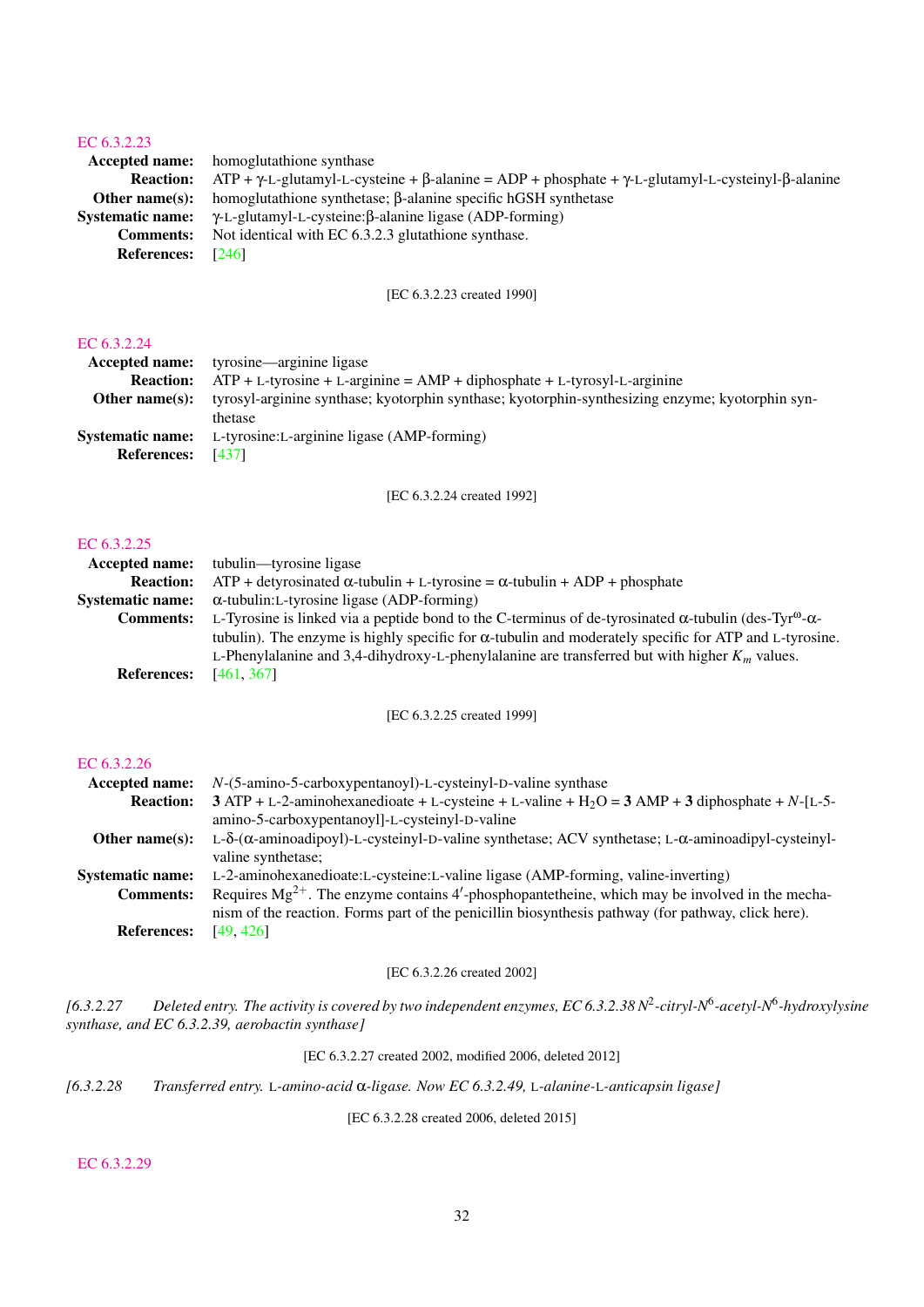| <b>Accepted name:</b>   | cyanophycin synthase (L-aspartate-adding)                                                                                                                                                                                                                                                                                                                                                                    |
|-------------------------|--------------------------------------------------------------------------------------------------------------------------------------------------------------------------------------------------------------------------------------------------------------------------------------------------------------------------------------------------------------------------------------------------------------|
| <b>Reaction:</b>        | $ATP + [L-Asp(4-L-Arg)]_n + L-Asp = ADP + phosphate + [L-Asp(4-L-Arg)]_n - L-Asp$                                                                                                                                                                                                                                                                                                                            |
| Other name $(s)$ :      | CphA (ambiguous); CphA1 (ambiguous); CphA2 (ambiguous); cyanophycin synthetase (ambiguous);                                                                                                                                                                                                                                                                                                                  |
|                         | multi-L-arginyl-poly-L-aspartate synthase (ambiguous)                                                                                                                                                                                                                                                                                                                                                        |
| <b>Systematic name:</b> | cyanophycin: L-aspartate ligase (ADP-forming)                                                                                                                                                                                                                                                                                                                                                                |
| <b>Comments:</b>        | Requires $Mg^{2+}$ for activity. Both this enzyme and EC 6.3.2.30, cyanophycin synthase (L-arginine-                                                                                                                                                                                                                                                                                                         |
| <b>References:</b>      | adding), are required for the elongation of cyanophycin, which is a protein-like cell inclusion that is<br>unique to cyanobacteria and acts as a temporary nitrogen store $[4]$ . Both enzymes are found in the<br>same protein but have different active sites [4, 28]. Both L-Asp and L-Arg must be present before ei-<br>ther enzyme will display significant activity $[4]$ .<br>[3, 4, 8, 28, 485, 486] |
|                         |                                                                                                                                                                                                                                                                                                                                                                                                              |
|                         | [EC 6.3.2.29 created 2007]                                                                                                                                                                                                                                                                                                                                                                                   |

| <b>Accepted name:</b>   | cyanophycin synthase (L-arginine-adding)                                                                |
|-------------------------|---------------------------------------------------------------------------------------------------------|
| <b>Reaction:</b>        | $ATP + [L-Asp(4-L-Arg)]_{n-L-Asp} + L-Arg = ADP + phosphate + [L-Asp(4-L-Arg)]_{n+1}$                   |
| Other name $(s)$ :      | CphA (ambiguous); CphA1 (ambiguous); CphA2 (ambiguous); cyanophycin synthetase (ambiguous);             |
|                         | multi-L-arginyl-poly-L-aspartate synthase (ambiguous)                                                   |
| <b>Systematic name:</b> | cyanophycin: L-arginine ligase (ADP-forming)                                                            |
| <b>Comments:</b>        | Requires $Mg^{2+}$ for activity. Both this enzyme and EC 6.3.2.29, cyanophycin synthase (L-aspartate-   |
|                         | adding), are required for the elongation of cyanophycin, which is a protein-like cell inclusion that is |
|                         | unique to cyanobacteria and acts as a temporary nitrogen store $[4]$ . Both enzymes are found in the    |
|                         | same protein but have different active sites [4, 28]. Both L-Asp and L-Arg must be present before ei-   |
|                         | ther enzyme will display significant activity $[4]$ . Canavanine and lysine can be incoporated into the |
|                         | polymer instead of arginine [4].                                                                        |
| <b>References:</b>      | [3, 4, 8, 28, 485, 486]                                                                                 |
|                         |                                                                                                         |

[EC 6.3.2.30 created 2007]

## [EC 6.3.2.31](http://www.enzyme-database.org/query.php?ec=6.3.2.31)

| Accepted name:          | coenzyme $F_{420}$ -0:L-glutamate ligase                                                                                                    |
|-------------------------|---------------------------------------------------------------------------------------------------------------------------------------------|
| <b>Reaction:</b>        | GTP + coenzyme $F_{420}$ -0 + L-glutamate = GDP + phosphate + coenzyme $F_{420}$ -1                                                         |
| Other name $(s)$ :      | CofE-AF; MJ0768; CofE                                                                                                                       |
| <b>Systematic name:</b> | L-glutamate:coenzyme $F_{420}$ -0 ligase (GDP-forming)                                                                                      |
| <b>Comments:</b>        | This protein catalyses the successive addition of two glutamate residues to cofactor $F_{420}$ by two dis-                                  |
|                         | tinct and independent reactions. In the reaction described here the enzyme attaches a glutamate via its                                     |
|                         | $\alpha$ -amine group to F <sub>420</sub> -0. In the second reaction (EC 6.3.2.34, coenzyme F <sub>420</sub> -1— $\gamma$ -L-glutamate lig- |
|                         | ase) it catalyses the addition of a second L-glutamate residue to the $\gamma$ -carboxyl of the first glutamate.                            |
| <b>References:</b>      | [228, 308]                                                                                                                                  |

[EC 6.3.2.31 created 2010]

## [EC 6.3.2.32](http://www.enzyme-database.org/query.php?ec=6.3.2.32)

| <b>Accepted name:</b>   | coenzyme γ- $F_{420}$ -2:α-L-glutamate ligase                                                                         |
|-------------------------|-----------------------------------------------------------------------------------------------------------------------|
| <b>Reaction:</b>        | ATP + coenzyme $\gamma$ -F <sub>420</sub> -2 + L-glutamate = ADP + phosphate + coenzyme $\alpha$ -F <sub>420</sub> -3 |
| Other name $(s)$ :      | MJ1001; CofF protein; $\gamma$ -F <sub>420</sub> -2: $\alpha$ -L-glutamate ligase                                     |
| <b>Systematic name:</b> | L-glutamate:coenzyme $\gamma$ -F <sub>420</sub> -2 (ADP-forming)                                                      |
| <b>Comments:</b>        | The enzyme caps the $\gamma$ -glutamyl tail of the hydride carrier coenzyme $F_{420}$ [229].                          |
| <b>References:</b>      | [229]                                                                                                                 |

[EC 6.3.2.32 created 2010]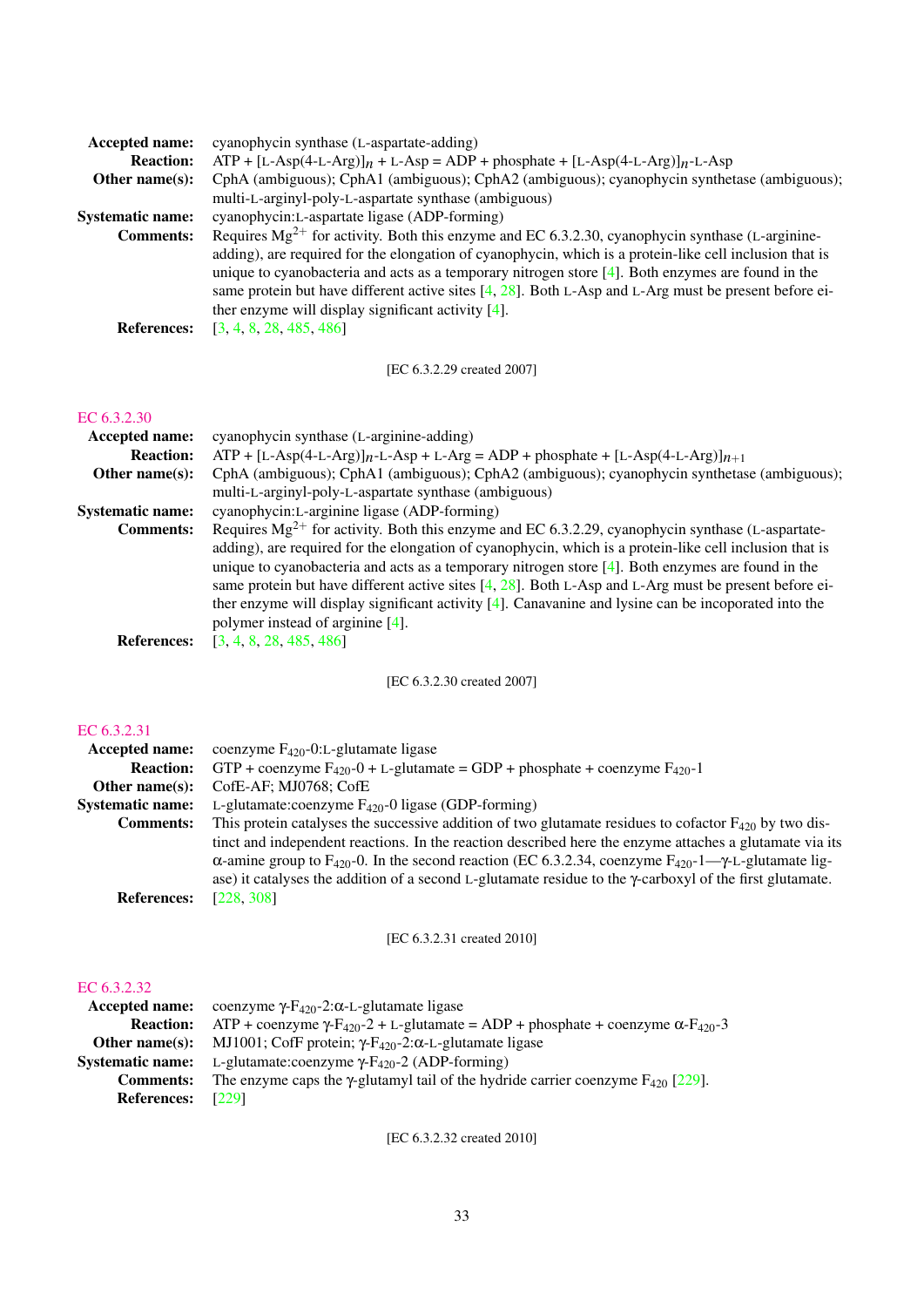| 1 J J J J J J J J J J J J J J |                                                                                                        |
|-------------------------------|--------------------------------------------------------------------------------------------------------|
| <b>Accepted name:</b>         | tetrahydrosarcinapterin synthase                                                                       |
| <b>Reaction:</b>              | $ATP + tetrahydromethanopterin + L-glutamate = ADP + phosphate + 5,6,7,8-tetrahydrosarcinapterin$      |
| Other name $(s)$ :            | $H_4MPT:\alpha$ -L-glutamate ligase; MJ0620; MptN protein                                              |
| <b>Systematic name:</b>       | tetrahydromethanopterin: $\alpha$ -L-glutamate ligase (ADP-forming)                                    |
| <b>Comments:</b>              | This enzyme catalyses the biosynthesis of 5,6,7,8-tetrahydrosarcinapterin, a modified form of tetrahy- |
|                               | dromethanopterin found in the Methanosarcinales. It does not require $K^+$ , and does not discriminate |
|                               | between ATP and GTP [229].                                                                             |
| <b>References:</b>            | [229]                                                                                                  |
|                               |                                                                                                        |

[EC 6.3.2.33 created 2010]

## [EC 6.3.2.34](http://www.enzyme-database.org/query.php?ec=6.3.2.34)

| <b>Accepted name:</b>     | coenzyme $F_{420}$ -1: $\gamma$ -L-glutamate ligase                                                                         |
|---------------------------|-----------------------------------------------------------------------------------------------------------------------------|
| <b>Reaction:</b>          | GTP + coenzyme $F_{420}$ -1 + L-glutamate = GDP + phosphate + coenzyme $\gamma$ - $F_{420}$ -2                              |
| Other name $(s)$ :        | $F_{420}$ : $\gamma$ -glutamyl ligase; CofE-AF; MJ0768; CofE                                                                |
| <b>Systematic name:</b>   | L-glutamate:coenzyme $F_{420}$ -1 ligase (GDP-forming)                                                                      |
| <b>Comments:</b>          | This protein catalyses the successive addition of two glutamate residues to cofactor $F_{420}$ by two dis-                  |
|                           | tinct and independent reactions. In the first reaction (EC 6.3.2.31, coenzyme $F_{420}$ -0—L-glutamate                      |
|                           | ligase) the enzyme attaches a glutamate via its $\alpha$ -amine group to F <sub>420</sub> -0. In the second reaction, which |
|                           | is described here, the enzyme catalyses the addition of a second L-glutamate residue to the $\gamma$ -carboxyl              |
|                           | of the first glutamate.                                                                                                     |
| $\mathbf{r}$ $\mathbf{r}$ | raan anni                                                                                                                   |

**References:** [\[228,](#page-69-9) [308\]](#page-73-12)

[EC 6.3.2.34 created 2010]

## [EC 6.3.2.35](http://www.enzyme-database.org/query.php?ec=6.3.2.35)

| <b>Accepted name:</b>   | D-alanine—D-serine ligase                                                                           |
|-------------------------|-----------------------------------------------------------------------------------------------------|
| <b>Reaction:</b>        | D-alanine + D-serine + $ATP = D$ -alanyl-D-serine + $ADP$ + phosphate                               |
| Other name $(s)$ :      | VanC; VanE; VanG                                                                                    |
| <b>Systematic name:</b> | D-alanine: D-serine ligase (ADP-forming)                                                            |
| <b>Comments:</b>        | The product of this enzyme, D-alanyl-D-serine, can be incorporated into the peptidoglycan pentapep- |
|                         | tide instead of the usual D-alanyl-D-alanine dipeptide, which is formed by EC 6.3.2.4, D-alanine—   |
|                         | D-alanine ligase. The resulting peptidoglycan does not bind the glycopeptide antibiotics vancomycin |
|                         | and teicoplanin, conferring resistance on the bacteria.                                             |
| <b>References:</b>      | [100, 323, 113, 90, 456]                                                                            |

[EC 6.3.2.35 created 2010]

## [EC 6.3.2.36](http://www.enzyme-database.org/query.php?ec=6.3.2.36)

| Accepted name:          | $4$ -phosphopantoate— $\beta$ -alanine ligase                                                             |
|-------------------------|-----------------------------------------------------------------------------------------------------------|
| <b>Reaction:</b>        | $ATP + (R)$ -4-phosphopantoate + $\beta$ -alanine = AMP + diphosphate + $(R)$ -4'-phosphopantothenate     |
| Other name $(s)$ :      | phosphopantothenate synthetase; TK1686 protein                                                            |
| <b>Systematic name:</b> | $(R)$ -4-phosphopantoate: $\beta$ -alanine ligase (AMP-forming)                                           |
| <b>Comments:</b>        | The conversion of $(R)$ -pantoate to $(R)$ -4'-phosphopantothenate is part of the pathway leading to      |
|                         | biosynthesis of 4'-phosphopantetheine, an essential cofactor of coenzyme A and acyl-carrier protein.      |
|                         | In bacteria and eukaryotes this conversion is performed by condensation with $\beta$ -alanine, followed   |
|                         | by phosphorylation (EC 6.3.2.1 [pantoate— $\beta$ -alanine ligase] and EC 2.7.1.33 [pantothenate kinase], |
|                         | respectively). In archaea the order of these two steps is reversed, and phosphorylation precedes con-     |
|                         | densation with $\beta$ -alanine. The two archaeal enzymes that catalyse this conversion are EC 2.7.1.169, |
|                         | pantoate kinase, and this enzyme.                                                                         |
| <b>References:</b>      | [475]                                                                                                     |
|                         |                                                                                                           |

[EC 6.3.2.36 created 2011]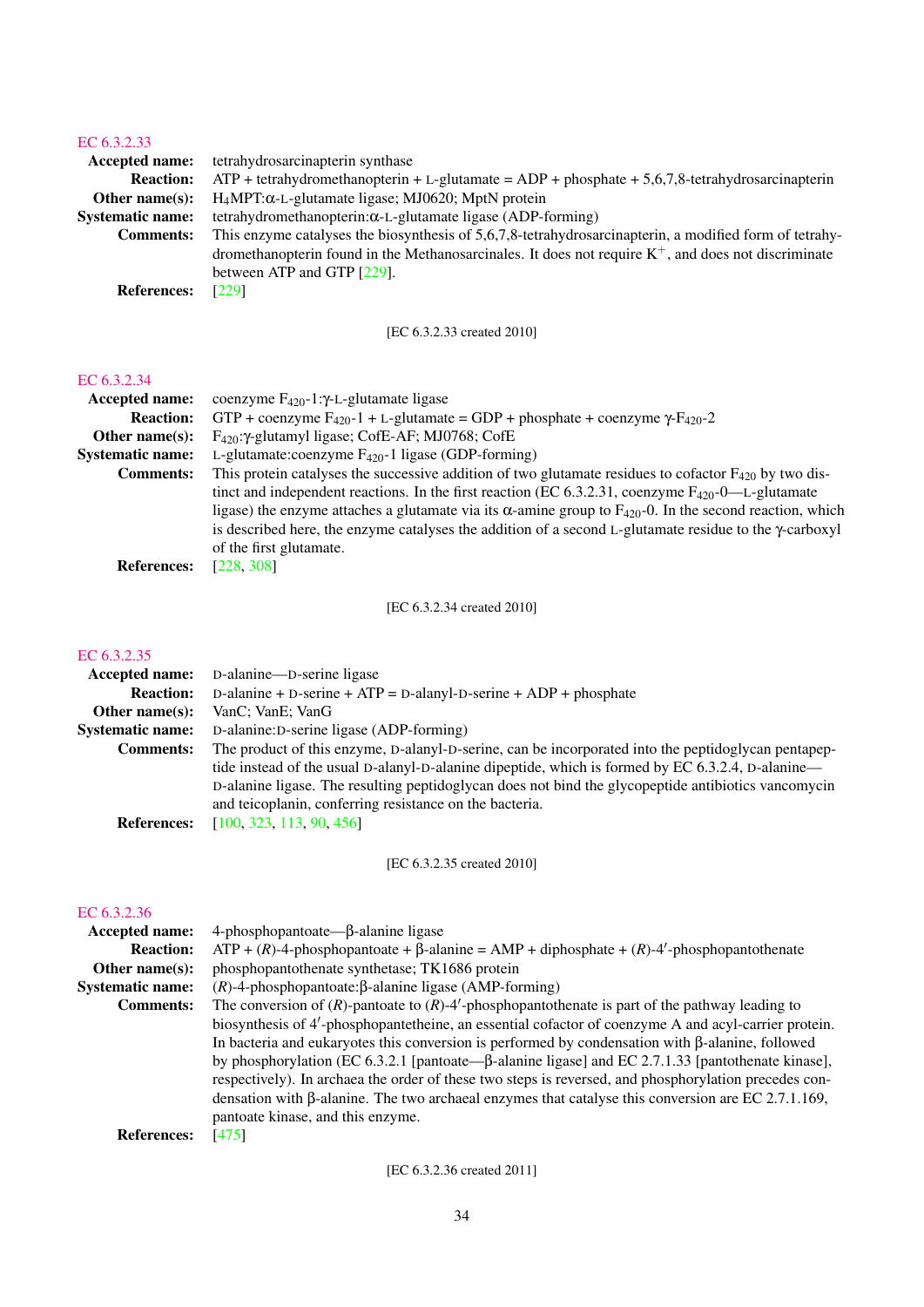| <b>Accepted name:</b>   | UDP-N-acetylmuramoyl-L-alanyl-D-glutamate—D-lysine ligase                                                |
|-------------------------|----------------------------------------------------------------------------------------------------------|
| <b>Reaction:</b>        | $ATP + UDP-N-acety1-\alpha-D-muramoy1-L-alany1-D-glutamate + D-lysine = ADP + phosphate + UDP-N-$        |
|                         | $acetyl-\alpha-D-muramoyl-L-alanyl-\gamma-D-glutamyl-N^{\epsilon}-D-lysine$                              |
| Other name $(s)$ :      | UDP-MurNAc-L-Ala-D-Glu:D-Lys ligase; D-lysine-adding enzyme                                              |
| <b>Systematic name:</b> | UDP-N-acetyl- $\alpha$ -D-muramoyl-L-alanyl-D-glutamate:D-lysine $\gamma$ -ligase (ADP-forming)          |
| <b>Comments:</b>        | Involved in the synthesis of cell-wall peptidoglycan. The D-lysine is attached to the peptide chain at   |
|                         | the $N^6$ position. The enzyme from <i>Thermotoga maritima</i> also performs the reaction of EC 6.3.2.7, |
|                         | UDP-N-acetylmuramoyl-L-alanyl-D-glutamate—L-lysine ligase.                                               |
| <b>References:</b>      | [42]                                                                                                     |
|                         |                                                                                                          |

[EC 6.3.2.37 created 2011, modified 2015]

## [EC 6.3.2.38](http://www.enzyme-database.org/query.php?ec=6.3.2.38)

| <b>Accepted name:</b>   | $N^2$ -citryl- $N^6$ -acetyl- $N^6$ -hydroxylysine synthase                                                                |
|-------------------------|----------------------------------------------------------------------------------------------------------------------------|
| <b>Reaction:</b>        | 2 ATP + citrate + $N^6$ -acetyl- $N^6$ -hydroxy-L-lysine + H <sub>2</sub> O = 2 ADP + 2 phosphate + $N^2$ -citryl- $N^6$ - |
|                         | $acetyl-N6$ -hydroxy-L-lysine                                                                                              |
| Other name $(s)$ :      | $N^{\alpha}$ -citryl- $N^{\epsilon}$ -acetyl- $N^{\epsilon}$ -hydroxylysine synthase; <i>iucA</i> (gene name)              |
| <b>Systematic name:</b> | citrate: $N^6$ -acetyl- $N^6$ -hydroxy-L-lysine ligase (ADP-forming)                                                       |
| <b>Comments:</b>        | Requires $Mg^{2+}$ . Aerobactin is one of a group of high-affinity iron chelators known as siderophores                    |
|                         | and is produced under conditions of iron deprivation $[56]$ . It is a dihydroxamate comprising two                         |
|                         | molecules of $N^6$ -acetyl- $N^6$ -hydroxy-L-lysine and one molecule of citrate. This enzyme catalyses the                 |
|                         | first of two synthase reactions to link $N^6$ -acetyl- $N^6$ -hydroxy-L-lysine and citrate [85, 56].                       |
| <b>References:</b>      | [17, 132, 262, 85, 56]                                                                                                     |

[EC 6.3.2.38 created 2012]

## [EC 6.3.2.39](http://www.enzyme-database.org/query.php?ec=6.3.2.39)

| <b>Accepted name:</b>   | aerobactin synthase                                                                                                               |
|-------------------------|-----------------------------------------------------------------------------------------------------------------------------------|
| <b>Reaction:</b>        | 2 ATP + $N^2$ -citryl- $N^6$ -acetyl- $N^6$ -hydroxy-L-lysine + $N^6$ -acetyl- $N^6$ -hydroxy-L-lysine + H <sub>2</sub> O = 2 ADP |
|                         | $+2$ phosphate $+$ aerobactin                                                                                                     |
| Other name $(s)$ :      | $iucC$ (gene name)                                                                                                                |
| <b>Systematic name:</b> | $N^2$ -citryl- $N^6$ -acetyl- $N^6$ -hydroxy-L-lysine: $N^6$ -acetyl- $N^6$ -hydroxy-L-lysine ligase (ADP-forming)                |
| <b>Comments:</b>        | Requires $Mg^{2+}$ . Aerobactin is one of a group of high-affinity iron chelators known as siderophores                           |
|                         | and is produced under conditions of iron deprivation $[56]$ . It is a dihydroxamate comprising two                                |
|                         | molecules of $N^6$ -acetyl- $N^6$ -hydroxy-L-lysine and one molecule of citric acid. This enzyme catalyses                        |
|                         | the second of two synthase reactions to link $N^6$ -acetyl- $N^6$ -hydroxy-L-lysine and citrate [3,4,5].                          |
| <b>References:</b>      | [17, 132, 262, 85, 86, 56]                                                                                                        |
|                         |                                                                                                                                   |

[EC 6.3.2.39 created 2012]

## [EC 6.3.2.40](http://www.enzyme-database.org/query.php?ec=6.3.2.40)

| <b>Accepted name:</b>   | cyclopeptine synthase                                                                                       |
|-------------------------|-------------------------------------------------------------------------------------------------------------|
| <b>Reaction:</b>        | $2$ ATP + S-adenosyl-L-methionine + anthranilate + L-phenylalanine = cyclopeptine + 2 AMP + 2               |
|                         | $diphosphate + S-adenosyl-L-homocysteine$                                                                   |
| <b>Systematic name:</b> | S-adenosyl-L-methionine: anthranilate: L-phenylalanine ligase (cyclopeptine forming)                        |
| <b>Comments:</b>        | Cyclopeptine synthase is the key enzyme of benzodiazepine alkaloid biosynthesis in the fungus <i>Peni</i> - |
|                         | <i>cillium cyclopium</i> . The enzyme is a non-ribosomal peptide synthase.                                  |
| <b>References:</b>      | [224, 130]                                                                                                  |

[EC 6.3.2.40 created 2013]

## [EC 6.3.2.41](http://www.enzyme-database.org/query.php?ec=6.3.2.41)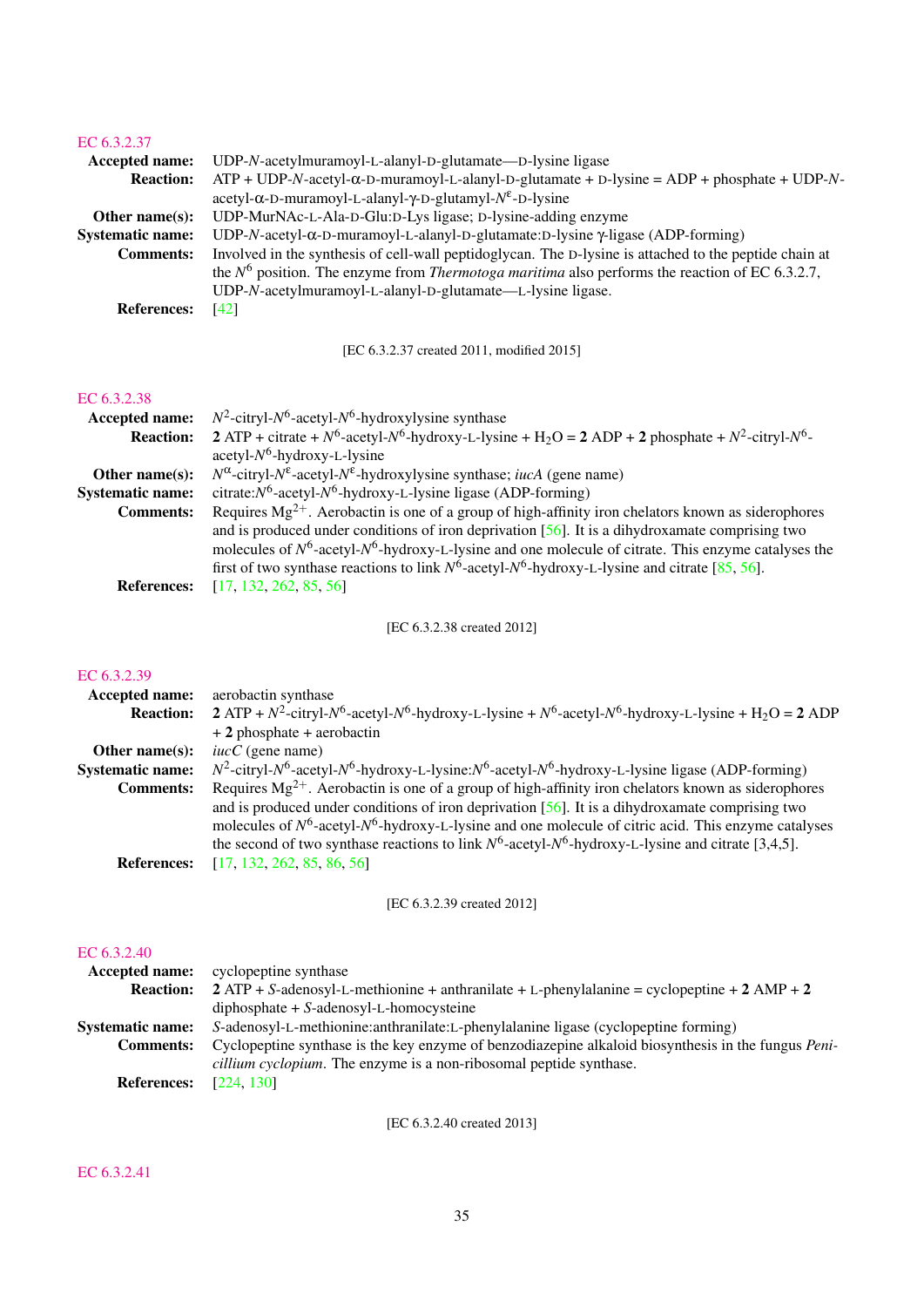| Accepted name:          | N-acetylaspartylglutamate synthase                                                                          |
|-------------------------|-------------------------------------------------------------------------------------------------------------|
| <b>Reaction:</b>        | $ATP + N$ -acetyl-L-aspartate + L-glutamate = ADP + phosphate + N-acetyl-L-aspartyl-L-glutamate             |
| Other name $(s)$ :      | N-acetylaspartylglutamate synthetase; NAAG synthetase; NAAGS; RIMKLA (gene name) (ambigu-                   |
|                         | ous); RIMKLB (gene name) (ambiguous)                                                                        |
| <b>Systematic name:</b> | N-acetyl-L-aspartate:L-glutamate ligase (ADP, N-acetyl-L-aspartyl-L-glutamate-forming)                      |
| <b>Comments:</b>        | The enzyme, found in animals, produces the neurotransmitter N-acetyl-L-aspartyl-L-glutamate. One            |
|                         | isoform also has the activity of EC 6.3.1.17, $\beta$ -citrylglutamate synthase [69], while another isoform |
|                         | has the activity of EC 6.3.2.42, <i>N</i> -acetylaspartylglutamylglutamate synthase $[238]$ .               |
| <b>References:</b>      | [26, 69, 238]                                                                                               |

[EC 6.3.2.41 created 2014]

### [EC 6.3.2.42](http://www.enzyme-database.org/query.php?ec=6.3.2.42)

| Accepted name:          | N-acetylaspartylglutamylglutamate synthase                                                         |
|-------------------------|----------------------------------------------------------------------------------------------------|
| <b>Reaction:</b>        | $2$ ATP + N-acetyl-L-aspartate + 2 L-glutamate = 2 ADP + 2 phosphate + N-acetyl-L-aspartyl-L-      |
|                         | glutamyl-L-glutamate                                                                               |
| Other name $(s)$ :      | N-acetylaspartylglutamylglutamate synthetase; NAAG(2) synthase; NAAG synthetase II; NAAGS-II;      |
|                         | RIMKLA (gene name) (ambiguous)                                                                     |
| <b>Systematic name:</b> | N-acetyl-L-aspartate:L-glutamate ligase (ADP, N-acetyl-L-aspartyl-L-glutamyl-L-glutamate-forming)  |
| <b>Comments:</b>        | The enzyme, found in mammals, also has the activity of EC 6.3.2.41, N-acetylaspartylglutamate syn- |
|                         | thase.                                                                                             |
| <b>References:</b>      | [238]                                                                                              |

[EC 6.3.2.42 created 2014]

## [EC 6.3.2.43](http://www.enzyme-database.org/query.php?ec=6.3.2.43)

| [lysine-biosynthesis-protein LysW]—L-2-aminoadipate ligase                                            |
|-------------------------------------------------------------------------------------------------------|
| $ATP + [Iysine-biosynthesis-protein LysW] - C-terminal-L-glutamate + L-2-aminoadipate = ADP +$        |
| phosphate + [lysine-biosynthesis-protein LysW]-C-terminal- $\gamma$ -(L-2-aminoadip-2-yl)-L-glutamate |
| $\alpha$ -aminoadipate- <i>lysW</i> ligase <i>lysX</i> (gene name); LysX (ambiguous); AAA—LysW ligase |
| [lysine-biosynthesis-protein LysW]-C-terminal-L-glutamate: L-2-aminoadipate ligase (ADP-forming)      |
| The enzymes from the thermophilic bacterium Thermus thermophilus and the thermophilic archaea         |
| Sulfolobus acidocaldarius and Sulfolobus tokodaii protect the amino group of L-2-aminoadipate by      |
| conjugation to the carrier protein LysW. This reaction is part of the lysine biosynthesis pathway in  |
| these organisms.                                                                                      |
| [443, 165, 317]                                                                                       |
|                                                                                                       |

[EC 6.3.2.43 created 2014]

## [EC 6.3.2.44](http://www.enzyme-database.org/query.php?ec=6.3.2.44)

| <b>Accepted name:</b>   | $p$ antoate— $\beta$ -alanine ligase (ADP-forming)                                                           |
|-------------------------|--------------------------------------------------------------------------------------------------------------|
| <b>Reaction:</b>        | $ATP + (R)$ -pantoate + $\beta$ -alanine = ADP + phosphate + $(R)$ -pantothenate                             |
| Other name $(s)$ :      | pantothenate synthetase (ambiguous); pantoate— $\beta$ -alanine ligase (ambiguous)                           |
| <b>Systematic name:</b> | $(R)$ -pantoate: $\beta$ -alanine ligase (ADP-forming)                                                       |
| <b>Comments:</b>        | The enzyme, characterized from the archaeon <i>Methanosarcina mazei</i> , is involved in the biosynthesis    |
|                         | of pantothenate. It is different from EC 6.3.2.1, the AMP-forming pantoate- $\beta$ -alanine ligase found in |
|                         | bacteria and eukaryota.                                                                                      |
| <b>References:</b>      | [363]                                                                                                        |
|                         |                                                                                                              |

[EC 6.3.2.44 created 2014]

## [EC 6.3.2.45](http://www.enzyme-database.org/query.php?ec=6.3.2.45)

Accepted name: UDP-*N*-acetylmuramate—L-alanyl-γ-D-glutamyl-*meso*-2,6-diaminoheptanedioate ligase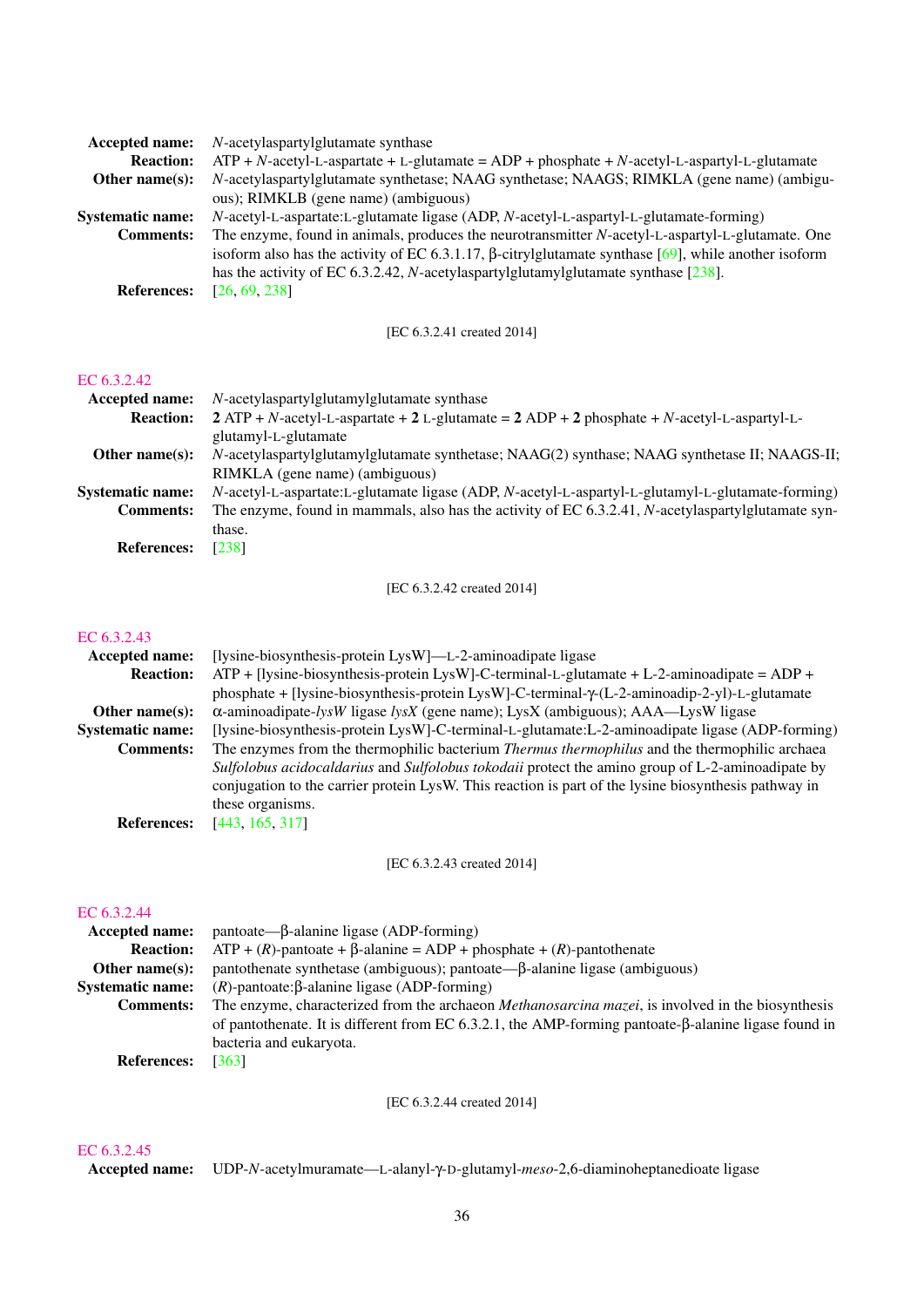| ADP + phosphate + UDP-N-acetylmuramoyl-L-alanyl-y-D-glutamyl-meso-2,6-diaminoheptanedioate<br>murein peptide ligase; Mpl; yjfG (gene name); UDP-MurNAc:L-Ala-γ-D-Glu-meso-A2pm ligase;<br>Other name $(s)$ : |  |
|--------------------------------------------------------------------------------------------------------------------------------------------------------------------------------------------------------------|--|
|                                                                                                                                                                                                              |  |
|                                                                                                                                                                                                              |  |
| UDP-N-acetylmuramate:L-alanyl-y-D-glutamyl-meso-diaminopimelate ligase                                                                                                                                       |  |
| UDP-N-acetylmuramate:L-alanyl-y-D-glutamyl-meso-2,6-diaminoheptanedioate ligase2015<br><b>Systematic name:</b>                                                                                               |  |
| The enzyme catalyses the reincorporation into peptidoglycan of the tripeptide L-alanyl- $\gamma$ -D-glutamyl-<br><b>Comments:</b>                                                                            |  |
| 2,6-meso-diaminoheptanedioate released during the maturation and constant remodeling of this bac-                                                                                                            |  |
| terial cell wall polymer that occur during cell growth and division. The enzyme can also use the                                                                                                             |  |
| tetrapeptide L-alanyl-Y-D-glutamyl-meso-2,6-diaminoheptanedioyl-D-alanine or the pentapeptide L-                                                                                                             |  |
| alanyl- $\gamma$ -D-glutamyl- <i>meso</i> -2,6-diaminoheptanedioyl-D-alanyl-D-alanine in vivo and in vitro. Requires                                                                                         |  |
| $Mg^{2+}$ .                                                                                                                                                                                                  |  |
| [273, 156]<br><b>References:</b>                                                                                                                                                                             |  |

[EC 6.3.2.45 created 2014]

#### [EC 6.3.2.46](http://www.enzyme-database.org/query.php?ec=6.3.2.46)

| Accepted name:          | fumarate— $(S)$ -2,3-diaminopropanoate ligase                                                              |
|-------------------------|------------------------------------------------------------------------------------------------------------|
| <b>Reaction:</b>        | ATP + fumarate + L-2,3-diaminopropanoate = AMP + diphosphate + $N^3$ -fumaroyl-L-2,3-                      |
|                         | diaminopropanoate                                                                                          |
| Other name $(s)$ :      | DdaG; fumarate: $(S)$ -2,3-diaminopropanoate ligase (AMP-forming)                                          |
| <b>Systematic name:</b> | fumarate: L-2,3-diaminopropanoate ligase (AMP-forming)                                                     |
| <b>Comments:</b>        | The enzyme, characterized from the bacterium <i>Enterobacter agglomerans</i> , is involved in biosynthesis |
|                         | of dapdiamide tripeptide antibiotics, a family of fumaramoyl- and epoxysuccinamoyl-peptides named          |
|                         | for the presence of an L-2,3-diaminopropanoate (DAP) moiety and two amide linkages in their scaf-          |
|                         | fold.                                                                                                      |
| <b>References:</b>      | [161]                                                                                                      |

[EC 6.3.2.46 created 2015]

# [EC 6.3.2.47](http://www.enzyme-database.org/query.php?ec=6.3.2.47)

| Accepted name:          | dapdiamide synthase                                                                                      |
|-------------------------|----------------------------------------------------------------------------------------------------------|
| <b>Reaction:</b>        | (1) ATP + 3-[ $(2E)$ -4-amino-4-oxobut-2-enoyl]amino-L-alanine + L-valine = ADP + phosphate + 3-         |
|                         | $[(2E)-4-amino-4-oxobut-2-enoyl]$ amino-L-alanyl-L-valine                                                |
|                         | (2) ATP + 3-[(2E)-4-amino-4-oxobut-2-enoyl]amino-L-alanine + L-isoleucine = ADP + phosphate +            |
|                         | $3-[2E)-4-$ amino-4-oxobut-2-enoyl]amino-L-alanyl-L-isoleucine                                           |
|                         | (3) ATP + 3-[(2E)-4-amino-4-oxobut-2-enoyl amino-L-alanine + L-leucine = ADP + phosphate + 3-            |
|                         | $[(2E)$ -4-amino-4-oxobut-2-enoyllamino-L-alanyl-L-leucine                                               |
|                         | (4) ATP + 3-( $[(2R,3R)-3$ -carbamoyloxiran-2-yl]carbonylamino)-L-alanine + L-valine = ADP + phos-       |
|                         | phate $+3-([(2R,3R)-3-carbamoyloxiran-2-y1]carbonylamino)-L-alanyl-L-value$                              |
| Other name $(s)$ :      | DdaF; dapdiamide A synthase                                                                              |
| <b>Systematic name:</b> | $3-[2E)-4$ -amino-4-oxobut-2-enoyl]amino-L-alanine:L-valine ligase (ADP-forming)                         |
| <b>Comments:</b>        | The enzyme, characterized from the bacterium <i>Pantoea agglomerans</i> , is involved in biosynthesis of |
|                         | dapdiamide tripeptide antibiotics, a family of fumaramoyl- and epoxysuccinamoyl-peptides named for       |
|                         | the presence of an $(S)$ -2,3-diaminopropanoate $(DAP)$ moiety and two amide linkages in their scaffold. |
| <b>References:</b>      | [161, 160]                                                                                               |

[EC 6.3.2.47 created 2015, modified 2016]

## [EC 6.3.2.48](http://www.enzyme-database.org/query.php?ec=6.3.2.48)

| <b>Accepted name:</b> L-arginine-specific L-amino acid ligase                                       |
|-----------------------------------------------------------------------------------------------------|
| <b>Reaction:</b> $ATP + L-arginine + an L-amino acid = ADP + phosphate + an L-arginyl-L-amino acid$ |
| <b>Other name(s):</b> RizA; L-amino acid ligase RizA                                                |
| <b>Systematic name:</b> L-arginine: L-amino acid ligase (ADP-forming)                               |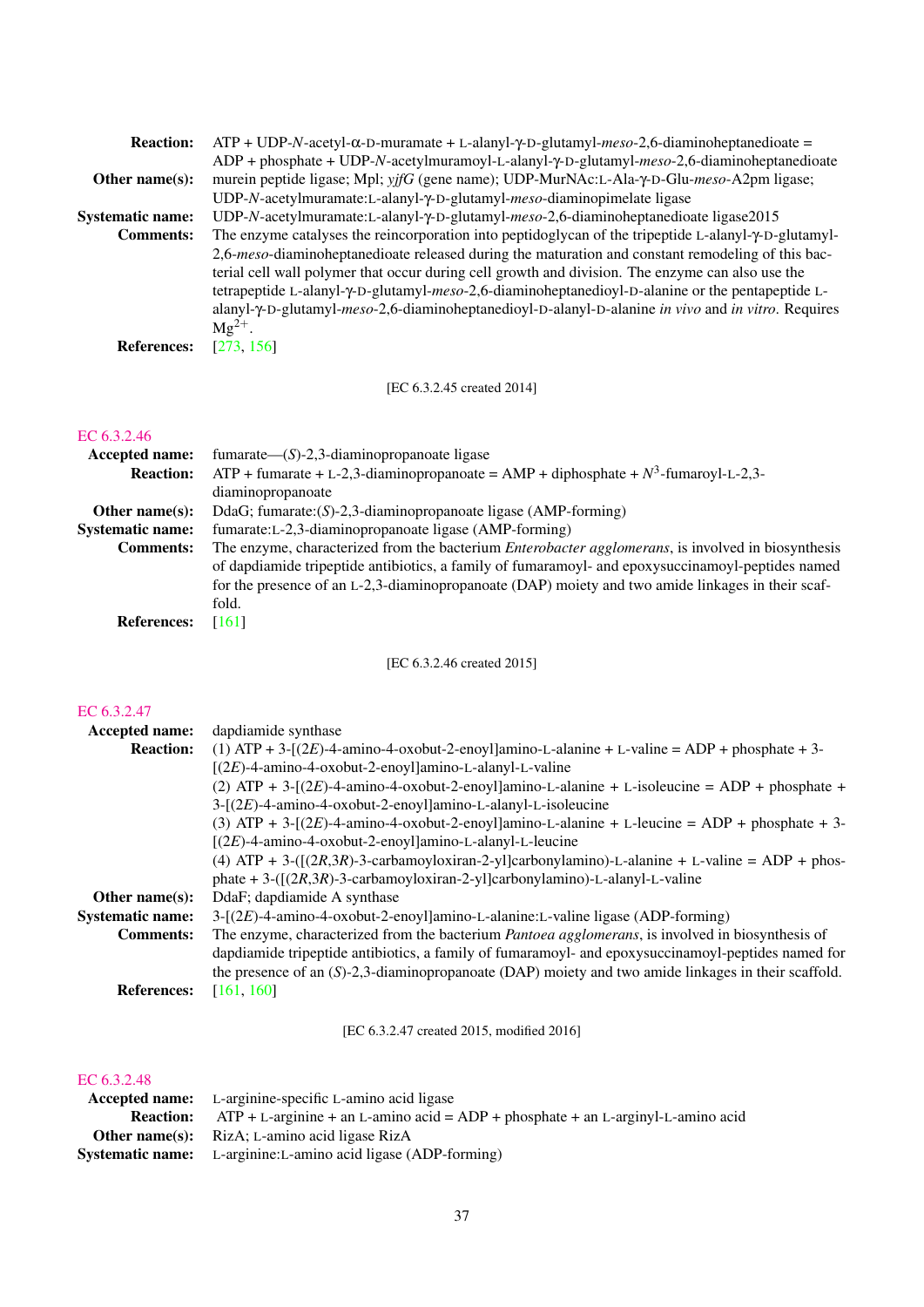| Comments:   | The enzyme, characterized from the bacterium <i>Bacillus subtilis</i> , requires $Mn^{2+}$ for activity. It shows |
|-------------|-------------------------------------------------------------------------------------------------------------------|
|             | strict substrate specificity toward L-arginine as the first (N-terminal) amino acid of the product. The           |
|             | second amino acid could be any standard protein-building amino acid except for L-proline.                         |
| References• | ാരാ                                                                                                               |

References: [\[202\]](#page-67-0)

[EC 6.3.2.48 created 2015]

#### [EC 6.3.2.49](http://www.enzyme-database.org/query.php?ec=6.3.2.49)

|                         | <b>Accepted name:</b> L-alanine—L-anticapsin ligase                                                            |
|-------------------------|----------------------------------------------------------------------------------------------------------------|
| <b>Reaction:</b>        | $ATP + L$ -alanine + L-anticapsin = $ADP +$ phosphate + bacilysin                                              |
| Other name $(s)$ :      | BacD; alanine-anticapsin ligase; L-Ala-L-anticapsin ligase; ywfE (gene name)                                   |
| <b>Systematic name:</b> | L-alanine: L-anticapsin ligase (ADP-forming)                                                                   |
| <b>Comments:</b>        | The enzyme, characterized from the bacterium <i>Bacillus subtilis</i> , is involved in the biosynthesis of the |
|                         | nonribosomally synthesized dipeptide antibiotic bacilysin, composed of L-alanine and L-anticapsin.             |
|                         | The enzyme requires $Mg^{2+}$ or $Mn^{2+}$ for activity, and has a broad substrate specificity in vitro [417]. |
| <b>References:</b>      | [417, 435, 388, 325]                                                                                           |
|                         |                                                                                                                |

[EC 6.3.2.49 created 2006 as EC 6.3.2.28, trasferred 2015 to EC 6.3.2.49]

#### [EC 6.3.2.50](http://www.enzyme-database.org/query.php?ec=6.3.2.50)

| <b>Accepted name:</b>   | tenuazonic acid synthetase                                                                           |
|-------------------------|------------------------------------------------------------------------------------------------------|
| <b>Reaction:</b>        | $ATP + L$ -isoleucine + acetoacetyl-CoA = AMP + diphosphate + tenuazonic acid + CoA                  |
| Other name $(s)$ :      | TAS1 (gene name)                                                                                     |
| <b>Systematic name:</b> | L-isoleucine: acetoacetyl-CoA ligase (tenuazonic acid-forming)                                       |
| <b>Comments:</b>        | This fungal enzyme, isolated from <i>Magnaporthe oryzae</i> , is an non-ribosomal peptide synthetase |
|                         | (NRPS)-polyketide synthase (PKS) hybrid protein that consists of condensation (C), adenylation       |
|                         | (A) and peptidyl-carrier protein (PCP) domains in the NRPS portion and a ketosynthase (KS) do-       |
|                         | main in the PKS portion. ATP is required for activation of isoleucine, which is then condensed with  |
|                         | acetoacetyl-CoA. Cyclization and release from the enzyme are catalysed by the KS domain.             |
| <b>References:</b>      | [477]                                                                                                |

[EC 6.3.2.50 created 2017]

#### [EC 6.3.2.51](http://www.enzyme-database.org/query.php?ec=6.3.2.51)

| Accepted name:          | phosphopantothenate—cysteine ligase (ATP)                                                        |
|-------------------------|--------------------------------------------------------------------------------------------------|
| <b>Reaction:</b>        | $ATP + (R)-4'$ -phosphopantothenate + L-cysteine = AMP + diphosphate + N- $[(R)-4' -$            |
|                         | phosphopantothenoyl]-L-cysteine                                                                  |
| Other name $(s)$ :      | phosphopantothenoylcysteine synthetase (ambiguous); PPCS (gene name)                             |
| <b>Systematic name:</b> | $(R)$ -4'-phosphopantothenate:L-cysteine ligase (ATP-utilizing)                                  |
| <b>Comments:</b>        | A key enzyme in the production of coenzyme A. The eukaryotic enzyme requires ATP, in contrast to |
|                         | the bacterial enzyme, EC 6.3.2.5, phosphopantothenate—cysteine ligase, which requires CTP.       |
| <b>References:</b>      | [81, 252, 212]                                                                                   |

[EC 6.3.2.51 created 2017]

#### [EC 6.3.2.52](http://www.enzyme-database.org/query.php?ec=6.3.2.52)

| <b>Accepted name:</b> jasmonoyl—L-amino acid synthetase                                             |
|-----------------------------------------------------------------------------------------------------|
| <b>Reaction:</b> ATP + jasmonate + an L-amino acid = $AMP + diphosphate + a$ jasmonoyl-L-amino acid |
| <b>Other name(s):</b> JAR1 (gene name); JAR4 (gene name); JAR6 (gene name)                          |
| <b>Systematic name:</b> jasmonate:L-amino acid ligase                                               |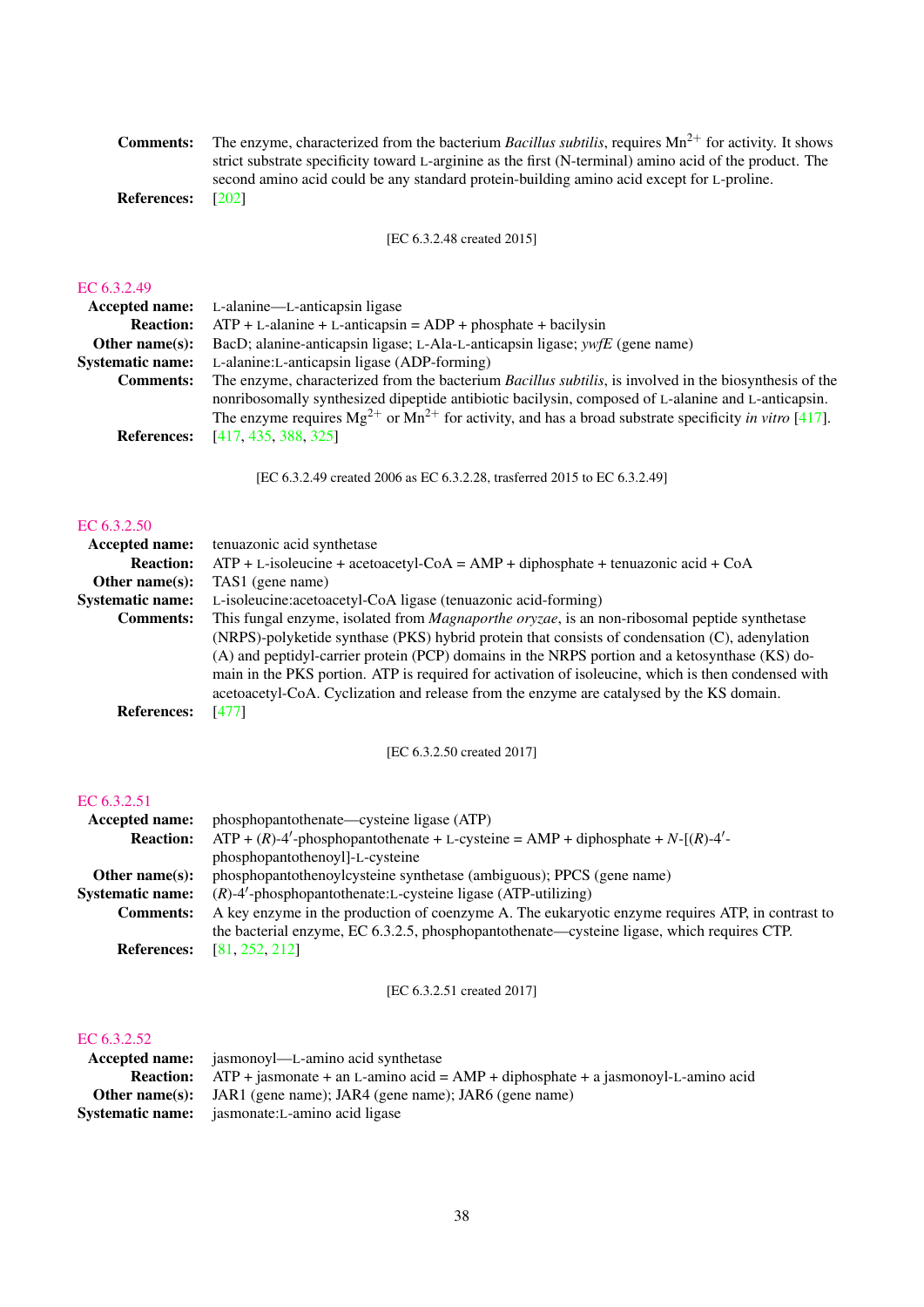Comments: Two jasmonoyl-L-amino acid synthetases have been described from *Nicotiana attenuata* [\[453\]](#page-80-0) and one from *Arabidopsis thaliana* [\[399\]](#page-77-1). The *N. attenuata* enzymes generate jasmonoyl-L-isoleucine, jasmonoyl-L-leucine, and jasmonoyl-L-valine. The enzyme from *A. thaliana* could catalyse the addition of many different amino acids to jasmonate *in vitro* [1,4,5]. While the abundant form of jasmonate in plants is (–)-jasmonate, the active form of jasmonoyl-L-isoleucine is (+)-7-iso-jasmonoyl-L-isoleucine.

References: [\[399,](#page-77-1) [192,](#page-67-1) [453,](#page-80-0) [142,](#page-64-0) [415\]](#page-78-1)

[EC 6.3.2.52 created 2018]

#### [EC 6.3.2.53](http://www.enzyme-database.org/query.php?ec=6.3.2.53)

| <b>Accepted name:</b>   | UDP-N-acetylmuramoyl-L-alanine—L-glutamate ligase                                                        |
|-------------------------|----------------------------------------------------------------------------------------------------------|
| <b>Reaction:</b>        | $ATP + UDP-N-accept1-α-D-muramoy1-L-alanine + L-glutamate = ADP + phosphate + UDP-N-accept1-$            |
|                         | $\alpha$ -D-muramoyl-L-alanyl-L-glutamate                                                                |
| Other name $(s)$ :      | murD2 (gene name); UDP-N-acetyl- $\alpha$ -D-muramoyl-L-alanyl-L-glutamate synthetase; UDP-MurNAc-       |
|                         | L-Ala-L-Glu synthetase                                                                                   |
| <b>Systematic name:</b> | UDP-N-acetylmuramoyl-L-alanine—L-glutamate ligase (ADP-forming)                                          |
| <b>Comments:</b>        | The enzyme, characterized from the bacterium Xanthomonas oryzae, catalyses the ligation of a ter-        |
|                         | minal L-glutamate to UDP-N-acetyl- $\alpha$ -D-muramoyl-L-alanine. The combined activity of this enzyme  |
|                         | and EC 5.1.1.23, UDP-N-acetyl- $\alpha$ -D-muramoyl-L-alanyl-L-glutamate epimerase, provides an alterna- |
|                         | tive route for incorporating D-glutamate into peptidoglycan, replacing the more common combination       |
|                         | of EC 5.1.1.3, glutamate racemase, and EC 6.3.2.9, UDP-N-acetylmuramoyl-L-alanine—D-glutamate            |
|                         | ligase.                                                                                                  |
| <b>References:</b>      | [111]                                                                                                    |

[EC 6.3.2.53 created 2018]

### EC 6.3.3 Cyclo-ligases

#### [EC 6.3.3.1](http://www.enzyme-database.org/query.php?ec=6.3.3.1)

| <b>Accepted name:</b>   | phosphoribosylformylglycinamidine cyclo-ligase                                                    |
|-------------------------|---------------------------------------------------------------------------------------------------|
| <b>Reaction:</b>        | $ATP + 2$ -(formamido)- $N^1$ -(5-phospho-D-ribosyl)acetamidine = ADP + phosphate + 5-amino-1-(5- |
|                         | phospho-D-ribosyl)imidazole                                                                       |
| Other name $(s)$ :      | phosphoribosylaminoimidazole synthetase; AIR synthetase; 5'-aminoimidazole ribonucleotide syn-    |
|                         | thetase; 2-(formamido)-1-N-(5-phosphoribosyl)acetamidine cyclo-ligase (ADP-forming)               |
| <b>Systematic name:</b> | 2-(formamido)- $N^1$ -(5-phosphoribosyl)acetamidine cyclo-ligase (ADP-forming)                    |
| <b>References:</b>      | [226, 225]                                                                                        |
|                         |                                                                                                   |

[EC 6.3.3.1 created 1961, modified 2000]

#### [EC 6.3.3.2](http://www.enzyme-database.org/query.php?ec=6.3.3.2)

| <b>Accepted name:</b> 5-formyltetrahydrofolate cyclo-ligase                                       |
|---------------------------------------------------------------------------------------------------|
| <b>Reaction:</b> ATP + 5-formyltetrahydrofolate = ADP + phosphate + 5,10-methenyltetrahydrofolate |
| 5.10-methenyltetrahydrofolate synthetase; formyltetrahydrofolic cyclodehydrase; 5                 |
| formyltetrahydrofolate cyclodehydrase                                                             |
| 5-formyltetrahydrofolate cyclo-ligase (ADP-forming)                                               |
| <b>References:</b><br>[139]                                                                       |
|                                                                                                   |

[EC 6.3.3.2 created 1972]

#### [EC 6.3.3.3](http://www.enzyme-database.org/query.php?ec=6.3.3.3)

Accepted name: dethiobiotin synthase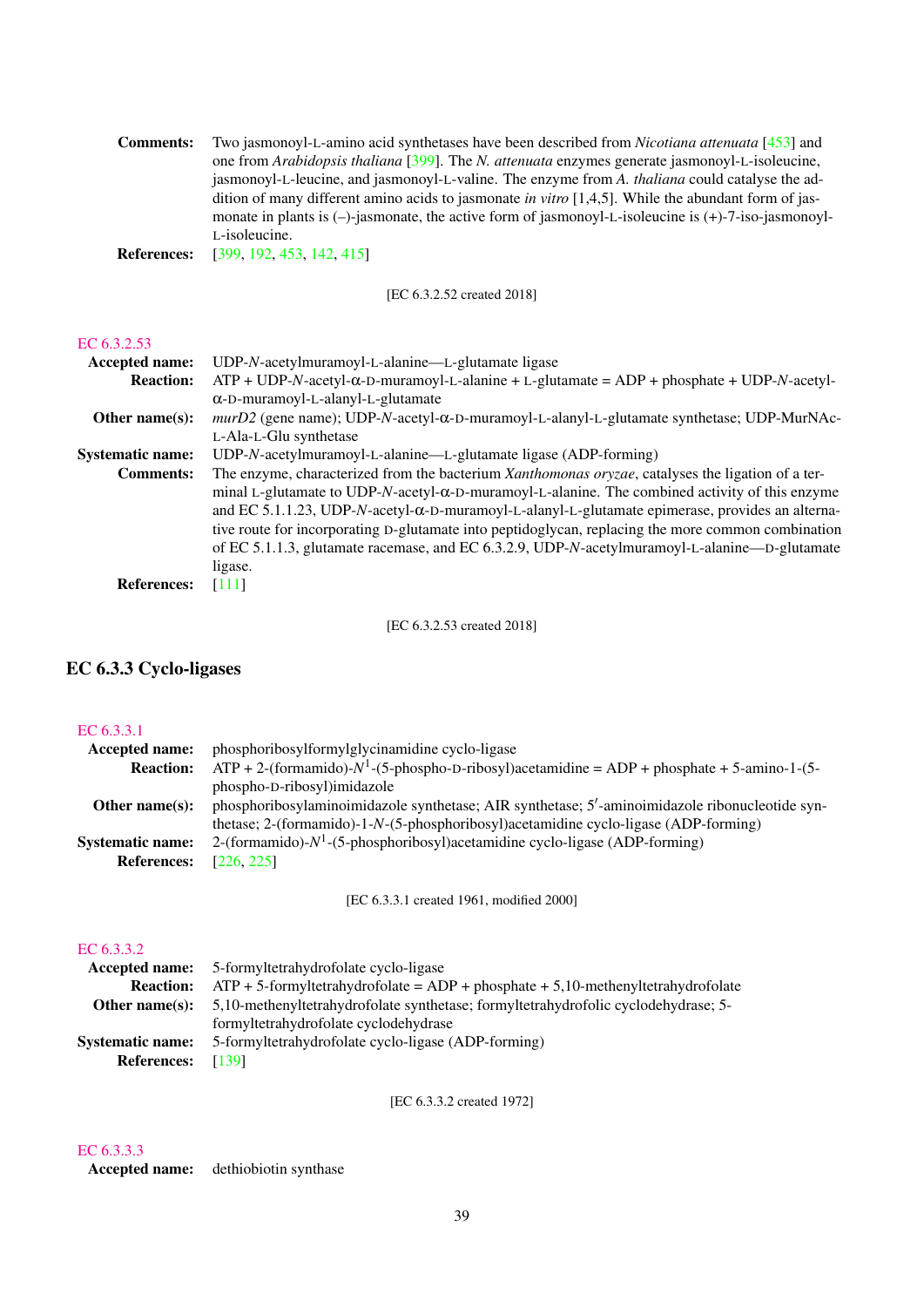|                               | <b>Reaction:</b> ATP + 7,8-diaminononanoate + $CO_2$ = ADP + phosphate + dethiobiotin |
|-------------------------------|---------------------------------------------------------------------------------------|
|                               | <b>Other name(s):</b> desthiobiotin synthase                                          |
| <b>Systematic name:</b>       | 7,8-diaminononanoate:carbon-dioxide cyclo-ligase (ADP-forming)                        |
|                               | <b>Comments:</b> CTP has half the activity of ATP.                                    |
| <b>References:</b> [207, 472] |                                                                                       |
|                               |                                                                                       |

[EC 6.3.3.3 created 1976]

#### [EC 6.3.3.4](http://www.enzyme-database.org/query.php?ec=6.3.3.4)

|                         | <b>Accepted name:</b> $(carboxyethyl)arginine \beta-lactam-synthase$                                                 |
|-------------------------|----------------------------------------------------------------------------------------------------------------------|
| <b>Reaction:</b>        | $ATP + L-N2-(2-carboxyethyl)arginine = AMP + diphosphate + deoxyamidinoproclavaminate$                               |
| Other name $(s)$ :      | $L-2-N-(2-carboxyethyl)arginine cyclo-ligase (AMP-forming)$                                                          |
| <b>Systematic name:</b> | L- $N^2$ -(2-carboxyethyl) arginine cyclo-ligase (AMP-forming)                                                       |
| <b>Comments:</b>        | Forms part of the pathway for the biosythesis of the $\beta$ -lactamase inhibitor clavulanate in <i>Streptomyces</i> |
|                         | <i>clavuligerus</i> . It has been proposed [20] that L- $N^2$ -(2-carboxyethyl) arginine is first converted into an  |
|                         | acyl-AMP by reaction with ATP and loss of diphosphate, and that the $\beta$ -lactam ring is then formed by           |
|                         | the intramolecular attack of the $\beta$ -nitrogen on the activated carboxy group.                                   |
| <b>References:</b>      | [483, 432, 20]                                                                                                       |
|                         |                                                                                                                      |

[EC 6.3.3.4 created 2003]

#### [EC 6.3.3.5](http://www.enzyme-database.org/query.php?ec=6.3.3.5)

|                    | Accepted name: $O$ -ureido-D-serine cyclo-ligase                                                                 |
|--------------------|------------------------------------------------------------------------------------------------------------------|
| <b>Reaction:</b>   | O-ureido-D-serine + ATP + H <sub>2</sub> O = D-cycloserine + CO <sub>2</sub> + NH <sub>3</sub> + ADP + phosphate |
| Other name $(s)$ : | $dcsG$ (gene name)                                                                                               |
|                    | <b>Systematic name:</b> O-ureido-D-serine cyclo-ligase (D-cycloserine-forming)                                   |
| <b>Comments:</b>   | The enzyme participates in the biosynthetic pathway of D-cycloserine, an antibiotic substance pro-               |
|                    | duced by several <i>Streptomyces</i> species.                                                                    |
| <b>References:</b> | [209, 436]                                                                                                       |

[EC 6.3.3.5 created 2013]

### [EC 6.3.3.6](http://www.enzyme-database.org/query.php?ec=6.3.3.6)

| Accepted name:          | carbapenam-3-carboxylate synthase                                                                        |
|-------------------------|----------------------------------------------------------------------------------------------------------|
| <b>Reaction:</b>        | $ATP + (2S, 5S)$ -5-carboxymethylproline = AMP + diphosphate + (3S,5S)-carbapenam 3-carboxylate          |
| Other name $(s)$ :      | CarA (ambiguous); CPS (ambiguous); carbapenam-3-carboxylate ligase; 6-methyl- $(25,55)$ -5-              |
|                         | carboxymethylproline cyclo-ligase (AMP-forming)                                                          |
| <b>Systematic name:</b> | $(2S,5S)$ -5-carboxymethylproline cyclo-ligase (AMP-forming)                                             |
| <b>Comments:</b>        | The enzyme is involved in the biosynthesis of the carbapener $\beta$ -lactam antibiotic (5R)-carbapen-2- |
|                         | em-3-carboxylate in the bacterium <i>Pectobacterium carotovorum</i> .                                    |
| <b>References:</b>      | [131, 279, 341, 18]                                                                                      |

[EC 6.3.3.6 created 2013 as 6.3.1.16, transferred 2013 to EC 6.3.3.6]

#### [EC 6.3.3.7](http://www.enzyme-database.org/query.php?ec=6.3.3.7)

| <b>Accepted name:</b>   | Ni-sirohydrochlorin $a, c$ -diamide reductive cyclase                                                         |
|-------------------------|---------------------------------------------------------------------------------------------------------------|
| <b>Reaction:</b>        | $ATP + Ni$ -sirohydrochlorin a,c-diamide + 3 reduced electron acceptor + H <sub>2</sub> O = ADP + phosphate + |
|                         | $15,173$ -seco-F <sub>430</sub> -17 <sup>3</sup> -acid + 3 electron acceptor                                  |
| Other name $(s)$ :      | $cfbC$ (gene name); $cfbD$ (gene name)                                                                        |
| <b>Systematic name:</b> | Ni-sirohydrochlorin $a, c$ -diamide reductive cyclo-ligase (ADP-forming)                                      |
| <b>Comments:</b>        | The enzyme, studied from the methanogenic archaeon Methanosarcina acetivorans, participates in the            |
|                         | biosynthesis of the nickel-containing tetrapyrrole cofactor coenzyme $F_{430}$ , which is required by EC      |
|                         | 2.8.4.1, coenzyme-B sulfoethylthiotransferase.                                                                |
| <b>References:</b>      | [333, 481]                                                                                                    |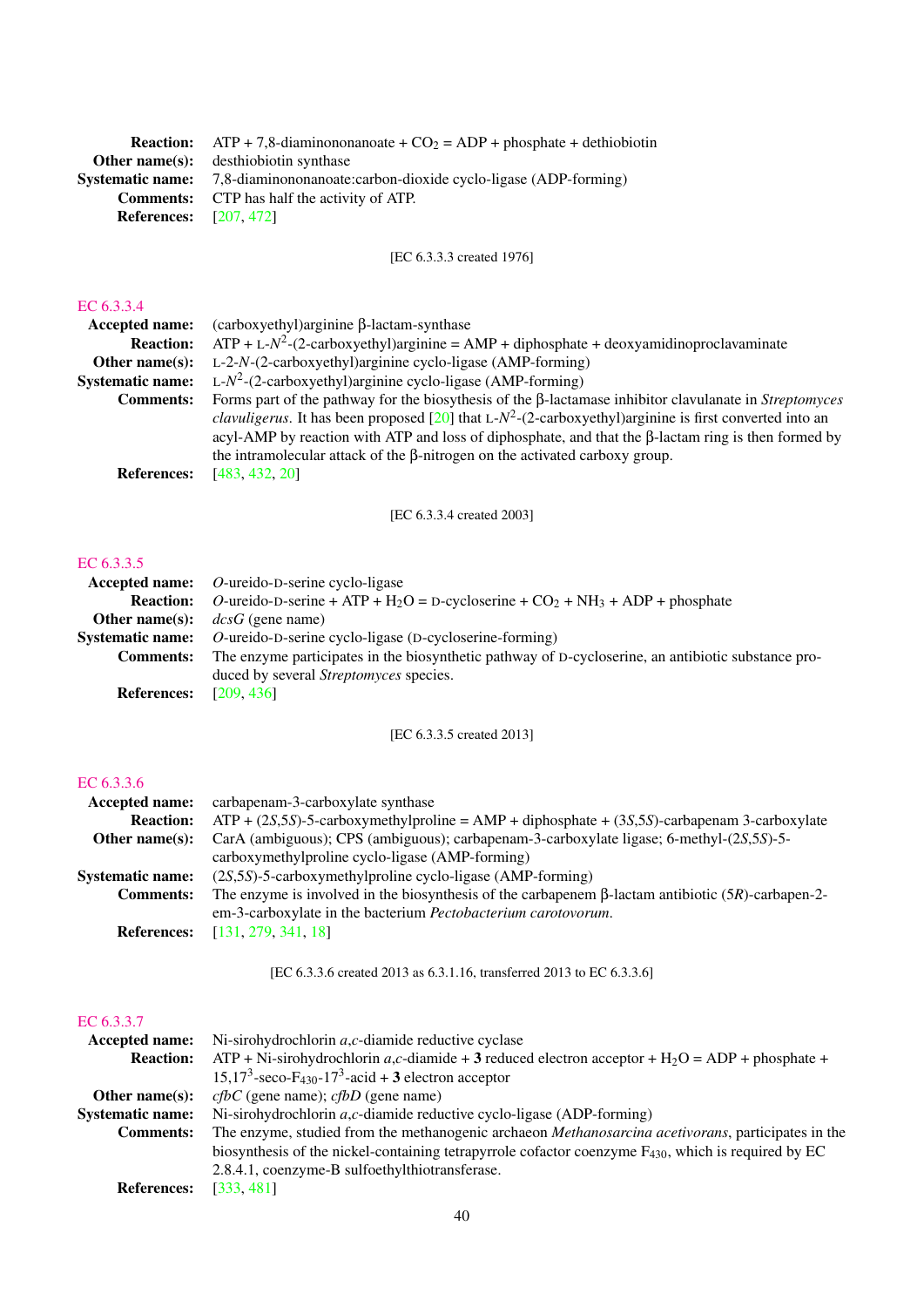[EC 6.3.3.7 created 2017]

# EC 6.3.4 Other carbon-nitrogen ligases

*[6.3.4.1 Transferred entry. GMP synthase. Now included in EC 6.3.5.2, GMP synthase (glutamine-hydrolysing)]*

[EC 6.3.4.1 created 1961, deleted 2013]

#### [EC 6.3.4.2](http://www.enzyme-database.org/query.php?ec=6.3.4.2)

| <b>Accepted name:</b>   | CTP synthase (glutamine hydrolysing)                                                                   |
|-------------------------|--------------------------------------------------------------------------------------------------------|
| <b>Reaction:</b>        | $ATP + UTP + L$ -glutamine = ADP + phosphate + CTP + L-glutamate (overall reaction)                    |
|                         | (1a) L-glutamine + $H_2O = L$ -glutamate + NH <sub>3</sub>                                             |
|                         | $(1b)$ ATP + UTP + NH <sub>3</sub> = ADP + phosphate + CTP                                             |
| Other name $(s)$ :      | UTP—ammonia ligase; cytidine triphosphate synthetase; uridine triphosphate aminase; cytidine 5'-       |
|                         | triphosphate synthetase; CTPS (gene name); pyrG (gene name); CTP synthase; UTP:ammonia ligase          |
|                         | (ADP-forming)                                                                                          |
| <b>Systematic name:</b> | UTP:L-glutamine amido-ligase (ADP-forming)                                                             |
| <b>Comments:</b>        | The enzyme contains three functionally distinct sites: an allosteric GTP-binding site, a glutaminase   |
|                         | site where glutamine hydrolysis occurs ( $cf.$ EC 3.5.1.2, glutaminase), and the active site where CTP |
|                         | synthesis takes place. The reaction proceeds via phosphorylation of UTP by ATP to give an activated    |
|                         | intermediate 4-phosphoryl UTP and ADP $[447, 227]$ . Ammonia then reacts with this intermediate        |
|                         | generating CTP and a phosphate. The enzyme can also use ammonia from the surrounding solution          |
|                         | $[1, 448]$ .                                                                                           |
| <b>References:</b>      | [231, 240, 1, 447, 227, 448]                                                                           |

[EC 6.3.4.2 created 1961, modified 2013]

#### [EC 6.3.4.3](http://www.enzyme-database.org/query.php?ec=6.3.4.3)

| Accepted name:          | formate—tetrahydrofolate ligase                                                                                                                                                                 |
|-------------------------|-------------------------------------------------------------------------------------------------------------------------------------------------------------------------------------------------|
| <b>Reaction:</b>        | $ATP +$ formate + tetrahydrofolate = $ADP +$ phosphate + 10-formyltetrahydrofolate                                                                                                              |
| Other name $(s)$ :      | formyltetrahydrofolate synthetase; 10-formyltetrahydrofolate synthetase; tetrahydrofolic formylase;                                                                                             |
|                         | tetrahydrofolate formylase                                                                                                                                                                      |
| <b>Systematic name:</b> | formate:tetrahydrofolate ligase (ADP-forming)                                                                                                                                                   |
| <b>Comments:</b>        | In eukaryotes occurs as a trifunctional enzyme also having methylenetetrahydrofolate dehydrogenase<br>$(NADP+)$ (EC 1.5.1.5) and methenyltetrahydrofolate cyclohydrolase (EC 3.5.4.9) activity. |
| <b>References:</b>      | [183, 240, 342, 464]                                                                                                                                                                            |

[EC 6.3.4.3 created 1961]

#### [EC 6.3.4.4](http://www.enzyme-database.org/query.php?ec=6.3.4.4)

|                         | <b>Accepted name:</b> adenylosuccinate synthase                                                |
|-------------------------|------------------------------------------------------------------------------------------------|
| <b>Reaction:</b>        | GTP + IMP + L-aspartate = GDP + phosphate + $N^6$ -(1,2-dicarboxyethyl)-AMP                    |
| Other name(s):          | IMP—aspartate ligase; adenylosuccinate synthetase; succinoadenylic kinosynthetase; succino-AMP |
|                         | synthetase                                                                                     |
| <b>Systematic name:</b> | IMP:L-aspartate ligase (GDP-forming)                                                           |
|                         | <b>References:</b> [82, 232, 473]                                                              |
|                         |                                                                                                |

[EC 6.3.4.4 created 1961]

### [EC 6.3.4.5](http://www.enzyme-database.org/query.php?ec=6.3.4.5)

Accepted name: argininosuccinate synthase **Reaction:** ATP + L-citrulline + L-aspartate = AMP + diphosphate +  $2-(N^{\omega}$ -L-arginino)succinate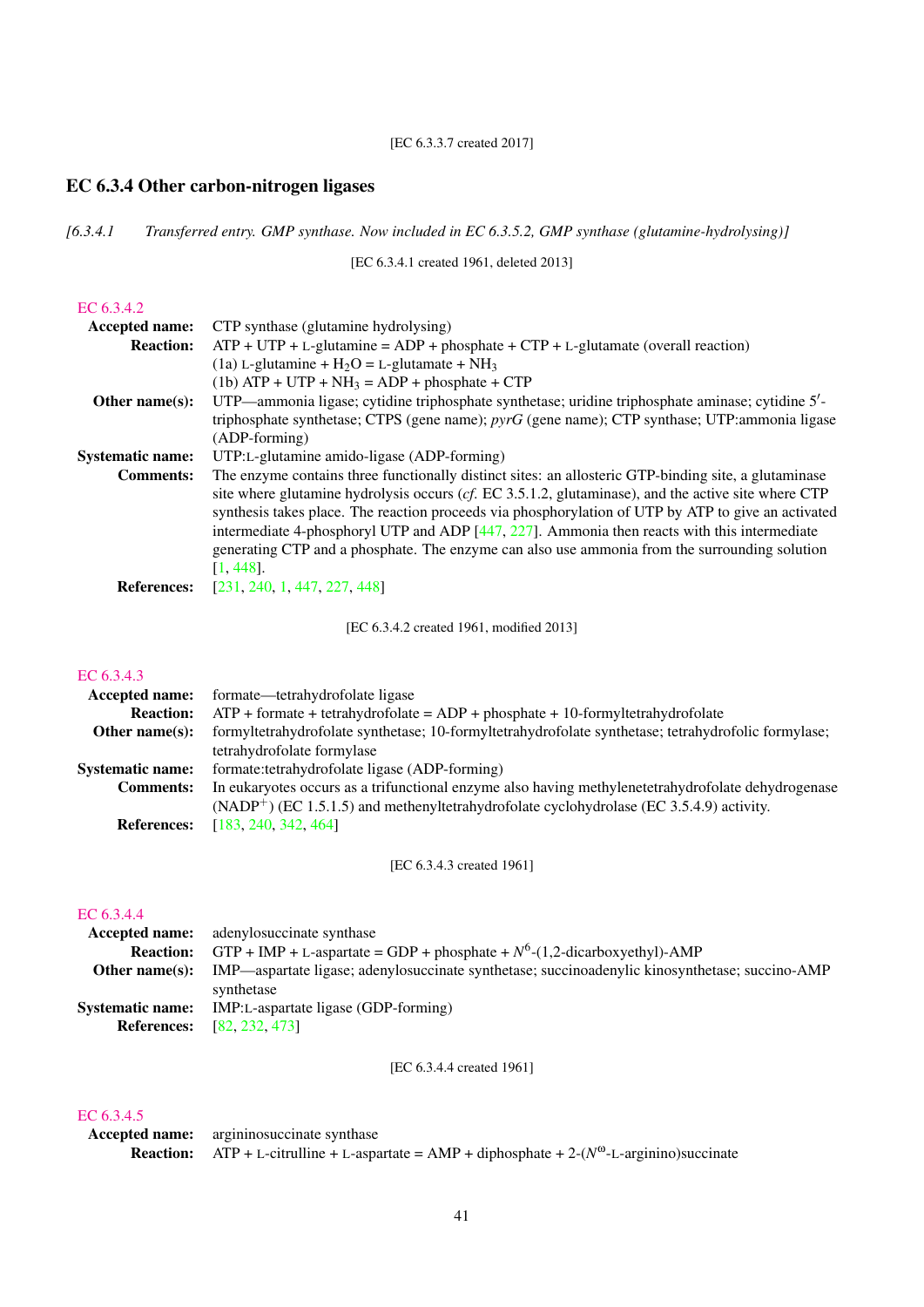| <b>Other name(s):</b> citrulline—aspartate ligase; argininosuccinate synthetase; arginine succinate synthetase; argininosuc- |
|------------------------------------------------------------------------------------------------------------------------------|
| cinic acid synthetase; arginosuccinate synthetase                                                                            |
| <b>Systematic name:</b> L-citrulline: L-aspartate ligase (AMP-forming)                                                       |
| <b>References:</b> [345, 382]                                                                                                |
|                                                                                                                              |

[EC 6.3.4.5 created 1961]

#### [EC 6.3.4.6](http://www.enzyme-database.org/query.php?ec=6.3.4.6)

| <b>Accepted name:</b>   | urea carboxylase                                                                                                                                                                                                           |
|-------------------------|----------------------------------------------------------------------------------------------------------------------------------------------------------------------------------------------------------------------------|
| <b>Reaction:</b>        | $ATP +$ urea + $HCO_3^-$ = ADP + phosphate + urea-1-carboxylate                                                                                                                                                            |
| Other name $(s)$ :      | urease (ATP-hydrolysing); urea carboxylase (hydrolysing); ATP—urea amidolyase; urea amidolyase;                                                                                                                            |
|                         | <b>UALase</b> : UCA                                                                                                                                                                                                        |
| <b>Systematic name:</b> | urea: carbon-dioxide ligase (ADP-forming)                                                                                                                                                                                  |
| <b>Comments:</b>        | A biotinyl-protein. The yeast enzyme (but not that from green algae) also catalyses the reaction of EC<br>3.5.1.54 allophanate hydrolase, thus bringing about the hydrolysis of urea to $CO2$ and NH <sub>3</sub> . Previ- |
|                         | ously also listed as EC 3.5.1.45. The enzyme from the prokaryotic bacterium Oleomonas sagaranen-<br>sis can also use acetamide and formamide as substrates [190].                                                          |
| <b>References:</b>      | [364, 365, 412, 190]                                                                                                                                                                                                       |

[EC 6.3.4.6 created 1972, modified 1986 (EC 3.5.1.45 created 1978, incorporated 1986)]

#### [EC 6.3.4.7](http://www.enzyme-database.org/query.php?ec=6.3.4.7)

|                          | <b>Accepted name:</b> ribose-5-phosphate—ammonia ligase                                                        |
|--------------------------|----------------------------------------------------------------------------------------------------------------|
|                          | <b>Reaction:</b> ATP + ribose 5-phosphate + $NH_3 = ADP$ + phosphate + 5-phosphoribosylamine                   |
|                          | <b>Other name(s):</b> 5-phosphoribosylamine synthetase; ribose 5-phosphate aminotransferase; ammonia-ribose 5- |
|                          | phosphate aminotransferase                                                                                     |
| <b>Systematic name:</b>  | ribose-5-phosphate: ammonia ligase (ADP-forming)                                                               |
| <b>References:</b> [351] |                                                                                                                |

[EC 6.3.4.7 created 1972]

### [EC 6.3.4.8](http://www.enzyme-database.org/query.php?ec=6.3.4.8)

| Accepted name:          | imidazoleacetate—phosphoribosyldiphosphate ligase                                      |
|-------------------------|----------------------------------------------------------------------------------------|
| <b>Reaction:</b>        | $ATP$ + imidazole-4-acetate + 5-phosphoribosyl diphosphate = $ADP$ + phosphate + 1-(5- |
|                         | phosphoribosyl)imidazole-4-acetate + diphosphate                                       |
| Other name $(s)$ :      | 5-phosphoribosylimidazoleacetate synthetase                                            |
| <b>Systematic name:</b> | imidazoleacetate: 5-phosphoribosyl-diphosphate ligase (ADP- and diphosphate-forming)   |
| <b>References:</b>      | 1761                                                                                   |

[EC 6.3.4.8 created 1972]

## [EC 6.3.4.9](http://www.enzyme-database.org/query.php?ec=6.3.4.9)

| <b>Accepted name:</b>   | biotin—[methylmalonyl-CoA-carboxytransferase] ligase                                         |
|-------------------------|----------------------------------------------------------------------------------------------|
| <b>Reaction:</b>        | $ATP + biotin + apo-[methylmalonyl-CoA:pyruvate carboxytransferase] = AMP + diphosphate +$   |
|                         | [methylmalonyl-CoA:pyruvate carboxytransferase]                                              |
| Other name $(s)$ :      | biotin-[methylmalonyl-CoA-carboxyltransferase] synthetase; biotin-methylmalonyl coenzyme     |
|                         | A carboxyltransferase synthetase; biotin-transcarboxylase synthetase; methylmalonyl coenzyme |
|                         | A holotranscarboxylase synthetase; biotin—[methylmalonyl-CoA-carboxyltransferase] ligase;    |
|                         | biotin:apo[methylmalonyl-CoA:pyruvate carboxyltransferase] ligase (AMP-forming)              |
| <b>Systematic name:</b> | biotin:apo[methylmalonyl-CoA:pyruvate carboxytransferase] ligase (AMP-forming)               |
| <b>References:</b>      | [220]                                                                                        |

[EC 6.3.4.9 created 1972]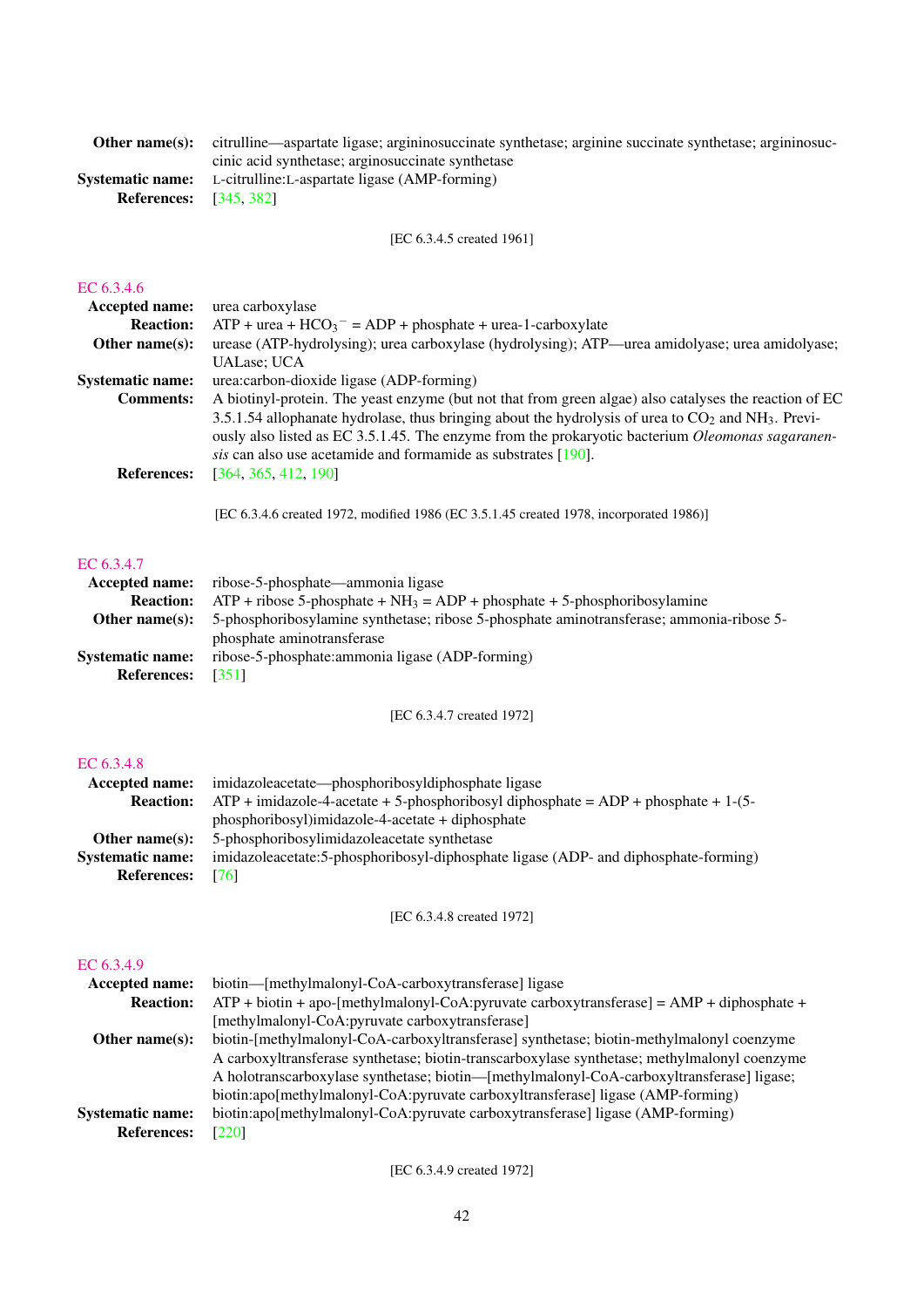#### [EC 6.3.4.10](http://www.enzyme-database.org/query.php?ec=6.3.4.10)

| Accepted name:          | biotin—[propionyl-CoA-carboxylase (ATP-hydrolysing)] ligase                                    |  |
|-------------------------|------------------------------------------------------------------------------------------------|--|
| <b>Reaction:</b>        | $ATP + biotin + apo-[propionyl-CoA:carbon-dioxide ligase (ADP-forming)] = AMP + diphosphate +$ |  |
|                         | [propionyl-CoA:carbon-dioxide ligase (ADP-forming)]                                            |  |
| Other name $(s)$ :      | biotin-[propionyl-CoA-carboxylase (ATP-hydrolysing)] synthetase; biotin-propionyl coenzyme A   |  |
|                         | carboxylase synthetase; propionyl coenzyme A holocarboxylase synthetase                        |  |
| <b>Systematic name:</b> | biotin:apo-[propanoyl-CoA:carbon-dioxide ligase (ADP-forming)] ligase (AMP-forming)            |  |
| <b>References:</b>      | [389]                                                                                          |  |
|                         |                                                                                                |  |

#### [EC 6.3.4.10 created 1972]

#### [EC 6.3.4.11](http://www.enzyme-database.org/query.php?ec=6.3.4.11)

| Accepted name:          | biotin—[methylcrotonoyl-CoA-carboxylase] ligase                                               |
|-------------------------|-----------------------------------------------------------------------------------------------|
| <b>Reaction:</b>        | $ATP + biotin + apo-[3-methylcrotonoyl-CoA:carbon-dioxide ligase (ADP-forming)] = AMP +$      |
|                         | diphosphate $+[3-methylcrotonyl-CoA:carbon-dioxide ligase (ADP-forming)]$                     |
| Other name $(s)$ :      | biotin-[methylcrotonoyl-CoA-carboxylase] synthetase; biotin-β-methylcrotonyl coenzyme A car-  |
|                         | boxylase synthetase; β-methylcrotonyl coenzyme A holocarboxylase synthetase; holocarboxylase- |
|                         | synthetase                                                                                    |
| <b>Systematic name:</b> | biotin:apo-[3-methylcrotonoyl-CoA:carbon-dioxide ligase (ADP-forming)] ligase (AMP-forming)   |
| <b>References:</b>      | [164]                                                                                         |

[EC 6.3.4.11 created 1972]

#### [EC 6.3.4.12](http://www.enzyme-database.org/query.php?ec=6.3.4.12)

|                          | <b>Accepted name:</b> glutamate—methylamine ligase                               |
|--------------------------|----------------------------------------------------------------------------------|
| <b>Reaction:</b>         | $ATP + L$ -glutamate + methylamine = ADP + phosphate + $N^5$ -methyl-L-glutamine |
|                          | <b>Other name(s):</b> $\gamma$ -glutamylmethylamide synthetase                   |
|                          | <b>Systematic name:</b> L-glutamate:methylamine ligase (ADP-forming)             |
| <b>References:</b> [210] |                                                                                  |

[EC 6.3.4.12 created 1972]

#### [EC 6.3.4.13](http://www.enzyme-database.org/query.php?ec=6.3.4.13)

| Accepted name:                                | phosphoribosylamine—glycine ligase                                                                                                                                                              |
|-----------------------------------------------|-------------------------------------------------------------------------------------------------------------------------------------------------------------------------------------------------|
| <b>Reaction:</b>                              | $ATP + 5$ -phospho-D-ribosylamine + glycine = ADP + phosphate + $N^1$ -(5-phospho-D-                                                                                                            |
|                                               | ribosyl)glycinamide                                                                                                                                                                             |
| Other name $(s)$ :                            | phosphoribosylglycinamide synthetase; glycinamide ribonucleotide synthetase; phosphoribosyl-<br>glycineamide synthetase; glycineamide ribonucleotide synthetase; 2-amino-N-ribosylacetamide 5'- |
| <b>Systematic name:</b><br><b>References:</b> | phosphate kinosynthase; 5'-phosphoribosylglycinamide synthetase; GAR<br>5-phospho-D-ribosylamine: glycine ligase (ADP-forming)<br>[136, 148]                                                    |

[EC 6.3.4.13 created 1961 as EC 6.3.1.3, transferred 1972 to EC 6.3.4.13, modified 2000]

# EC  $6.3.4.14$

| EC 6.3.4.14             |                                                                                                          |
|-------------------------|----------------------------------------------------------------------------------------------------------|
| <b>Accepted name:</b>   | biotin carboxylase                                                                                       |
| <b>Reaction:</b>        | $ATP +$ [biotin carboxyl-carrier protein]-biotin- $N^6$ -L-lysine + hydrogencarbonate- = ADP + phosphate |
|                         | + [biotin carboxyl-carrier protein]-carboxybiotin- $N^6$ -L-lysine                                       |
| Other name $(s)$ :      | $accC$ (gene name); biotin-carboxyl-carrier-protein:carbon-dioxide ligase (ADP-forming)                  |
| <b>Systematic name:</b> | [biotin carboxyl-carrier protein]-biotin- $N^6$ -L-lysine:hydrogencarbonate ligase (ADP-forming)         |
|                         |                                                                                                          |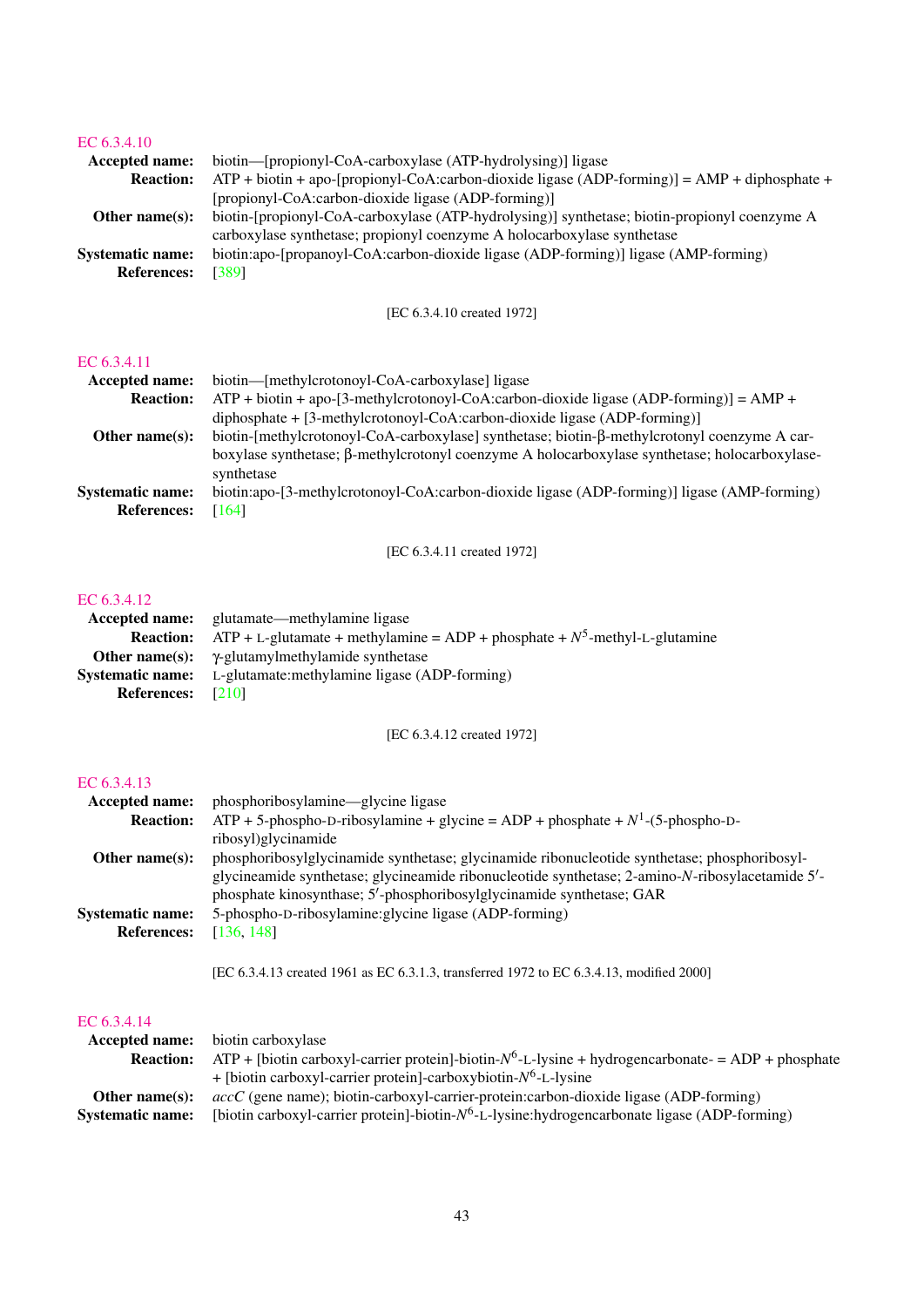| This enzyme, part of an acetyl-CoA carboxylase complex, acts on a biotin carboxyl-carrier protein        |
|----------------------------------------------------------------------------------------------------------|
| (BCCP) that has been biotinylated by EC 6.3.4.15, biotin—[biotin carboxyl-carrier protein] ligase.       |
| In some organisms the enzyme is part of a multi-domain polypeptide that also includes the carrier        |
| protein (e.g. mycobacteria). Yet in other organisms (e.g. mammals) this activity is included in a single |
| polypeptide that also catalyses the transfer of the carboxyl group from biotin to acetyl-CoA (see EC     |
| 6.4.1.2, acetyl-CoA carboxylase).                                                                        |
|                                                                                                          |

**References:** [\[93,](#page-62-2) [309,](#page-73-1) [184,](#page-67-3) [63,](#page-61-1) [45\]](#page-60-0)

[EC 6.3.4.14 created 1976, modified 2014, modified 2018]

#### [EC 6.3.4.15](http://www.enzyme-database.org/query.php?ec=6.3.4.15)

| <b>Accepted name:</b>   | biotin—[biotin carboxyl-carrier protein] ligase                                                       |  |
|-------------------------|-------------------------------------------------------------------------------------------------------|--|
| <b>Reaction:</b>        | $ATP + biotin + [biotin carboxyl-carrier protein] - L-lysine = AMP + diphosphate + [biotin carboxyl-$ |  |
|                         | carrier protein]- $N^6$ -biotinyl-L-lysine                                                            |  |
| Other name $(s)$ :      | birA (gene name); HLCS (gene name); HCS1 (gene name); biotin-[acetyl-CoA carboxylase] syn-            |  |
|                         | thetase; biotin-[acetyl coenzyme A carboxylase] synthetase; acetyl coenzyme A holocarboxylase syn-    |  |
|                         | thetase; acetyl CoA holocarboxylase synthetase; biotin:apocarboxylase ligase; Biotin holoenzyme       |  |
|                         | synthetase; biotin:apo-[acetyl-CoA:carbon-dioxide ligase (ADP-forming)] ligase (AMP-forming);         |  |
|                         | biotin—[acetyl-CoA-carboxylase] ligase                                                                |  |
| <b>Systematic name:</b> | biotin:apo-[carboxyl-carrier protein] ligase (AMP-forming)                                            |  |
| <b>Comments:</b>        | The enzyme biotinylates a biotin carboxyl-carrier protein that is part of an acetyl-CoA carboxylase   |  |
|                         | complex, enabling its subsequent carboxylation by EC 6.3.4.14, biotin carboxylase. The carboxyl       |  |
|                         | group is eventually transferred to acetyl-CoA by EC 2.1.3.15, acetyl-CoA carboxytransferase. In       |  |
|                         | some organisms the carrier protein is part of EC 6.4.1.2, acetyl-CoA carboxylase.                     |  |
| <b>References:</b>      | [218, 468, 305]                                                                                       |  |

[EC 6.3.4.15 created 1978, modified 2018]

#### [EC 6.3.4.16](http://www.enzyme-database.org/query.php?ec=6.3.4.16)

| Accepted name:<br><b>Reaction:</b> | carbamoyl-phosphate synthase (ammonia)<br>$2$ ATP + NH <sub>3</sub> + hydrogencarbonate = $2$ ADP + phosphate + carbamoyl phosphate (overall reaction) |
|------------------------------------|--------------------------------------------------------------------------------------------------------------------------------------------------------|
|                                    | $(1a) ATP + hydrogencarbonate = ADP + carboxyphosphate$                                                                                                |
|                                    | (1b) $NH_3$ + carboxyphosphate = carbamate + phosphate                                                                                                 |
|                                    | $(1c)$ ATP + carbamate = ADP + carbamoyl phosphate                                                                                                     |
| Other name $(s)$ :                 | carbon-dioxide—ammonia ligase; carbamoylphosphate synthase; carbamylphosphate synthetase;                                                              |
|                                    | carbamoylphosphate synthase (ammonia); carbamoylphosphate synthetase; carbamylphosphate                                                                |
|                                    | synthetase I; CPSI (gene name); carbon-dioxide: ammonia ligase (ADP-forming, carbamate-                                                                |
|                                    | phosphorylating)                                                                                                                                       |
| <b>Systematic name:</b>            | hydrogencarbonate: ammonia ligase (ADP-forming, carbamate-phosphorylating)                                                                             |
| <b>Comments:</b>                   | The enzyme catalyses the first committed step in the urea cycle. The reaction proceeds via three sep-                                                  |
|                                    | arate chemical reactions: phosphorylation of hydrogencarbonate to carboxyphosphate; a nucleophilic                                                     |
|                                    | attack of ammonia on carboxyphosphate yielding carbamate; and the phosphorylation of carbamate                                                         |
|                                    | forming carbamoyl phosphate. Two moles of ATP are utilized for the synthesis of one molecule                                                           |
|                                    | of carbamyl phosphate, making the reaction essentially irreversible. The enzyme requires the al-                                                       |
|                                    | losteric activator N-acetyl-L-glutamate. cf. EC 6.3.5.5, carbamoyl-phosphate synthase (glutamine-                                                      |
|                                    | hydrolysing).                                                                                                                                          |
| <b>References:</b>                 | [108, 186, 253, 254, 335, 328]                                                                                                                         |

[EC 6.3.4.16 created 1965 as EC 2.7.2.5, transferred 1978 to EC 6.3.4.16]

# [EC 6.3.4.17](http://www.enzyme-database.org/query.php?ec=6.3.4.17)

| JU, J, T, I/I |                                                                                                                        |
|---------------|------------------------------------------------------------------------------------------------------------------------|
|               | <b>Accepted name:</b> formate—dihydrofolate ligase                                                                     |
|               | <b>Reaction:</b> $ATP + formate + dihydrofolate = ADP + phosphate + 10-formyldihydrofolate$                            |
|               | <b>Other name(s):</b> formyltransferase, dihydrofolate; dihydrofolate formyltransferase; formyl dihydrofolate synthase |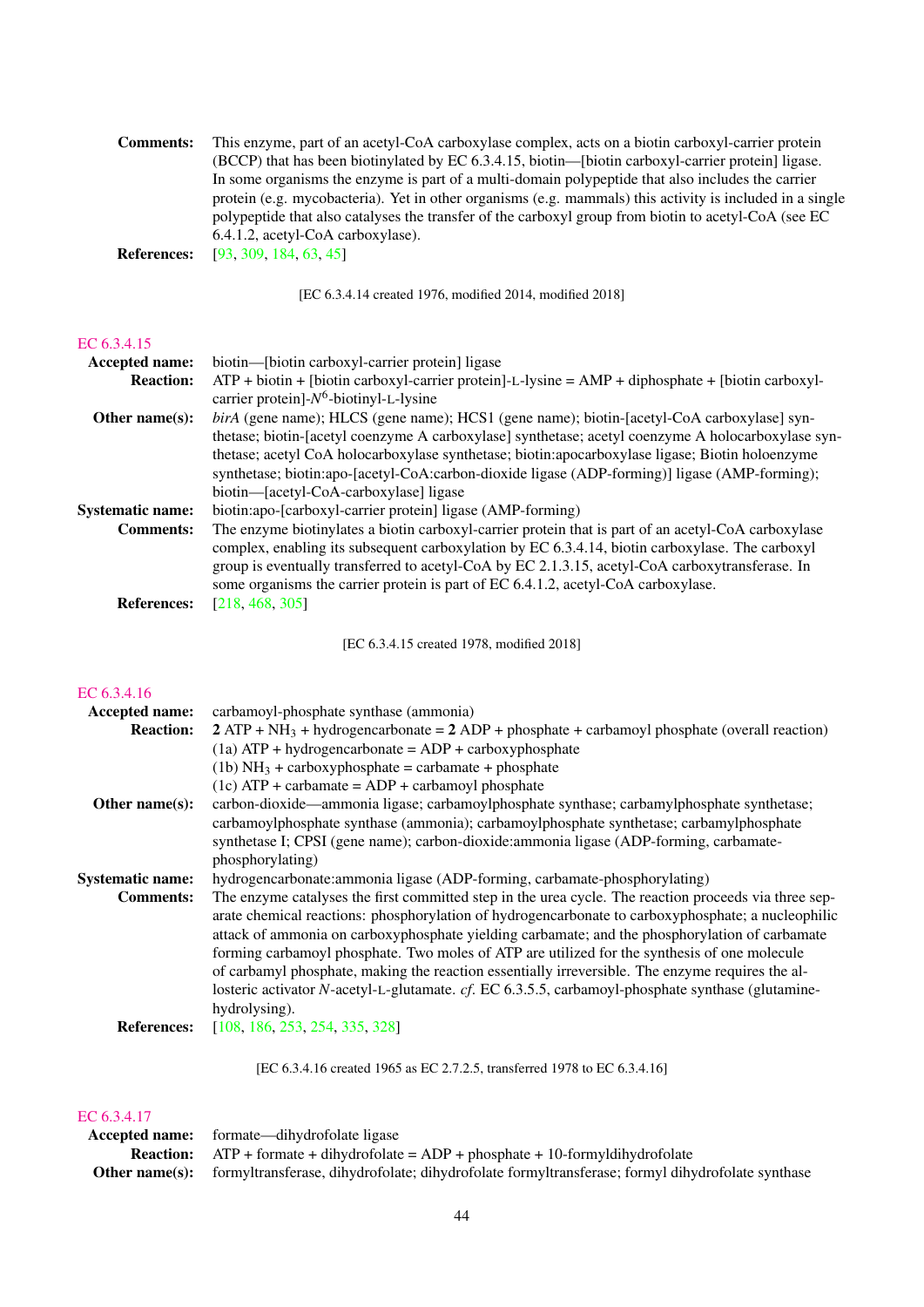|                         | <b>Systematic name:</b> formate: dihydrofolate ligase (ADP-forming)               |
|-------------------------|-----------------------------------------------------------------------------------|
|                         | <b>Comments:</b> Not identical with EC 6.3.4.3 (formate—tetrahydrofolate ligase). |
| <b>References:</b> [96] |                                                                                   |

[EC 6.3.4.17 created 1992]

# [EC 6.3.4.18](http://www.enzyme-database.org/query.php?ec=6.3.4.18)

| LU 0.9.7.10             |                                                                                                                                                                                                                                                                                                                                                                                                                                                 |
|-------------------------|-------------------------------------------------------------------------------------------------------------------------------------------------------------------------------------------------------------------------------------------------------------------------------------------------------------------------------------------------------------------------------------------------------------------------------------------------|
| <b>Accepted name:</b>   | 5-(carboxyamino) imidazole ribonucleotide synthase                                                                                                                                                                                                                                                                                                                                                                                              |
| <b>Reaction:</b>        | $ATP + 5$ -amino-1-(5-phospho-D-ribosyl)imidazole + HCO <sub>3</sub> <sup>-</sup> = ADP + phosphate + 5-carboxyamino-                                                                                                                                                                                                                                                                                                                           |
|                         | 1-(5-phospho-D-ribosyl)imidazole                                                                                                                                                                                                                                                                                                                                                                                                                |
| Other name $(s)$ :      | $N^5$ -CAIR synthetase; $N^5$ -carboxyaminoimidazole ribonucleotide synthetase; PurK                                                                                                                                                                                                                                                                                                                                                            |
| <b>Systematic name:</b> | 5-amino-1-(5-phospho-D-ribosyl)imidazole:carbon-dioxide ligase (ADP-forming)                                                                                                                                                                                                                                                                                                                                                                    |
| <b>Comments:</b>        | In <i>Escherichia coli</i> , this enzyme, along with EC 5.4.99.18, 5-(carboxyamino)imidazole ribonu-<br>cleotide mutase, is required to carry out the single reaction catalysed by $EC$ 4.1.1.21, phosphoribo-<br>sylaminoimidazole carboxylase, in vertebrates. Belongs to the ATP grasp protein superfamily $[428]$ .<br>Carboxyphosphate is the putative acyl phosphate intermediate. Involved in the late stages of purine<br>biosynthesis. |
| <b>References:</b>      | [276, 294, 428]                                                                                                                                                                                                                                                                                                                                                                                                                                 |
|                         |                                                                                                                                                                                                                                                                                                                                                                                                                                                 |

[EC 6.3.4.18 created 2006]

#### [EC 6.3.4.19](http://www.enzyme-database.org/query.php?ec=6.3.4.19)

| Accepted name:          | tRNA <sup>Ile</sup> -lysidine synthase                                                                                                                  |
|-------------------------|---------------------------------------------------------------------------------------------------------------------------------------------------------|
| <b>Reaction:</b>        | [tRNA <sup>Ile2</sup> ]-cytidine <sup>34</sup> + L-lysine + ATP = [tRNA <sup>Ile2</sup> ]-lysidine <sup>34</sup> + AMP + diphosphate + H <sub>2</sub> O |
| Other name $(s)$ :      | TilS; mesJ (gene name); yacA (gene name); isoleucine-specific transfer ribonucleate lysidine syn-                                                       |
|                         | thetase; tRNA <sup>Ile</sup> -lysidine synthetase                                                                                                       |
| <b>Systematic name:</b> | L-lysine: $[tRNA^{Ile2}]$ -cytidine <sup>34</sup> ligase (AMP-forming)                                                                                  |
| <b>Comments:</b>        | The bacterial enzyme modifies the wobble base of the CAU anticodon of tRNA <sup>Ile</sup> at the oxo group                                              |
|                         | in position 2 of cytidine <sup>34</sup> . This modification determines both codon and amino acid specificities of                                       |
|                         | $fRNA$ <sup>Ile</sup>                                                                                                                                   |
| <b>References:</b>      | [176, 371, 300, 396, 299]                                                                                                                               |
|                         |                                                                                                                                                         |

[EC 6.3.4.19 created 2011]

#### [EC 6.3.4.20](http://www.enzyme-database.org/query.php?ec=6.3.4.20)

|                                | <b>Accepted name:</b> 7-cyano-7-deazaguanine synthase                                       |
|--------------------------------|---------------------------------------------------------------------------------------------|
| <b>Reaction:</b>               | 7-carboxy-7-carbaguanine + $NH_3$ + ATP = 7-cyano-7-carbaguanine + ADP + phosphate + $H_2O$ |
| Other name(s):                 | $\text{preO}_0$ synthase; 7-cyano-7-carbaguanine synthase; <i>queC</i> (gene name)          |
| <b>Systematic name:</b>        | 7-carboxy-7-carbaguanine: ammonia ligase (ADP-forming)                                      |
| <b>Comments:</b>               | Binds $\text{Zn}^{2+}$ . The reaction is part of the biosynthesis pathway of queuosine.     |
| <b>References:</b> $[264, 68]$ |                                                                                             |
|                                |                                                                                             |

[EC 6.3.4.20 created 2012]

#### [EC 6.3.4.21](http://www.enzyme-database.org/query.php?ec=6.3.4.21)

| nicotinate phosphoribosyltransferase<br><b>Accepted name:</b>                                                              |
|----------------------------------------------------------------------------------------------------------------------------|
| nicotinate + 5-phospho- $\alpha$ -D-ribose 1-diphosphate + ATP + H <sub>2</sub> O = $\beta$ -nicotinate D-ribonucleotide + |
| $diphosphate + ADP + phosphate$                                                                                            |
| niacin ribonucleotidase; nicotinic acid mononucleotide glycohydrolase; nicotinic acid mononucleotide                       |
| pyrophosphorylase; nicotinic acid phosphoribosyltransferase; nicotinate-nucleotide:diphosphate                             |
| $phospho-\alpha-D-riboxyltransferase$                                                                                      |
| 5-phospho- $\alpha$ -D-ribose 1-diphosphate:nicotinate ligase (ADP, diphosphate-forming)                                   |
|                                                                                                                            |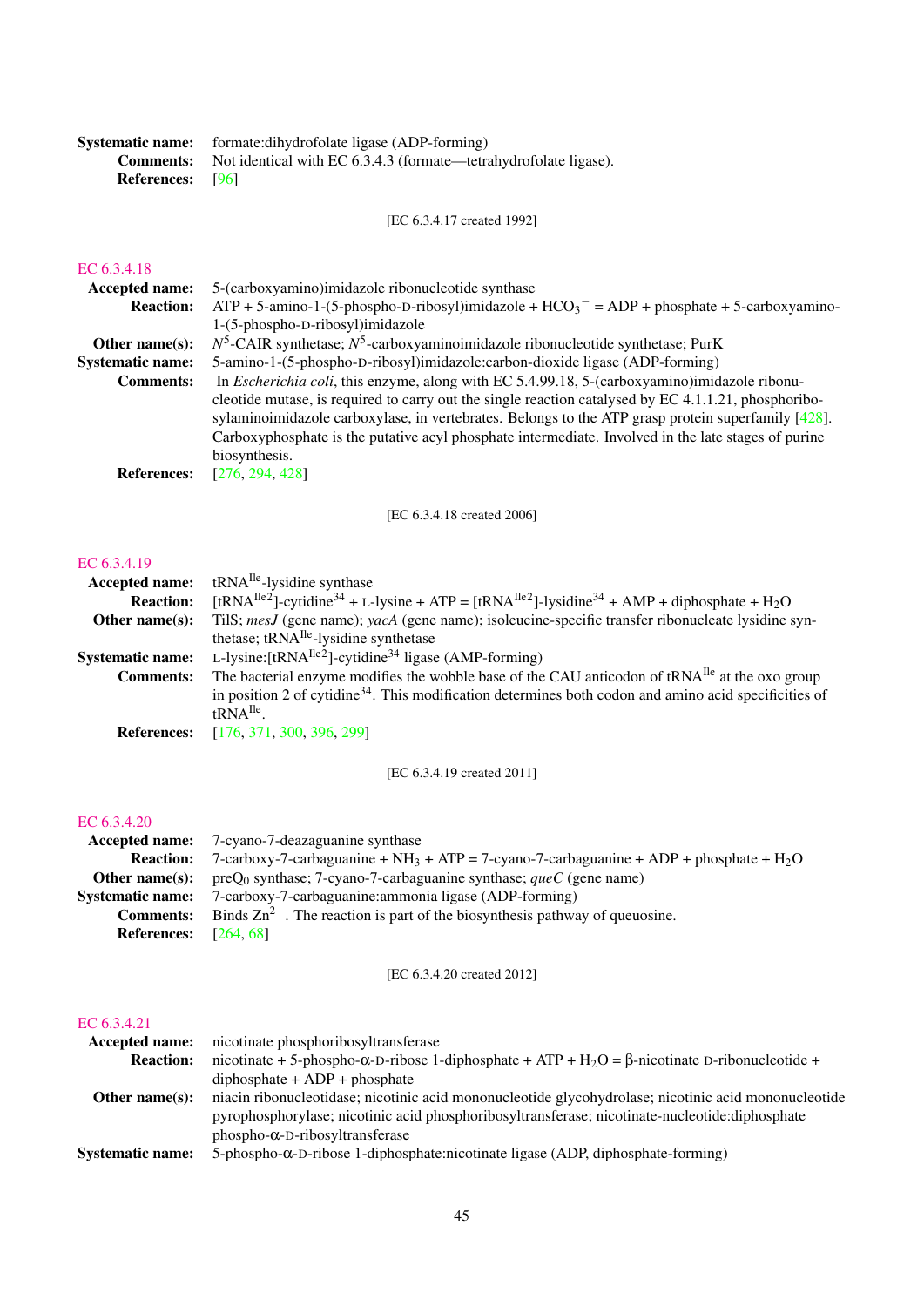| The enzyme, which is involved in pyridine nucleotide recycling, can form $\beta$ -nicotinate D-        |
|--------------------------------------------------------------------------------------------------------|
| ribonucleotide and diphosphate from nicotinate and 5-phospho- $\alpha$ -D-ribose 1-diphosphate (PRPP)  |
| in the absence of ATP. However, when ATP is available the enzyme is phosphorylated resulting in a      |
| much lower $K_m$ for nicotinate. The phospho-enzyme is hydrolysed during the transferase reaction, re- |
| generating the low affinity form. The presence of ATP shifts the products/substrates equilibrium from  |
| $0.67$ to 1100 [445].                                                                                  |
| [177, 178, 206, 445]                                                                                   |
|                                                                                                        |

[EC 6.3.4.21 created 1961 as EC 2.4.2.11, transferred 2013 to EC 6.3.4.21]

### [EC 6.3.4.22](http://www.enzyme-database.org/query.php?ec=6.3.4.22)

| <b>Accepted name:</b>   | $tRNA^{Ile2}$ -agmatinylcytidine synthase                                                                                                                |
|-------------------------|----------------------------------------------------------------------------------------------------------------------------------------------------------|
| <b>Reaction:</b>        | ATP + agmatine + [tRNA <sup>Ile2</sup> ]-cytidine <sup>34</sup> + H <sub>2</sub> O = [tRNA <sup>Ile2</sup> ]-2-agmatinylcytidine <sup>34</sup> + AMP + 2 |
|                         | phosphate                                                                                                                                                |
| Other name $(s)$ :      | TiaS; AF2259; tRNA <sup>Ile</sup> -2-agmatinylcytidine synthetase; tRNA <sup>Ile</sup> -agm <sup>2</sup> C synthetase; tRNA <sup>Ile</sup> -             |
|                         | agmatidine synthetase                                                                                                                                    |
| <b>Systematic name:</b> | agmatine: $[tRNA^{Ile}]$ -cytidine <sup>34</sup> ligase                                                                                                  |
| <b>Comments:</b>        | The enzyme from the archaeon Archaeoglobus fulgidus modifies the wobble base of the CAU anti-                                                            |
|                         | codon of the archaeal tRNA $^{Ile2}$ at the oxo group in position 2 of cytidine <sup>34</sup> . This modification is cru-                                |
|                         | cial for accurate decoding of the genetic code. In bacteria EC 6.3.4.19, $tRNA^{Ile}$ -lysidine synthase,                                                |
|                         | catalyses the modification of $[tRNA^{Ile2}]$ -cytidine <sup>34</sup> to $[tRNA^{Ile2}]$ -lysidine <sup>34</sup> .                                       |
| <b>References:</b>      | [175, 424, 315]                                                                                                                                          |

[EC 6.3.4.22 created 2013]

#### [EC 6.3.4.23](http://www.enzyme-database.org/query.php?ec=6.3.4.23)

| <b>Accepted name:</b>   | formate—phosphoribosylaminoimidazolecarboxamide ligase                                                  |
|-------------------------|---------------------------------------------------------------------------------------------------------|
| <b>Reaction:</b>        | $ATP +$ formate + 5-amino-1-(5-phospho-D-ribosyl)imidazole-4-carboxamide = ADP + phosphate +            |
|                         | 5-formamido-1-(5-phospho-D-ribosyl)imidazole-4-carboxamide                                              |
| Other name $(s)$ :      | 5-formaminoimidazole-4-carboxamide ribonucleotide synthetase; 5-formaminoimidazole-4-                   |
|                         | carboxamide-1- $\beta$ -D-ribofuranosyl 5'-monophosphate synthetase; purP (gene name)                   |
| <b>Systematic name:</b> | formate:5-amino-1-(5-phospho-D-ribosyl)imidazole-4-carboxamide ligase (ADP-forming)                     |
| <b>Comments:</b>        | This archaeal enzyme, characterized from the methanogen Methanocaldococcus jannaschii, cataly-          |
|                         | ses a step in the synthesis of purine nucleotides. It differs from the orthologous bacterial/eukaryotic |
|                         | enzymes, which utilize 10-formyltetrahydrofolate rather than formate and ATP. cf. EC 2.1.2.3, phos-     |
|                         | phoribosylaminoimidazolecarboxamide formyltransferase.                                                  |
| <b>References:</b>      | [319, 479]                                                                                              |

[EC 6.3.4.23 created 2013]

#### [EC 6.3.4.24](http://www.enzyme-database.org/query.php?ec=6.3.4.24)

| <b>Accepted name:</b>   | tyramine—L-glutamate ligase                                                                                   |
|-------------------------|---------------------------------------------------------------------------------------------------------------|
| <b>Reaction:</b>        | $ATP + tyramine + L-glutamate = ADP + phosphate + \gamma-glutamyltyramine$                                    |
| Other name $(s)$ :      | $mfnD$ (gene name)                                                                                            |
| <b>Systematic name:</b> | tyramine: L-glutamate $\gamma$ -ligase (ADP-forming)                                                          |
| <b>Comments:</b>        | The enzyme, which has been characterized from the archaea Methanocaldococcus fervens, partici-                |
|                         | pates in the biosynthesis of the cofactor methanofuran. Requires a divalent cation for activity, with         |
|                         | $Mn^{2+}$ giving the highest activity, followed by $Mg^{2+}$ , $Co^{2+}$ , $Zn^{2+}$ , and Fe <sup>2+</sup> . |
| <b>References:</b>      | [454]                                                                                                         |

[EC 6.3.4.24 created 2014]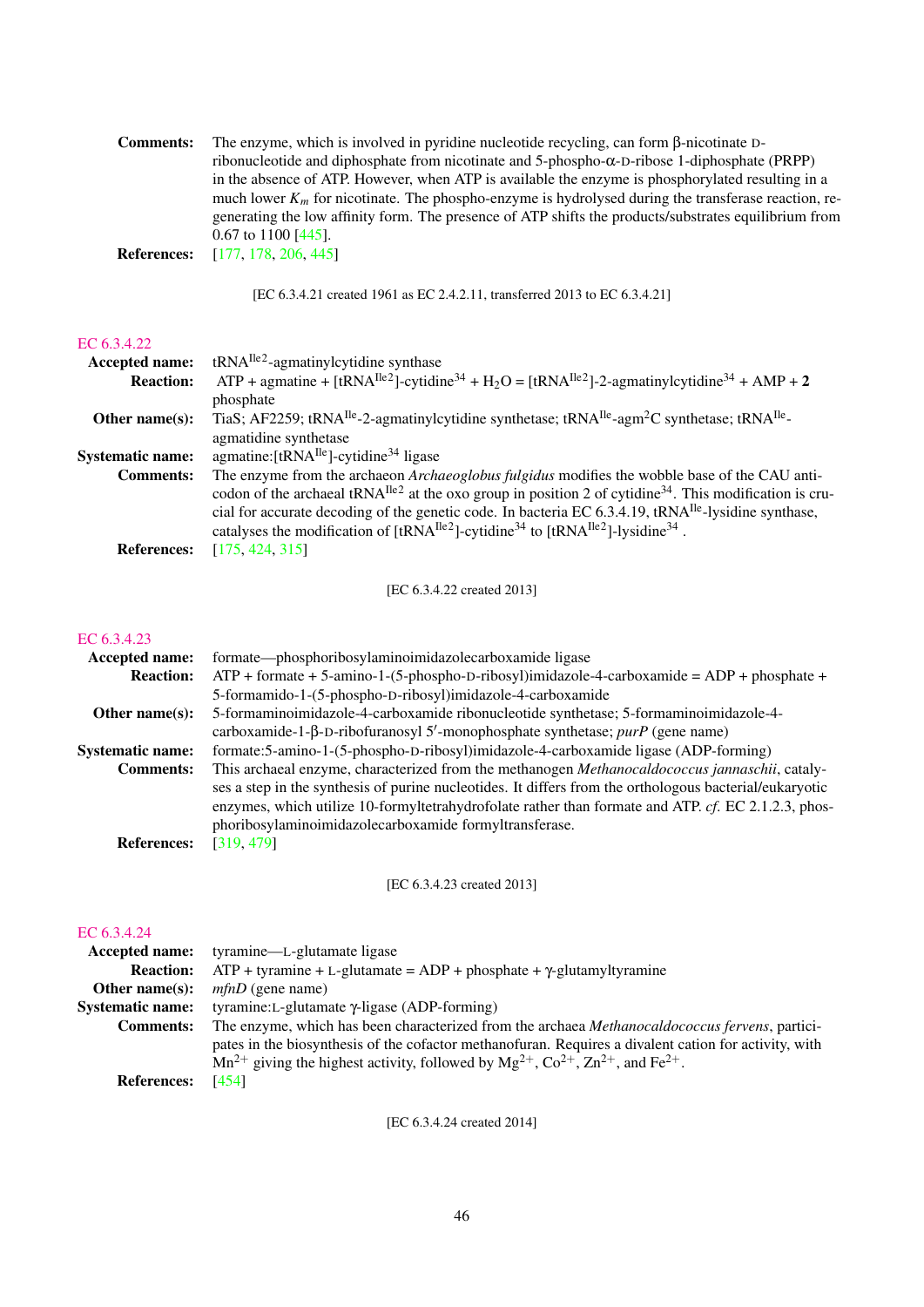# EC 6.3.5 Carbon-nitrogen ligases with glutamine as amido-N-donor

| EC 6.3.5.1<br>Accepted name:<br><b>Reaction:</b><br>Other name(s):<br><b>Systematic name:</b><br><b>Comments:</b><br><b>References:</b> | $NAD^{+}$ synthase (glutamine-hydrolysing)<br>$ATP +$ deamido-NAD <sup>+</sup> + L-glutamine + H <sub>2</sub> O = AMP + diphosphate + NAD <sup>+</sup> + L-glutamate<br>NAD synthetase (glutamine-hydrolysing); nicotinamide adenine dinucleotide synthetase (glutamine);<br>desamidonicotinamide adenine dinucleotide amidotransferase; DPN synthetase<br>deamido-NAD <sup>+</sup> :L-glutamine amido-ligase (AMP-forming)<br>NH <sub>3</sub> can act instead of glutamine ( <i>cf.</i> EC 6.3.1.5 NAD <sup>+</sup> synthase).<br>[177, 178] |
|-----------------------------------------------------------------------------------------------------------------------------------------|-----------------------------------------------------------------------------------------------------------------------------------------------------------------------------------------------------------------------------------------------------------------------------------------------------------------------------------------------------------------------------------------------------------------------------------------------------------------------------------------------------------------------------------------------|
|                                                                                                                                         | [EC 6.3.5.1 created 1961]                                                                                                                                                                                                                                                                                                                                                                                                                                                                                                                     |
| EC 6.3.5.2<br>Accepted name:<br><b>Reaction:</b>                                                                                        | GMP synthase (glutamine-hydrolysing)<br>$ATP + XMP + L$ -glutamine + H <sub>2</sub> O = AMP + diphosphate + GMP + L-glutamate (overall reaction)<br>(1a) L-glutamine + $H_2O = L$ -glutamate + N $H_3$<br>$(1b)$ ATP + XMP + NH <sub>3</sub> = AMP + diphosphate + GMP                                                                                                                                                                                                                                                                        |
| Other name(s):                                                                                                                          | GMP synthetase (glutamine-hydrolysing); guanylate synthetase (glutamine-hydrolyzing); guano-<br>sine monophosphate synthetase (glutamine-hydrolyzing); xanthosine 5'-phosphate amidotransferase;                                                                                                                                                                                                                                                                                                                                              |
| <b>Systematic name:</b><br><b>Comments:</b>                                                                                             | guanosine 5'-monophosphate synthetase<br>xanthosine-5'-phosphate:L-glutamine amido-ligase (AMP-forming)<br>Involved in the <i>de novo</i> biosynthesis of guanosine nucleotides. An N-terminal glutaminase domain<br>binds L-glutamine and generates ammonia, which is transferred by a substrate-protective tunnel to the<br>ATP-pyrophosphatase domain. The enzyme can catalyse the second reaction alone in the presence of<br>ammonia.                                                                                                    |
| <b>References:</b>                                                                                                                      | [215, 5, 478, 2]                                                                                                                                                                                                                                                                                                                                                                                                                                                                                                                              |
|                                                                                                                                         | [EC 6.3.5.2 created 1961, modified 2013]                                                                                                                                                                                                                                                                                                                                                                                                                                                                                                      |
| EC 6.3.5.3<br>Accepted name:<br><b>Reaction:</b><br>Other name(s):                                                                      | phosphoribosylformylglycinamidine synthase<br>$ATP + N^2$ -formyl- $N^1$ -(5-phospho-D-ribosyl)glycinamide + L-glutamine + H <sub>2</sub> O = ADP + phosphate +<br>2-(formamido)- $N^1$ -(5-phospho-D-ribosyl)acetamidine + L-glutamate<br>phosphoribosylformylglycinamidine synthetase; formylglycinamide ribonucleotide amidotransferase;<br>phosphoribosylformylglycineamidine synthetase; FGAM synthetase; FGAR amidotransferase; 5'-                                                                                                     |
| <b>Systematic name:</b><br><b>References:</b>                                                                                           | phosphoribosylformylglycinamide:L-glutamine amido-ligase (ADP-forming); 2-N-formyl-1-N-(5-<br>phospho-D-ribosyl)glycinamide:L-glutamine amido-ligase (ADP-forming)<br>$N^2$ -formyl- $N^1$ -(5-phospho-D-ribosyl)glycinamide:L-glutamine amido-ligase (ADP-forming)<br>$[271]$                                                                                                                                                                                                                                                                |
|                                                                                                                                         | [EC 6.3.5.3 created 1961, modified 2000]                                                                                                                                                                                                                                                                                                                                                                                                                                                                                                      |
| EC 6.3.5.4<br>Accepted name:<br><b>Reaction:</b>                                                                                        | asparagine synthase (glutamine-hydrolysing)<br>$ATP + L$ -aspartate + L-glutamine + H <sub>2</sub> O = AMP + diphosphate + L-asparagine + L-glutamate (overall<br>reaction)                                                                                                                                                                                                                                                                                                                                                                   |
| Other name(s):                                                                                                                          | (1a) L-glutamine + $H_2O = L$ -glutamate + NH <sub>3</sub><br>(1b) $ATP + L$ -aspartate + $NH_3 = AMP + diphosphate + L$ -asparagine<br>asparagine synthetase (glutamine-hydrolysing); glutamine-dependent asparagine synthetase; as-<br>paragine synthetase B; AS; AS-B                                                                                                                                                                                                                                                                      |
| <b>Systematic name:</b>                                                                                                                 | L-aspartate: L-glutamine amido-ligase (AMP-forming)                                                                                                                                                                                                                                                                                                                                                                                                                                                                                           |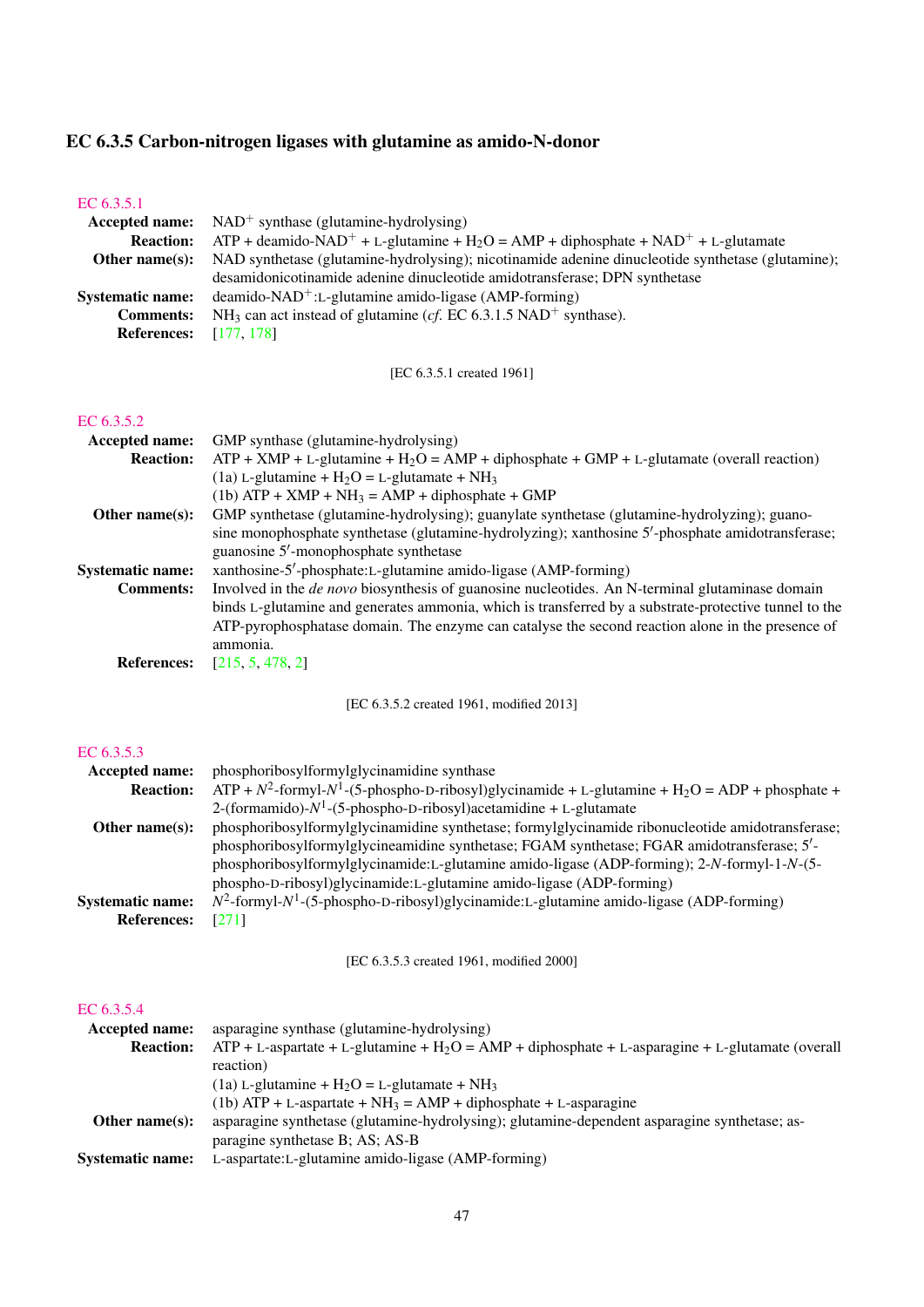| <b>Comments:</b>                                 | The enzyme from <i>Escherichia coli</i> has two active sites $[221]$ that are connected by an intramolecular<br>ammonia tunnel $[170, 425]$ . The enzyme catalyses three distinct chemical reactions: glutamine hy-                                                                                                                                                                                                                                                                                                                                                                                                                                                                                                                                                                                                                                                                                                                                                                                                                                                                                                                                                 |
|--------------------------------------------------|---------------------------------------------------------------------------------------------------------------------------------------------------------------------------------------------------------------------------------------------------------------------------------------------------------------------------------------------------------------------------------------------------------------------------------------------------------------------------------------------------------------------------------------------------------------------------------------------------------------------------------------------------------------------------------------------------------------------------------------------------------------------------------------------------------------------------------------------------------------------------------------------------------------------------------------------------------------------------------------------------------------------------------------------------------------------------------------------------------------------------------------------------------------------|
| <b>References:</b>                               | drolysis to yield ammonia takes place in the N-terminal domain. The C-terminal active site mediates<br>both the synthesis of a $\beta$ -aspartyl-AMP intermediate and its subsequent reaction with ammonia. The<br>ammonia released is channeled to the other active site to yield asparagine $[425]$ .<br>[327, 39, 356, 221, 170, 425]                                                                                                                                                                                                                                                                                                                                                                                                                                                                                                                                                                                                                                                                                                                                                                                                                            |
|                                                  | [EC 6.3.5.4 created 1972, modified 2006]                                                                                                                                                                                                                                                                                                                                                                                                                                                                                                                                                                                                                                                                                                                                                                                                                                                                                                                                                                                                                                                                                                                            |
| EC 6.3.5.5<br>Accepted name:<br><b>Reaction:</b> | carbamoyl-phosphate synthase (glutamine-hydrolysing)<br>$2$ ATP + L-glutamine + hydrogencarbonate + H <sub>2</sub> O = 2 ADP + phosphate + L-glutamate + carbamoyl<br>phosphate (overall reaction)                                                                                                                                                                                                                                                                                                                                                                                                                                                                                                                                                                                                                                                                                                                                                                                                                                                                                                                                                                  |
|                                                  | (1a) L-glutamine + $H_2O = L$ -glutamate + NH <sub>3</sub><br>$(1b)$ ATP + hydrogencarbonate = ADP + carboxyphosphate<br>$(1c) NH3 + carboxyphosphate = carbanate + phosphate$<br>$(1d)$ ATP + carbamate = ADP + carbamoyl phosphate                                                                                                                                                                                                                                                                                                                                                                                                                                                                                                                                                                                                                                                                                                                                                                                                                                                                                                                                |
| Other name(s):                                   | carbamoyl-phosphate synthetase (glutamine-hydrolysing); carbamyl phosphate synthetase (glu-<br>tamine); carbamoylphosphate synthetase II; glutamine-dependent carbamyl phosphate synthetase;<br>carbamoyl phosphate synthetase; CPS; carbon-dioxide:L-glutamine amido-ligase (ADP-forming,<br>carbamate-phosphorylating); carA (gene name); carB (gene name); CAD (gene name); hydrogen-<br>carbonate:L-glutamine amido-ligase (ADP-forming, carbamate-phosphorylating)                                                                                                                                                                                                                                                                                                                                                                                                                                                                                                                                                                                                                                                                                             |
| <b>Systematic name:</b><br><b>Comments:</b>      | hydrogencarbonate:L-glutamine amido-ligase (ADP-forming, carbamate-phosphorylating)<br>The product carbamoyl phosphate is an intermediate in the biosynthesis of arginine and the pyrimi-<br>dine nucleotides $[398]$ . The enzyme from <i>Escherichia coli</i> has three separate active sites, which are<br>connected by a molecular tunnel that is almost 100 Å in length $[427]$ . The amidotransferase domain<br>within the small subunit of the enzyme hydrolyses glutamine to ammonia via a thioester intermediate.<br>The ammonia migrates through the interior of the protein, where it reacts with carboxyphosphate to<br>produce the carbamate intermediate. The carboxyphosphate intermediate is formed by the phosphory-<br>lation of hydrogencarbonate by ATP at a site contained within the N-terminal half of the large subunit.<br>The carbamate intermediate is transported through the interior of the protein to a second site within<br>the C-terminal half of the large subunit, where it is phosphorylated by another ATP to yield the final<br>product, carbamoyl phosphate [347]. cf. EC 6.3.4.16, carbamoyl-phosphate synthase (ammonia). |
| <b>References:</b>                               | $[11, 188, 474, 398, 159, 347, 346, 427]$<br>[EC 6.3.5.5 created 1972 as EC 2.7.2.9, transferred 1978 to EC 6.3.5.5, modified 2006]                                                                                                                                                                                                                                                                                                                                                                                                                                                                                                                                                                                                                                                                                                                                                                                                                                                                                                                                                                                                                                 |
|                                                  |                                                                                                                                                                                                                                                                                                                                                                                                                                                                                                                                                                                                                                                                                                                                                                                                                                                                                                                                                                                                                                                                                                                                                                     |
| EC 6.3.5.6<br>Accepted name:<br><b>Reaction:</b> | asparaginyl-tRNA synthase (glutamine-hydrolysing)<br>$ATP + L$ -aspartyl-tRNA <sup>Asn</sup> + L-glutamine + H <sub>2</sub> O = ADP + phosphate + L-asparaginyl-tRNA <sup>Asn</sup> + L-<br>glutamate                                                                                                                                                                                                                                                                                                                                                                                                                                                                                                                                                                                                                                                                                                                                                                                                                                                                                                                                                               |
| Other name(s):                                   | Asp-AdT; Asp-tRNA <sup>Asn</sup> amidotransferase; aspartyl-tRNA <sup>Asn</sup> amidotransferase; Asn-tRNA <sup>Asn</sup> :L-<br>glutamine amido-ligase (ADP-forming); aspartyl-tRNA <sup>Asn</sup> :L-glutamine amido-ligase (ADP-forming)                                                                                                                                                                                                                                                                                                                                                                                                                                                                                                                                                                                                                                                                                                                                                                                                                                                                                                                         |
| <b>Systematic name:</b><br><b>Comments:</b>      | L-aspartyl-tRNA <sup>Asn</sup> :L-glutamine amido-ligase (ADP-forming)<br>This reaction forms part of a two-reaction system for producing asparaginyl-tRNA in <i>Deinococcus ra-</i><br>diodurans and other organisms lacking a specific enzyme for asparagine synthesis. In the first step, a                                                                                                                                                                                                                                                                                                                                                                                                                                                                                                                                                                                                                                                                                                                                                                                                                                                                      |

non-discriminating ligase (EC 6.1.1.23, aspartate—tRNA<sup>Asn</sup> ligase) mischarges tRNA<sup>Asn</sup> with aspartate, leading to the formation of Asp-tRNA<sup>Asn</sup>. The aspartyl-tRNA<sup>Asn</sup> is not used in protein synthesis until the present enzyme converts it into asparaginyl-tRNA<sup>Asn</sup> (aspartyl-tRNA<sup>Asp</sup> is not a substrate for this reaction). Ammonia or asparagine can substitute for the preferred substrate glutamine.

References: [\[281,](#page-71-4) [78,](#page-61-3) [174\]](#page-66-7)

[EC 6.3.5.6 created 2002, modified 2012]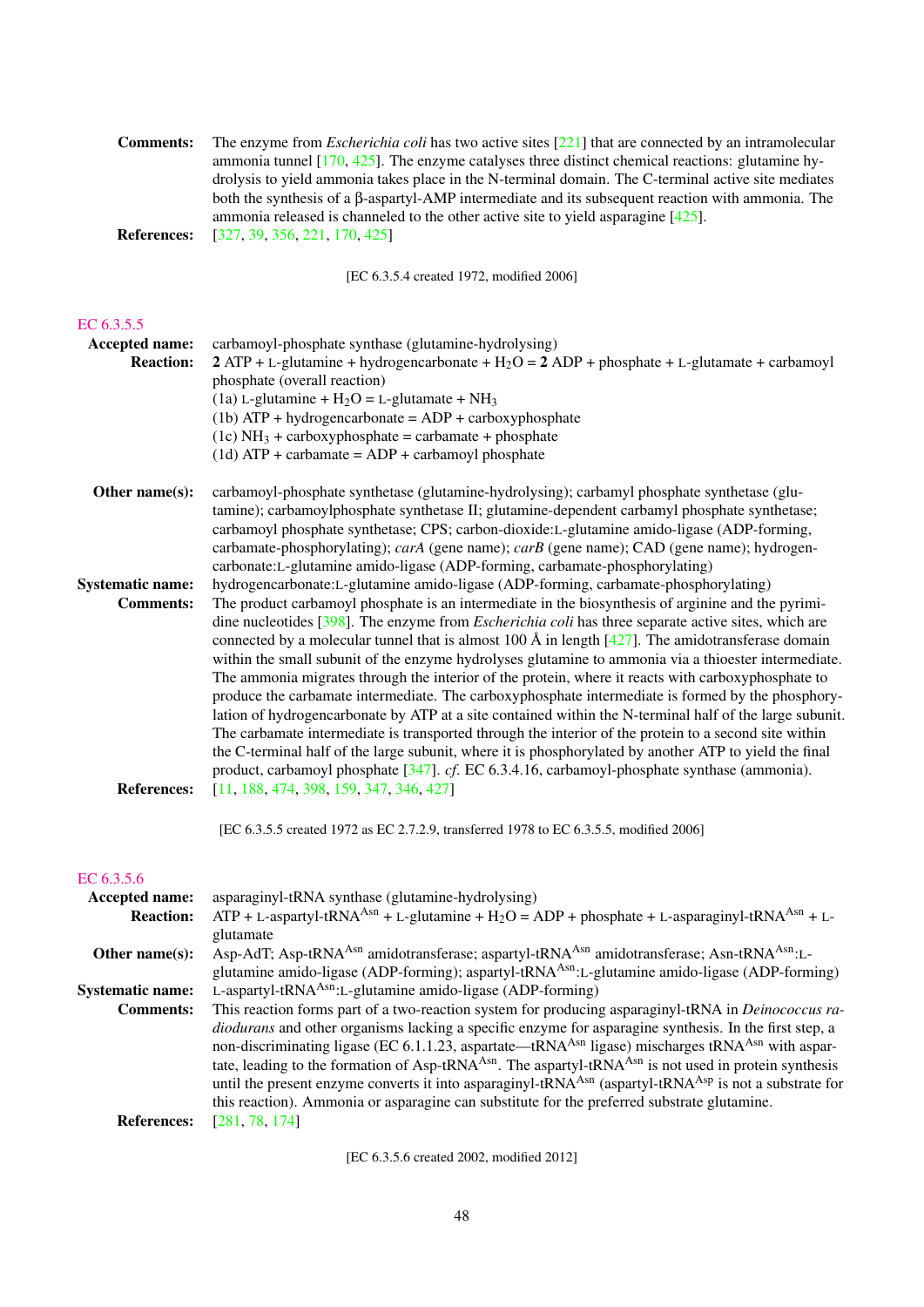| EC $6.3.5.7$            |                                                                                                                                 |
|-------------------------|---------------------------------------------------------------------------------------------------------------------------------|
| Accepted name:          | glutaminyl-tRNA synthase (glutamine-hydrolysing)                                                                                |
| <b>Reaction:</b>        | $ATP + L$ -glutamyl-tRNA <sup>Gln</sup> + L-glutamine = ADP + phosphate + L-glutaminyl-tRNA <sup>Gln</sup> + L-                 |
|                         | glutamate                                                                                                                       |
| Other name $(s)$ :      | Glu-AdT; Glu-tRNA <sup>Gln</sup> amidotransferase; glutamyl-tRNA <sup>Gln</sup> amidotransferase; Glu-tRNA <sup>Gln</sup> :L-   |
|                         | glutamine amido-ligase (ADP-forming)                                                                                            |
| <b>Systematic name:</b> | L-glutamyl-tRNA $^{Gln}$ :L-glutamine amido-ligase (ADP-forming)                                                                |
| <b>Comments:</b>        | In systems lacking discernible glutamine—tRNA ligase (EC 6.1.1.18), glutaminyl-tRNA $^{GIn}$ is formed                          |
|                         | by a two-enzyme system. In the first step, a nondiscriminating ligase (EC $6.1.1.24$ , glutamate—                               |
|                         | tRNA <sup>Gln</sup> ligase) mischarges tRNA <sup>Gln</sup> with glutamate, forming glutamyl-tRNA <sup>Gln</sup> . The glutamyl- |
|                         | tRNA <sup>Gln</sup> is not used in protein synthesis until the present enzyme converts it into glutaminyl-tRNA <sup>Gln</sup>   |
|                         | (glutamyl-tRNA <sup>Glu</sup> is not a substrate for this reaction). Ammonia or asparagine can substitute for the               |
|                         | preferred substrate glutamine.                                                                                                  |
| <b>References:</b>      | [167, 78, 174]                                                                                                                  |

[EC 6.3.5.7 created 2002]

*[6.3.5.8 Transferred entry. aminodeoxychorismate synthase. Now EC 2.6.1.85, aminodeoxychorismate synthase. As ATP is not hydrolysed during the reaction, the classification of the enzyme as a ligase was incorrect]*

[EC 6.3.5.8 created 2003, deleted 2007]

# [EC 6.3.5.9](http://www.enzyme-database.org/query.php?ec=6.3.5.9)

| Accepted name:          | hydrogenobyrinic acid $a, c$ -diamide synthase (glutamine-hydrolysing)                                      |
|-------------------------|-------------------------------------------------------------------------------------------------------------|
| <b>Reaction:</b>        | 2 ATP + hydrogenobyrinic acid + 2 L-glutamine + 2 H <sub>2</sub> O = 2 ADP + 2 phosphate + hydrogenobyrinic |
|                         | acid <i>a</i> , <i>c</i> -diamide + 2 L-glutamate                                                           |
| Other name $(s)$ :      | Cob <sub>B</sub>                                                                                            |
| <b>Systematic name:</b> | hydrogenobyrinic-acid:L-glutamine amido-ligase (AMP-forming)                                                |
| <b>Comments:</b>        | This step in the aerobic biosynthesis of cobalamin generates hydrogenobyrinic acid $a,c$ -diamide, the      |
|                         | substrate required by EC 6.6.1.2, cobaltochelatase, which adds cobalt to the macrocycle.                    |
| <b>References:</b>      | [89, 455]                                                                                                   |

[EC 6.3.5.9 created 2004]

#### [EC 6.3.5.10](http://www.enzyme-database.org/query.php?ec=6.3.5.10)

| adenosylcobyric acid synthase (glutamine-hydrolysing)                                                                |
|----------------------------------------------------------------------------------------------------------------------|
| 4 ATP + adenosylcobyrinic acid a,c-diamide + 4 L-glutamine + 4 H <sub>2</sub> O = 4 ADP + 4 phosphate +              |
| adenosylcobyric $\text{acid} + 4$ L-glutamate                                                                        |
| CobQ; cobyric acid synthase; $5'$ -deoxy- $5'$ -adenosylcobyrinic-acid-a,c-diamide:L-glutamine amido-                |
| ligase; Ado-cobyric acid synthase [glutamine hydrolyzing]                                                            |
| adenosylcobyrinic-acid- $a,c$ -diamide:L-glutamine amido-ligase (ADP-forming)                                        |
| Requires $Mg^{2+}$ . NH <sub>3</sub> can act instead of glutamine. This enzyme catalyses the four-step amidation se- |
| quence from cobyrinic acid $a,c$ -diamide to cobyric acid via the formation of cobyrinic acid triamide,              |
| tetraamide and pentaamide intermediates.                                                                             |
| [37, 455]                                                                                                            |
|                                                                                                                      |

[EC 6.3.5.10 created 2004]

#### [EC 6.3.5.11](http://www.enzyme-database.org/query.php?ec=6.3.5.11)

| Accepted name:   | cobyrinate $a, c$ -diamide synthase                                                                        |
|------------------|------------------------------------------------------------------------------------------------------------|
| <b>Reaction:</b> | 2 ATP + cobyrinate + 2 L-glutamine + 2 H <sub>2</sub> O = 2 ADP + 2 phosphate + cobyrinate a,c-diamide + 2 |
|                  | L-glutamate (overall reaction)                                                                             |
|                  | (1a) ATP + cobyrinate + L-glutamine + H <sub>2</sub> O = ADP + phosphate + cobyrinate c-monamide + L-      |
|                  | glutamate                                                                                                  |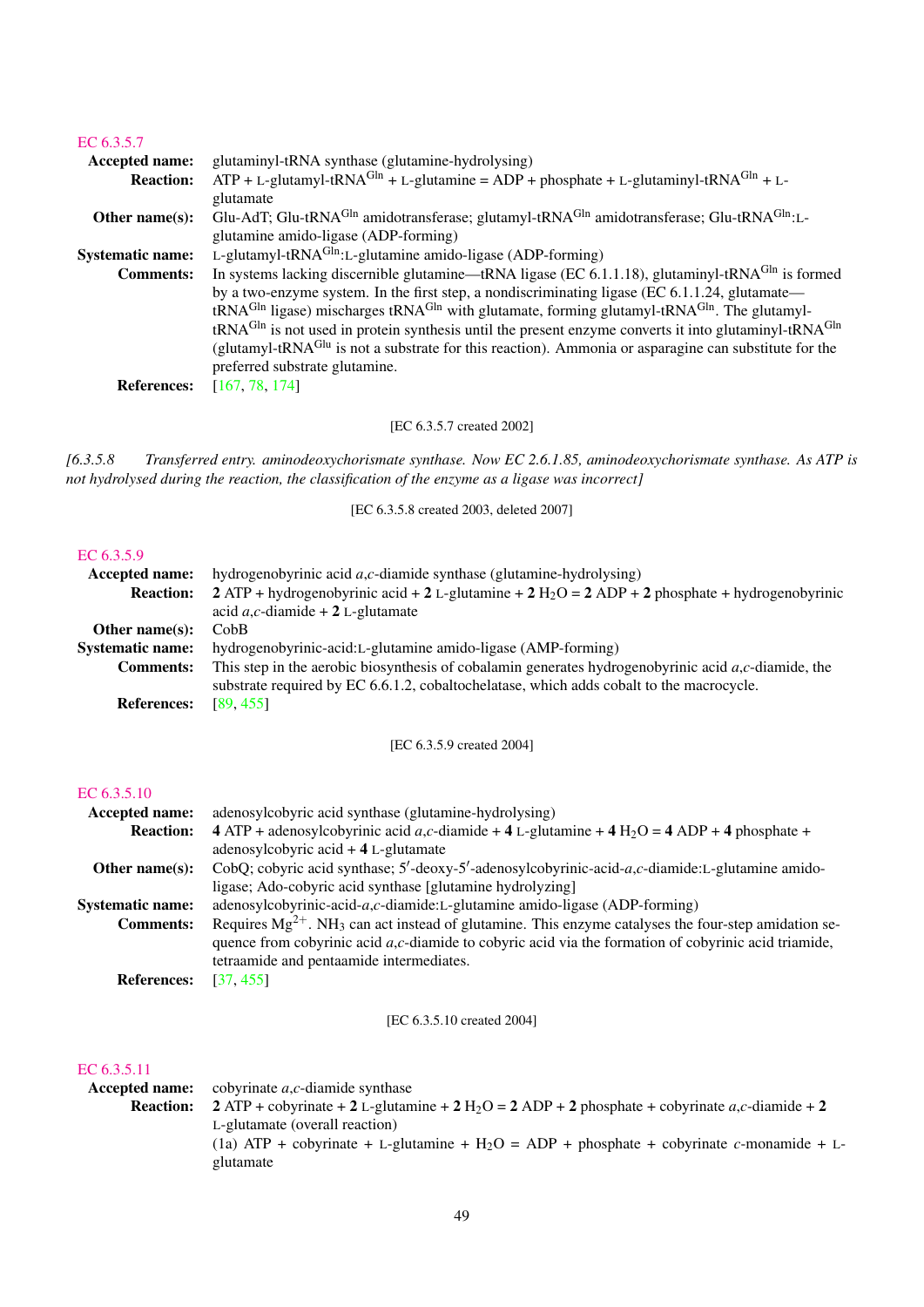| Other name(s):<br><b>Systematic name:</b><br><b>Comments:</b> | (1b) ATP + cobyrinate c-monamide + L-glutamine + H <sub>2</sub> O = ADP + phosphate + cobyrinate a,c-diamide<br>$+ L$ -glutamate<br>cobyrinic acid a,c-diamide synthetase; CbiA<br>cobyrinate:L-glutamine amido-ligase (ADP-forming)<br>This enzyme is the first glutamine amidotransferase that participates in the anaerobic (early cobalt<br>insertion) biosynthetic pathway of adenosylcobalamin, and catalyses the ATP-dependent synthe-<br>sis of cobyrinate $a, c$ -diamide from cobyrinate using either L-glutamine or ammonia as the nitrogen<br>source. It is proposed that the enzyme first catalyses the amidation of the c-carboxylate, and then the<br>intermediate is released into solution and binds to the same catalytic site for the amidation of the a- |
|---------------------------------------------------------------|------------------------------------------------------------------------------------------------------------------------------------------------------------------------------------------------------------------------------------------------------------------------------------------------------------------------------------------------------------------------------------------------------------------------------------------------------------------------------------------------------------------------------------------------------------------------------------------------------------------------------------------------------------------------------------------------------------------------------------------------------------------------------|
| <b>References:</b>                                            | carboxylate. The $K_m$ for ammonia is substantially higher than that for L-glutamine.<br>$[118]$                                                                                                                                                                                                                                                                                                                                                                                                                                                                                                                                                                                                                                                                             |
|                                                               | [EC 6.3.5.11 created 2010]                                                                                                                                                                                                                                                                                                                                                                                                                                                                                                                                                                                                                                                                                                                                                   |
| EC 6.3.5.12<br>Accepted name:<br><b>Reaction:</b>             | Ni-sirohydrochlorin $a, c$ -diamide synthase<br>$2$ ATP + Ni-sirohydrochlorin + 2 L-glutamine + 2 H <sub>2</sub> O = 2 ADP + 2 phosphate + Ni-sirohydrochlorin                                                                                                                                                                                                                                                                                                                                                                                                                                                                                                                                                                                                               |
| Other name(s):<br><b>Systematic name:</b><br><b>Comments:</b> | $a, c$ -diamide + 2 L-glutamate<br>$cfbB$ (gene name)<br>Ni-sirohydrochlorin:L-glutamine amido-ligase (ADP-forming)<br>The enzyme, studied from the methanogenic archaeon Methanosarcina acetivorans, participates in the<br>biosynthesis of the nickel-containing tetrapyrrole cofactor coenzyme $F_{430}$ , which is required by EC<br>2.8.4.1, coenzyme-B sulfoethylthiotransferase.                                                                                                                                                                                                                                                                                                                                                                                      |
| <b>References:</b>                                            | $[481]$                                                                                                                                                                                                                                                                                                                                                                                                                                                                                                                                                                                                                                                                                                                                                                      |

[EC 6.3.5.12 created 2017]

# EC 6.4 Forming carbon-carbon bonds

This subclass contains a single sub-subclass (EC 6.4.1) for enzymes that form carbon-carbon bonds. These are the carboxylating enzymes, which are mostly biotinyl-proteins.

# EC 6.4.1 Ligases that form carbon-carbon bonds (only sub-subclass identified to date)

#### [EC 6.4.1.1](http://www.enzyme-database.org/query.php?ec=6.4.1.1)

|                         | <b>Accepted name:</b> pyruvate carboxylase                                                           |
|-------------------------|------------------------------------------------------------------------------------------------------|
| <b>Reaction:</b>        | $ATP + pyruvate + HCO3- = ADP + phosphate + oxaloacetate$                                            |
| Other name $(s)$ :      | <i>pyruvic carboxylase</i>                                                                           |
| <b>Systematic name:</b> | pyruvate:carbon-dioxide ligase (ADP-forming)                                                         |
| <b>Comments:</b>        | A biotinyl-protein containing manganese (animal tissues) or zinc (yeast). The animal enzyme requires |
|                         | acetyl-CoA.                                                                                          |
|                         | <b>References:</b> [265, 384, 386, 439]                                                              |

[EC 6.4.1.1 created 1961]

#### [EC 6.4.1.2](http://www.enzyme-database.org/query.php?ec=6.4.1.2)

|                         | <b>Accepted name:</b> acetyl-CoA carboxylase                                                 |
|-------------------------|----------------------------------------------------------------------------------------------|
|                         | <b>Reaction:</b> $ATP + acetyl-CoA + hydrogencarbonate = ADP + phosphate + malonyl-CoA$      |
| Other name $(s)$ :      | HFA1 (gene name); ACC1 (gene name); acetyl coenzyme A carboxylase; acetyl-CoA:carbon-dioxide |
|                         | ligase (ADP-forming)                                                                         |
| <b>Systematic name:</b> | acetyl-CoA:hydrogencarbonate ligase (ADP-forming)                                            |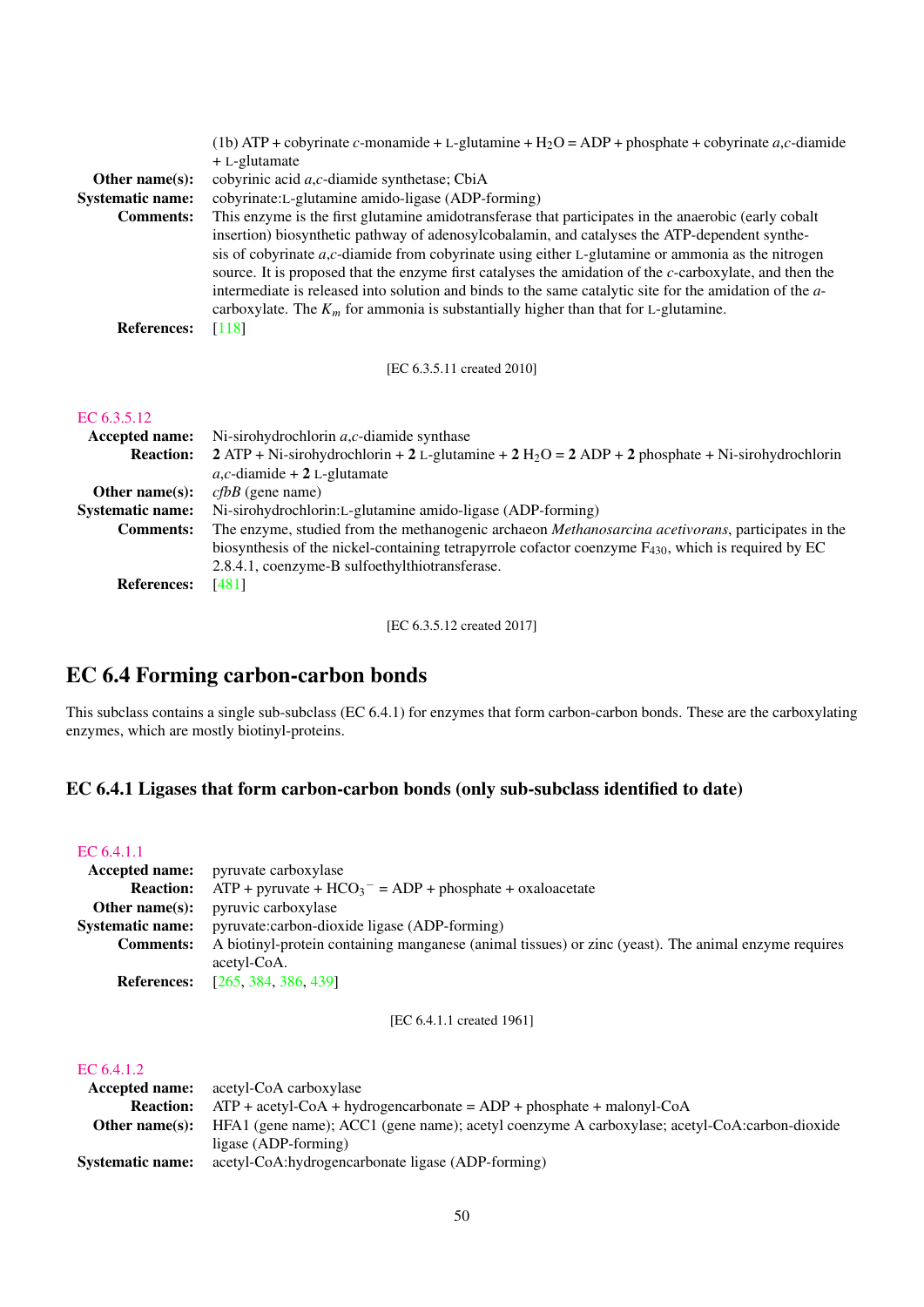| <b>Comments:</b> | This enzyme is a multi-domain polypeptide that catalyses three different activities - a biotin carboxyl- |
|------------------|----------------------------------------------------------------------------------------------------------|
|                  | carrier protein (BCCP), a biotin carboxylase that catalyses the transfer of a carboxyl group from        |
|                  | hydrogencarbonate to the biotin molecule carried by the carrier protein, and the transfer of the car-    |
|                  | boxyl group from biotin to acetyl-CoA, forming malonyl-CoA. In some organisms these activities           |
|                  | are catalysed by separate enzymes (see EC 6.3.4.14, biotin carboxylase, and EC 2.1.3.15, acetyl-CoA      |
|                  | carboxytransferase). The carboxylation of the carrier protein requires ATP, while the transfer of the    |
|                  | carboxyl group to acetyl-CoA does not.                                                                   |
|                  | <b>D C</b> (440 140 050 050 440 404 50 1001                                                              |

References: [\[449,](#page-80-6) [149,](#page-65-5) [259,](#page-70-5) [258,](#page-70-6) [440,](#page-79-7) [434,](#page-79-8) [59,](#page-61-4) [199\]](#page-67-6)

[EC 6.4.1.2 created 1961, modified 2018]

#### [EC 6.4.1.3](http://www.enzyme-database.org/query.php?ec=6.4.1.3)

|                         | <b>Accepted name:</b> propionyl-CoA carboxylase                                            |
|-------------------------|--------------------------------------------------------------------------------------------|
|                         | <b>Reaction:</b> ATP + propanoyl-CoA + $HCO_3^-$ = ADP + phosphate + (S)-methylmalonyl-CoA |
|                         | <b>Other name(s):</b> propionyl coenzyme A carboxylase                                     |
| <b>Systematic name:</b> | propanoyl-CoA:carbon-dioxide ligase (ADP-forming)                                          |
| <b>Comments:</b>        | A biotinyl-protein. Also carboxylates butanoyl-CoA and catalyses transcarboxylation.       |
|                         | <b>References:</b> [197, 219, 277, 292, 440]                                               |
|                         |                                                                                            |

[EC 6.4.1.3 created 1961, modified 1983]

#### [EC 6.4.1.4](http://www.enzyme-database.org/query.php?ec=6.4.1.4)

| Accepted name:          | methylcrotonoyl-CoA carboxylase                                                                           |
|-------------------------|-----------------------------------------------------------------------------------------------------------|
| <b>Reaction:</b>        | $ATP + 3$ -methylcrotonoyl-CoA + HCO <sub>3</sub> <sup>-</sup> = ADP + phosphate + 3-methylglutaconyl-CoA |
| Other name $(s)$ :      | methylcrotonyl coenzyme A carboxylase; $\beta$ -methylcrotonyl coenzyme A carboxylase; $\beta$ -          |
|                         | methylcrotonyl CoA carboxylase; methylcrotonyl-CoA carboxylase                                            |
| <b>Systematic name:</b> | 3-methylcrotonoyl-CoA:carbon-dioxide ligase (ADP-forming)                                                 |
| <b>Comments:</b>        | A biotinyl-protein.                                                                                       |
| <b>References:</b>      | [203, 242, 359, 440]                                                                                      |

[EC 6.4.1.4 created 1961]

#### [EC 6.4.1.5](http://www.enzyme-database.org/query.php?ec=6.4.1.5)

| geranoyl-CoA carboxylase                                                                                            |
|---------------------------------------------------------------------------------------------------------------------|
| $ATP +$ geranoyl-CoA + HCO <sub>3</sub> <sup>-</sup> = ADP + phosphate + 3-(4-methylpent-3-en-1-yl)pent-2-enedioyl- |
| CoA                                                                                                                 |
| geranoyl coenzyme A carboxylase; geranyl-CoA carboxylase                                                            |
| geranoyl-CoA:carbon-dioxide ligase (ADP-forming)                                                                    |
| A biotinyl-protein. Also carboxylates dimethylpropenoyl-CoA and farnesoyl-CoA.                                      |
| [385]                                                                                                               |
|                                                                                                                     |

#### [EC 6.4.1.5 created 1972]

#### [EC 6.4.1.6](http://www.enzyme-database.org/query.php?ec=6.4.1.6)

| $\text{acetone} + \text{CO}_2 + \text{ATP} + 2 \text{ H}_2\text{O} = \text{acetoacetate} + \text{AMP} + 2 \text{ phosphate}$<br><b>Reaction:</b><br>acetone: carbon-dioxide ligase (AMP-forming)<br><b>Systematic name:</b><br>Requires $Mg^{2+}$ and ATP. The enzyme from <i>Xanthobacter</i> sp. strain Py2 also carboxylates butan-2-<br><b>Comments:</b><br>one to 3-oxopentanoate. |  |
|-----------------------------------------------------------------------------------------------------------------------------------------------------------------------------------------------------------------------------------------------------------------------------------------------------------------------------------------------------------------------------------------|--|
|                                                                                                                                                                                                                                                                                                                                                                                         |  |
|                                                                                                                                                                                                                                                                                                                                                                                         |  |
|                                                                                                                                                                                                                                                                                                                                                                                         |  |
|                                                                                                                                                                                                                                                                                                                                                                                         |  |
| [392]<br><b>References:</b>                                                                                                                                                                                                                                                                                                                                                             |  |

[EC 6.4.1.6 created 2001]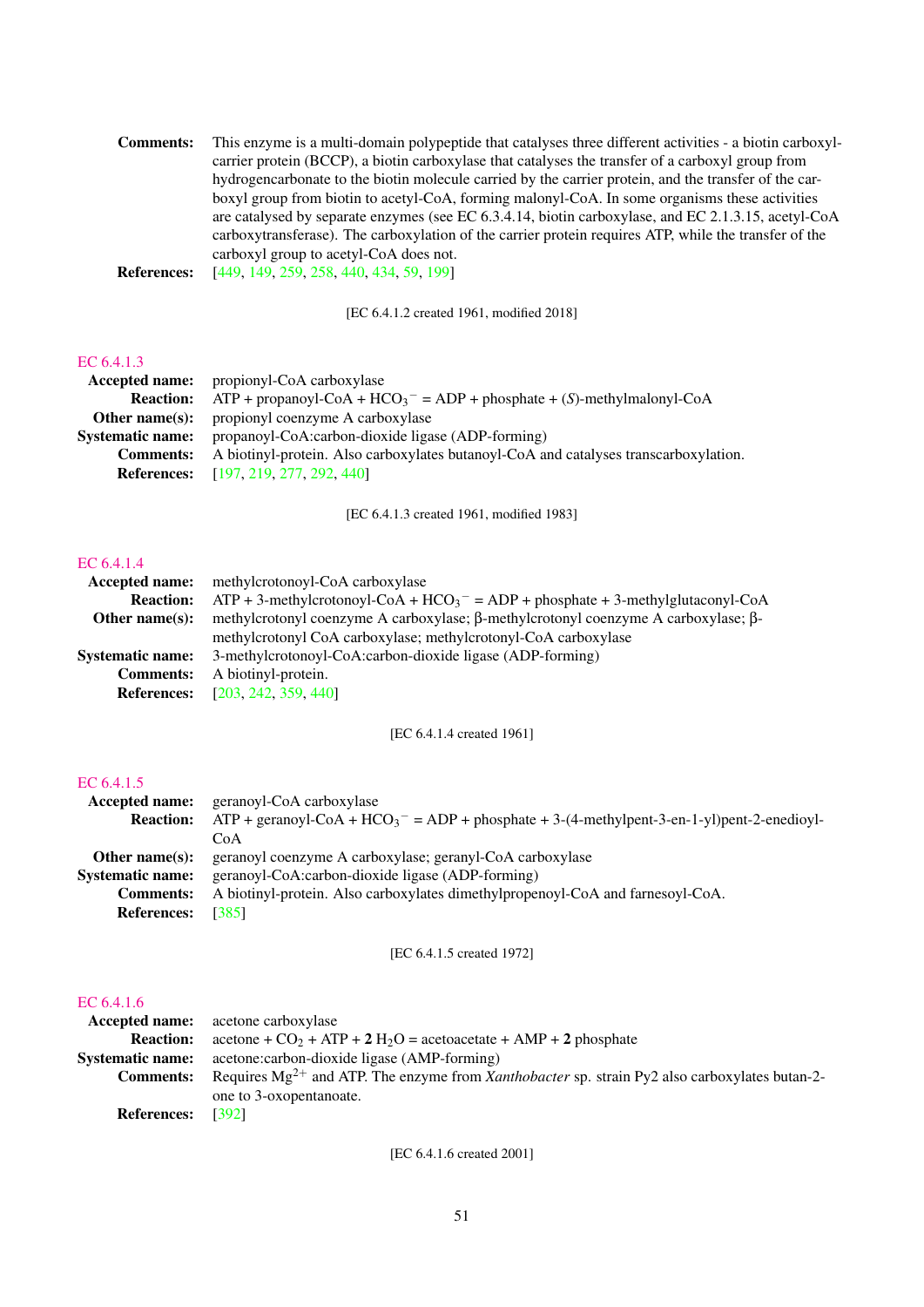#### [EC 6.4.1.7](http://www.enzyme-database.org/query.php?ec=6.4.1.7)

|                       | <b>Accepted name:</b> 2-oxoglutarate carboxylase                                                                 |
|-----------------------|------------------------------------------------------------------------------------------------------------------|
| <b>Reaction:</b>      | $ATP + 2$ -oxoglutarate + HCO <sub>3</sub> <sup>-</sup> = ADP + phosphate + oxalosuccinate                       |
| <b>Other name(s):</b> | oxalosuccinate synthetase; carboxylating factor for ICDH (incorrect); CFI; OGC                                   |
| <b>Comments:</b>      | A biotin-containing enzyme that requires $Mg^{2+}$ for activity. It was originally thought [15] that this        |
|                       | enzyme was a promoting factor for the carboxylation of 2-oxoglutarate by EC 1.1.1.41, isocitrate de-             |
|                       | hydrogenase (NAD <sup>+</sup> ), but this has since been disproved [14]. The product of the reaction is unstable |
|                       | and is quickly converted into isocitrate by the action of EC 1.1.1.41 $[14]$ .                                   |
| <b>References:</b>    | [15, 14]                                                                                                         |

[EC 6.4.1.7 created 2006]

#### [EC 6.4.1.8](http://www.enzyme-database.org/query.php?ec=6.4.1.8)

|                    | <b>Accepted name:</b> acetophenone carboxylase                                                       |
|--------------------|------------------------------------------------------------------------------------------------------|
| <b>Reaction:</b>   | 2 ATP + acetophenone + $HCO_3^-$ + $H_2O$ + $H^+$ = 2 ADP + 2 phosphate + 3-oxo-3-phenylpropanoate   |
| Systematic name:   | acetophenone: carbon-dioxide ligase (ADP-forming)                                                    |
| <b>Comments:</b>   | The enzyme is involved in anaerobic degradation of ethylbenzene. No activity with acetone, butanone, |
|                    | 4-hydroxy-acetophenone or 4-amino-acetophenone.                                                      |
| <b>References:</b> | [185]                                                                                                |

[EC 6.4.1.8 created 2011]

#### [EC 6.4.1.9](http://www.enzyme-database.org/query.php?ec=6.4.1.9)

| <b>Accepted name:</b>   | coenzyme $F_{430}$ synthetase                                                                                        |
|-------------------------|----------------------------------------------------------------------------------------------------------------------|
| <b>Reaction:</b>        | ATP + 15,17 <sup>3</sup> -seco-F <sub>430</sub> -17 <sup>3</sup> -acid = ADP + phosphate + coenzyme F <sub>430</sub> |
| Other name $(s)$ :      | $cfbE$ (gene name)                                                                                                   |
| <b>Systematic name:</b> | $15,173$ -seco-F <sub>430</sub> -17 <sup>3</sup> -acid cyclo-ligase (ADP-forming)                                    |
| <b>Comments:</b>        | The enzyme, studied from the methanogenic archaeon Methanosarcina acetivorans, catalyses the last                    |
|                         | step in the biosynthesis of the nickel-containing tetrapyrrole cofactor coenzyme $F_{430}$ , which is re-            |
|                         | quired by EC 2.8.4.1, coenzyme-B sulfoethylthiotransferase.                                                          |
| <b>References:</b>      | [481]                                                                                                                |

[EC 6.4.1.9 created 2017]

# EC 6.5 Forming phosphoric-ester bonds

This subclass contains enzymes that restore broken phosphodiester bonds in nucleic acids (often called repair enzymes) in a single sub-subclass (EC 6.5.1).

# EC 6.5.1 Ligases that form phosphoric-ester bonds (only sub-subclass identified to date)

| EC 6.5.1.1            |                                                                                                         |
|-----------------------|---------------------------------------------------------------------------------------------------------|
| <b>Accepted name:</b> | DNA ligase (ATP)                                                                                        |
| <b>Reaction:</b>      | $ATP + (deoxyribonucleotide)n - 3' - hydroxyl + 5' -phospho-(deoxyribonucleotide)m =$                   |
|                       | $(deoxyribonucleotide)n+m + AMP + diphosphate (overall reaction)$                                       |
|                       | (1a) ATP + [DNA ligase]-L-lysine = [DNA ligase]- $N^6$ -(5'-adenylyl)-L-lysine + diphosphate            |
|                       | (1b) [DNA ligase]- $N^6$ -(5'-adenylyl)-L-lysine + 5'-phospho-(deoxyribonucleotide) $m = 5'$ -(5'-      |
|                       | diphosphoadenosine)-(deoxyribonucleotide) $m + [DNA$ ligase]-L-lysine                                   |
|                       | (1c) (deoxyribonucleotide) $n^{-3'}$ -hydroxyl + 5'-(5'-diphosphoadenosine)-(deoxyribonucleotide) $m =$ |
|                       | $(deoxyribonucleotide)n+m + AMP$                                                                        |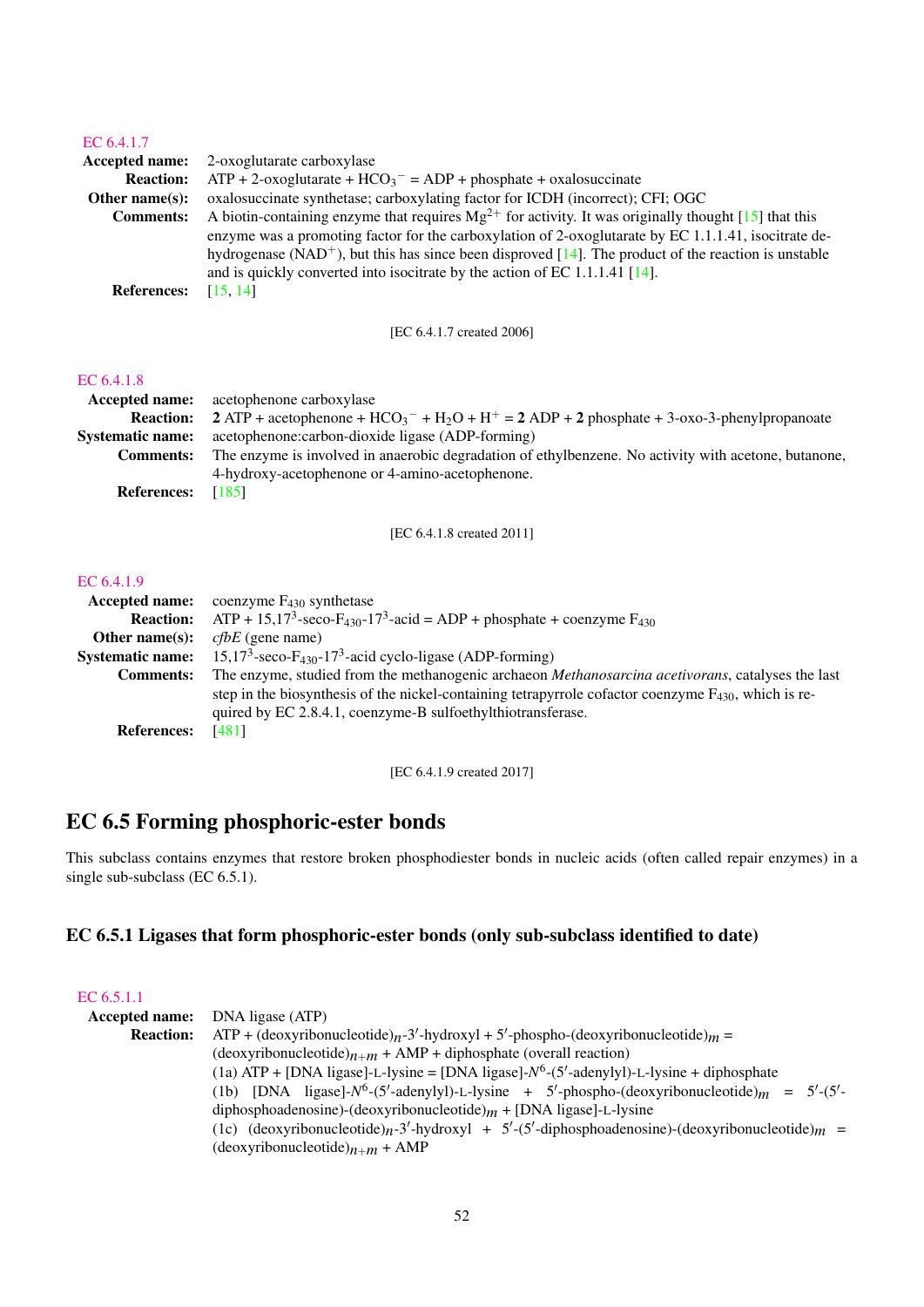| Other name $(s)$ :      | polydeoxyribonucleotide synthase (ATP); polynucleotide ligase (ambiguous); sealase; DNA re-                   |
|-------------------------|---------------------------------------------------------------------------------------------------------------|
|                         | pair enzyme (ambiguous); DNA joinase (ambiguous); DNA ligase (ambiguous); deoxyribonucleic                    |
|                         | ligase (ambiguous); deoxyribonucleate ligase (ambiguous); DNA-joining enzyme (ambiguous);                     |
|                         | deoxyribonucleic-joining enzyme (ambiguous); deoxyribonucleic acid-joining enzyme (ambiguous);                |
|                         | deoxyribonucleic repair enzyme (ambiguous); deoxyribonucleic joinase (ambiguous); deoxyribonu-                |
|                         | cleic acid ligase (ambiguous); deoxyribonucleic acid joinase (ambiguous); deoxyribonucleic acid               |
|                         | repair enzyme (ambiguous); poly(deoxyribonucleotide):poly(deoxyribonucleotide) ligase (AMP-                   |
|                         | forming)                                                                                                      |
| <b>Systematic name:</b> | poly(deoxyribonucleotide)-3'-hydroxyl:5'-phospho-poly(deoxyribonucleotide) ligase (ATP)                       |
| <b>Comments:</b>        | The enzyme catalyses the ligation of DNA strands with 3'-hydroxyl and 5'-phosphate termini, form-             |
|                         | ing a phosphodiester and sealing certain types of single-strand breaks in duplex DNA. Catalysis oc-           |
|                         | curs by a three-step mechanism, starting with the activation of the enzyme by ATP, forming a phos-            |
|                         | phoramide bond between adenylate and a lysine residue. The adenylate group is then transferred to             |
|                         | the 5'-phosphate terminus of the substrate, forming the capped structure $5'$ - $(5'$ -diphosphoadenosine)-   |
|                         | [DNA]. Finally, the enzyme catalyses a nucleophilic attack of the 3'-OH terminus on the capped ter-           |
|                         | minus, which results in formation of the phosphodiester bond and release of the adenylate. RNA can            |
|                         | also act as substrate, to some extent. cf. EC 6.5.1.2, DNA ligase (NAD <sup>+</sup> ), EC 6.5.1.6, DNA ligase |
|                         | $(ATP or NAD+)$ , and EC 6.5.1.7, DNA ligase (ATP, ADP or GTP).                                               |
| <b>References:</b>      | [24, 35, 462, 169]                                                                                            |
|                         |                                                                                                               |

[EC 6.5.1.1 created 1972, modified 1976, modified 2016]

#### [EC 6.5.1.2](http://www.enzyme-database.org/query.php?ec=6.5.1.2)

| Accepted name:          | DNA ligase $(NAD+)$                                                                                                     |
|-------------------------|-------------------------------------------------------------------------------------------------------------------------|
| <b>Reaction:</b>        | NAD <sup>+</sup> + (deoxyribonucleotide) <sub>n</sub> -3'-hydroxyl + 5'-phospho-(deoxyribonucleotide) <sub>m</sub> =    |
|                         | (deoxyribonucleotide) $n+m +$ AMP + $\beta$ -nicotinamide D-nucleotide (overall reaction)                               |
|                         | (1a) NAD <sup>+</sup> + [DNA ligase]-L-lysine = [DNA ligase]- $N^6$ -(5'-adenylyl)-L-lysine + $\beta$ -nicotinamide D-  |
|                         | nucleotide                                                                                                              |
|                         |                                                                                                                         |
|                         | (1b) [DNA ligase]- $N^6$ -(5'-adenylyl)-L-lysine + 5'-phospho-(deoxyribonucleotide) $m = 5'$ -(5'-                      |
|                         | diphosphoadenosine)-(deoxyribonucleotide) $m + [DNA$ ligase]-L-lysine                                                   |
|                         | (1c) (deoxyribonucleotide) $n-3'$ -hydroxyl + 5'-(5'-diphosphoadenosine)-(deoxyribonucleotide) $m =$                    |
|                         | $(deoxyribonucleotide)n+m + AMP$                                                                                        |
| Other name(s):          | polydeoxyribonucleotide synthase (NAD <sup>+</sup> ); polynucleotide ligase (NAD <sup>+</sup> ); DNA repair enzyme (am- |
|                         | biguous); DNA joinase (ambiguous); polynucleotide synthetase (nicotinamide adenine dinucleotide);                       |
|                         | deoxyribonucleic-joining enzyme (ambiguous); deoxyribonucleic ligase (ambiguous); deoxyribonu-                          |
|                         | cleic repair enzyme (ambiguous); deoxyribonucleic joinase (ambiguous); DNA ligase (ambiguous);                          |
|                         | deoxyribonucleate ligase (ambiguous); polynucleotide ligase (ambiguous); deoxyribonucleic acid                          |
|                         | ligase (ambiguous); polynucleotide synthetase (ambiguous); deoxyribonucleic acid joinase (ambigu-                       |
|                         | ous); DNA-joining enzyme (ambiguous); polynucleotide ligase (nicotinamide adenine dinucleotide);                        |
|                         | poly(deoxyribonucleotide):poly(deoxyribonucleotide) ligase (AMP-forming, NMN-forming)                                   |
| <b>Systematic name:</b> | poly(deoxyribonucleotide)-3'-hydroxyl:5'-phospho-poly(deoxyribonucleotide) ligase (NAD <sup>+</sup> )                   |
| <b>Comments:</b>        | The enzyme, typically found in bacteria, catalyses the ligation of DNA strands with 3'-hydroxyl and                     |
|                         | 5'-phosphate termini, forming a phosphodiester and sealing certain types of single-strand breaks in                     |
|                         | duplex DNA. Catalysis occurs by a three-step mechanism, starting with the activation of the enzyme                      |
|                         | by $NAD^+$ , forming a phosphoramide bond between adenylate and a lysine residue. The adenylate                         |
|                         | group is then transferred to the $5'$ -phosphate terminus of the substrate, forming the capped structure                |
|                         |                                                                                                                         |
|                         | $5'$ -(5'-diphosphoadenosine)-[DNA]. Finally, the enzyme catalyses a nucleophilic attack of the $3'$ -OH                |
|                         | terminus on the capped terminus, which results in formation of the phosphodiester bond and release                      |
|                         | of the adenylate. RNA can also act as substrate, to some extent. cf. EC 6.5.1.1, DNA ligase (ATP), EC                   |
|                         | 6.5.1.6, DNA ligase (ATP or NAD <sup>+</sup> ), and EC 6.5.1.7, DNA ligase (ATP, ADP or GTP).                           |
| <b>References:</b>      | [487, 236, 286, 287, 438]                                                                                               |
|                         |                                                                                                                         |

[EC 6.5.1.2 created 1972, modified 1976, modified 2016]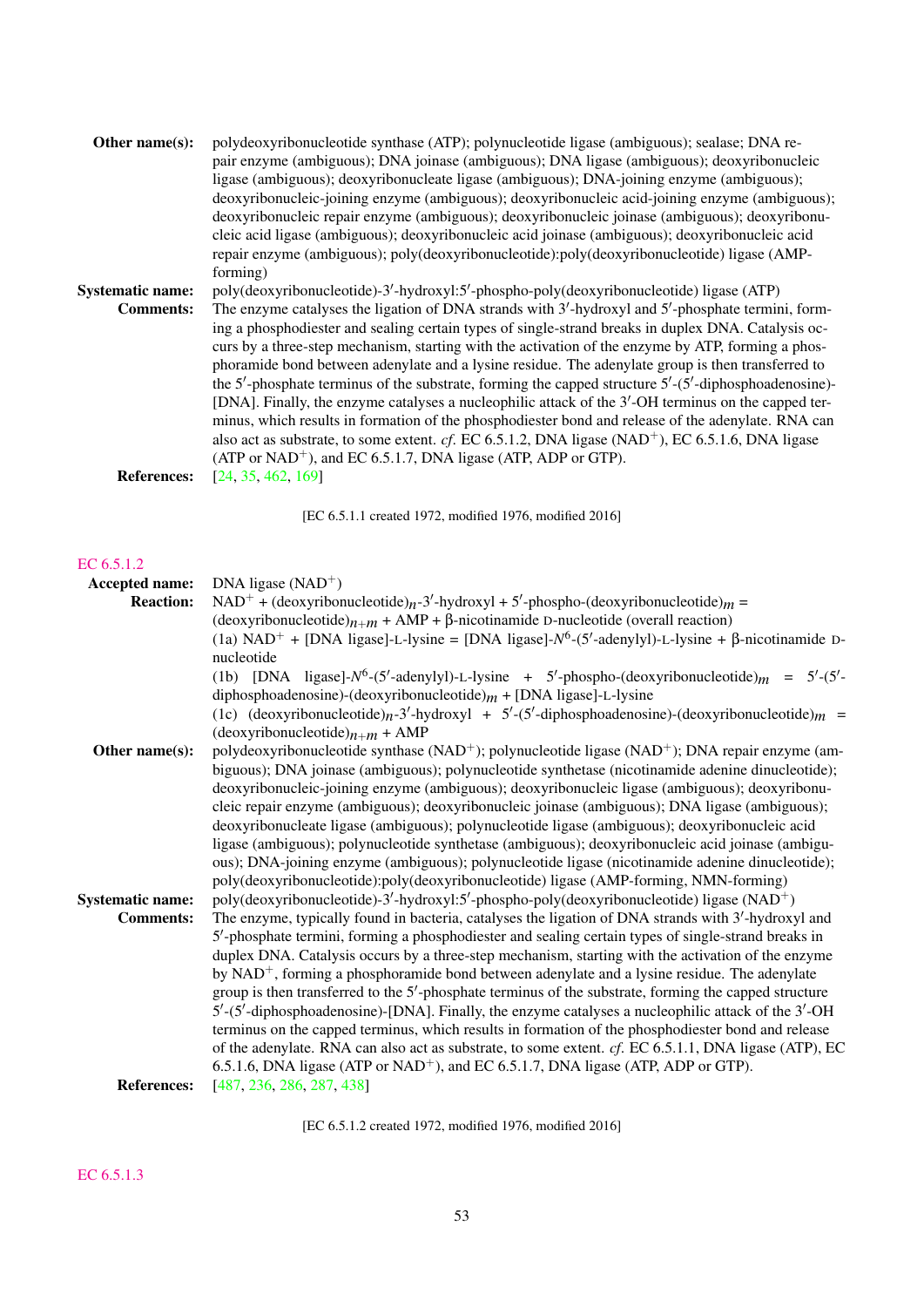| <b>Reaction:</b>        | RNA ligase (ATP)                                                                                                                                                |
|-------------------------|-----------------------------------------------------------------------------------------------------------------------------------------------------------------|
|                         | $ATP + (ribonucleotide)n - 3'$ -hydroxyl + 5'-phospho-(ribonucleotide) <sub>m</sub> = (ribonucleotide) <sub>n+m</sub> + AMP                                     |
|                         | + diphosphate (overall reaction)                                                                                                                                |
|                         | (1a) ATP + [RNA ligase]-L-lysine = [RNA ligase]- $N^6$ -(5'-adenylyl)-L-lysine + diphosphate                                                                    |
|                         | (1b) [RNA ligase]- $N^6$ -(5'-adenylyl)-L-lysine + 5'-phospho-(ribonucleotide) <sub>m</sub> =<br>$5'$ - $(5'$ -                                                 |
|                         | diphosphoadenosine)-(ribonucleotide) $m +$ [RNA ligase]-L-lysine                                                                                                |
|                         | $+$ 5'-(5'-diphosphoadenosine)-(ribonucleotide) <sub>m</sub><br>$(ribonucleotide)n$ -3'-hydroxyl<br>(1c)<br>$=$<br>(ribonucleotide) $n+m +$ AMP                 |
| Other name(s):          | polyribonucleotide synthase (ATP); RNA ligase; polyribonucleotide ligase; ribonucleic ligase;<br>poly(ribonucleotide):poly(ribonucleotide) ligase (AMP-forming) |
| <b>Systematic name:</b> | poly(ribonucleotide)-3'-hydroxyl:5'-phospho-poly(ribonucleotide) ligase (ATP)                                                                                   |
| <b>Comments:</b>        | The enzyme catalyses the ligation of RNA strands with 3'-hydroxyl and 5'-phosphate termini, form-                                                               |
|                         | ing a phosphodiester and sealing certain types of single-strand breaks in RNA. Catalysis occurs                                                                 |
|                         | by a three-step mechanism, starting with the activation of the enzyme by ATP, forming a phospho-                                                                |
|                         | ramide bond between adenylate and a lysine residue. The adenylate group is then transferred to the 5'-                                                          |
|                         | phosphate terminus of the substrate, forming the capped structure 5'-(5'-diphosphoadenosine)-[RNA].                                                             |
|                         | Finally, the enzyme catalyses a nucleophilic attack of the 3'-OH terminus on the capped terminus,                                                               |
|                         | which results in formation of the phosphodiester bond and release of the adenylate.                                                                             |
| <b>References:</b>      | [390, 75, 410, 362, 158, 301]                                                                                                                                   |
|                         | [EC 6.5.1.3 created 1976, modified 2016]                                                                                                                        |
|                         |                                                                                                                                                                 |
| EC 6.5.1.4              |                                                                                                                                                                 |
| Accepted name:          | RNA 3'-terminal-phosphate cyclase (ATP)                                                                                                                         |
| <b>Reaction:</b>        | $ATP + [RNA]-3'-(3'-phospho-ribonucleoside) = AMP + diphosphate + [RNA]-3'-(2',3'-1')$                                                                          |
|                         | cyclophospho)-ribonucleoside (overall reaction)                                                                                                                 |
|                         | (1a) ATP + [RNA 3'-phosphate cyclase]-L-histidine = [RNA 3'-phosphate cyclase]- $N^{\tau}$ -(5'-adenylyl)-L-                                                    |
|                         |                                                                                                                                                                 |
|                         |                                                                                                                                                                 |
|                         | histidine + diphosphate                                                                                                                                         |
|                         | $3'$ -phosphate cyclase]- $N^{\tau}$ -(5'-adenylyl)-L-histidine + [RNA]-3'-(3'-phospho-<br>[RNA<br>(1b)                                                         |
|                         | ribonucleoside) = [RNA $3'$ -phosphate cyclase]-L-histidine + [RNA]-3'-ribonucleoside- $3'$ -(5'-<br>diphosphoadenosine)                                        |
|                         | $[RNA]-3'-ribonucleoside-3'-(5'-diphosphoadenosine)$ = $[RNA]-3'-(2',3'-cyclophospho)-$<br>(1c)                                                                 |
|                         | ribonucleoside + AMP                                                                                                                                            |
| Other name(s):          | <i>rtcA</i> (gene name); RNA cyclase (ambiguous); RNA-3'-phosphate cyclase (ambiguous)                                                                          |
| <b>Systematic name:</b> | RNA-3'-phosphate:RNA ligase (cyclizing, AMP-forming)                                                                                                            |
| <b>Comments:</b>        | The enzyme converts the 3'-terminal phosphate of various RNA substrates into the $2^{\prime},3^{\prime}$ -cyclic phos-                                          |
|                         | phodiester in an ATP-dependent reaction. Catalysis occurs by a three-step mechanism, starting with                                                              |
|                         | the activation of the enzyme by ATP, forming a phosphoramide bond between adenylate and a his-                                                                  |
|                         | tidine residue $[36, 421]$ . The adenylate group is then transferred to the 3'-phosphate terminus of the                                                        |
|                         | substrate, forming the capped structure [RNA]-3'-(5'-diphosphoadenosine). Finally, the enzyme catal-                                                            |
|                         | yses an attack of the vicinal O-2' on the 3'-phosphorus, which results in formation of cyclic phosphate                                                         |
|                         | and release of the adenylate. The enzyme also has a polynucleotide 5' adenylylation activity [53]. $cf.$                                                        |
|                         | EC 6.5.1.5, RNA 3'-terminal-phosphate cyclase (GTP).                                                                                                            |
| <b>References:</b>      | [112, 353, 128, 129, 36, 421, 53, 80]                                                                                                                           |
|                         | [EC 6.5.1.4 created 1986, modified 1989, modified 2013, modified 2016]                                                                                          |

#### [EC 6.5.1.5](http://www.enzyme-database.org/query.php?ec=6.5.1.5)

|                  | <b>Accepted name:</b> RNA 3'-terminal-phosphate cyclase (GTP)                                               |
|------------------|-------------------------------------------------------------------------------------------------------------|
| <b>Reaction:</b> | GTP + [RNA]-3'-(3'-phospho-ribonucleoside) = GMP + diphosphate + [RNA]-3'-(2',3'-                           |
|                  | cyclophospho)-ribonucleoside (overall reaction)                                                             |
|                  | (1a) GTP + [RNA 3'-phosphate cyclase]-L-histidine = $5'$ -guanosyl [RNA 3'-phosphate cyclase]- $N^{\tau}$ - |
|                  | phosphono-L-histidine + diphosphate                                                                         |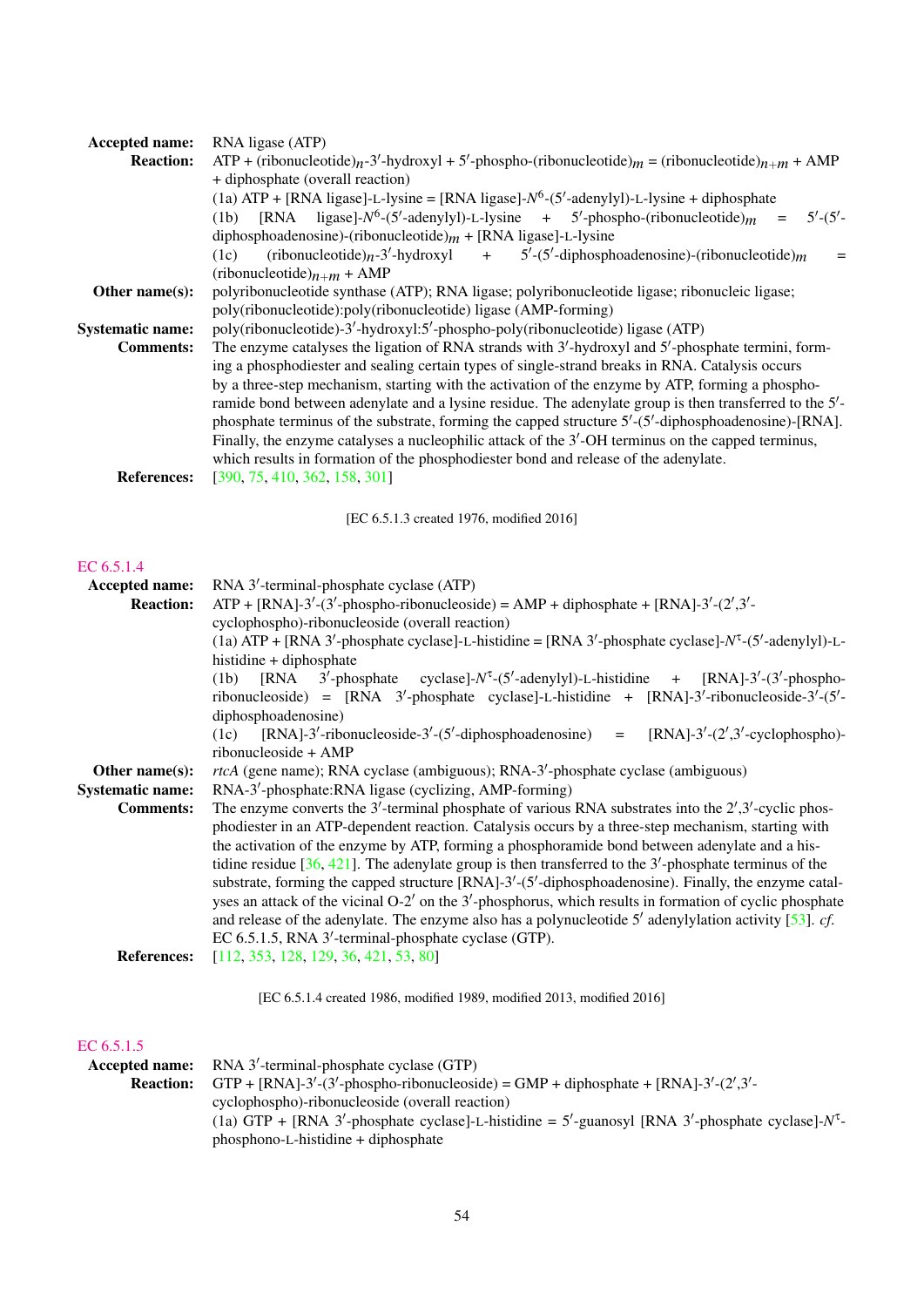| Other name(s):<br><b>Systematic name:</b><br><b>Comments:</b><br><b>References:</b> | (1b) 5'-guanosyl [RNA 3'-phosphate cyclase]-N <sup>T</sup> -phosphono-L-histidine + [RNA]-3'-(3'-phospho-<br>ribonucleoside) = [RNA $3'$ -phosphate cyclase]-L-histidine + [RNA]-3'-ribonucleoside- $3'$ -(5'-<br>diphosphoguanosine)<br>$[RNA]-3'-ribonucleoside-3'-(5'-diphosphoguanosine)$ = $[RNA]-3'-(2',3'-cyclophospho)-$<br>(1c)<br>ribonucleoside + GMP<br>Pf-Rtc; RNA-3'-phosphate cyclase (GTP)<br>RNA-3'-phosphate:RNA ligase (cyclizing, GMP-forming)<br>The enzyme, which is specific for GTP, was characterized from the archaeon Pyrococcus furiosus.<br>The enzyme converts the 3'-terminal phosphate of various RNA substrates into the $2^{\prime},3^{\prime}$ -cyclic phos-<br>phodiester in a GTP-dependent reaction. Catalysis occurs by a three-step mechanism, starting with the<br>activation of the enzyme by GTP, forming a phosphoramide bond between guanylate and a histidine<br>residue. The guanylate group is then transferred to the 3'-phosphate terminus of the substrate, forming<br>the capped structure [RNA]-3'-(5'-diphosphoguanosine). Finally, the enzyme catalyses an attack of<br>the vicinal O-2' on the 3'-phosphorus, which results in formation of cyclic phosphate and release of<br>the guanylate. cf. EC 6.5.1.4, RNA-3'-phosphate cyclase (ATP).<br>$[376]$                                                                                                                                                                                                                                                                                                           |
|-------------------------------------------------------------------------------------|----------------------------------------------------------------------------------------------------------------------------------------------------------------------------------------------------------------------------------------------------------------------------------------------------------------------------------------------------------------------------------------------------------------------------------------------------------------------------------------------------------------------------------------------------------------------------------------------------------------------------------------------------------------------------------------------------------------------------------------------------------------------------------------------------------------------------------------------------------------------------------------------------------------------------------------------------------------------------------------------------------------------------------------------------------------------------------------------------------------------------------------------------------------------------------------------------------------------------------------------------------------------------------------------------------------------------------------------------------------------------------------------------------------------------------------------------------------------------------------------------------------------------------------------------------------------------------------------------------------------------|
|                                                                                     | [EC 6.5.1.5 created 2013, modified 2016]                                                                                                                                                                                                                                                                                                                                                                                                                                                                                                                                                                                                                                                                                                                                                                                                                                                                                                                                                                                                                                                                                                                                                                                                                                                                                                                                                                                                                                                                                                                                                                                   |
| EC 6.5.1.6<br>Accepted name:<br><b>Reaction:</b>                                    | DNA ligase (ATP or NAD <sup>+</sup> )<br>(1) ATP + (deoxyribonucleotide) $n-3'$ -hydroxyl + 5'-phospho-(deoxyribonucleotide) $m =$<br>$(deoxyribonucleotide)_{n+m} + AMP + diphosphate (overall reaction)$<br>(1a) ATP + [DNA ligase]-L-lysine = $5'$ -adenosyl [DNA ligase]- $N^{\epsilon}$ -phosphono-L-lysine + diphosphate<br>(1b) 5'-adenosyl [DNA ligase]- $N^{\epsilon}$ -phosphono-L-lysine + 5'-phospho-(deoxyribonucleotide) $m = 5'$ -(5'-<br>diphosphoadenosine)-(deoxyribonucleotide) $m + [DNA$ ligase]-L-lysine<br>(1c) (deoxyribonucleotide) $n-3'$ -hydroxyl + 5'-(5'-diphosphoadenosine)-(deoxyribonucleotide) $m =$<br>$(deoxyribonucleotide)_{n+m} + AMP$<br>(2) NAD <sup>+</sup> + (deoxyribonucleotide) <sub>n</sub> -3'-hydroxyl + 5'-phospho-(deoxyribonucleotide) <sub>m</sub> =<br>$(deoxyribonucleotide)_{n+m} + AMP + \beta-nicotinamide D-nucleotide (overall reaction)$<br>(2a) NAD <sup>+</sup> + [DNA ligase]-L-lysine = 5'-adenosyl [DNA ligase]- $N^{\epsilon}$ -phosphono-L-lysine + $\beta$ -                                                                                                                                                                                                                                                                                                                                                                                                                                                                                                                                                                                          |
| <b>Systematic name:</b><br><b>Comments:</b><br><b>References:</b>                   | nicotinamide D-nucleotide<br>(2b) 5'-adenosyl [DNA ligase]- $N^{\epsilon}$ -phosphono-L-lysine + 5'-phospho-(deoxyribonucleotide) $m = 5'$ -(5'-<br>diphosphoadenosine)-(deoxyribonucleotide) $m + [DNA$ ligase]-L-lysine<br>(2c) (deoxyribonucleotide) $n-3'$ -hydroxyl + 5'-(5'-diphosphoadenosine)-(deoxyribonucleotide) $m =$<br>$(deoxyribonucleotide)_{n+m} + AMP$<br>poly(deoxyribonucleotide)-3'-hydroxyl:5'-phospho-poly(deoxyribonucleotide) ligase (ATP or NAD <sup>+</sup> )<br>The enzymes from the archaea Thermococcus fumicolans and Thermococcus onnurineus show high<br>activity with either ATP or NAD <sup>+</sup> , and significantly lower activity with TTP, GTP, and CTP. The<br>enzyme catalyses the ligation of DNA strands with 3'-hydroxyl and 5'-phosphate termini, forming a<br>phosphodiester and sealing certain types of single-strand breaks in duplex DNA. Catalysis occurs by<br>a three-step mechanism, starting with the activation of the enzyme by ATP or NAD <sup>+</sup> , forming a phos-<br>phoramide bond between adenylate and a lysine residue. The adenylate group is then transferred to<br>the $5'$ -phosphate terminus of the substrate, forming the capped structure $5'$ - $(5'$ -diphosphoadenosine)-<br>[DNA]. Finally, the enzyme catalyses a nucleophilic attack of the 3'-OH terminus on the capped ter-<br>minus, which results in formation of the phosphodiester bond and release of the adenylate. Different<br>from EC 6.5.1.1, DNA ligase (ATP), EC 6.5.1.2, DNA ligase (NAD <sup>+</sup> ) and EC 6.5.1.7, DNA ligase<br>(ATP, ADP or GTP).<br>[361, 201] |
|                                                                                     |                                                                                                                                                                                                                                                                                                                                                                                                                                                                                                                                                                                                                                                                                                                                                                                                                                                                                                                                                                                                                                                                                                                                                                                                                                                                                                                                                                                                                                                                                                                                                                                                                            |

[EC 6.5.1.6 created 2014, modified 2016]

#### [EC 6.5.1.7](http://www.enzyme-database.org/query.php?ec=6.5.1.7)

Accepted name: DNA ligase (ATP, ADP or GTP)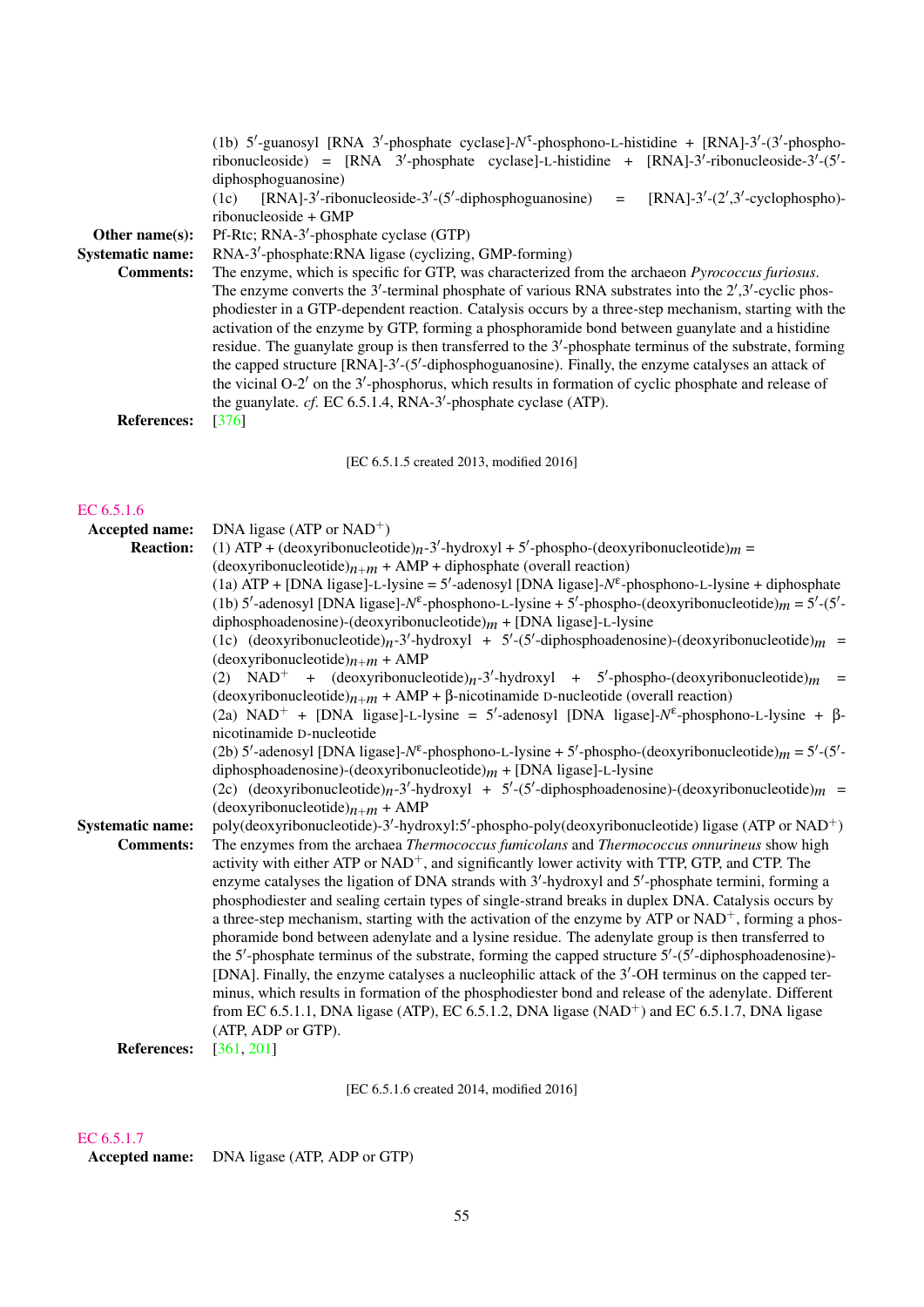| <b>Reaction:</b>        | (1) ATP + (deoxyribonucleotide) $n-3'$ -hydroxyl + 5'-phospho-(deoxyribonucleotide) $m =$                           |
|-------------------------|---------------------------------------------------------------------------------------------------------------------|
|                         | $(deoxyribonucleotide)_{n+m} + AMP + diphosphate (overall reaction)$                                                |
|                         | (1a) ATP + [DNA ligase]-L-lysine = 5'-adenosyl [DNA ligase]- $N^{\epsilon}$ -phosphono-L-lysine + diphosphate       |
|                         | (1b) 5'-adenosyl [DNA ligase]- $N^{\epsilon}$ -phosphono-L-lysine + 5'-phospho-(deoxyribonucleotide) $m = 5'$ -(5'- |
|                         | diphosphoadenosine)-(deoxyribonucleotide) $m + [DNA$ ligase]-L-lysine                                               |
|                         | (1c) (deoxyribonucleotide) $n-3'$ -hydroxyl + 5'-(5'-diphosphoadenosine)-(deoxyribonucleotide) $m =$                |
|                         | $(deoxyribonucleotide)_{n+m} + AMP$                                                                                 |
|                         | ADP + $(deoxyribonucleotide)n-3'-hydroxyl$ + 5'-phospho-(deoxyribonucleotide) <sub>m</sub> =<br>(2)                 |
|                         | $(deoxyribonucleotide)_{n+m} + AMP + phosphate (overall reaction)$                                                  |
|                         | (2a) ADP + [DNA ligase]-L-lysine = 5'-adenosyl [DNA ligase]- $N^{\epsilon}$ -phosphono-L-lysine + phosphate         |
|                         | (2b) 5'-adenosyl [DNA ligase]- $N^{\epsilon}$ -phosphono-L-lysine + 5'-phospho-(deoxyribonucleotide) $m = 5'$ -(5'- |
|                         | diphosphoadenosine)-(deoxyribonucleotide) $m +$ [DNA ligase]-L-lysine                                               |
|                         | (2c) (deoxyribonucleotide) $n-3'$ -hydroxyl + 5'-(5'-diphosphoadenosine)-(deoxyribonucleotide) $m =$                |
|                         | $(deoxyribonucleotide)_{n+m} + AMP$                                                                                 |
|                         | GTP + $(deoxyribonucleotide)n$ -3'-hydroxyl + 5'-phospho-(deoxyribonucleotide) <sub>m</sub><br>(3)                  |
|                         | $(deoxyribonucleotide)_{n+m} + GMP + diphosphate (overall reaction)$                                                |
|                         | (3a) GTP + [DNA ligase]-L-lysine = $5'$ -guanosyl [DNA ligase]- $N^{\epsilon}$ -phosphono-L-lysine + diphosphate    |
|                         | (3b) 5'-guanosyl [DNA ligase]- $N^{\epsilon}$ -phosphono-L-lysine + 5'-phospho-(deoxyribonucleotide) $m = 5'$ -(5'- |
|                         | diphosphoguanosine)-(deoxyribonucleotide) $m + [DNA$ ligase]-L-lysine                                               |
|                         | (3c) (deoxyribonucleotide) $n-3$ -hydroxyl + 5'-(5'-diphosphoguanosine)-(deoxyribonucleotide) $m =$                 |
|                         | $(deoxyribonucleotide)_{n+m} + GMP$                                                                                 |
| Other name(s):          | poly(deoxyribonucleotide):poly(deoxyribonucleotide) ligase (ATP, ADP or GTP)                                        |
| <b>Systematic name:</b> | poly(deoxyribonucleotide)-3'-hydroxyl:5'-phospho-poly(deoxyribonucleotide) ligase (ATP, ADP or<br>GTP)              |
| <b>Comments:</b>        | The enzymes from the archaea Hyperthermus butylicus and Sulfophobococcus zilligii are active with                   |
|                         | ATP, ADP or GTP. They show no activity with $NAD+$ . The enzyme catalyses the ligation of DNA                       |
|                         | strands with $3'$ -hydroxyl and $5'$ -phosphate termini, forming a phosphodiester and sealing certain types         |
|                         | of single-strand breaks in duplex DNA. Catalysis occurs by a three-step mechanism, starting with                    |
|                         | the activation of the enzyme by ATP, ADP, or GTP, forming a phosphoramide bond between adeny-                       |
|                         | late/guanylate and a lysine residue. The nucleotide is then transferred to the $5'$ -phosphate terminus of          |
|                         | the substrate, forming the capped structure 5'-(5'-diphosphoadenosine/guanosine)-[DNA]. Finally, the                |
|                         | enzyme catalyses a nucleophilic attack of the 3'-OH terminus on the capped terminus, which results in               |
|                         | formation of the phosphodiester bond and release of the nucleotide. Different from EC 6.5.1.1, DNA                  |
|                         | ligase (ATP), and EC 6.5.1.6, DNA ligase (ATP or $NAD^+$ ), which cannot utilize GTP.                               |
| <b>References:</b>      | [413, 198]                                                                                                          |
|                         |                                                                                                                     |
|                         | [EC 6.5.1.7 created 2014, modified 2016]                                                                            |
| EC 6.5.1.8              |                                                                                                                     |
| Accepted name:          | $3'$ -phosphate/ $5'$ -hydroxy nucleic acid ligase                                                                  |
| <b>Reaction:</b>        | (1) (ribonucleotide) $n-3'$ -phosphate + 5'-hydroxy-(ribonucleotide) $m + GTP = (ribonucleotide)_{n+m} +$           |
|                         | GMP + diphosphate (overall reaction)                                                                                |
|                         | (1a) GTP + [RNA ligase]-L-histidine = [RNA ligase]- $N^{\tau}$ -(5'-guanosyl-phosphono)-L-histidine +               |
|                         | diphosphate                                                                                                         |

(1b) [RNA ligase]- $N^{\tau}$ -(5'-guanosyl-phosphono)-L-histidine + (ribonucleotide)<sub>*n*</sub>-3'-phosphate =  $(ribonucleotide)<sub>n</sub> - 3' - (5'-diphosphoguanosine) + [RNA ligase] - L-histidine$ 

(1c) (ribonucleotide) $n-3'$ -(5<sup>'</sup>-diphosphoguanosine) + 5<sup>'</sup>-hydroxy-(ribonucleotide) $m =$  $(ribonucleotide)_{n+m}$  + GMP

(2) (ribonucleotide)<sub>n</sub>-2',3'-cyclophosphate + 5'-hydroxy-(ribonucleotide)<sub>m</sub> + GTP + H<sub>2</sub>O =  $(ribonucleotide)<sub>n+m</sub> + GMP + diphosphate (overall reaction)$ 

 $(2a)$  (ribonucleotide)<sub>n</sub>-2',3'-cyclophosphate + H<sub>2</sub>O = (ribonucleotide)<sub>n</sub>-3'-phosphate

(2b) GTP + [RNA ligase]-L-histidine = [RNA ligase]- $N^{\tau}$ -(5'-guanosyl-phosphono)-L-histidine + diphosphate

(2c) [RNA ligase]- $N^{\tau}$ -(5'-guanosyl-phosphono)-L-histidine + (ribonucleotide)<sub>*n*</sub>-3'-phosphate =  $(ribonucleotide)<sub>n</sub> - 3' - (5'-diphosphoguanosine) + [RNA ligase] - L-histidine$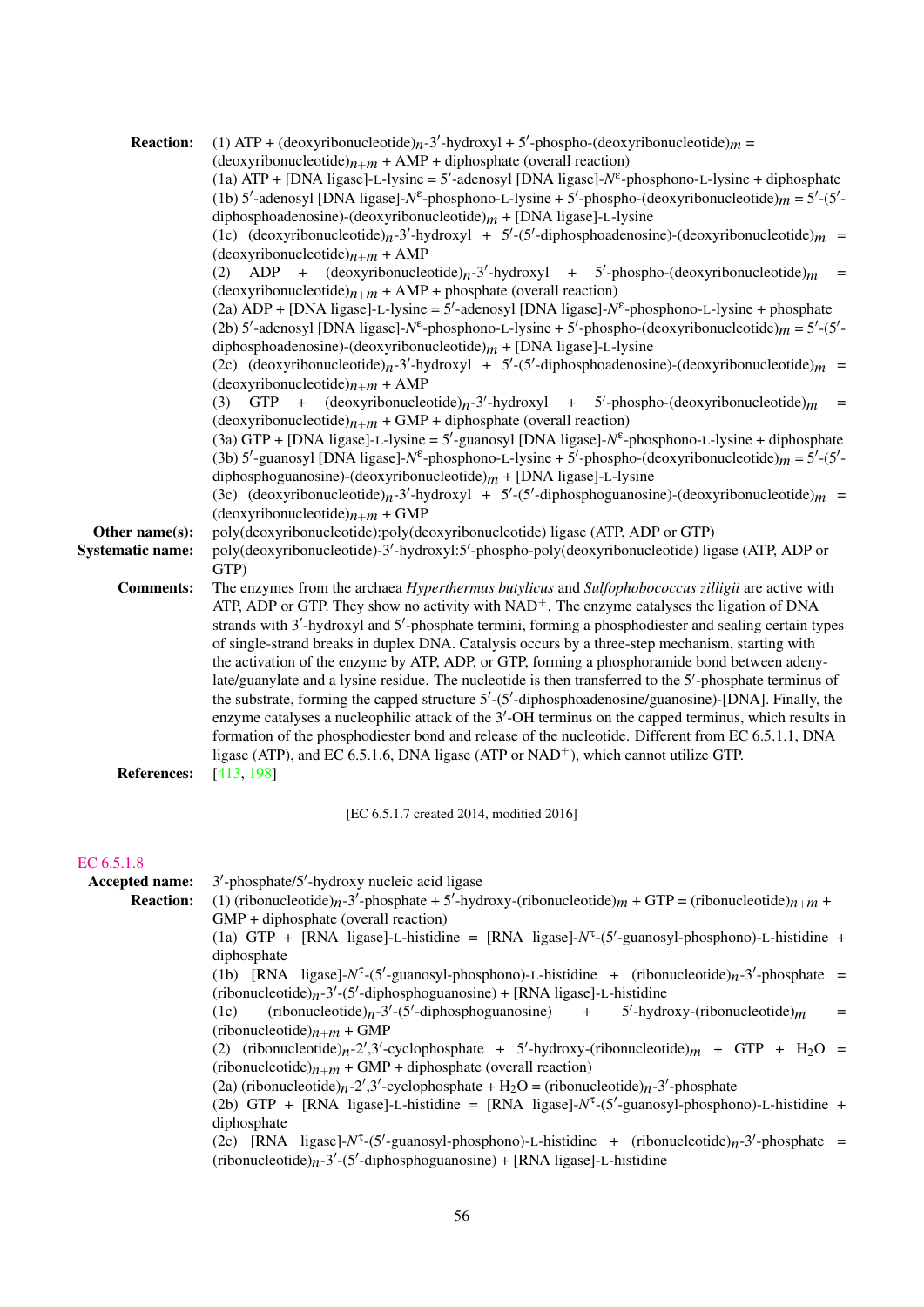|                         | (ribonucleotide) $n-3'$ -(5'-diphosphoguanosine)<br>$5'$ -hydroxy-(ribonucleotide) <sub>m</sub><br>(2d)<br>$+$           |
|-------------------------|--------------------------------------------------------------------------------------------------------------------------|
|                         | (ribonucleotide) $n+m +$ GMP                                                                                             |
| Other name $(s)$ :      | $rtcB$ (gene name)                                                                                                       |
| <b>Systematic name:</b> | poly(ribonucleotide)-3'-phosphate:5'-hydroxy-poly(ribonucleotide) ligase (GMP-forming)                                   |
| <b>Comments:</b>        | The enzyme is a GTP- and $Mn^{2+}$ -dependent 3'-5' nucleic acid ligase with the ability to join RNA                     |
|                         | with $3'$ -phosphate or $2',3'$ -cyclic-phosphate ends to RNA with $5'$ -hydroxy ends. It can also join DNA              |
|                         | with 3'-phosphate ends to DNA with 5'-hydroxy ends, provided the DNA termini are unpaired $[54]$ .                       |
|                         | The enzyme is found in members of all three kingdoms of life, and is essential in metazoa for the                        |
|                         | splicing of intron-containing tRNAs. The reaction follows a three-step mechanism with initial acti-                      |
|                         | vation of the enzyme by GTP hydrolysis, forming a phosphoramide bond between the guanylate and                           |
|                         | a histidine residue. The guanylate group is transferred to the $3'$ -phosphate terminus of the substrate,                |
|                         | forming the capped structure [DNA/RNA]-3'-(5'-diphosphoguanosine). When a suitable 5'-OH end is                          |
|                         | available, the enzyme catalyses an attack of the $5'$ -OH on the capped end to form a $3'-5'$ phosphodi-                 |
|                         | ester splice junction, releasing the guanylate. When acting on an RNA $2^{\prime},3^{\prime}$ -cyclic-phosphate, the en- |
|                         | zyme catalyses an additional reaction, hydrolysing the cyclic phosphate to a $3'$ -phosphate [260]. The                  |
|                         | metazoan enzyme requires activating cofactors in order to achieve multiple turnover catalysis $[91]$ .                   |
| <b>References:</b>      | [420, 422, 419, 92, 55, 54, 79, 91, 260]                                                                                 |
|                         |                                                                                                                          |

[EC 6.5.1.8 created 2017]

# EC 6.6 Forming nitrogen—metal bonds

This subclass contains a single sub-subclass for enzymes that form coordination complexes, i.e. form nitrogen—metal bonds (EC 6.6.1).

# EC 6.6.1 Forming coordination complexes

#### [EC 6.6.1.1](http://www.enzyme-database.org/query.php?ec=6.6.1.1)

| magnesium chelatase                                                                                                |
|--------------------------------------------------------------------------------------------------------------------|
| ATP + protoporphyrin IX + $Mg^{2+}$ + H <sub>2</sub> O = ADP + phosphate + Mg-protoporphyrin IX + 2 H <sup>+</sup> |
| protoporphyrin IX magnesium-chelatase; protoporphyrin IX Mg-chelatase; magnesium-                                  |
| protoporphyrin IX chelatase; magnesium-protoporphyrin chelatase; magnesium-chelatase; Mg-                          |
| chelatase; Mg-protoporphyrin IX magnesio-lyase                                                                     |
| Mg-protoporphyrin IX magnesium-lyase                                                                               |
| This is the first committed step of chlorophyll biosynthesis and is a branchpoint of two major routes in           |
| the tetrapyrrole pathway.                                                                                          |
| [450, 451, 115]                                                                                                    |
|                                                                                                                    |

[EC 6.6.1.1 created 2003]

# [EC 6.6.1.2](http://www.enzyme-database.org/query.php?ec=6.6.1.2)

| <b>Accepted name:</b> cobaltochelatase |                                                                                                               |
|----------------------------------------|---------------------------------------------------------------------------------------------------------------|
| <b>Reaction:</b>                       | ATP + hydrogenobyrinic acid a,c-diamide + $Co^{2+}$ + H <sub>2</sub> O = ADP + phosphate + cob(II)yrinic acid |
|                                        | $a, c$ -diamide + H <sup>+</sup>                                                                              |
| Other name $(s)$ :                     | hydrogenobyrinic acid a,c-diamide cobaltochelatase; CobNST; CobNCobST                                         |
| <b>Systematic name:</b>                | hydrogenobyrinic-acid- $a,c$ -diamide:cobalt cobalt-ligase (ADP-forming)                                      |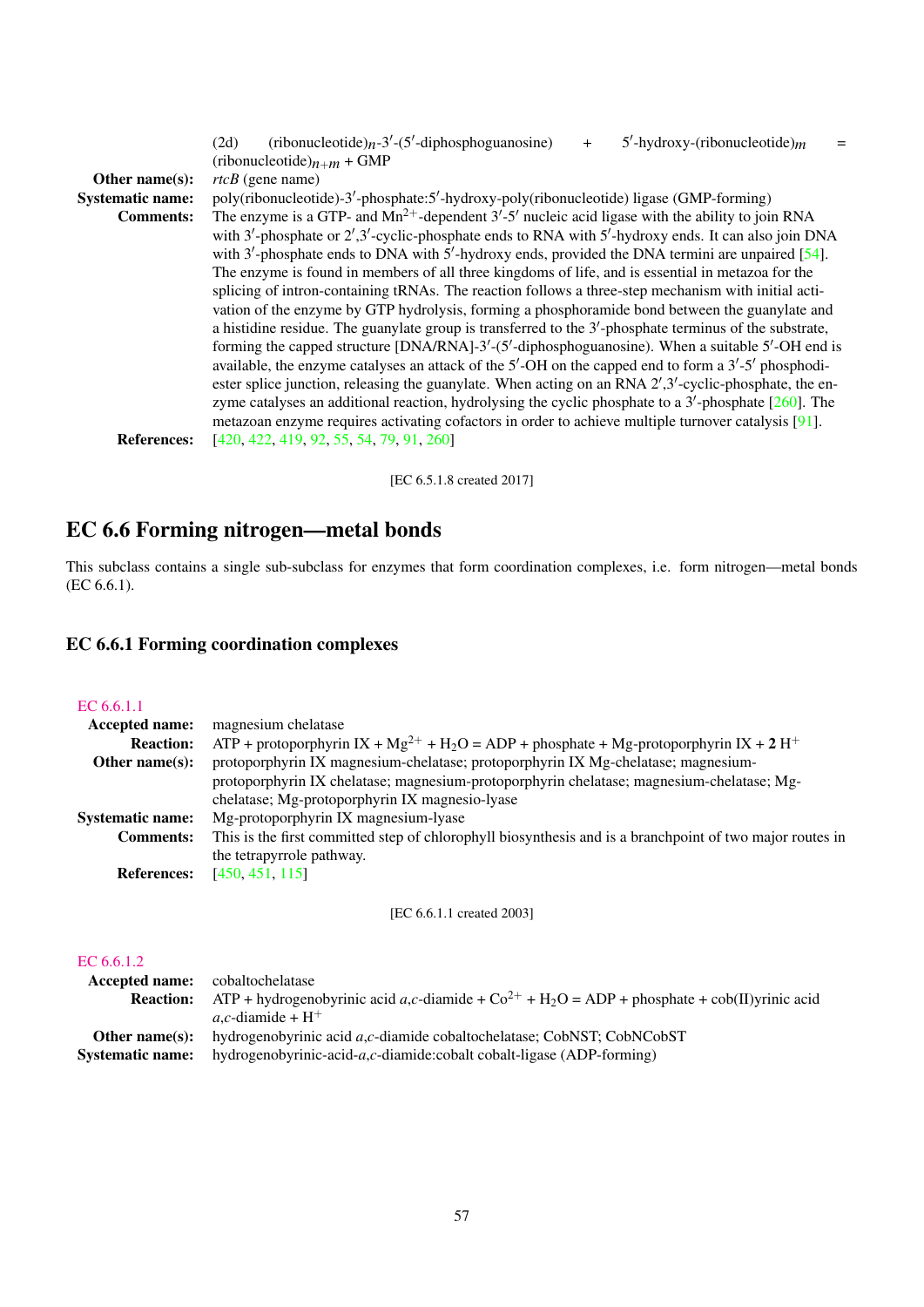Comments: This enzyme, which forms part of the aerobic cobalamin biosynthesis pathway, is a type I chelatase, being heterotrimeric and ATP-dependent. It comprises two components, one of which corresponds to CobN and the other is composed of two polypeptides, specified by *cobS* and *cobT* in *Pseudomonas denitrificans*, and named CobST [\[88\]](#page-62-8). Hydrogenobyrinic acid is a very poor substrate. ATP can be replaced by dATP or CTP but the reaction proceeds more slowly. CobN exhibits a high affinity for hydrogenobyrinic acid *a*,*c*-diamide. The oligomeric protein CobST possesses at least one sulfhydryl group that is essential for ATP-binding. Once the  $Co<sup>2+</sup>$  is inserted, the next step in the pathway ensures that the cobalt is ligated securely by reducing  $Co(II)$  to  $Co(I)$ . This step is carried out by EC 1.16.8.1, cob(II)yrinic acid *a*,*c*-diamide reductase. References: [\[88,](#page-62-8) [455\]](#page-80-5)

[EC 6.6.1.2 created 2004]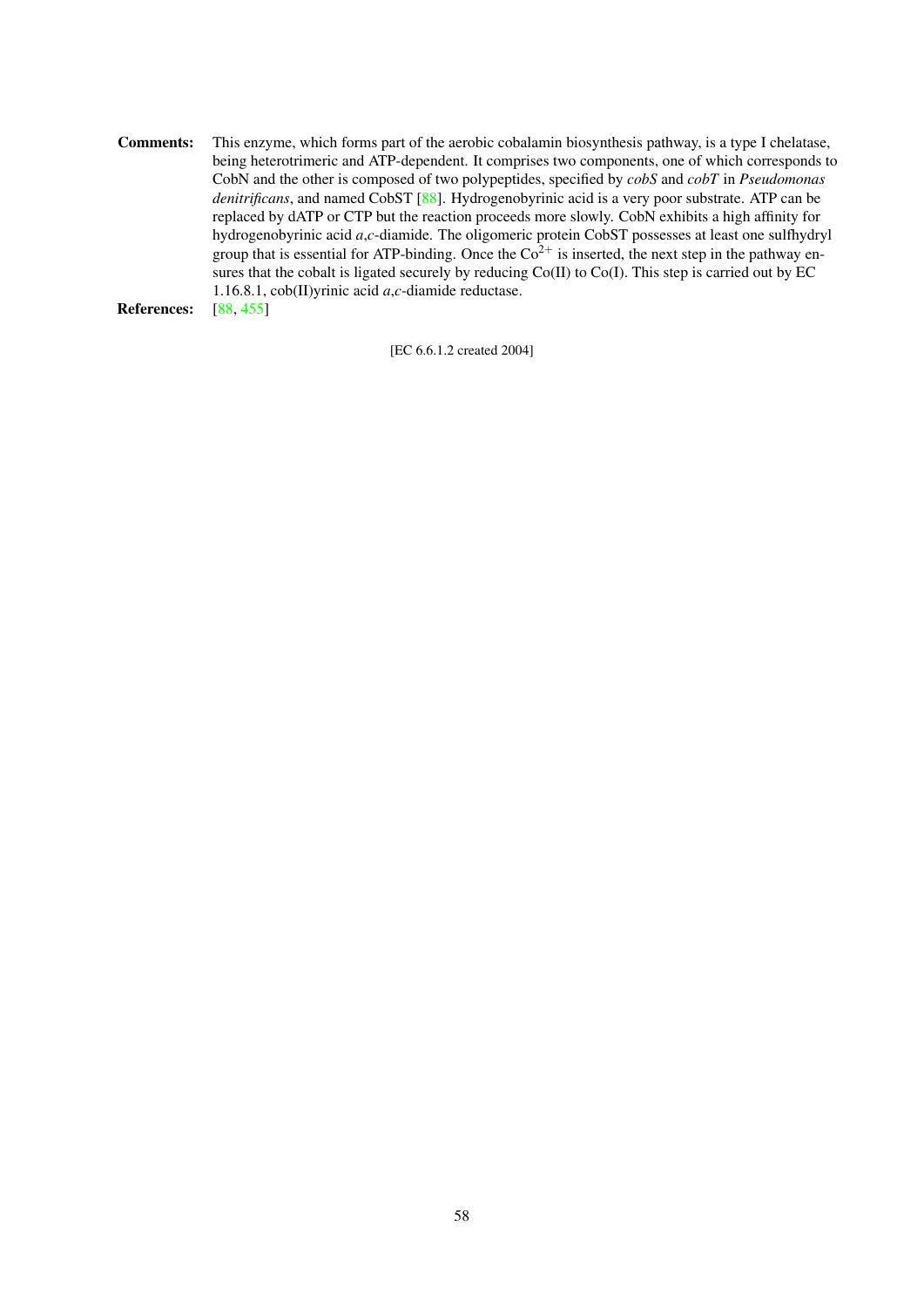# References

- <span id="page-58-2"></span>[1] A., Koshland Levitzki, , and Jr. Ligand-induced dimer-to-tetramer transformation in cytosine triphosphate synthetase. *Biochemistry*, 11:247–253, 1972.
- <span id="page-58-4"></span>[2] J.L. Abbott, J.M. Newell, C.M. Lightcap, M.E. Olanich, D.T. Loughlin, M.A. Weller, G. Lam, S. Pollack, and W.A. Patton. The effects of removing the GAT domain from *E. coli* GMP synthetase. *Protein J.*, 25:483–491, 2006.
- [3] E. Aboulmagd, F.B. Oppermann-Sanio, and A. Steinbüchel. Molecular characterization of the cyanophycin synthetase from *Synechocystis* sp. strain PCC6308. *Arch. Microbiol.*, 174:297–306, 2000.
- [4] E. Aboulmagd, F.B. Oppermann-Sanio, and A. Steinbüchel. Purification of *Synechocystis* sp. strain PCC6308 cyanophycin synthetase and its characterization with respect to substrate and primer specificity. *Appl. Environ. Microbiol.*, 67:2176– 2182, 2001.
- <span id="page-58-3"></span>[5] R. Abrams and M. Bentley. Biosynthesis of nucleic acid purines. III. Guanosine 5'-phosphate formation from xanthosine 5 0 -phosphate and L-glutamine. *Arch. Biochem. Biophys.*, 79:91–110, 1959.
- [6] B.E. Alber, J.W. Kung, and G. Fuchs. 3-Hydroxypropionyl-coenzyme A synthetase from *Metallosphaera sedula*, an enzyme involved in autotrophic CO<sup>2</sup> fixation. *J. Bacteriol.*, 190:1383–1389, 2008.
- [7] E.H. Allen, E. Glassman, and R.S. Schweet. Incorporation of amino acids into ribonucleic acid. I. The role of activating enzymes. *J. Biol. Chem.*, 235:1061–1067, 1960.
- [8] M.M. Allen, F. Hutchison, and P.J. Weathers. Cyanophycin granule polypeptide formation and degradation in the cyanobacterium *Aphanocapsa* 6308. *J. Bacteriol.*, 141:687–693, 1980.
- [9] C.C. Allende and J.E. Allende. Purification and substrate specificity of arginyl-ribonucleic acid synthetase from rat liver. *J. Biol. Chem.*, 239:1102–1106, 1964.
- [10] U. Altenschmidt, C. Eckerskorn, and G. Fuchs. Evidence that enzymes of a novel aerobic 2-amino-benzoate metabolism in denitrifying *Pseudomonas* are coded on a small plasmid. *Eur. J. Biochem.*, 194:647–653, 1990.
- <span id="page-58-5"></span>[11] P.M. Anderson and A. Meister. Evidence for an activated form of carbon dioxide in the reaction catalysed by *Escherichia coli* carbamyl phosphate synthetase. *Biochemistry*, 4:2803–2809, 1965.
- [12] G. Antranikian and G. Gottschalk. Copurification of citrate lyase and citrate lyase ligase from *Rhodopseudomonas gelatinosa* and subsequent separation of the two enzymes. *Eur. J. Biochem.*, 126:43–47, 1982.
- [13] G. Antranikian, C. Herzberg, and G. Gottschalk. Covalent modification of citrate lyase ligase from *Clostridium sphenoides* by phosphorylation/dephosphorylation. *Eur. J. Biochem.*, 153:413–420, 1985.
- <span id="page-58-7"></span>[14] M. Aoshima and Y. Igarashi. A novel oxalosuccinate-forming enzyme involved in the reductive carboxylation of 2 oxoglutarate in *Hydrogenobacter thermophilus* TK-6. *Mol. Microbiol.*, 62:748–759, 2006.
- <span id="page-58-6"></span>[15] M. Aoshima, M. Ishii, and Y. Igarashi. A novel biotin protein required for reductive carboxylation of 2-oxoglutarate by isocitrate dehydrogenase in *Hydrogenobacter thermophilus* TK-6. *Mol. Microbiol.*, 51:791–798, 2004.
- [16] M. Aoshima, M. Ishii, and Y. Igarashi. A novel enzyme, citryl-CoA synthetase, catalysing the first step of the citrate cleavage reaction in *Hydrogenobacter thermophilus* TK-6. *Mol. Microbiol.*, 52:751–761, 2004.
- [17] D.L. Appanna, B.J. Grundy, E.W. Szczepan, and T. Viswanatha. Aerobactin synthesis in a cell-free system of *Aerobacter aerogenes* 62-1. *Biochim. Biophys. Acta*, 801:437–443, 1984.
- <span id="page-58-1"></span>[18] S.O. Arnett, B. Gerratana, and C.A. Townsend. Rate-limiting steps and role of active site Lys<sup>443</sup> in the mechanism of carbapenam synthetase. *Biochemistry*, 46:9337–9345, 2007.
- [19] P. Arora, A. Goyal, V.T. Natarajan, E. Rajakumara, P. Verma, R. Gupta, M. Yousuf, O.A. Trivedi, D. Mohanty, A. Tyagi, R. Sankaranarayanan, and R.S. Gokhale. Mechanistic and functional insights into fatty acid activation in *Mycobacterium tuberculosis*. *Nat. Chem. Biol.*, 5:166–173, 2009.
- <span id="page-58-0"></span>[20] B.O. Bachmann, R. Li, and C.A. Townsend. β-Lactam synthetase: a new biosynthetic enzyme. *Proc. Natl. Acad. Sci. USA*, 95:9082–9086, 1998.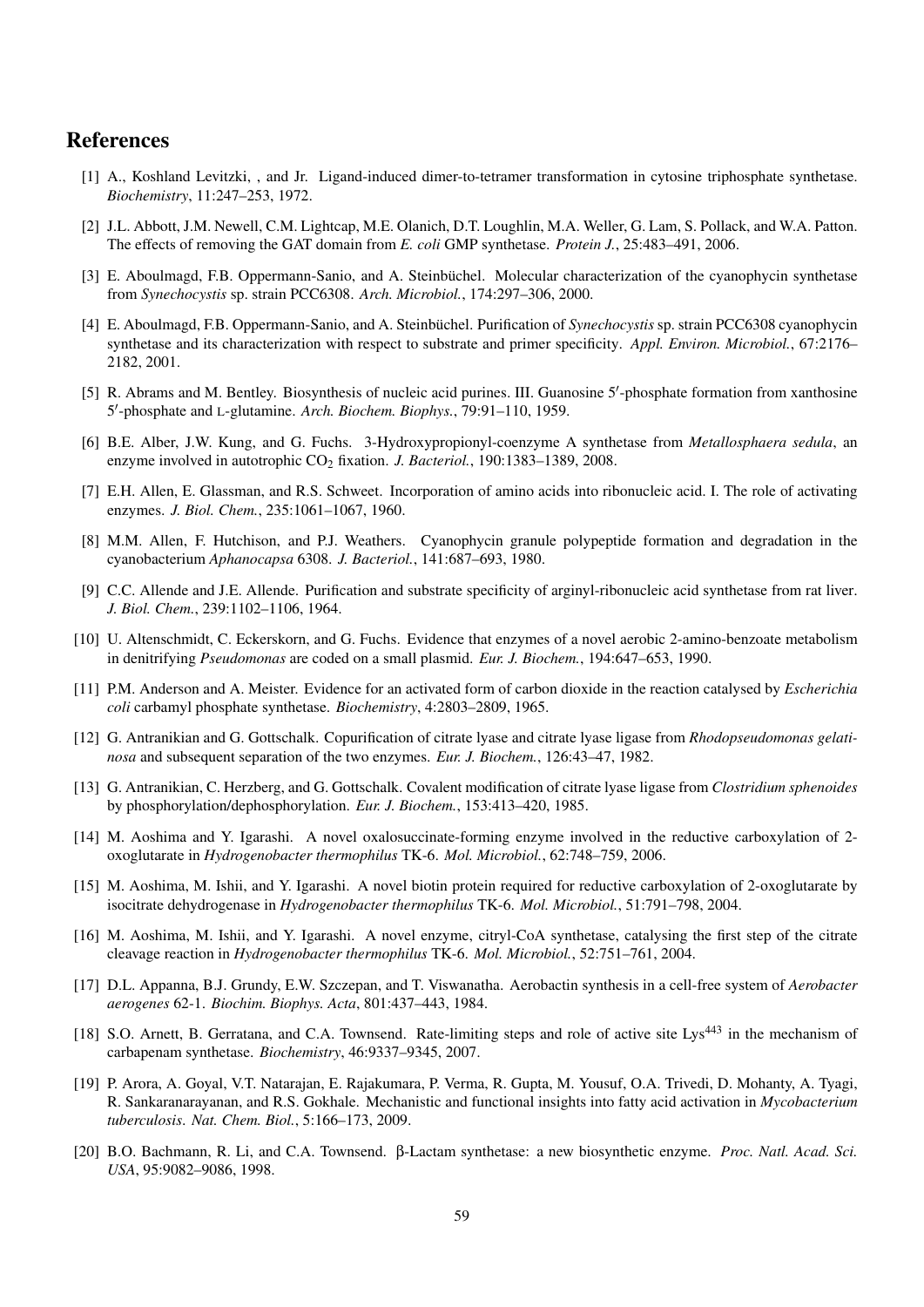- [21] J. Baddiley and F.C. Neuhaus. The enzymic activation of D-alanine. *Biochem. J.*, 75:579–579, 1960.
- [22] A.M. Bakken and M. Farstad. Identical subcellular distribution of palmitoyl-CoA and arachidonoyl-CoA synthetase activities in human blood platelets. *Biochem. J.*, 261:71–76, 1989.
- [23] J. Barandun, C.L. Delley, N. Ban, and E. Weber-Ban. Crystal structure of the complex between prokaryotic ubiquitin-like protein and its ligase PafA. *J. Am. Chem. Soc.*, 135:6794–6797, 2013.
- <span id="page-59-2"></span>[24] A. Becker, G. Lyn, M. Gefter, and J. Hurwitz. The enzymatic repair of DNA. II. Characterization of phage-induced sealase. *Proc. Natl. Acad. Sci. USA*, 58:1996–2003, 1967.
- [25] H.D. Becker and D. Kern. *Thermus thermophilus*: a link in evolution of the tRNA-dependent amino acid amidation pathways. *Proc. Natl. Acad. Sci. USA*, 95:12832–12837, 1998.
- [26] I. Becker, J. Lodder, V. Gieselmann, and M. Eckhardt. Molecular characterization of *N*-acetylaspartylglutamate synthetase. *J. Biol. Chem.*, 285:29156–29164, 2010.
- [27] S. Bellais, M. Arthur, L. Dubost, J.E. Hugonnet, L. Gutmann, J. van Heijenoort, R. Legrand, J.P. Brouard, L. Rice, and J.L. Mainardi. Asl<sub>fm</sub>, the D-aspartate ligase responsible for the addition of D-aspartic acid onto the peptidoglycan precursor of *Enterococcus faecium*. *J. Biol. Chem.*, 281:11586–11594, 2006.
- [28] H. Berg, K. Ziegler, K. Piotukh, K. Baier, W. Lockau, and R. Volkmer-Engert. Biosynthesis of the cyanobacterial reserve polymer multi-L-arginyl-poly-L-aspartic acid (cyanophycin): mechanism of the cyanophycin synthetase reaction studied with synthetic primers. *Eur. J. Biochem.*, 267:5561–5570, 2000.
- [29] I.A. Berg, D. Kockelkorn, W. Buckel, and G. Fuchs. A 3-hydroxypropionate/4-hydroxybutyrate autotrophic carbon dioxide assimilation pathway in *Archaea*. *Science*, 318:1782–1786, 2007.
- [30] M. Berg, H. Hilbi, and P. Dimroth. The acyl carrier protein of malonate decarboxylase of *Malonomonas rubra* contains 2'-(5"-phosphoribosyl)-3'-dephosphocoenzyme A as a prosthetic group. *Biochemistry*, 35:4689-4696, 1996.
- [31] M. Berg, H. Hilbi, and P. Dimroth. Sequence of a gene cluster from *Malonomonas rubra* encoding components of the malonate decarboxylase Na<sup>+</sup> pump and evidence for their function. *Eur. J. Biochem.*, 245:103–115, 1997.
- [32] P. Berg, F.H. Bergmann, E.J. Ofengand, and M. Dieckmann. The enzymic synthesis of amino acyl derivatives of ribonucleic acid. I. The mechanism of leucyl-, valyl-, isoleucyl- and methionyl ribonucleic acid formation. *J. Biol. Chem.*, 236:1726–1734, 1961.
- [33] F.H. Bergmann, P. Berg, and M. Dieckmann. The enzymic synthesis of amino acyl derivatives of ribonucleic acid. II. The preparation of leucyl-, valyl-, isoleucyl- and methionyl ribonucleic acid synthetases from *Escherichia coli*. *J. Biol. Chem.*, 236:1735–1740, 1961.
- [34] V. Bernal, P. Arense, V. Blatz, M.A. Mandrand-Berthelot, M. Canovas, and J.L. Iborra. Role of betaine:CoA ligase (CaiC) in the activation of betaines and the transfer of coenzyme A in *Escherichia coli*. *J. Appl. Microbiol.*, 105:42–50, 2008.
- <span id="page-59-3"></span>[35] U. Bertazzoni, M. Mathelet, and F. Campagnari. Purification and properties of a polynucleotide ligase from calf thymus glands. *Biochim. Biophys. Acta*, 287:404–414, 1972.
- <span id="page-59-4"></span>[36] E. Billy, D. Hess, J. Hofsteenge, and W. Filipowicz. Characterization of the adenylation site in the RNA 3'-terminal phosphate cyclase from *Escherichia coli*. *J. Biol. Chem.*, 274:34955–34960, 1999.
- <span id="page-59-1"></span>[37] F. Blanche, M. Couder, L. Debussche, D. Thibaut, B. Cameron, and J. Crouzet. Biosynthesis of vitamin B<sub>12</sub>: stepwise amidation of carboxyl groups b, d, e, and g of cobyrinic acid *a*,*c*-diamide is catalyzed by one enzyme in *Pseudomonas denitrificans*. *J. Bacteriol.*, 173:6046–6051, 1991.
- [38] S.K. Blight, R.C. Larue, A. Mahapatra, D.G. Longstaff, E. Chang, G. Zhao, P.T. Kang, K.B. Green-Church, M.K. Chan, and J.A. Krzycki. Direct charging of tRNA(CUA) with pyrrolysine in vitro and in vivo. *Nature*, 431:333–335, 2004.
- <span id="page-59-0"></span>[39] S.K. Boehlein, N.G. Richards, and S.M. Schuster. Glutamine-dependent nitrogen transfer in *Escherichia coli* asparagine synthetase B. Searching for the catalytic triad. *J. Biol. Chem.*, 269:7450–7457, 1994.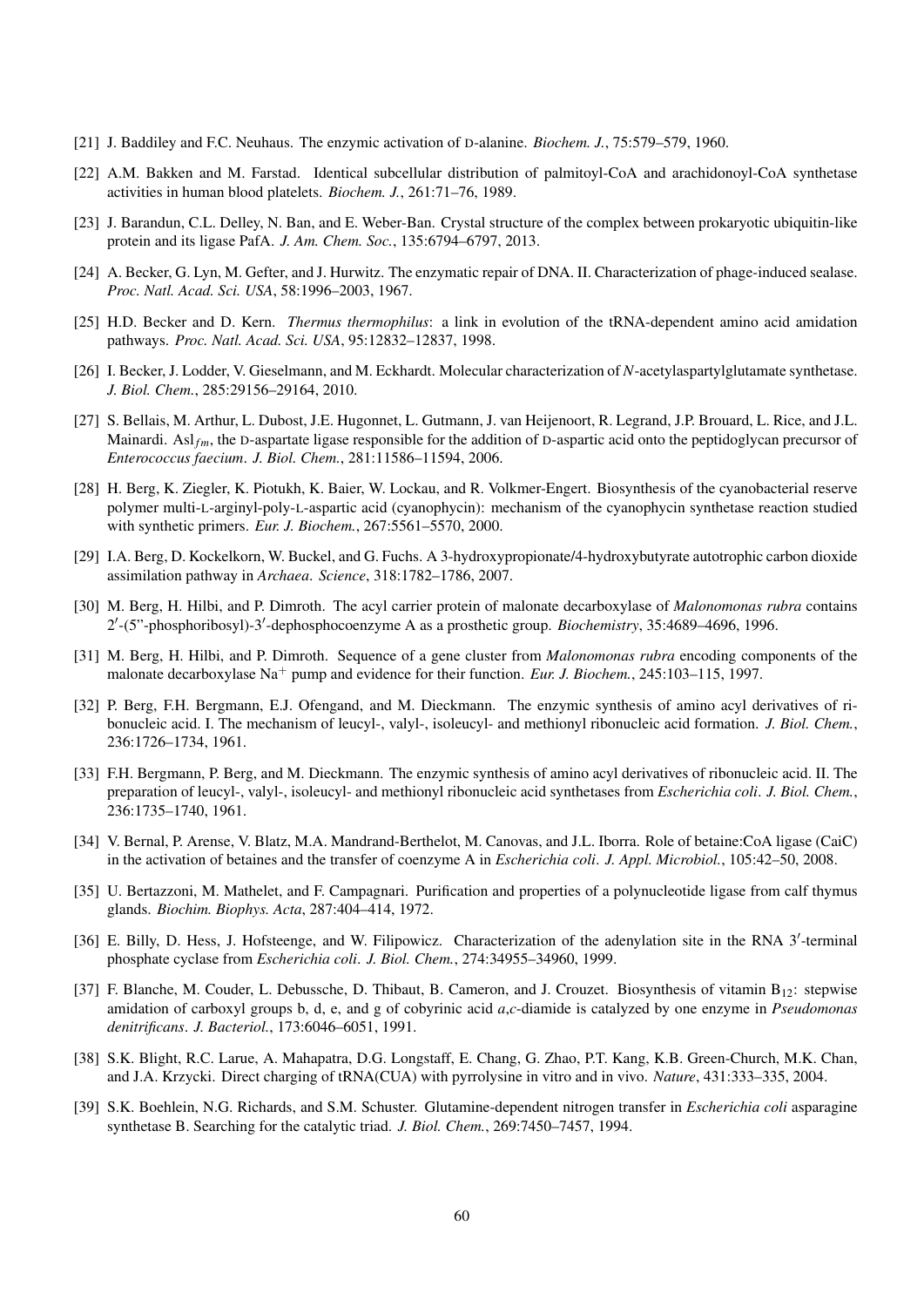- [40] A.L. Bognar, C. Osborne, B. Shane, S.C. Singer, and R. Ferone. Folylpoly-γ-glutamate synthetase-dihydrofolate synthetase. Cloning and high expression of the *Escherichia coli* folC gene and purification and properties of the gene product. *J. Biol. Chem.*, 260:5625–5630, 1985.
- [41] J.M. Bollinger, D.S. Kwon, G.W. Huisman, R. Kolter, , and C.T. Glutathionylspermidine metabolism in *E. coli*. Purification, cloning, overproduction and characterization of a bifunctional glutathionylspermidine synthetase/amidase. *J. Biol. Chem.*, 270:14031–14041, 1995.
- [42] A. Boniface, A. Bouhss, D. Mengin-Lecreulx, and D. Blanot. The MurE synthetase from *Thermotoga maritima* is endowed with an unusual D-lysine adding activity. *J. Biol. Chem.*, 281:15680–15686, 2006.
- [43] P. Brick, T.N. Bhat, and D.M. Blow. Structure of tyrosyl-tRNA synthetase refined at 2.3 Å resolution. Interaction of the enzyme with the tyrosyl adenylate intermediate. *J. Mol. Biol.*, 208:83–98, 1989.
- [44] N. Brot and J. Goodwin. Regulation of 2,3-dihydroxybenzoylserine synthetase by iron. *J. Biol. Chem.*, 243:510–513, 1968.
- <span id="page-60-0"></span>[45] T.C. Broussard, S. Pakhomova, D.B. Neau, R. Bonnot, and G.L. Waldrop. Structural analysis of substrate, reaction intermediate, and product binding in *Haemophilus influenzae* biotin carboxylase. *Biochemistry*, 54:3860–3870, 2015.
- [46] G.M. Brown. The metabolism of pantothenic acid. *J. Biol. Chem.*, 234:370–378, 1959.
- [47] T.D. Bugg, G.D. Wright, S. Dutka-Malen, M. Arthur, P. Courvalin, and C.T. Walsh. Molecular basis for vancomycin resistance in *Enterococcus faecium* BM4147: biosynthesis of a depsipeptide peptidoglycan precursor by vancomycin resistance proteins VanH and VanA. *Biochemistry*, 30:10408–10415, 1991.
- [48] H.A. Bullock, C.R. Reisch, A.S. Burns, M.A. Moran, and W.B. Whitman. Regulatory and functional diversity of methylmercaptopropionate coenzyme A ligases from the dimethylsulfoniopropionate demethylation pathway in *Ruegeria pomeroyi* DSS-3 and other proteobacteria. *J. Bacteriol.*, 196:1275–1285, 2014.
- [49] M.F. Byford, J.E. Baldwin, C.-Y. Shiau, and C.J. Schofield. The mechanism of ACV synthetase. *Chem. Rev.*, 97:2631– 2649, 1997.
- [50] A.F. Carvalho, M.P. Pinto, C.P. Grou, R. Vitorino, P. Domingues, F. Yamao, C. Sa-Miranda, and J.E. Azevedo. High-yield expression in *Escherichia coli* and purification of mouse ubiquitin-activating enzyme E1. *Mol Biotechnol*, 51:254–261, 2012.
- [51] I. Casabon, A.M. Crowe, J. Liu, and L.D. Eltis. FadD3 is an acyl-CoA synthetase that initiates catabolism of cholesterol rings C and D in actinobacteria. *Mol. Microbiol.*, 87:269–283, 2013.
- [52] I. Casabon, K. Swain, A.M. Crowe, L.D. Eltis, and W.W. Mohn. Actinobacterial acyl coenzyme a synthetases involved in steroid side-chain catabolism. *J. Bacteriol.*, 196:579–587, 2014.
- <span id="page-60-1"></span>[53] A.K. Chakravarty and S. Shuman. RNA 3'-phosphate cyclase (RtcA) catalyzes ligase-like adenylylation of DNA and RNA 5 0 -monophosphate ends. *J. Biol. Chem.*, 286:4117–4122, 2011.
- <span id="page-60-2"></span>[54] A.K. Chakravarty and S. Shuman. The sequential 2',3'-cyclic phosphodiesterase and 3'-phosphate/5'-OH ligation steps of the RtcB RNA splicing pathway are GTP-dependent. *Nucleic Acids Res.*, 40:8558–8567, 2012.
- <span id="page-60-3"></span>[55] A.K. Chakravarty, R. Subbotin, B.T. Chait, and S. Shuman. RNA ligase RtcB splices 3'-phosphate and 5'-OH ends via covalent RtcB-(histidinyl)-GMP and polynucleotide-(3')pp(5')G intermediates. *Proc. Natl. Acad. Sci. USA*, 109:6072-6077, 2012.
- [56] G.L. Challis. A widely distributed bacterial pathway for siderophore biosynthesis independent of nonribosomal peptide synthetases. *ChemBioChem*, 6:601–611, 2005.
- [57] K.H. Chang, P.H. Liang, W. Beck, J.D. Scholten, , and D. Isolation and characterization of the three polypeptide components of 4-chlorobenzoate dehalogenase from *Pseudomonas* sp. strain CBS-3. *Biochemistry*, 31:5605–5610, 1992.
- [58] Z.D. Chen, J.E. Dixon, and H. Zalkin. Cloning of a chicken liver cDNA encoding 5-aminoimidazole ribonucleotide carboxylase and 5-aminoimidazole-4-*N*-succinocarboxamide ribonucleotide synthetase by functional complementation of *Escherichia coli pur* mutants. *Proc. Natl. Acad. Sci. USA*, 87:3097–3101, 1990.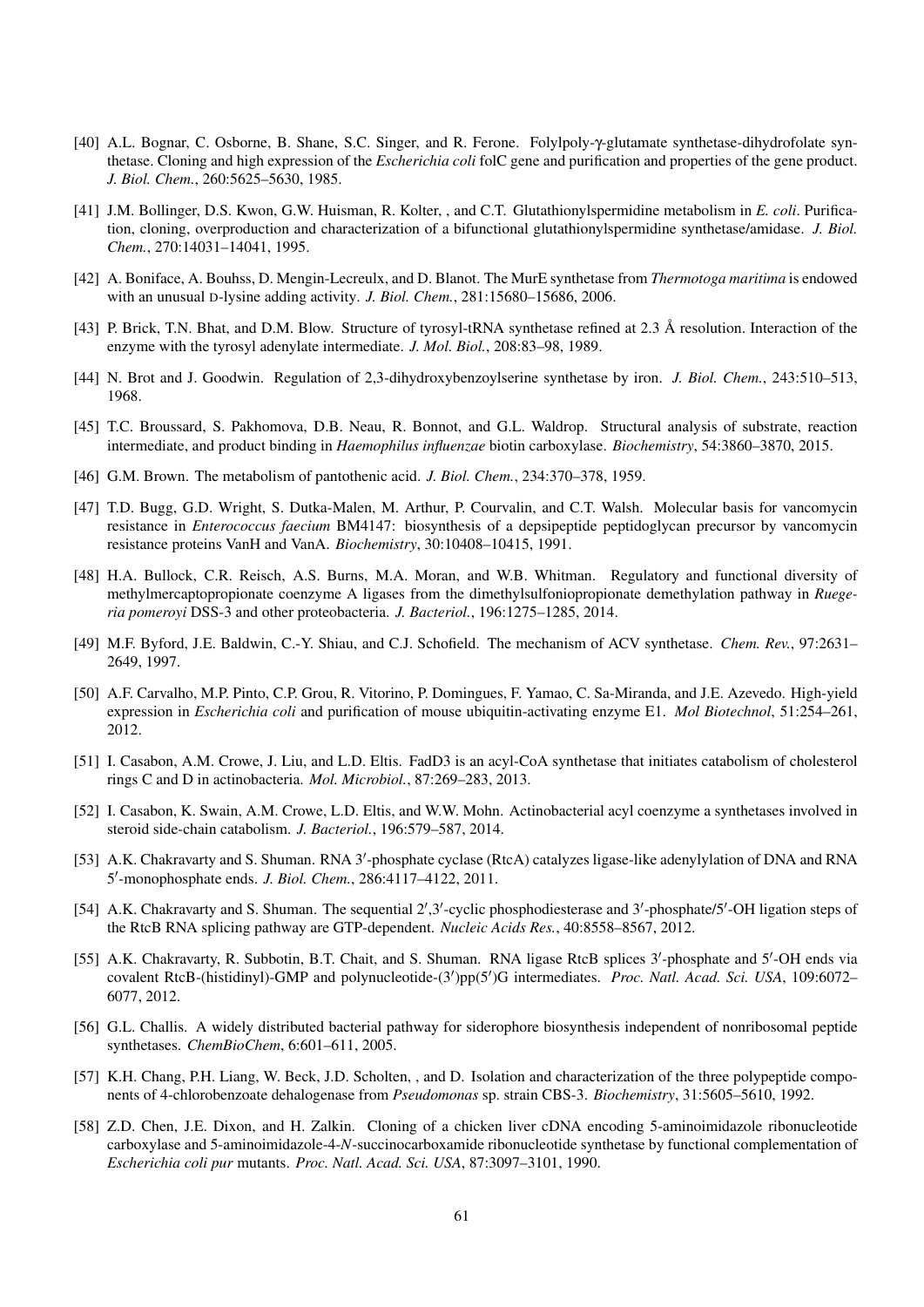- <span id="page-61-4"></span>[59] D. Cheng, C.H. Chu, L. Chen, J.N. Feder, G.A. Mintier, Y. Wu, J.W. Cook, M.R. Harpel, G.A. Locke, Y. An, and J.K. Tamura. Expression, purification, and characterization of human and rat acetyl coenzyme A carboxylase (ACC) isozymes. *Protein Expr. Purif.*, 51:11–21, 2007.
- [60] C.G. Cheong, C.B. Bauer, K.R. Brushaber, J.C. Escalante-Semerena, and I. Rayment. Three-dimensional structure of the L-threonine-*O*-3-phosphate decarboxylase (CobD) enzyme from *Salmonella enterica*. *Biochemistry*, 41:4798–4808, 2002.
- [61] H. Cherest, D. Thomas, and Y. Surdin-Kerjan. Polyglutamylation of folate coenzymes is necessary for methionine biosynthesis and maintenance of intact mitochondrial genome in *Saccharomyces cerevisiae*. *J. Biol. Chem.*, 275:14056–14063, 2000.
- [62] V. Chiumecka, M. von Tigerstrom, P. D'Obrenan, and C.J. Smith. Purification and properties of lysyl transfer ribonucleic acid synthetase from bakers' yeast. *J. Biol. Chem.*, 244:5481–5488, 1969.
- <span id="page-61-1"></span>[63] C.Y. Chou, L.P. Yu, and L. Tong. Crystal structure of biotin carboxylase in complex with substrates and implications for its catalytic mechanism. *J. Biol. Chem.*, 284:11690–11697, 2009.
- [64] T.C. Chou and F. Lipmann. Separation of acetyl transfer enzymes in pigeon liver extract. *J. Biol. Chem.*, 196:89–103, 1952.
- [65] J.K. Christenson, J.E. Richman, M.R. Jensen, J.Y. Neufeld, C.M. Wilmot, and L.P. Wackett. β-Lactone synthetase found in the olefin biosynthesis pathway. *Biochemistry*, 56:348–351, 2017.
- [66] J.E. Christner, M.J. Schlesinger, and M.J. Coon. Enzymatic activation of biotin. Biotinyl adenylate formation. *J. Biol. Chem.*, 239:3997–4005, 1964.
- [67] D. Cichowicz, S.K. Foo, and B. Shane. Folylpoly-γ-glutamate synthesis by bacteria and mammalian cells. *Mol. Cell. Biochem.*, 39:209–228, 1981.
- <span id="page-61-2"></span>[68] N. Cicmil and R.H. Huang. Crystal structure of QueC from *Bacillus subtilis*: an enzyme involved in preQ<sup>1</sup> biosynthesis. *Proteins*, 72:1084–1088, 2008.
- [69] F. Collard, V. Stroobant, P. Lamosa, C.N. Kapanda, D.M. Lambert, G.G. Muccioli, J.H. Poupaert, F. Opperdoes, and E. Van Schaftingen. Molecular identification of *N*-acetylaspartylglutamate synthase and β-citrylglutamate synthase. *J. Biol. Chem.*, 285:29826–29833, 2010.
- [70] M. Comini, U. Menge, J. Wissing, and L. Flohe. Trypanothione synthesis in crithidia revisited. *J. Biol. Chem.*, 280:6850– 6860, 2005.
- [71] H.A. Cooke, J. Zhang, M.A. Griffin, K. Nonaka, S.G. Van Lanen, B. Shen, and S.D. Bruner. Characterization of NcsB2 as a promiscuous naphthoic acid/coenzyme A ligase integral to the biosynthesis of the enediyne antitumor antibiotic neocarzinostatin. *J. Am. Chem. Soc.*, 129:7728–7729, 2007.
- [72] E.A. Cossins and L. Chen. Folates and one-carbon metabolism in plants and fungi. *Phytochemistry*, 45:437–452, 1997.
- [73] R. Couch, S.E. O'Connor, H. Seidle, C.T. Walsh, and R. Parry. Characterization of CmaA, an adenylation-thiolation didomain enzyme involved in the biosynthesis of coronatine. *J. Bacteriol.*, 186:35–42, 2004.
- [74] J.R. Cowles and J.L. Key. Demonstration of two tyrosyl-tRNA synthetases of pea roots. *Biochim. Biophys. Acta*, 281:33– 44, 1972.
- <span id="page-61-5"></span>[75] J.W. Cranston, R. Silber, V.G. Malathi, and J. Hurwitz. Studies on ribonucleic acid ligase. Characterization of an adenosine triphosphate-inorganic pyrophosphate exchange reaction and demonstration of an enzyme-adenylate complex with T4 bacteriophage-induced enzyme. *J. Biol. Chem.*, 249:7447–7456, 1974.
- <span id="page-61-0"></span>[76] G.M. Crowley. The enzymatic synthesis of 5'-phosphoribosylimidazoleacetic acid. *J. Biol. Chem.*, 239:2593-2601, 1964.
- [77] K.G. Crush. Carnosine and related substances in animal tissues. *Comp. Biochem. Physiol.*, 34:3–30, 1970.
- <span id="page-61-3"></span>[78] A.W. Curnow, D.L. Tumbula, J.T. Pelaschier, B. Min, and D. Söll. Glutamyl-tRNA<sup>GIn</sup> amidotransferase in *Deinococcus radiodurans* may be confined to asparagine biosynthesis. *Proc. Natl. Acad. Sci. USA*, 95:12838–12843, 1998.
- <span id="page-61-6"></span>[79] U. Das, A.K. Chakravarty, B.S. Remus, and S. Shuman. Rewriting the rules for end joining via enzymatic splicing of DNA 3'-PO4 and 5'-OH ends. *Proc. Natl. Acad. Sci. USA*, 110:20437-20442, 2013.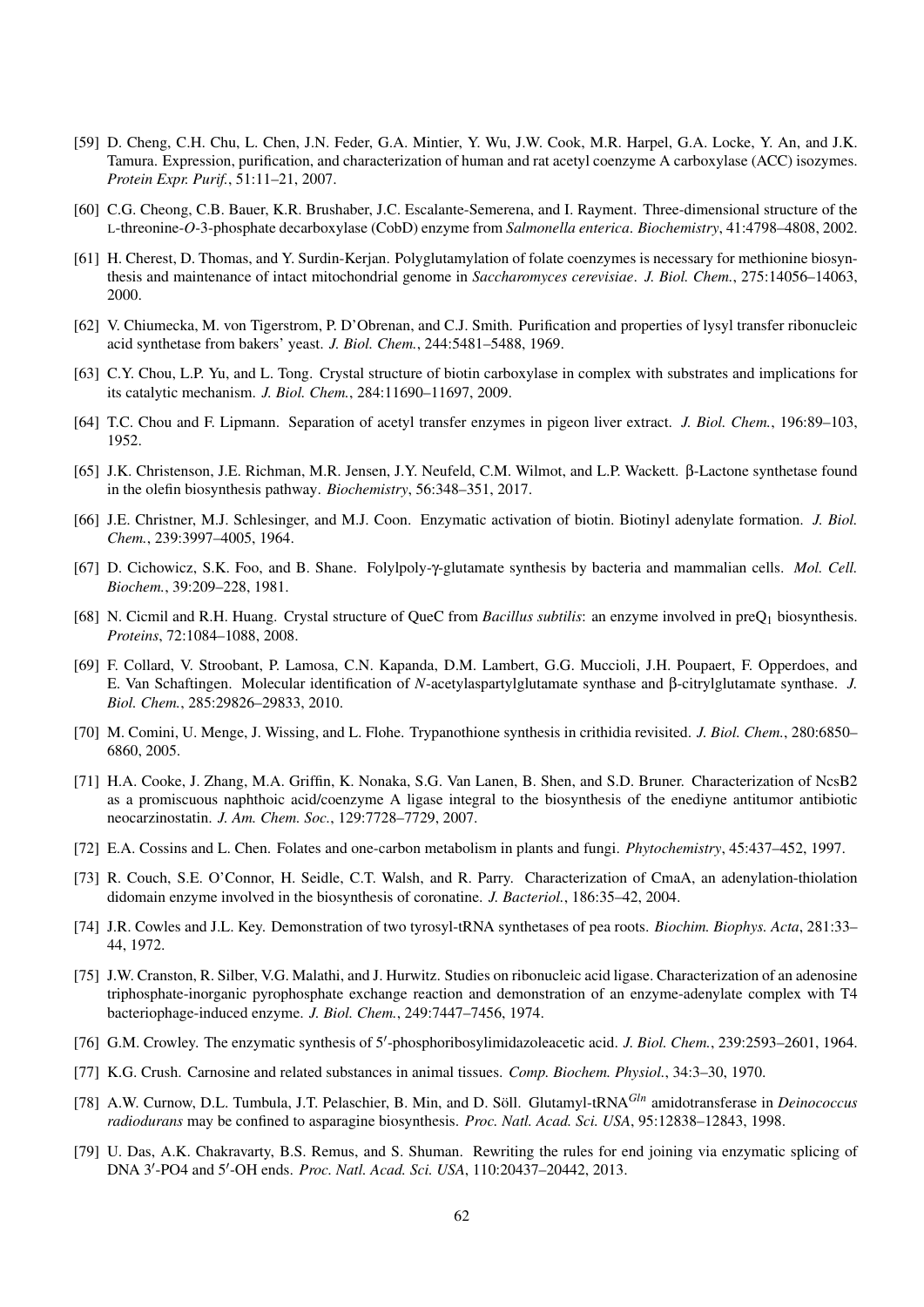- <span id="page-62-5"></span>[80] U. Das and S. Shuman. 2'-Phosphate cyclase activity of RtcA: a potential rationale for *the* operon organization of RtcA with an RNA repair ligase RtcB in *Escherichia coli* and other bacterial taxa. *RNA*, 19:1355–1362, 2013.
- <span id="page-62-0"></span>[81] M. Daugherty. Complete reconstitution of the human coenzyme A biosynthetic pathway via comparative genomics. *J. Biol. Chem.*, 277:21431–21439, 2002.
- <span id="page-62-1"></span>[82] C.L. Davey. Synthesis of adenylosuccinic acid in preparations of mammalian skeletal muscle. *Nature*, 183:995–996, 1959.
- [83] E.W. Davie, V.V. Koningsberger, and F. Lipmann. The isolation of a tryptophan-activating enzyme from pancreas. *Arch. Biochem. Biophys.*, 65:21–28, 1956.
- [84] M.R. Davies and R.D. Marshall. Partial purification of L-asparginyl-tRNA synthetase from rabbit liver. *Biochem. Biophys. Res. Commun.*, 47:1386–1395, 1972.
- [85] V. de Lorenzo, A. Bindereif, B.H. Paw, and J.B. Neilands. Aerobactin biosynthesis and transport genes of plasmid ColV-K30 in *Escherichia coli* K-12. *J. Bacteriol.*, 165:570–578, 1986.
- [86] V. de Lorenzo and J.B. Neilands. Characterization of *iucA* and *iucC* genes of the aerobactin system of plasmid ColV-K30 in *Escherichia coli*. *J. Bacteriol.*, 167:350–355, 1986.
- [87] D.V. Debabov, M.P. Heaton, Q. Zhang, K.D. Stewart, R.H. Lambalot, and F.C. Neuhaus. The D-alanyl carrier protein in *Lactobacillus casei*: cloning, sequencing and expression of dltC. *J. Bacteriol.*, 178:3869–3876, 1996.
- <span id="page-62-8"></span>[88] L. Debussche, M. Couder, D. Thibaut, B. Cameron, J. Crouzet, and F. Blanche. Assay, purification, and characterization of cobaltochelatase, a unique complex enzyme catalyzing cobalt insertion in hydrogenobyrinic acid *a*,*c*-diamide during coenzyme B<sup>12</sup> biosynthesis in *Pseudomonas denitrificans*. *J. Bacteriol.*, 174:7445–7451, 1992.
- <span id="page-62-4"></span>[89] L. Debussche, D. Thibaut, B. Cameron, J. Crouzet, and F. Blanche. Purification and characterization of cobyrinic acid *a*,*c*-diamide synthase from *Pseudomonas denitrificans*. *J. Bacteriol.*, 172:6239–6244, 1990.
- [90] F. Depardieu, M.G. Bonora, P.E. Reynolds, and P. Courvalin. The *vanG* glycopeptide resistance operon from *Enterococcus faecalis* revisited. *Mol. Microbiol.*, 50:931–948, 2003.
- <span id="page-62-6"></span>[91] K.K. Desai, A.L. Beltrame, and R.T. Raines. Coevolution of RtcB and Archease created a multiple-turnover RNA ligase. *RNA*, 21:1866–1872, 2015.
- <span id="page-62-7"></span>[92] K.K. Desai and R.T. Raines. tRNA ligase catalyzes the GTP-dependent ligation of RNA with 3'-phosphate and 5'-hydroxyl termini. *Biochemistry*, 51:1333–1335, 2012.
- <span id="page-62-2"></span>[93] P. Dimroth, R.B. Guchhait, E. Stoll, and M.D. Lane. Enzymatic carboxylation of biotin: molecular and catalytic properties of a component enzyme of acetyl CoA carboxylase. *Proc. Natl. Acad. Sci. USA*, 67:1353–1360, 1970.
- [94] P. Dimroth and H. Hilbi. Enzymic and genetic basis for bacterial growth on malonate. *Mol. Microbiol.*, 25:3–10, 1997.
- [95] J. Kim do, K.H. Kim, H.H. Lee, S.J. Lee, J.Y. Ha, H.J. Yoon, and S.W. Suh. Crystal structure of lipoate-protein ligase A bound with the activated intermediate: insights into interaction with lipoyl domains. *J. Biol. Chem.*, 280:38081–38089, 2005.
- <span id="page-62-3"></span>[96] J.C. Drake, J. Baram, and C.J. Allegra. Isolation and characterization of a novel dihydrofolate formylating enzyme from human MCF-7 breast cancer cells. *Biochem. Pharmacol.*, 39:615–618, 1990.
- [97] J. Drozak, M. Veiga da Cunha, D. Vertommen, V. Stroobant, and E. Van Schaftingen. Molecular identification of carnosine synthase as ATP-grasp domain-containing protein 1 (ATPGD1). *J. Biol. Chem.*, 285:9346–9356, 2010.
- [98] L. Du, Y. He, and Y. Luo. Crystal structure and enantiomer selection by D-alanyl carrier protein ligase DltA from *Bacillus cereus*. *Biochemistry*, 47:11473–11480, 2008.
- [99] D. Dunaway-Mariano, , and P.C. On the origins and functions of the enzymes of the 4-chlorobenzoate to 4 hydroxybenzoate converting pathway. *Biodegradation*, 5:259–276, 1994.
- [100] S. Dutka-Malen, C. Molinas, M. Arthur, and P. Courvalin. Sequence of the *vanC* gene of *Enterococcus gallinarum* BM4174 encoding a D-alanine:D-alanine ligase-related protein necessary for vancomycin resistance. *Gene*, 112:53–58, 1992.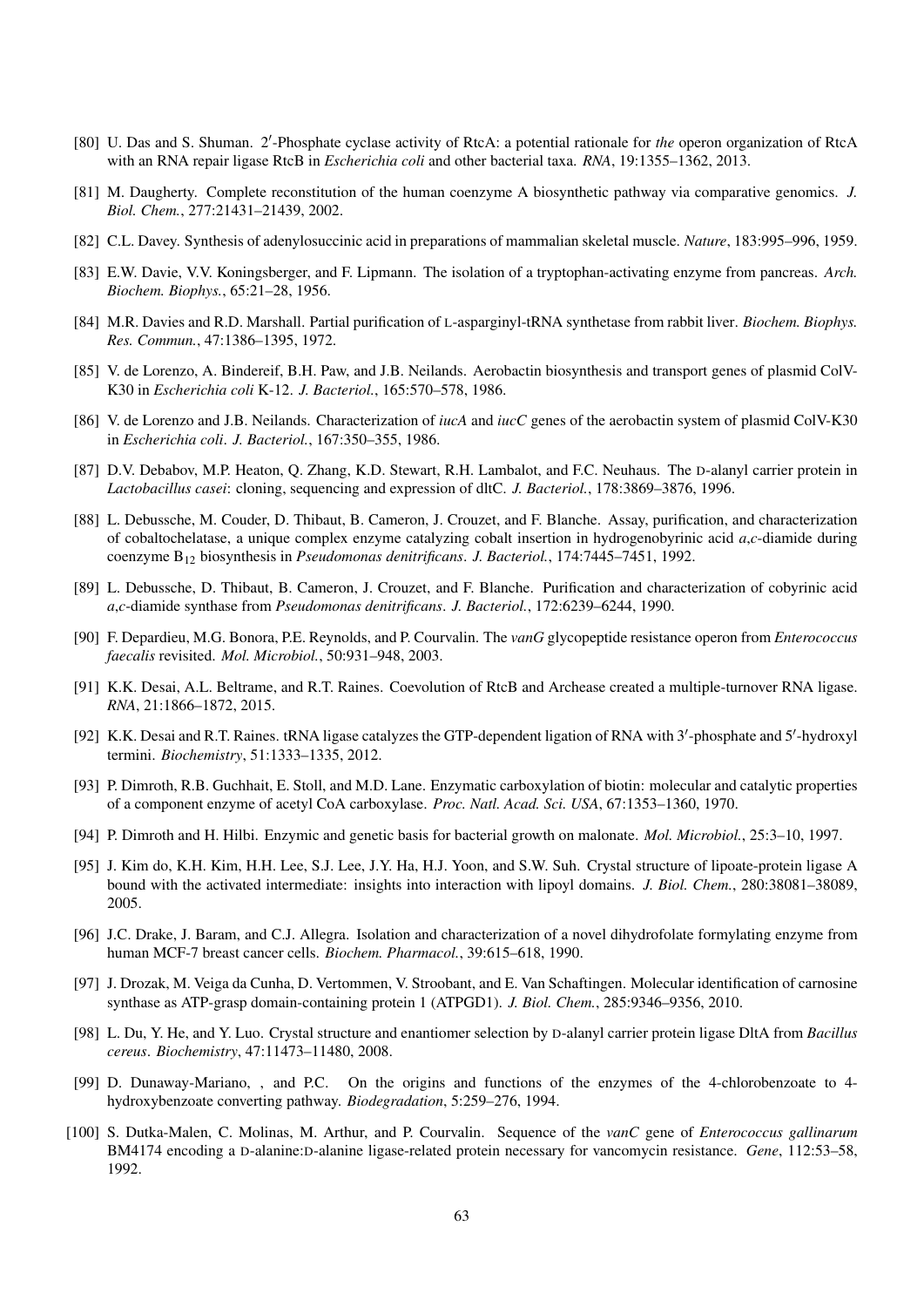- [101] D.J. Ebbole and H. Zalkin. Cloning and characterization of a 12-gene cluster from *Bacillus subtilis* encoding nine enzymes for de novo purine nucleotide synthesis. *J. Biol. Chem.*, 262:8274–8287, 1987.
- [102] D.J. Edwards, B.L. Marquez, L.M. Nogle, K. McPhail, D.E. Goeger, M.A. Roberts, and W.H. Gerwick. Structure and biosynthesis of the jamaicamides, new mixed polyketide-peptide neurotoxins from the marine cyanobacterium *Lyngbya majuscula*. *Chem. Biol.*, 11:817–833, 2004.
- [103] K. Eichler, F. Bourgis, A. Buchet, H.P. Kleber, and M.A. Mandrand-Berthelot. Molecular characterization of the *cai* operon necessary for carnitine metabolism in *Escherichia coli*. *Mol. Microbiol.*, 13:775–786, 1994.
- [104] M.A. Eisenberg. The acetate-activating enzyme of *Rhodospirillum rubrum*. *Biochim. Biophys. Acta*, 16:58–65, 1955.
- [105] W.H. Elliott. Isolation of glutamine synthetase and glutamotransferase from green peas. *J. Biol. Chem.*, 201:661–672, 1953.
- [106] W.H. Elliott. The enzymic activation of cholic acid by guinea-pig-liver microsomes. *Biochem. J.*, 62:427–433, 1956.
- [107] W.H. Elliott. The breakdown of adenosine triphosphate accompanying cholic acid activation by guinea-pig liver microsomes. *Biochem. J.*, 65:315–321, 1957.
- <span id="page-63-1"></span>[108] L.A. Fahien and P.P. Cohen. A kinetic study of carbamyl phosphate synthetase. *J. Biol. Chem.*, 239:1925–1934, 1964.
- [109] C.N. Falany, X. Xie, J.B. Wheeler, J. Wang, M. Smith, D. He, and S. Barnes. Molecular cloning and expression of rat liver bile acid CoA ligase. *J. Lipid Res.*, 43:2062–2071, 2002.
- [110] F. Fan, A. Luxenburger, G.F. Painter, and J.S. Blanchard. Steady-state and pre-steady-state kinetic analysis of *Mycobacterium smegmatis* cysteine ligase (MshC). *Biochemistry*, 46:11421–11429, 2007.
- <span id="page-63-0"></span>[111] R. Feng, Y. Satoh, Y. Ogasawara, T. Yoshimura, and T. Dairi. A glycopeptidyl-glutamate epimerase for bacterial peptidoglycan biosynthesis. *J. Am. Chem. Soc.*, 139:4243–4245, 2017.
- <span id="page-63-3"></span>[112] W. Filipowicz, M. Konarska, H.J. Gross, and A.J. Shatkin. RNA 3'-terminal phosphate cyclase activity and RNA ligation in HeLa cell extract. *Nucleic Acids Res.*, 11:1405–1418, 1983.
- [113] M. Fines, B. Perichon, P. Reynolds, D.F. Sahm, and P. Courvalin. VanE, a new type of acquired glycopeptide resistance in *Enterococcus faecalis* BM4405. *Antimicrob. Agents Chemother.*, 43:2161–2164, 1999.
- [114] A.M. Fitzmaurice and P.E. Kolattukudy. Open reading frame 3, which is adjacent to the mycocerosic acid synthase gene, is expressed as an acyl coenzyme A synthase in *Mycobacterium bovis* BCG. *J. Bacteriol.*, 179:2608–2615, 1997.
- <span id="page-63-4"></span>[115] M.N. Fodje, A. Hansson, M. Hansson, J.G. Olsen, S. Gough, R.D. Willows, and S. Al-Karadaghi. Interplay between an AAA module and an integrin I domain may regulate the function of magnesium chelatase. *J. Mol. Biol.*, 311:111–122, 2001.
- [116] H. Fraga, J.C. Esteves da Silva, and R. Fontes. Identification of luciferyl adenylate and luciferyl coenzyme a synthesized by firefly luciferase. *Chembiochem*, 5:110–115, 2004.
- [117] M.J. Fraser. Glycyl-RNA synthetase of rat liver: partial purification and effects of some metal ions on its activity. *Can. J. Biochem. Physiol.*, 41:1123–1233, 1963.
- <span id="page-63-2"></span>[118] V. Fresquet, L. Williams, and F.M. Raushel. Mechanism of cobyrinic acid *a*,*c*-diamide synthetase from *Salmonella typhimurium* LT2. *Biochemistry*, 43:10619–10627, 2004.
- [119] J.A. Frias, B.R. Goblirsch, L.P. Wackett, and C.M. Wilmot. Cloning, purification, crystallization and preliminary X-ray diffraction of the OleC protein from *Stenotrophomonas maltophilia* involved in head-to-head hydrocarbon biosynthesis. *Acta Crystallogr. Sect. F Struct. Biol. Cryst. Commun.*, 66:1108–1110, 2010.
- [120] B.A. Fry. Glutamine synthesis by *Micrococcus pyogenes* var. *aureus*. *Biochem. J.*, 59:579–589, 1955.
- [121] K. Fujiwara, S. Toma, K. Okamura-Ikeda, Y. Motokawa, A. Nakagawa, and H. Taniguchi. Crystal structure of lipoateprotein ligase A from *Escherichia coli*. Determination of the lipoic acid-binding site. *J. Biol. Chem.*, 280:33645–33651, 2005.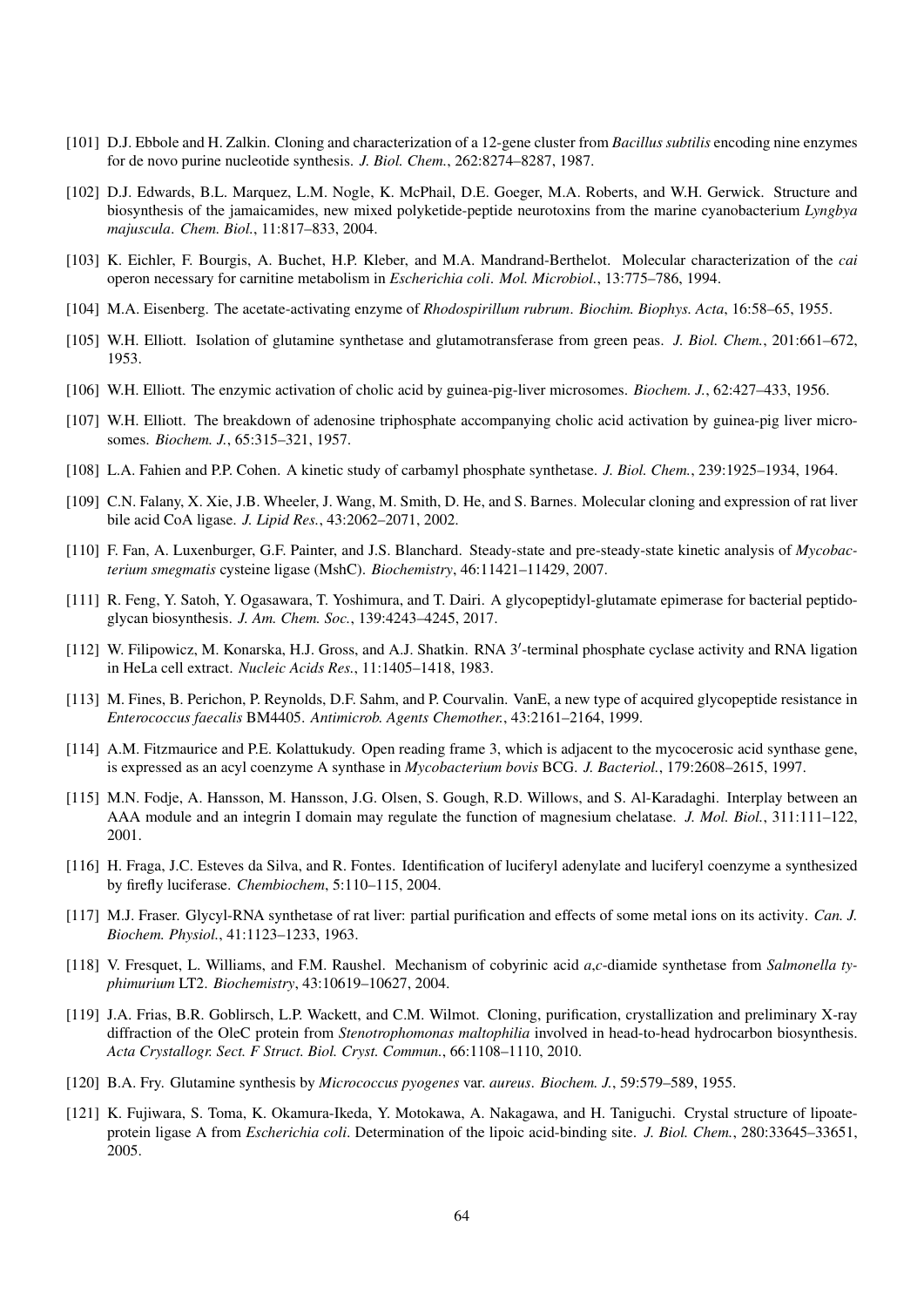- [122] T. Fukui, M. Ito, and K. Tomita. Purification and characterization of acetoacetyl-CoA synthetase from *Zoogloea ramigera* I-16-M. *Eur. J. Biochem.*, 127:423–428, 1982.
- [123] R. Fukunaga and S. Yokoyama. Structural insights into the first step of RNA-dependent cysteine biosynthesis in archaea. *Nat. Struct. Mol. Biol.*, 14:272–279, 2007.
- [124] P.K. Fyfe, S.L. Oza, A.H. Fairlamb, and W.N. Hunter. *Leishmania* trypanothione synthetase-amidase structure reveals a basis for regulation of conflicting synthetic and hydrolytic activities. *J. Biol. Chem.*, 283:17672–17680, 2008.
- [125] M.Y. Galperin and E.V. Koonin. A diverse superfamily of enzymes with ATP-dependent carboxylate-amine/thiol ligase activity. *Protein Sci.*, 6:2639–2643, 1997.
- [126] J. Gangloff and G. Dirheimer. Studies on aspartyl-tRNA synthetase from baker's yeast. I. Purification and properties of the enzyme. *Biochim. Biophys. Acta*, 294:263–272, 1973.
- [127] A.M. Gehring, I. Mori, and C.T. Walsh. Reconstitution and characterization of the *Escherichia coli* enterobactin synthetase from EntB, EntE, and EntF. *Biochemistry*, 37:2648–2659, 1998.
- <span id="page-64-4"></span>[128] P. Genschik, E. Billy, M. Swianiewicz, and W. Filipowicz. The human RNA 3'-terminal phosphate cyclase is a member of a new family of proteins conserved in Eucarya, Bacteria and Archaea. *EMBO J.*, 16:2955–2967, 1997.
- <span id="page-64-5"></span>[129] P. Genschik, K. Drabikowski, and W. Filipowicz. Characterization of the *Escherichia coli* RNA 3'-terminal phosphate cyclase and its σ <sup>54</sup>-regulated operon. *J. Biol. Chem.*, 273:25516–25526, 1998.
- [130] M Gerlach, N. Schwelle, W. Lerbs, and M. Luckner. Enzymatic synthesis of cyclopeptine intermediates in *Penicillium cyclopium*. *Phytochemistry*, 24:1935–1939, 1985.
- <span id="page-64-2"></span>[131] B. Gerratana, A. Stapon, and C.A. Townsend. Inhibition and alternate substrate studies on the mechanism of carbapenam synthetase from *Erwinia carotovora*. *Biochemistry*, 42:7836–7847, 2003.
- [132] F. Gibson and D.I. Magrath. The isolation and characterization of a hydroxamic acid (aerobactin) formed by *Aerobacter aerogenes* 62-I. *Biochim. Biophys. Acta*, 192:175–184, 1969.
- [133] H.S. Ginoza and R.A. Altenbern. The pantothenate-synthesizing enzyme cell-free extracts of *Brucella abortus*, strain 19. *Arch. Biochem. Biophys.*, 56:537–541, 1955.
- [134] J. Giovanelli. Oxalyl-coenzyme A synthetase from pea seeds. *Biochim. Biophys. Acta*, 118:124–143, 1966.
- [135] N.L. Glass and T. Kosuge. Cloning of the gene for indoleacetic acid-lysine synthetase from *Pseudomonas syringae* subsp. savastanoi. *J. Bacteriol.*, 166:598–598, 1986.
- <span id="page-64-3"></span>[136] D.A. Goldthwait, R.A. Peabody, and G.R. Greenberg. On the mechanism of synthesis of glycinamide ribotide and its formyl derivative. *J. Biol. Chem.*, 221:569–577, 1956.
- [137] A. Goyal, M. Yousuf, E. Rajakumara, P. Arora, R.S. Gokhale, and R. Sankaranarayanan. Crystallization and preliminary X-ray crystallographic studies of the N-terminal domain of FadD28, a fatty-acyl AMP ligase from *Mycobacterium tuberculosis*. *Acta Crystallogr. Sect. F Struct. Biol. Cryst. Commun.*, 62:350–352, 2006.
- [138] D.E. Green, T.W. Morris, J. Green, J.E. Cronan, Guest Jr., and J.R. Purification and properties of the lipoate protein ligase of *Escherichia* coli. *Biochem. J.*, 309:853–862, 1995.
- <span id="page-64-1"></span>[139] D.M. Greenberg, L.K. Wynston, and A. Nagabhushanan. Further studies on  $N^5$ -formyltetrahydrofolic acid cyclodehydrase. *Biochemistry*, 4:1872–1878, 1965.
- [140] M.J. Griffin and G.M. Brown. The biosynthesis of folic acid. III. Enzymatic formation of dihydrofolic acid from dihydropteroic acid and of tetrahydropteroylpolyglutamic acid compounds from tetrahydrofolic acid. *J. Biol. Chem.*, 239:310– 316, 1964.
- [141] G.G. Gross and M.H. Zenk. Isolation and properties of hydroxycinnamate: CoA ligase from lignifying tissue of *Forsythia*. *Eur. J. Biochem.*, 42:453–459, 1974.
- <span id="page-64-0"></span>[142] A. Guranowski, O. Miersch, P.E. Staswick, W. Suza, and C. Wasternack. Substrate specificity and products of sidereactions catalyzed by jasmonate:amino acid synthetase (JAR1). *FEBS Lett.*, 581:815–820, 2007.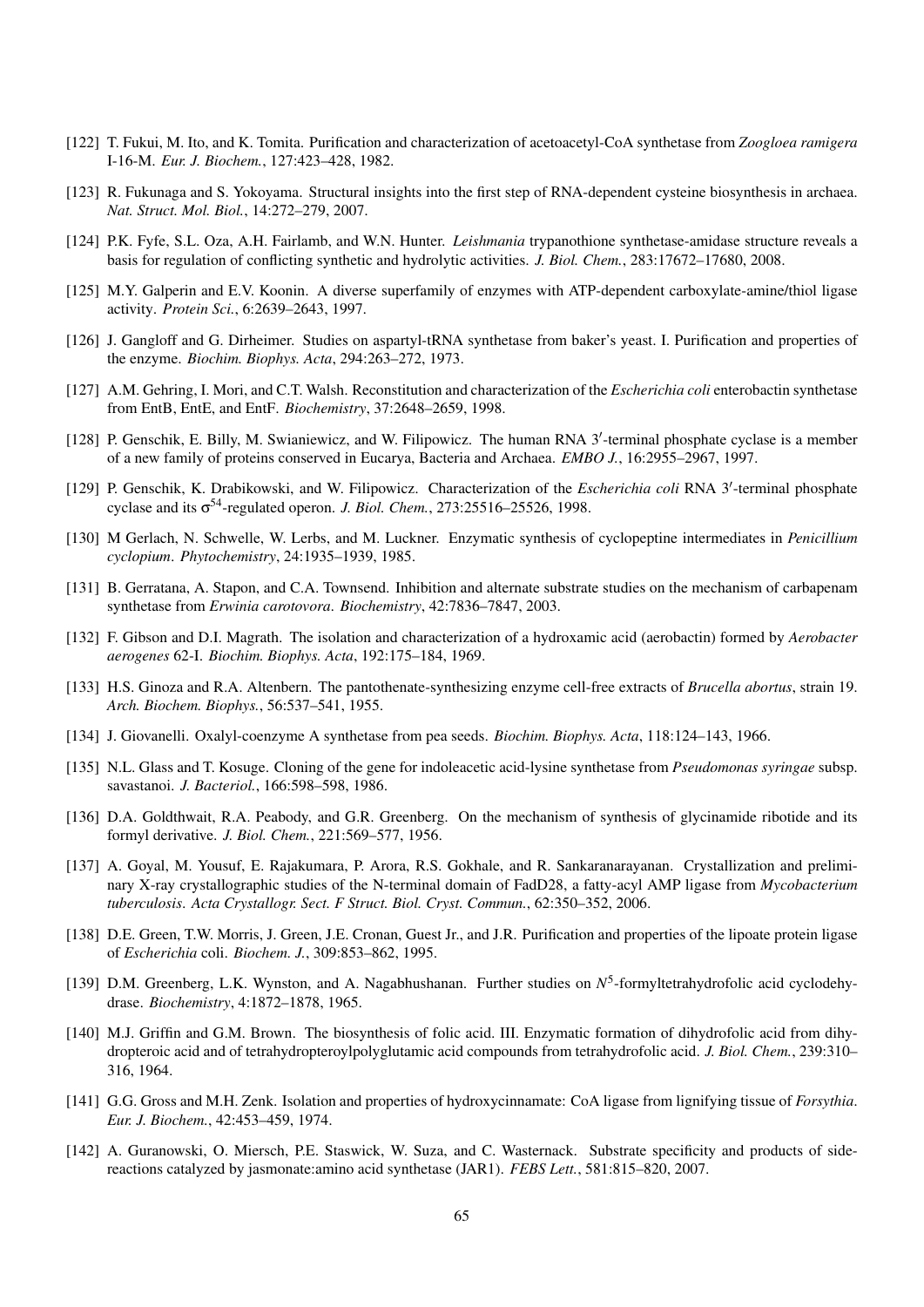- [143] E. Guth, M. Thommen, and E. Weber-Ban. Mycobacterial ubiquitin-like protein ligase PafA follows a two-step reaction pathway with a phosphorylated pup intermediate. *J. Biol. Chem.*, 286:4412–4419, 2011.
- [144] M.T. Gutierrez-Lugo, G.L. Newton, R.C. Fahey, and C.A. Bewley. Cloning, expression and rapid purification of active recombinant mycothiol ligase as B1 immunoglobulin binding domain of streptococcal protein G, glutathione-*S*-transferase and maltose binding protein fusion proteins in *Mycobacterium smegmatis*. *Protein Expr. Purif.*, 50:128–136, 2006.
- [145] A.L. Haas, J.V. Warms, A. Hershko, and I.A. Rose. Ubiquitin-activating enzyme. Mechanism and role in protein-ubiquitin conjugation. *J. Biol. Chem.*, 257:2543–2548, 1982.
- [146] L.P. Hager. Succinyl CoA synthetase. In P.D. Boyer, H. Lardy, and K. Myrbäck, editors, *The Enzymes*, volume 6, pages 387–399. Academic Press, New York, 2nd edition, 1962.
- [147] A.K. Harris, N.R. Williamson, H. Slater, A. Cox, S. Abbasi, I. Foulds, H.T. Simonsen, F.J. Leeper, and G.P. Salmond. The *Serratia* gene cluster encoding biosynthesis of the red antibiotic, prodigiosin, shows species- and strain-dependent genome context variation. *Microbiology*, 150:3547–3560, 2004.
- <span id="page-65-3"></span>[148] S.C. Hartman and J.M. Buchanan. Biosynthesis of the purines. XXII. 2-Amino-N-ribosylacetamide-5'-phosphate kinosynthase. *J. Biol. Chem.*, 233:456–461, 1958.
- <span id="page-65-5"></span>[149] M.D. Hatch and P.K. Stumpf. Fat metabolism in higher plants. XVI. Acetyl coenzyme A carboxylase and acyl coenzyme A-malonyl coenzyme A transcarboxylase from wheat germ. *J. Biol. Chem.*, 236:2879–2885, 1961.
- [150] S.I. Hauenstein and J.J. Perona. Redundant synthesis of cysteinyl-tRNA*Cys* in *Methanosarcina mazei*. *J. Biol. Chem.*, 283:22007–22017, 2008.
- [151] A.S. Hawkins, Y. Han, R.K. Bennett, M.W. Adams, and R.M. Kelly. Role of 4-hydroxybutyrate-CoA synthetase in the CO<sup>2</sup> fixation cycle in thermoacidophilic archaea. *J. Biol. Chem.*, 288:4012–4022, 2013.
- [152] M.P. Heaton and F.C. Neuhaus. Role of D-alanyl carrier protein in the biosynthesis of D-alanyl-lipoteichoic acid. *J. Bacteriol.*, 176:681–690, 1994.
- [153] L. Heide, S. Arendt, and E. Leistner. Enzymatic-synthesis, characterization, and metabolism of the coenzyme-A ester of *o*-succinylbenzoic acid, an intermediate in menaquinone (vitamin K2) biosynthesis. *J. Biol. Chem.*, 257:7396–7400, 1982.
- [154] P. Hele. The acetate activating enzyme of beef heart. *J. Biol. Chem.*, 206:671–676, 1954.
- [155] N.L. Hepowit, I.M. de Vera, S. Cao, X. Fu, Y. Wu, S. Uthandi, N.E. Chavarria, M. Englert, D. Su, D. Soll, D.J. Kojetin, ¨ and J.A. Maupin-Furlow. Mechanistic insight into protein modification and sulfur mobilization activities of noncanonical E1 and associated ubiquitin-like proteins of Archaea. *FEBS J.*, 283:3567–3586, 2016.
- <span id="page-65-0"></span>[156] M. Herve, A. Boniface, S. Gobec, D. Blanot, and D. Mengin-Lecreulx. Biochemical characterization and physiological properties of *Escherichia coli* UDP-*N*-acetylmuramate:L-alanyl-γ-D-glutamyl-*meso*-diaminopimelate ligase. *J. Bacteriol.*, 189:3987–3995, 2007.
- [157] H. Hilbi, I. Dehning, B. Schink, and P. Dimroth. Malonate decarboxylase of *Malonomonas rubra*, a novel type of biotincontaining acetyl enzyme. *Eur. J. Biochem.*, 207:117–123, 1992.
- <span id="page-65-6"></span>[158] C.K. Ho, L.K. Wang, C.D. Lima, and S. Shuman. Structure and mechanism of RNA ligase. *Structure*, 12:327–339, 2004.
- <span id="page-65-4"></span>[159] H.M. Holden, J.B. Thoden, and F.M. Raushel. Carbamoyl phosphate synthetase: a tunnel runs through it. *Curr. Opin. Struct. Biol.*, 8:679–685, 1998.
- <span id="page-65-2"></span>[160] M.A. Hollenhorst, S.B. Bumpus, M.L. Matthews, J.M. Bollinger, Kelleher Jr., Walsh N.L., and C.T. The nonribosomal peptide synthetase enzyme DdaD tethers N(β)-fumaramoyl-L-2,3-diaminopropionate for Fe(II)/α-ketoglutarate-dependent epoxidation by DdaC during dapdiamide antibiotic biosynthesis. *J. Am. Chem. Soc.*, 132:15773–15781, 2010.
- <span id="page-65-1"></span>[161] M.A. Hollenhorst, J. Clardy, and C.T. Walsh. The ATP-dependent amide ligases DdaG and DdaF assemble the fumaramoyl-dipeptide scaffold of the dapdiamide antibiotics. *Biochemistry*, 48:10467–10472, 2009.
- [162] R.W. Holley, E.F. Brunngraber, F. Saad, and H.H. Williams. Partial purification of the threonine- and tyrosine-activating enzymes from rat liver, and the effect of potassium ions on the activity of the tyrosine enzyme. *J. Biol. Chem.*, 236:197– 199, 1961.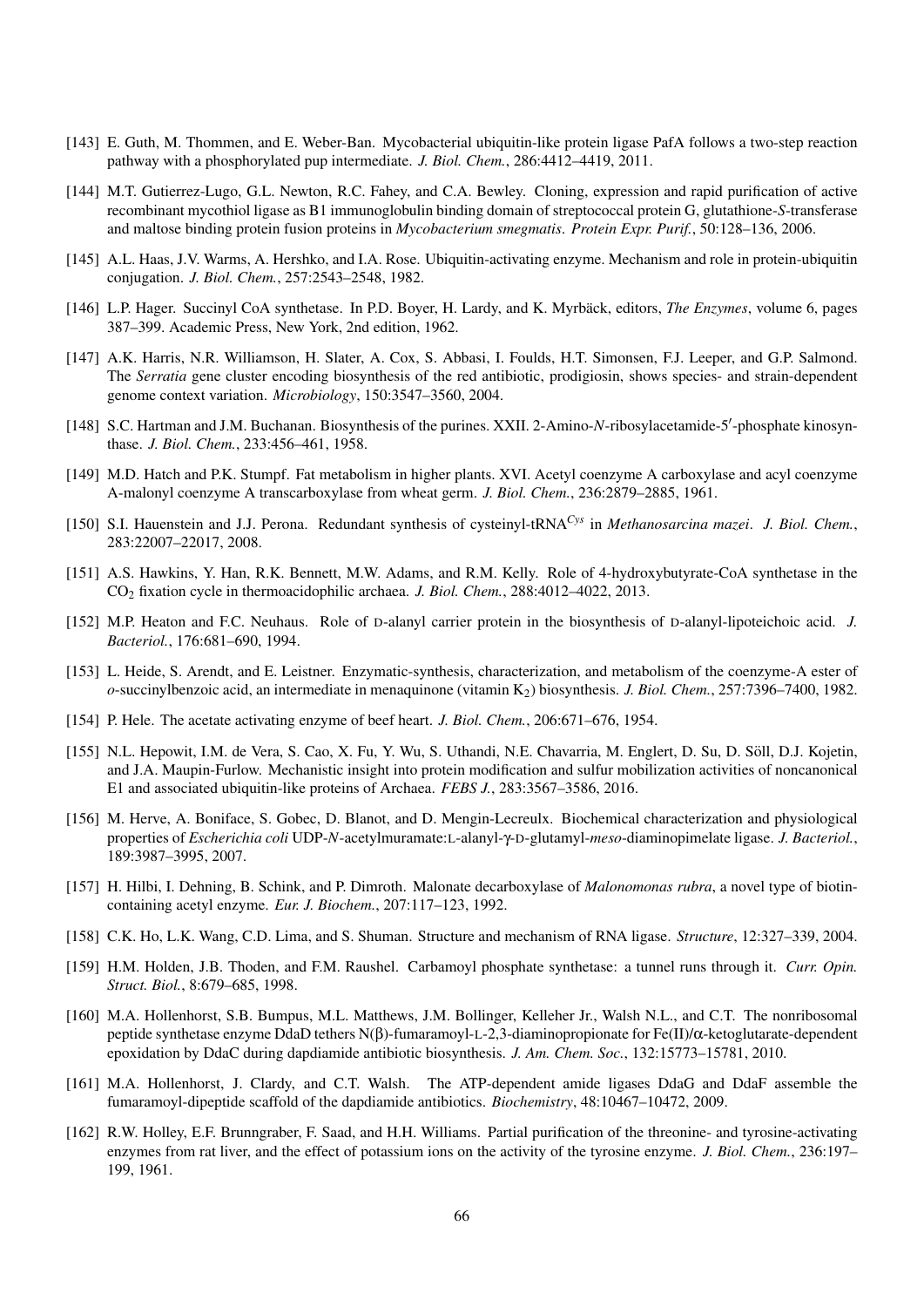- [163] R.W. Holley and J. Goldstein. An alanine-dependent, ribonuclease-inhibited conversion of adenosine 5'-phosphate to adenosine triphosphate. *J. Biol. Chem.*, 234:1765–1768, 1959.
- <span id="page-66-1"></span>[164] T. Höpner and J. Knappe. Einbau von Biotin in β-methylcrotonyl-CoA-carboxylase urch Holocarboxylase-synthetase. *Biochem. Z.*, 342:190–206, 1965.
- [165] A. Horie, T. Tomita, A. Saiki, H. Kono, H. Taka, R. Mineki, T. Fujimura, C. Nishiyama, T. Kuzuyama, and M. Nishiyama. Discovery of proteinaceous *N*-modification in lysine biosynthesis of *Thermus thermophilus*. *Nat. Chem. Biol.*, 5:673–679, 2009.
- [166] M. Horinouchi, T. Hayashi, H. Koshino, and T. Kudo. ORF18-disrupted mutant of *Comamonas testosteroni* TA441 accumulates significant amounts of 9,17-dioxo-1,2,3,4,10,19-hexanorandrostan-5-oic acid and its derivatives after incubation with steroids. *J. Steroid Biochem. Mol. Biol.*, 101:78–84, 2006.
- <span id="page-66-8"></span>[167] K.Y. Horiuchi, M.R. Harpel, L. Shen, Y. Luo, K.C. Rogers, and R.A. Copeland. Mechanistic studies of reaction coupling in Glu-tRNA*Gln* amidotransferase. *Biochemistry*, 40:6450–6457, 2001.
- [168] K. Hosaka, M. Mishima, T. Tanaka, T. Kamiryo, and S. Numa. Acyl-coenzyme-A synthetase I from *Candida lipolytica*. Purification, properties and immunochemical studies. *Eur. J. Biochem.*, 93:197–203, 1979.
- <span id="page-66-9"></span>[169] T.R. Howes and A.E. Tomkinson. DNA ligase I, the replicative DNA ligase. *Subcell. Biochem.*, 62:327–341, 2012.
- <span id="page-66-6"></span>[170] X. Huang, H.M. Holden, and F.M. Raushel. Channeling of substrates and intermediates in enzyme-catalyzed reactions. *Annu. Rev. Biochem.*, 70:149–180, 2001.
- [171] G.N. Hutber and D.W. Ribbons. Involvement of coenzyme-A esters in the metabolism of benzoate and cyclohexanecarboxylate by *Rhodopseudomonas palustris*. *J. Gen. Microbiol.*, 129:2413–2420, 1983.
- [172] O. Hutzinger and T. Kosuge. Microbial synthesis and degradation of indole-3-acetic acid. 3. The isolation and characterization of indole-3-acetyl-ε-L-lysine. *Biochemistry*, 7:601–605, 1968.
- [173] J.T. Huzil, R. Pannu, C. Ptak, G. Garen, and M.J. Ellison. Direct catalysis of lysine 48-linked polyubiquitin chains by the ubiquitin-activating enzyme. *J. Biol. Chem.*, 282:37454–37460, 2007.
- <span id="page-66-7"></span>[174] M. Ibba and D. Söll. Aminoacyl-tRNA synthesis. Annu. Rev. Biochem., 69:617–650, 2000.
- <span id="page-66-5"></span>[175] Y. Ikeuchi, S. Kimura, T. Numata, D. Nakamura, T. Yokogawa, T. Ogata, T. Wada, T. Suzuki, and T. Suzuki. Agmatineconjugated cytidine in a tRNA anticodon is essential for AUA decoding in archaea. *Nat. Chem. Biol.*, 6:277–282, 2010.
- <span id="page-66-2"></span>[176] Y. Ikeuchi, A. Soma, T. Ote, J. Kato, Y. Sekine, and T. Suzuki. molecular mechanism of lysidine synthesis that determines tRNA identity and codon recognition. *Mol. Cell*, 19:235–246, 2005.
- <span id="page-66-3"></span>[177] J. Imsande. Pathway of diphosphopyridine nucleotide biosynthesis in *Escherichia coli*. *J. Biol. Chem.*, 236:1494–1497, 1961.
- <span id="page-66-4"></span>[178] J. Imsande and P. Handler. Biosynthesis of diphosphopyridine nucleotide. III. Nicotinic acid mononucleotide pyrophosphorylase. *J. Biol. Chem.*, 236:525–530, 1961.
- [179] E. Ito and J.L. Strominger. Enzymatic synthesis of the peptide in bacterial uridine nucleotides. I. Enzymatic addition of L-alanine, D-glutamic acid, and L-lysine. *J. Biol. Chem.*, 237:2689–2695, 1962.
- [180] E. Ito and J.L. Strominger. Enzymatic synthesis of the peptide in bacterial uridine nucleotides. II. Enzymatic synthesis and addition of D-alanyl-D-alanine. *J. Biol. Chem.*, 237:2696–2703, 1962.
- [181] Y. Izumi, H. Morita, K. Sato, Y. Tani, and K. Ogata. Synthesis of biotin-vitamers from pimelic acid and coenzyme A by cell-free extracts of various bacteria. *Biochim. Biophys. Acta*, 264:210–213, 1972.
- [182] Y. Izumi, H. Morita, Y. Tani, and K. Ogata. The pimelyl-CoA synthetase responsible for the first step in biotin biosynthesis by microorganisms. *Agric. Biol. Chem.*, 38:2257–2262, 1974.
- <span id="page-66-0"></span>[183] L. Jaenicke and E. Brode. Untersuchungen über Einkohlenstoffkörper. I. Die Tetrahydrofolatformylase aus Taubenleber. Rinigung und Mechanismus. *Biochem. Z.*, 334:108–132, 1961.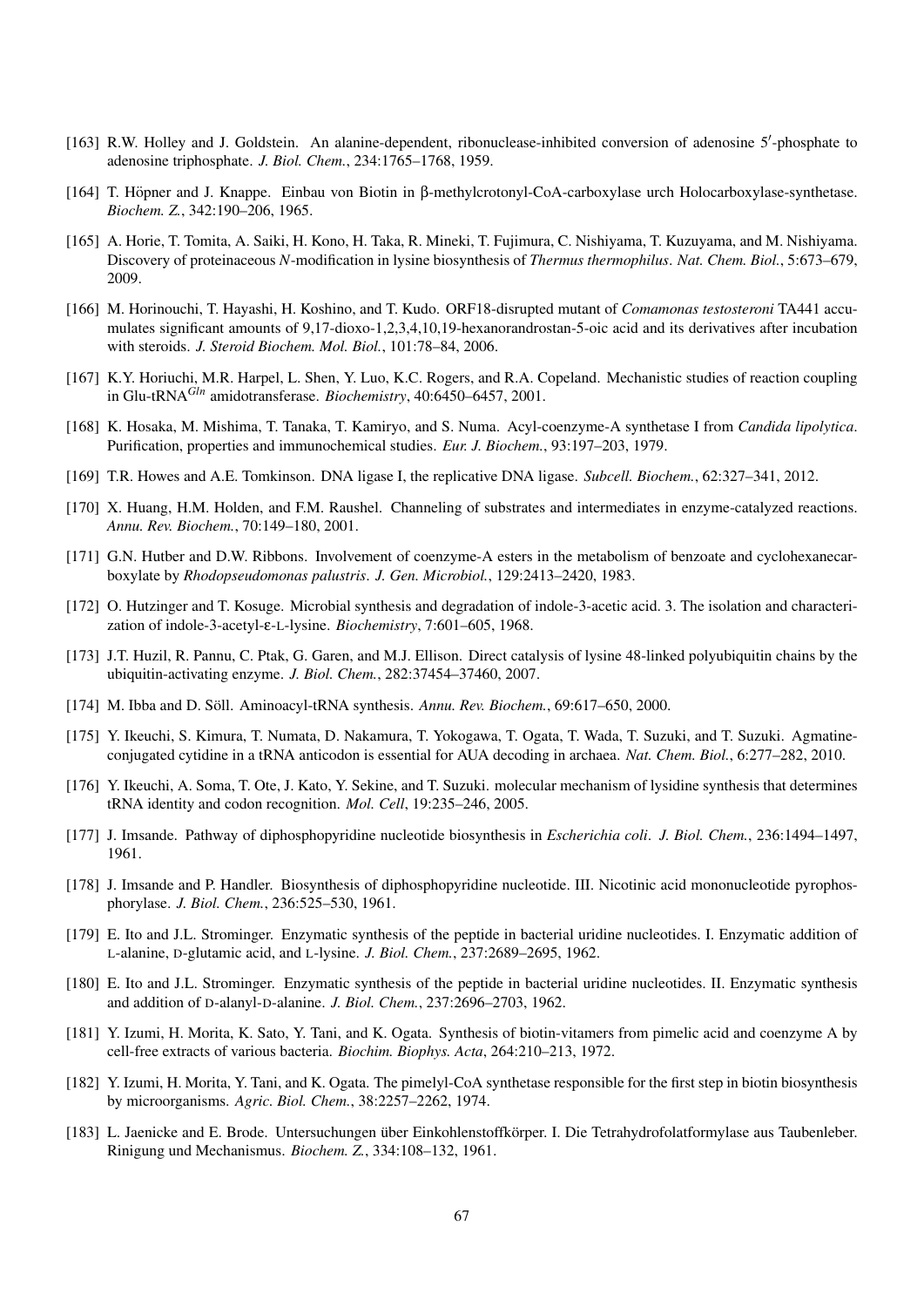- <span id="page-67-3"></span>[184] K. Janiyani, T. Bordelon, G.L., Cronan Waldrop, , and Jr. Function of *Escherichia coli* biotin carboxylase requires catalytic activity of both subunits of the homodimer. *J. Biol. Chem.*, 276:29864–29870, 2001.
- <span id="page-67-9"></span>[185] B. Jobst, K. Schuhle, U. Linne, and J. Heider. ATP-dependent carboxylation of acetophenone by a novel type of carboxylase. *J. Bacteriol.*, 192:1387–1394, 2010.
- <span id="page-67-4"></span>[186] M.E. Jones and L. Spector. The pathway of carbonate in the biosynthesis of carbamyl phosphate. *J. Biol. Chem.*, 235:2897– 2901, 1960.
- [187] D. Kaczmarzyk and M. Fulda. Fatty acid activation in cyanobacteria mediated by acyl-acyl carrier protein synthetase enables fatty acid recycling. *Plant Physiol.*, 152:1598–1610, 2010.
- <span id="page-67-5"></span>[188] S.M. Kalman, P.H. Duffield, and T. Brzozowski. Purification and properties of a bacterial carbamyl phosphate synthetase. *J. Biol. Chem.*, 241:1871–1877, 1966.
- [189] G.D. Kalyankar and A. Meister. Enzymatic synthesis of carnosine and related β-alanyl and γ-aminobutyryl peptides. *J. Biol. Chem.*, 234:3210–3218, 1959.
- <span id="page-67-2"></span>[190] T. Kanamori, N. Kanou, H. Atomi, and T. Imanaka. Enzymatic characterization of a prokaryotic urea carboxylase. *J. Bacteriol.*, 186:2532–2539, 2004.
- [191] P. Kancharla, S.A. Bonnett, and K.A. Reynolds. *Stenotrophomonas maltophilia* OleC-catalyzed ATP-dependent formation of long-chain *Z*-olefins from 2-alkyl-3-hydroxyalkanoic acids. *Chembiochem*, 17:1426–1429, 2016.
- <span id="page-67-1"></span>[192] J.H. Kang, L. Wang, A. Giri, and I.T. Baldwin. Silencing threonine deaminase and JAR4 in *Nicotiana attenuata* impairs jasmonic acid-isoleucine-mediated defenses against *Manduca sexta*. *Plant Cell*, 18:3303–3320, 2006.
- [193] J.R. Katze and W. Konigsberg. Purification and properties of seryl transfer ribonucleic acid synthetase from *Escherichia coli*. *J. Biol. Chem.*, 245:923–930, 1970.
- [194] S. Kaufman. Studies on the mechanism of the reaction catalyzed by the phosphorylating enzyme. *J. Biol. Chem.*, 216:153– 164, 1955.
- [195] S. Kaufman and S.G.A. Alivasatos. Purification and properties of the phosphorylating enzyme from spinach. *J. Biol. Chem.*, 216:141–152, 1955.
- [196] S. Kaufman, C. Gilvarg, O. Cori, and S. Ochoa. Enzymatic oxidation of α-ketoglutarate and coupled phosphorylation. *J. Biol. Chem.*, 203:869–888, 1953.
- <span id="page-67-7"></span>[197] Y. Kaziro, S. Ochoa, R.C. Warner, and J.-Y. Chen. Metabolism of propionic acid in animal tissues. VIII. Crystalline propionyl carboxylase. *J. Biol. Chem.*, 236:1917–1923, 1961.
- <span id="page-67-11"></span>[198] J.H. Kim, K.K. Lee, Y. Sun, G.J. Seo, S.S. Cho, S.H. Kwon, and S.T. Kwon. Broad nucleotide cofactor specificity of DNA ligase from the hyperthermophilic crenarchaeon *Hyperthermus butylicus* and its evolutionary significance. *Extremophiles*, 17:515–522, 2013.
- <span id="page-67-6"></span>[199] K.W. Kim, H. Yamane, J. Zondlo, J. Busby, and M. Wang. Expression, purification, and characterization of human acetyl-CoA carboxylase 2. *Protein Expr. Purif.*, 53:16–23, 2007.
- [200] S.I. Kim and D. Söll. Major identity element of glutamine tRNAs from *Bacillus subtilis* and *Escherichia coli* in the reaction with *B. subtilis* glutamyl-tRNA synthetase. *Mol. Cells*, 8:459–465, 1998.
- <span id="page-67-10"></span>[201] Y.J. Kim, H.S. Lee, S.S. Bae, J.H. Jeon, S.H. Yang, J.K. Lim, S.G. Kang, S.T. Kwon, and J.H. Lee. Cloning, expression, and characterization of a DNA ligase from a hyperthermophilic archaeon *Thermococcus* sp. *Biotechnol. Lett.*, 28:401–407, 2006.
- <span id="page-67-0"></span>[202] K. Kino, Y. Kotanaka, T. Arai, and M. Yagasaki. A novel L-amino acid ligase from *Bacillus subtilis* NBRC3134, a microorganism producing peptide-antibiotic rhizocticin. *Biosci. Biotechnol. Biochem.*, 73:901–907, 2009.
- <span id="page-67-8"></span>[203] J. Knappe, H.-G. Schlegel, and F. Lynen. Zur biochemischen Funktion des Biotins. I. Die Beteilligung der β-Methylcrotonyl-Carboxylase an der Bildung von β-Hydroxy-β-methyl-glutaryl-CoA from β-Hydroxy-isovaleryl-CoA. *Biochem. Z.*, 335:101–122, 1961.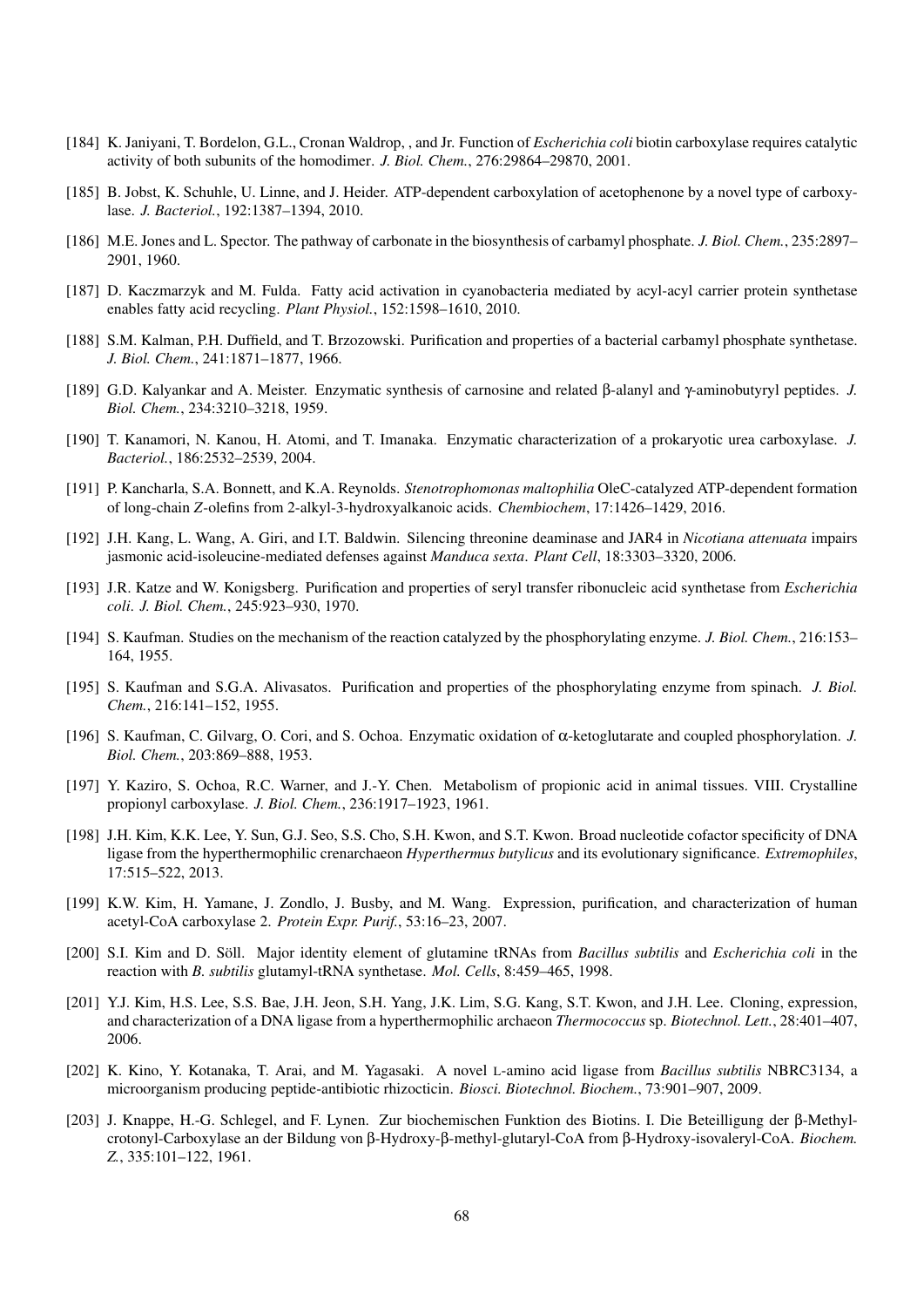- [204] K. Koenig and J.R. Andreesen. Molybdenum involvement in aerobic degradation of 2-furoic acid by *Pseudomonas putida* FU1. *Appl. Environ. Microbiol.*, 55:1829–1834, 1989.
- [205] R. Kolkmann and E. Leistner. 4-(2'-Carboxyphenyl)-4-oxobutyryl coenzyme A ester, an intermediate in vitamin K<sub>2</sub> (menaquinone) biosynthesis. *Z. Naturforsch. C: Sci.*, 42:1207–1214, 1987.
- <span id="page-68-6"></span>[206] A. Kosaka, H.O. Spivey, and R.K. Gholson. Nicotinate phosphoribosyltransferase of yeast. Purification and properties. *J. Biol. Chem.*, 246:3277–3283, 1971.
- <span id="page-68-1"></span>[207] K. Krell and M.A. Eisenberg. The purification and properties of dethiobiotin synthetase. *J. Biol. Chem.*, 245:6558–6566, 1970.
- [208] Y. Kumada, D.R. Benson, D. Hillemann, T.J. Hosted, D.A. Rochefort, C.J. Thompson, W. Wohlleben, and Y. Tateno. Evolution of the glutamine synthetase gene, one of the oldest existing and functioning genes. *Proc. Natl. Acad. Sci. USA*, 90:3009–3013, 1993.
- <span id="page-68-2"></span>[209] T. Kumagai, Y. Koyama, K. Oda, M. Noda, Y. Matoba, and M. Sugiyama. Molecular cloning and heterologous expression of a biosynthetic gene cluster for the antitubercular agent D-cycloserine produced by *Streptomyces lavendulae*. *Antimicrob. Agents Chemother.*, 54:1132–1139, 2010.
- <span id="page-68-4"></span>[210] H.-F. Kung and C. Wagner. γ-Glutamylmethylamide. A new intermediate in the metabolism of methylamine. *J. Biol. Chem.*, 244:4136–4140, 1969.
- [211] T. Kupke. Molecular characterization of the 4'-phosphopantothenoylcysteine synthetase domain of bacterial Dfp flavoproteins. *J. Biol. Chem.*, 277:36137–36145, 2002.
- <span id="page-68-0"></span>[212] T. Kupke, P. Hernandez-Acosta, and F.A. Culianez-Macia. 4'-phosphopantetheine and coenzyme A biosynthesis in plants. *J. Biol. Chem.*, 278:38229–38237, 2003.
- [213] S. Kurihara, S. Oda, K. Kato, H.G. Kim, T. Koyanagi, H. Kumagai, and H. Suzuki. A novel putrescine utilization pathway involves γ-glutamylated intermediates of *Escherichia coli* K-12. *J. Biol. Chem.*, 280:4602–4608, 2005.
- [214] D. Laempe, M. Jahn, K. Breese, H. Schägger, and G. Fuchs. Anaerobic metabolism of 3-hydroxybenzoate by the denitrifying bacterium *Thauera aromatica*. *J. Bacteriol.*, 183:968–979, 2001.
- <span id="page-68-7"></span>[215] U. Lagerkvist. Biosynthesis of guanosine 5'-phosphate. II. Amination of xanthosine 5'-phosphate by purified enzyme from pigeon liver. *J. Biol. Chem.*, 233:143–149, 1958.
- [216] U. Lagerkvist, L. Rymo, O. Lindqvist, and E. Andersson. Some properties of crystals of lysine transfer ribonucleic acid ligase from yeast. *J. Biol. Chem.*, 247:3897–3899, 1972.
- [217] A. Lajtha, P. Mela, and H. Waelsch. Manganese-dependent glutamotransferase. *J. Biol. Chem.*, 205:553–564, 1953.
- <span id="page-68-5"></span>[218] A.D. Landman and K. Dakshinamurti. Acetyl-Coenzyme A carboxylase. Role of the prosthetic group in enzyme polymerization. *Biochem. J.*, 145:545–548, 1975.
- <span id="page-68-9"></span>[219] M.D. Lane, D.R. Halenz, D.P. Kosow, and C.S. Hegre. Further studies on mitochondrial propionyl carboxylase. *J. Biol. Chem.*, 235:3082–3086, 1960.
- <span id="page-68-3"></span>[220] M.D. Lane, D.L. Young, and F. Lynen. The enzymatic synthesis of holotranscarboxylase from apotranscarboxylase and (+)-biotin. I. Purification of the apoenzyme and synthetase; characteristics of the reaction. *J. Biol. Chem.*, 239:2858–2864, 1964.
- <span id="page-68-8"></span>[221] T.M. Larsen, S.K. Boehlein, S.M. Schuster, N.G. Richards, J.B. Thoden, H.M. Holden, and I. Rayment. Three-dimensional structure of *Escherichia coli* asparagine synthetase B: a short journey from substrate to product. *Biochemistry*, 38:16146– 16157, 1999.
- [222] M.Y. Law and B. Halliwell. Purification and properties of glutathione synthetase from (*Spinacia oleracea*) leaves. *Plant Sci.*, 43:185–191, 1986.
- [223] C.P. Lee, M.R. Dyson, N. Mandal, U. Varshney, B. Bahramian, and U.L. RajBhandary. Striking effects of coupling mutations in the acceptor stem on recognition of tRNAs by *Escherichia coli* Met-tRNA synthetase and Met-tRNA transformylase. *Proc. Natl. Acad. Sci. USA*, 89:9262–9266, 1992.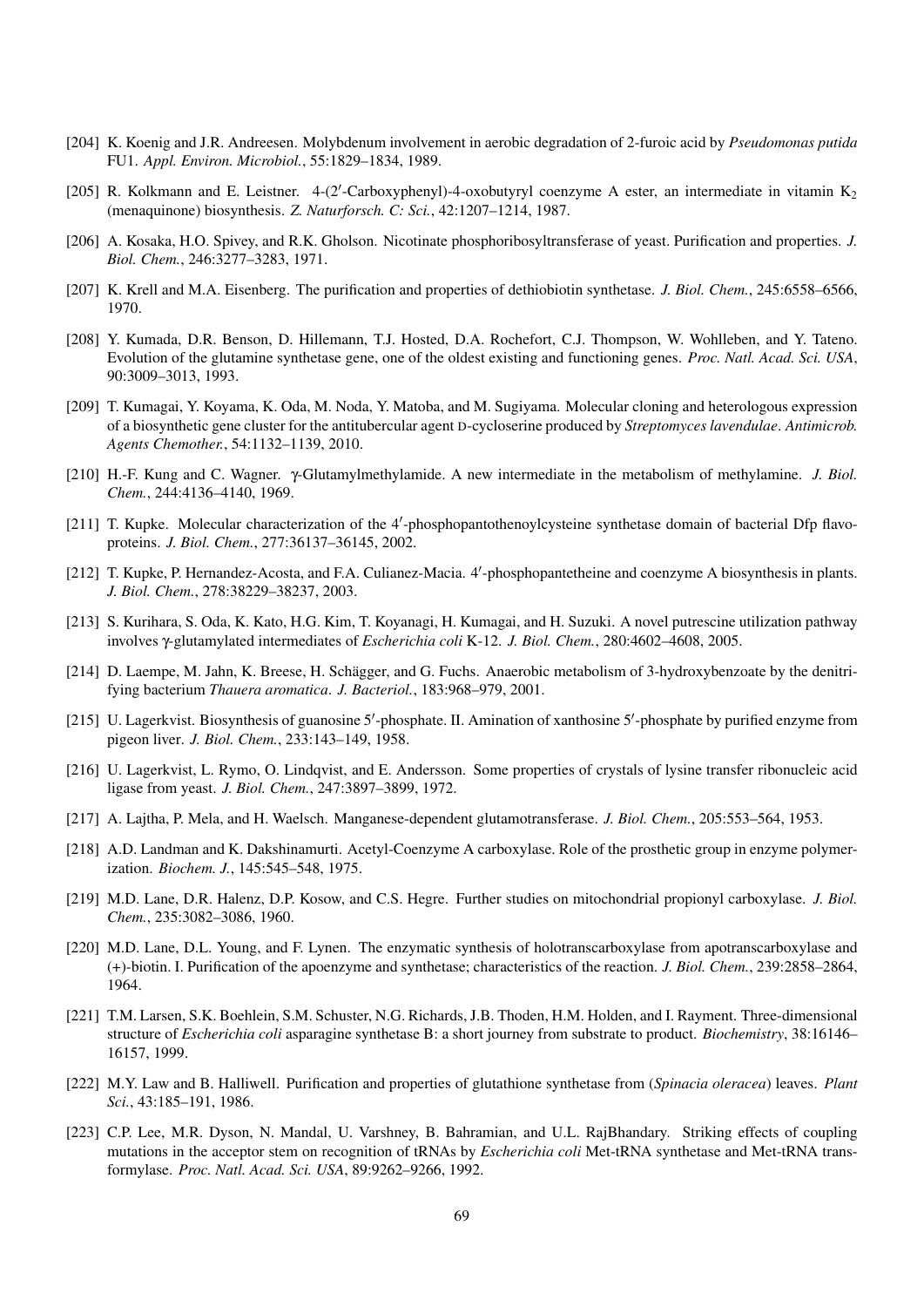- [224] W. Lerbs and M. Luckner. Cyclopeptine synthetase activity in surface cultures of *Penicillium cyclopium*. *J. Basic Microbiol.*, 25:387–391, 1985.
- <span id="page-69-1"></span>[225] B. Levenberg and J.M. Buchanan. Biosynthesis of the purines. XIII. Structure, enzymatic synthesis, and metabolism of (α-*N*-formyl)-glycinamidine ribotide. *J. Biol. Chem.*, 224:1018–1027, 1957.
- <span id="page-69-0"></span>[226] B. Levenberg and J.M. Buchanan. Properties of the purines. XII. Structure, enzymatic synthesis, and metabolism of 5-aminoimidazole ribotide. *J. Biol. Chem.*, 224:1005–1018, 1957.
- <span id="page-69-2"></span>[227] D.A. Lewis and J.J. Villafranca. Investigation of the mechanism of CTP synthetase using rapid quench and isotope partitioning methods. *Biochemistry*, 28:8454–8459, 1989.
- [228] H. Li, M. Graupner, H. Xu, and R.H. White. CofE catalyzes the addition of two glutamates to  $F_{420}$ -0 in  $F_{420}$  coenzyme biosynthesis in *Methanococcus jannaschii*. *Biochemistry*, 42:9771–9778, 2003.
- [229] H. Li, H. Xu, D.E. Graham, and R.H. White. Glutathione synthetase homologs encode α-L-glutamate ligases for methanogenic coenzyme F<sup>420</sup> and tetrahydrosarcinapterin biosyntheses. *Proc. Natl. Acad. Sci. USA*, 100:9785–9790, 2003.
- [230] Y. Li, N.M. Llewellyn, R. Giri, F. Huang, and J.B. Spencer. Biosynthesis of the unique amino acid side chain of butirosin: possible protective-group chemistry in an acyl carrier protein-mediated pathway. *Chem. Biol.*, 12:665–675, 2005.
- <span id="page-69-3"></span>[231] I. Lieberman. Enzymatic amination of uridine triphosphate to cytidine triphosphate. *J. Biol. Chem.*, 222:765–775, 1956.
- <span id="page-69-5"></span>[232] I. Lieberman. Enzymatic synthesis of adenosine-5'-phosphate from inosine-5'-phosphate. *J. Biol. Chem.*, 223:327-339, 1956.
- [233] U. Lill, A. Schreil, and H. Eggerer. Isolation of enzymically active fragments formed by limited proteolysis of ATP citrate lyase. *Eur. J. Biochem.*, 125:645–650, 1982.
- [234] J.W. Lin, Y.F. Chao, and S.F. Weng. Nucleotide sequence and functional analysis of the *luxE* gene encoding acyl-protein synthetase of the *lux* operon from *Photobacterium leiognathi*. *Biochem. Biophys. Res. Commun.*, 228:764–773, 1996.
- [235] T. Lindl, F. Kreuzaler, and F. Hahlbrock. Synthesis of *p*-coumaroyl coenzyme A with a partially purified *p*-coumarate:CoA ligase from cell suspension cultures of soybean (Glycine max). *Biochim. Biophys. Acta*, 302:457–464, 1973.
- <span id="page-69-7"></span>[236] J.W. Little, S.B. Zimmerman, C.K. Oshinsky, and M. Gellert. Enzymatic joining of DNA strands, II. An enzyme-adenylate intermediate in the dpn-dependent DNA ligase reaction. *Proc. Natl. Acad. Sci. USA*, 58:2004–2011, 1967.
- [237] O. Llorca, M. Betti, J.M. Gonzalez, A. Valencia, A.J. Marquez, and J.M. Valpuesta. The three-dimensional structure of an eukaryotic glutamine synthetase: functional implications of its oligomeric structure. *J. Struct. Biol.*, 156:469–479, 2006.
- [238] J. Lodder-Gadaczek, I. Becker, V. Gieselmann, L. Wang-Eckhardt, and M. Eckhardt. *N*-acetylaspartylglutamate synthetase II synthesizes *N*-acetylaspartylglutamylglutamate. *J. Biol. Chem.*, 286:16693–16706, 2011.
- [239] F. Loffler, R. Muller, , and F. Purification and properties of 4-halobenzoate-coenzyme A ligase from *Pseudomonas* sp. CBS3. *Biol. Chem. Hoppe-Seyler*, 373:1001–1007, 1992.
- <span id="page-69-4"></span>[240] C.W. Long, A. Levitzki, L.L, Koshland Houston, , and Jr. Subunit structures and interactions of CTP synthetase. *Fed. Proc.*, 28:342–342, 1969.
- [241] L.N. Lukens and J.M. Buchanan. Biosynthesis of purines. XXIV. The enzymatic synthesis of 5-amino-1-ribosyl-4 imidazolecarboxylic acid 5'-phosphate from 5-amino-1-ribosylimidazole 5'-phosphate and carbon dioxide. *J. Biol. Chem.*, 234:1799–1805, 1959.
- <span id="page-69-6"></span>[242] F. Lynen, J. Knappe, E. Lorch, G. Jutting, E. Ringelmann, and J.-P. Lachance. Zur biochemischen Funktion des Biotins. ¨ II. Reinigung und Wirkungsweise der β-Methyl-crotonyl-Carboxlase. *Biochem. Z.*, 335:123–166, 1961.
- [243] W.K. Maas. Pantothenate studies. III. Description of the extracted pantothenate-synthesizing enzyme of *Escherichia coli*. *J. Biol. Chem.*, 198:23–32, 1952.
- [244] W.K. Maas. Mechanism of the enzymatic synthesis of pantothenate from β-alanine and pantoate. *Fed. Proc.*, 15:305–306, 1956.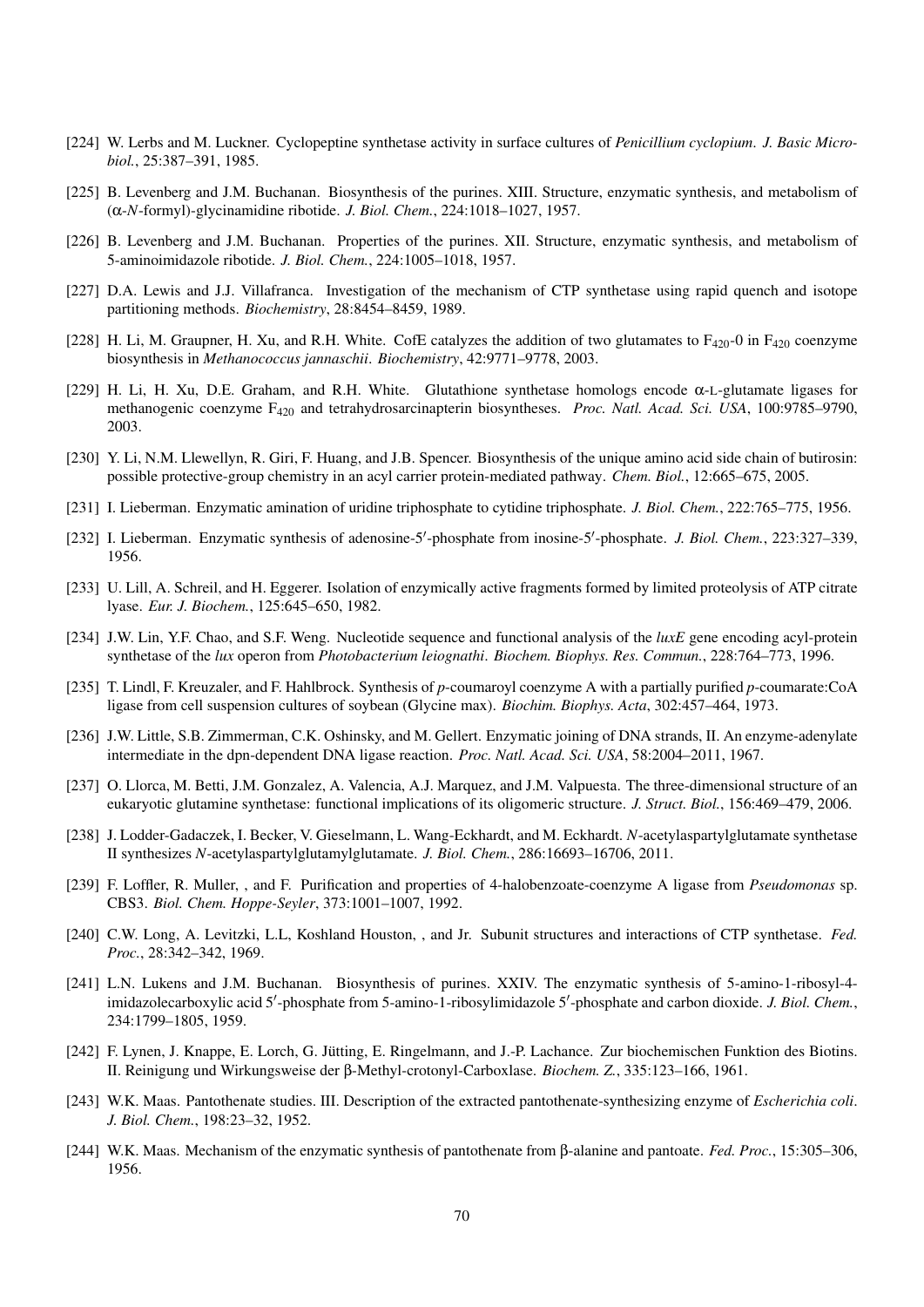- [245] C.M. MacKinnon, P.E. Carter, S.J. Smyth, B. Dunbar, and J.E. Fothergill. Molecular cloning of cDNA for human complement component C1s. The complete amino acid sequence. *Eur. J. Biochem.*, 169:547–553, 1987.
- [246] P.K. Macnicol. Homoglutathione and glutathione synthetases of legume seedlings partial-purification and substratespecificity. *Plant Sci.*, 53:229–235, 1987.
- [247] J. Maeda, D.I. Kato, M. Okuda, M. Takeo, S. Negoro, K. Arima, Y. Ito, and K. Niwa. Biosynthesis-inspired deracemizative production of D-luciferin by combining luciferase and thioesterase. *Biochim. Biophys. Acta*, 1861:2112–2118, 2017.
- [248] H.R. Mahler, S.J. Wakil, and R.M. Bock. Studies on fatty acid oxidation. I. Enzymatic activation of fatty acids. *J. Biol. Chem.*, 204:453–468, 1953.
- [249] M.H. Makman and G.L. Cantoni. Isolation of seryl and phenylalanyl ribonucleic acid synthetases from baker's yeast. *Biochemistry*, 4:1434–1442, 1965.
- [250] D.H. Mallonee, J.L. Adams, and P.B. Hylemon. The bile acid-inducible *baiB* gene from *Eubacterium* sp. strain VPI 12708 encodes a bile acid-coenzyme A ligase. *J. Bacteriol.*, 174:2065–2071, 1992.
- [251] S. Mandeles and K. Bloch. Enzymatic synthesis of γ-glutamylcysteine. *J. Biol. Chem.*, 214:639–646, 1955.
- <span id="page-70-0"></span>[252] N. Manoj, E. Strauss, T.P. Begley, and S.E. Ealick. Structure of human phosphopantothenoylcysteine synthetase at 2.3  $\AA$ Resolution. *Structure*, 11:927–936, 2003.
- <span id="page-70-1"></span>[253] M. Marshall, R.L. Metzenberg, and P.P. Cohen. Purification of carbamyl phosphate synthetase from frog liver. *J. Biol. Chem.*, 233:102–105, 1958.
- <span id="page-70-2"></span>[254] M. Marshall, R.L. Metzenberg, and P.P. Cohen. Physical and kinetic properties of carbamyl phosphate synthetase from frog liver. *J. Biol. Chem.*, 236:2229–2237, 1961.
- [255] H. Martinez-Blanco, A. Reglero, L.B. Rodriguez-Asparicio, and J.M. Luengo. Purification and biochemical characterization of phenylacetyl-CoA ligase from *Pseudomonas putida*. A specific enzyme for the catabolism of phenylacetic acid. *J. Biol. Chem.*, 265:7084–7090, 1990.
- [256] R.M. Martinez-Espinosa, J. Esclapez, V. Bautista, and M.J. Bonete. An octameric prokaryotic glutamine synthetase from the haloarchaeon *Haloferax mediterranei*. *FEMS Microbiol. Lett.*, 264:110–116, 2006.
- [257] E.J. Massaro and W.J. Lennarz. The partial purification and characterization of a bacterial fatty acyl coenzyme A synthetase. *Biochemistry*, 4:85–90, 1965.
- <span id="page-70-6"></span>[258] M. Matsuhashi, S. Matsuhashi, and F. Lynen. Zur Biosynthese der Fettsäuren. V. Die Acetyl-CoA Carboxylase aus Rattenleber und ihre Aktivierung durch Citronsäure. Biochem. Z., 340:263-289, 1964.
- <span id="page-70-5"></span>[259] M. Matsuhashi, S. Matsuhashi, S. Numa, and F. Lynen. Zur Biosynthese der Fettsäuren. IV Acetyl CoA Carboxylase aus Hefe. *Biochem. Z.*, 340:243–262, 1964.
- <span id="page-70-7"></span>[260] W.P. Maughan and S. Shuman. Distinct contributions of enzymic functional groups to the 2',3'-cyclic phosphodiesterase, 3'-phosphate guanylylation, and 3'-ppG/5'-OH ligation steps of the *Escherichia coli* RtcB nucleic acid splicing pathway. *J. Bacteriol.*, 198:1294–1304, 2016.
- [261] J.A. Maupin-Furlow. Ubiquitin-like proteins and their roles in archaea. *Trends Microbiol*, 21:31–38, 2013.
- [262] P.J. Maurer and M. Miller. Microbial iron chelators: total synthesis of aerobactin and its constituent amino acid, N<sup>6</sup>acetyl-*N* 6 -hydroxylysine. *J. Am. Chem. Soc.*, 104:3096–3101, 1982.
- [263] R. Mazumder, D.R. Sanadi, and W.V. Rodwell. Purification and properties of hog kidney succinic thiokinase. *J. Biol. Chem.*, 235:2546–2550, 1960.
- <span id="page-70-3"></span>[264] R.M. McCarty, A. Somogyi, G. Lin, N.E. Jacobsen, and V. Bandarian. The deazapurine biosynthetic pathway revealed: *in* vitro enzymatic synthesis of preQ<sub>0</sub> from guanosine 5'-triphosphate in four steps. *Biochemistry*, 48:3847–3852, 2009.
- <span id="page-70-4"></span>[265] W.R. McClure, H.A. Lardy, and H.P. Kneifel. Rat liver pyruvate carboxylase. I. Preparation, properties, and cation specificity. *J. Biol. Chem.*, 246:3569–3578, 1971.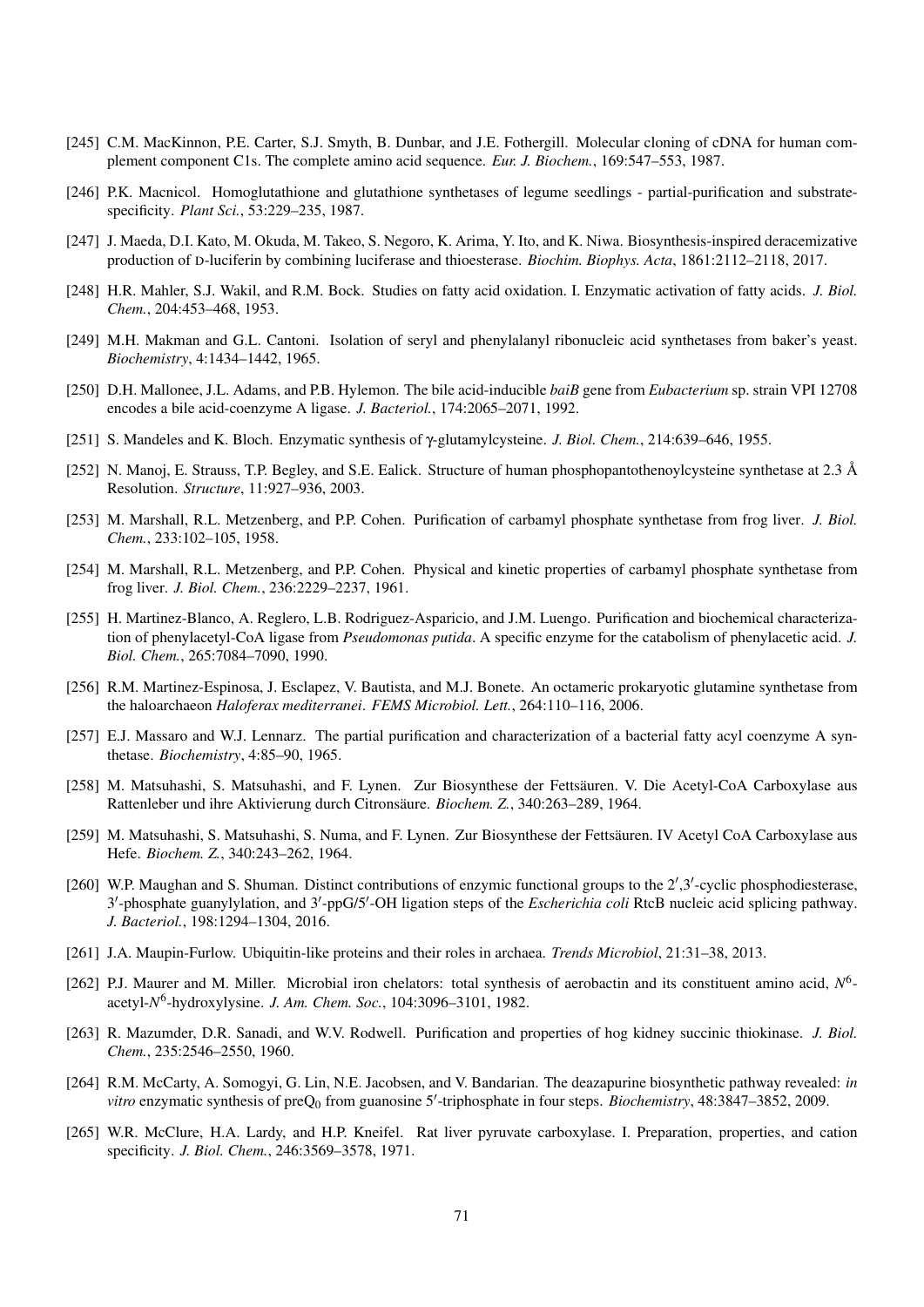- [266] D.J. McCorquodale. The separation and partial purification of aminoacyl-RNA synthetases from *Escherichia coli*. *Biochim. Biophys. Acta*, 91:541–548, 1964.
- [267] J.J. McGuire and J.R. Bertino. Enzymatic synthesis and function of folylpolyglutamates. *Mol. Cell. Biochem.*, 38:19–48, 1981.
- [268] R. Meganathan and R. Bentley. Menaquinone (vitamin K2) biosynthesis: conversion of *o*-succinylbenzoic acid to 1,4 dihydroxy-2-naphthoic acid by *Mycobacterium phlei* enzymes. *J. Bacteriol.*, 140:92–98, 1979.
- [269] A.H. Mehler and S.K. Mitra. The activation of arginyl transfer ribonucleic acid synthetase by transfer ribonucleic acid. *J. Biol. Chem.*, 242:5495–5499, 1967.
- [270] A. Meister. Glutamine synthesis. In P.D. Boyer, H. Lardy, and K. Myrbäck, editors, *The Enzymes*, volume 6, pages 443–468. Academic Press, New York, 2nd edition, 1962.
- <span id="page-71-3"></span>[271] I. Melnick and J.M. Buchanan. Biosynthesis of the purines. I. Conversion of (α-*N*-formyl)glycinamide ribotide to (α-*N*-formyl)glycinamidine ribotide; purification and requirements of the enzyme system. *J. Biol. Chem.*, 225:157–162, 1957.
- [272] S. Menendez-Bravo, S. Comba, M. Sabatini, A. Arabolaza, and H. Gramajo. Expanding the chemical diversity of natural esters by engineering a polyketide-derived pathway into *Escherichia coli*. *Metab. Eng.*, 24:97–106, 2014.
- <span id="page-71-0"></span>[273] D. Mengin-Lecreulx, J. van Heijenoort, and J.T. Park. Identification of the mpl gene encoding UDP-*N*-acetylmuramate: Lalanyl-γ-D-glutamyl-*meso*-diaminopimelate ligase in *Escherichia coli* and its role in recycling of cell wall peptidoglycan. *J. Bacteriol.*, 178:5347–5352, 1996.
- [274] G.K.K. Menon, D.L. Friedman, and J.R. Stern. Enzymic synthesis of glutaryl-coenzyme A. *Biochim. Biophys. Acta*, 44:375–377, 1960.
- [275] S.M. Merkel, A.E. Eberhard, J. Gibson, and C.S. Harwood. Involvement of coenzyme A thioesters in anaerobic metabolism of 4-hydroxybenzoate by *Rhodopseudomonas palustris*. *J. Bacteriol.*, 171:1–7, 1989.
- <span id="page-71-2"></span>[276] E. Meyer, N.J. Leonard, B. Bhat, J. Stubbe, and J.M. Smith. Purification and characterization of the *purE*, *purK*, and *purC* gene products: identification of a previously unrecognized energy requirement in the purine biosynthetic pathway. *Biochemistry*, 31:5022–5032, 1992.
- <span id="page-71-5"></span>[277] H. Meyer, B. Nevaldine, and F. Meyer. Acyl-coenzyme A carboxylase of the free-living nematode *Turbatrix aceti*. 1. Its isolation and molecular characteristics. *Biochemistry*, 17:1822–1827, 1978.
- [278] D. Meziane-Cherif, M.A. Badet-Denisot, S. Evers, P. Courvalin, and B. Badet. Purification and characterization of the VanB ligase associated with type B vancomycin resistance in *Enterococcus faecalis* V583. *FEBS Lett.*, 354:140–142, 1994.
- <span id="page-71-1"></span>[279] M.T. Miller, B. Gerratana, A. Stapon, C.A. Townsend, and A.C. Rosenzweig. Crystal structure of carbapenam synthetase (CarA). *J. Biol. Chem.*, 278:40996–41002, 2003.
- [280] A. Millerd and J. Bonner. Acetate activation and acetoacetate formation in plant systems. *Arch. Biochem. Biophys.*, 49:343–355, 1954.
- <span id="page-71-4"></span>[281] B. Min, J.T. Pelaschier, D.E. Graham, D. Tumbula-Hansen, and D. Söll. Transfer RNA-dependent amino acid biosynthesis: an essential route to asparagine formation. *Proc. Natl. Acad. Sci. USA*, 99:2678–2683, 2002.
- [282] H.V. Miranda, H. Antelmann, N. Hepowit, N.E. Chavarria, D.J. Krause, J.R. Pritz, K. Basell, D. Becher, M.A. Humbard, L. Brocchieri, and J.A. Maupin-Furlow. Archaeal ubiquitin-like SAMP3 is isopeptide-linked to proteins via a UbaAdependent mechanism. *Mol. Cell. Proteomics*, 13:220–239, 2014.
- [283] H.V. Miranda, N. Nembhard, D. Su, N. Hepowit, D.J. Krause, J.R. Pritz, C. Phillips, D. Soll, and J.A. Maupin-Furlow. E1- and ubiquitin-like proteins provide a direct link between protein conjugation and sulfur transfer in archaea. *Proc. Natl Acad. Sci. USA*, 108:4417–4422, 2011.
- [284] S.K. Mitra and A.H. Mehler. The arginyl transfer ribonucleic acid synthetase of *Escherichia coli*. *J. Biol. Chem.*, 242:5491–5494, 1967.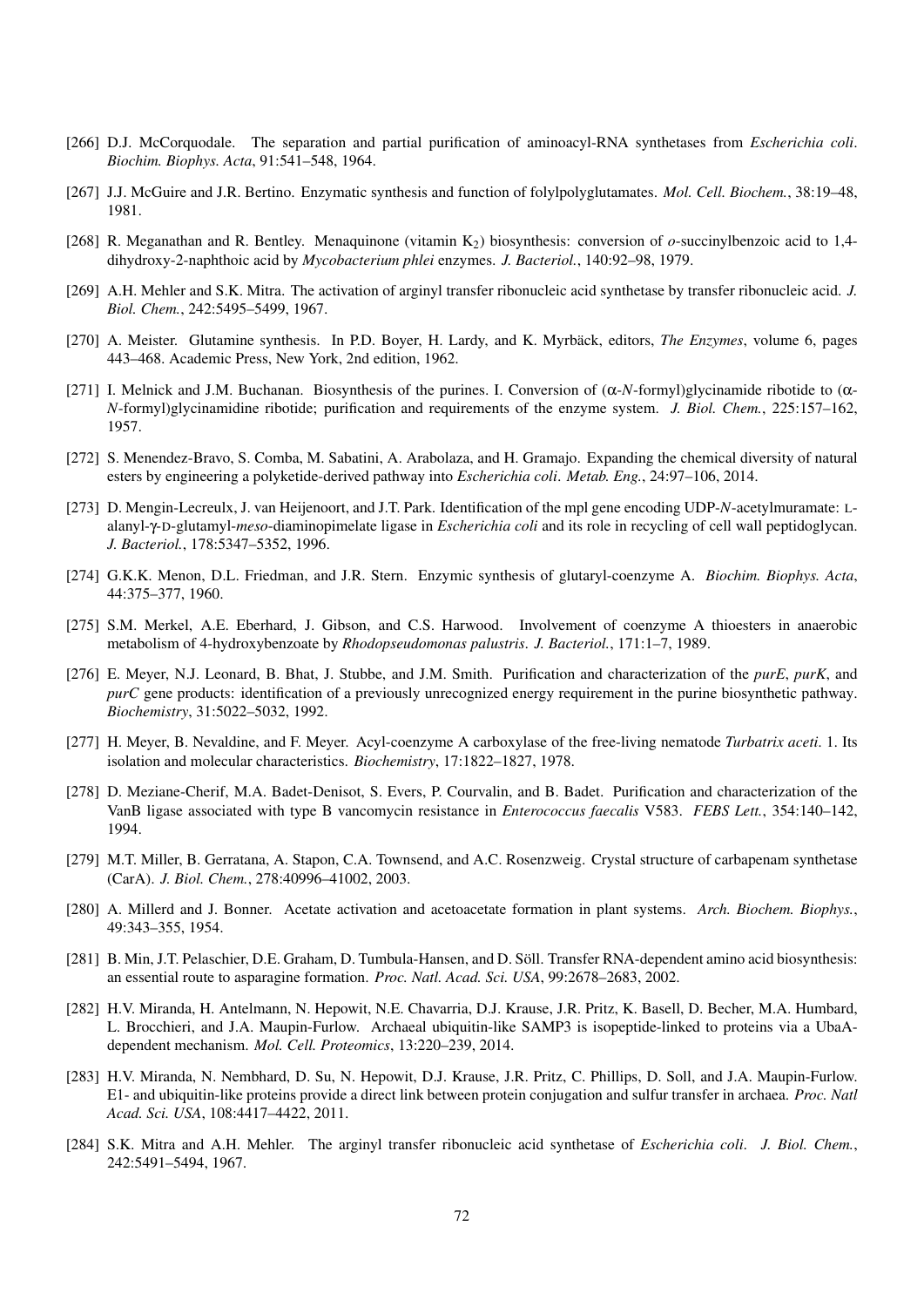- [285] Y. Mizuno and E. Ito. Purification and properties of uridine diphosphate *N*-acetylmuramyl-L-alanyl-D-glutamate:*meso*-2,6-diaminopimelate ligase. *J. Biol. Chem.*, 243:2665–2672, 1968.
- [286] P. Modorich and I.R. Lehman. Deoxyribonucleic acid ligase. A steady state kinetic analysis of the reaction catalyzed by the enzyme from *Escherichia coli*. *J. Biol. Chem.*, 248:7502–7511, 1973.
- [287] P. Modrich, Y. Anraku, and I.R. Lehman. Deoxyribonucleic acid ligase. Isolation and physical characterization of the homogeneous enzyme from *Escherichia coli*. *J. Biol. Chem.*, 248:7495–7501, 1973.
- [288] J.M. Moehring and T.J. Moehring. The post-translational trimethylation of diphthamide studied in vitro. *J. Biol. Chem.*, 263:3840–3844, 1988.
- [289] T.J. Moehring and J.M. Moehring. Mutant cultured cells used to study the synthesis of diphthamide. *UCLA Symp. Mol. Cell. Biol. New Ser.*, 45:53–63, 1987.
- [290] R.M. Morgan-Kiss and J.E. Cronan. The *Escherichia coli fadK* (*ydiD*) gene encodes an anerobically regulated short chain acyl-CoA synthetase. *J. Biol. Chem.*, 279:37324–37333, 2004.
- [291] T.W. Morris, K.E., Cronan Reed, , and Jr. Identification of the gene encoding lipoate-protein ligase A of *Escherichia coli*. Molecular cloning and characterization of the *lplA* gene and gene product. *J. Biol. Chem.*, 269:16091–16100, 1994.
- [292] J. Moss and M.D. Lane. The biotin-dependent enzymes. *Adv. Enzymol. Relat. Areas Mol. Biol.*, 35:321–442, 1971.
- [293] S. Mue, S. Tuboi, and G. Kikuchi. On malyl-coenzyme A synthetase. *J. Biochem. (Tokyo)*, 56:545–551, 1964.
- [294] E.J. Mueller, E. Meyer, J. Rudolph, V.J. Davisson, and J. Stubbe. N<sup>5</sup>-Carboxyaminoimidazole ribonucleotide: evidence for a new intermediate and two new enzymatic activities in the de novo purine biosynthetic pathway of *Escherichia coli*. *Biochemistry*, 33:2269–2278, 1994.
- [295] F.N. Muralidharan and V.B. Muralidharan. Phytanoyl-CoA ligase activity in rat liver. *Biochem. Int.*, 13:123–130, 1986.
- [296] K. Nagamatsu, S. Soeda, M. Mori, and Y. Kishimoto. Lignoceroyl-coenzyme A synthetase from developing rat brain: partial purification, characterization and comparison with palmitoyl-coenzyme A synthetase activity and liver enzyme. *Biochim. Biophys. Acta*, 836:80–88, 1985.
- [297] P.M. Nair. Asparagine synthetase from γ-irradiated potatoes. *Arch. Biochem. Biophys.*, 133:208–215, 1969.
- [298] M. Nakamura, S. Maki, Y. Amano, Y. Ohkita, K. Niwa, T. Hirano, Y. Ohmiya, and H. Niwa. Firefly luciferase exhibits bimodal action depending on the luciferin chirality. *Biochem. Biophys. Res. Commun.*, 331:471–475, 2005.
- [299] K. Nakanishi, L. Bonnefond, S. Kimura, T. Suzuki, R. Ishitani, and O. Nureki. Structural basis for translational fidelity ensured by transfer RNA lysidine synthetase. *Nature*, 461:1144–1148, 2009.
- [300] K. Nakanishi, S. Fukai, Y. Ikeuchi, A. Soma, Y. Sekine, T. Suzuki, and O. Nureki. Structural basis for lysidine formation by ATP pyrophosphatase accompanied by a lysine-specific loop and a tRNA-recognition domain. *Proc. Natl. Acad. Sci. USA*, 102:7487–7492, 2005.
- [301] J. Nandakumar, S. Shuman, and C.D. Lima. RNA ligase structures reveal the basis for RNA specificity and conformational changes that drive ligation forward. *Cell*, 127:71–84, 2006.
- [302] A. Narbad and M.J. Gasson. Metabolism of ferulic acid via vanillin using a novel CoA-dependent pathway in a newlyisolated strain of *Pseudomonas fluorescens*. *Microbiology*, 144:1397–1405, 1998.
- [303] S.G. Nathenson, J.L. Strominger, and E. Ito. Enzymatic synthesis of the peptide in bacterial uridine nucleotides. IV. Purification and properties of D-glutamic acid-adding enzyme. *J. Biol. Chem.*, 239:1773–1776, 1964.
- [304] S.W. Nelson, D.J. Binkowski, R.B. Honzatko, and H.J. Fromm. Mechanism of action of *Escherichia coli* phosphoribosylaminoimidazolesuccinocarboxamide synthetase. *Biochemistry*, 44:766–774, 2005.
- [305] E. Nenortas and D. Beckett. Purification and characterization of intact and truncated forms of the *Escherichia coli* biotin carboxyl carrier subunit of acetyl-CoA carboxylase. *J. Biol. Chem.*, 271:7559–7567, 1996.
- [306] F.C. Neuhaus. Kinetic studies on D-Ala-D-Ala synthetase. *Fed. Proc.*, 21:229–229, 1962.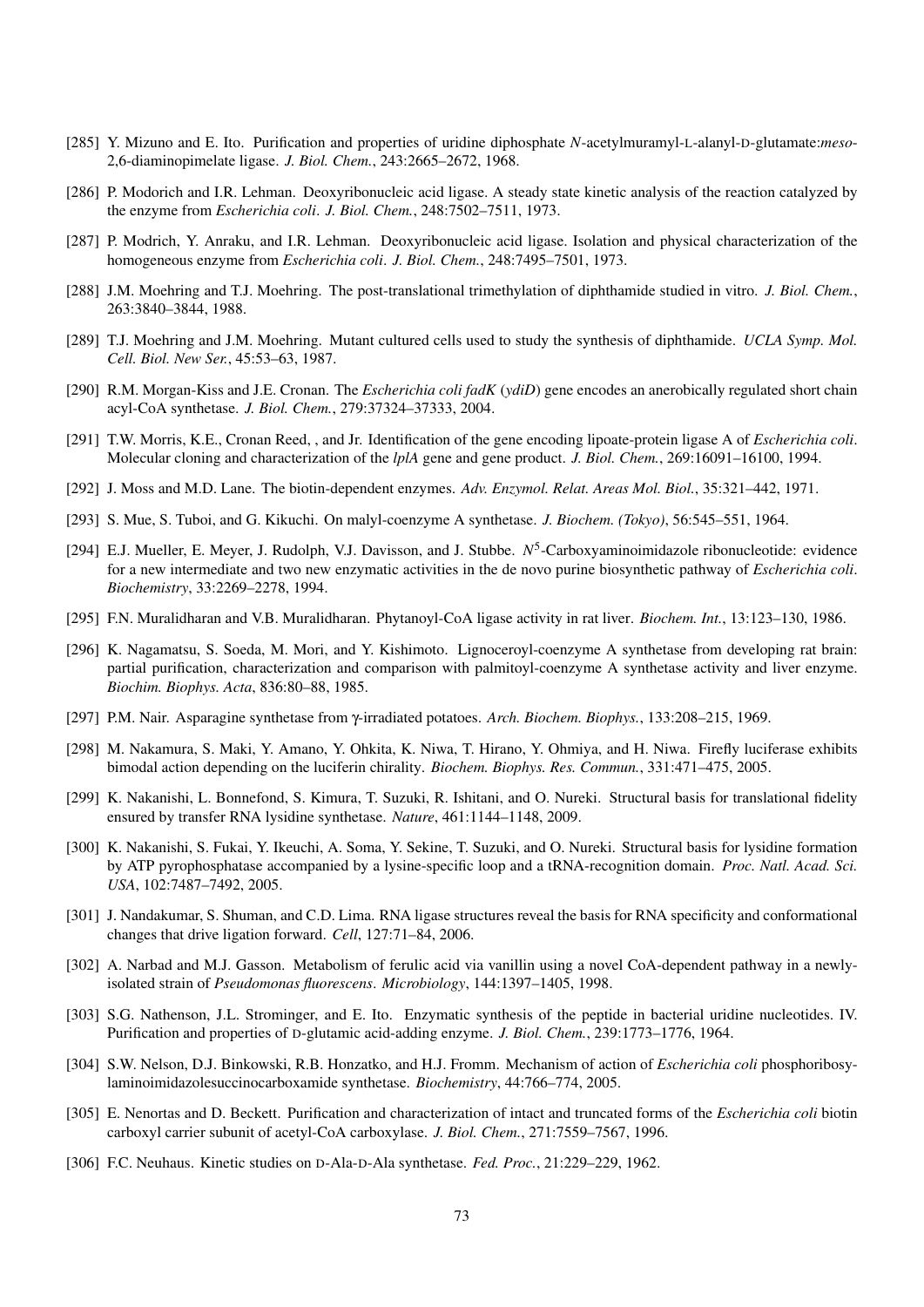- [307] B. Niyomporn, J.L. Dahl, and J.L. Strominger. Biosynthesis of the peptidoglycan of bacterial cell walls. IX. Purification and properties of glycyl transfer ribonucleic acid synthetase from *Staphylococcus aureus*. *J. Biol. Chem.*, 243:773–778, 1968.
- [308] B. Nocek, E. Evdokimova, M. Proudfoot, M. Kudritska, L.L. Grochowski, R.H. White, A. Savchenko, A.F. Yakunin, A. Edwards, and A. Joachimiak. Structure of an amide bond forming F420:γ-glutamyl ligase from *Archaeoglobus fulgidus* — a member of a new family of non-ribosomal peptide synthases. *J. Mol. Biol.*, 372:456–469, 2007.
- [309] E. Norman, K.A. De Smet, N.G. Stoker, C. Ratledge, P.R. Wheeler, and J.W. Dale. Lipid synthesis in mycobacteria: characterization of the biotin carboxyl carrier protein genes from *Mycobacterium leprae* and *M. tuberculosis*. *J. Bacteriol.*, 176:2525–2531, 1994.
- [310] S.J. Norton. Purification and properties of the prolyl RNA synthetase of *Escherichia coli*. *Arch. Biochem. Biophys.*, 106:147–152, 1964.
- [311] S.J. Norton, J.M. Ravel, C. Lee, and W. Shive. Purification and properties of the aspartyl ribonucleic acid synthetase of *Lactobacillus arabinosus*. *J. Biol. Chem.*, 238:269–274, 1963.
- [312] A.F. O'Donnell, S. Tiong, D. Nash, and D.V. Clark. The *Drosophila melanogaster ade5* gene encodes a bifunctional enzyme for two steps in the de novo purine synthesis pathway. *Genetics*, 154:1239–1253, 2000.
- [313] N. Ofer, N. Forer, M. Korman, M. Vishkautzan, I. Khalaila, and E. Gur. Allosteric transitions direct protein tagging by PafA, the prokaryotic ubiquitin-like protein (Pup) ligase. *J. Biol. Chem.*, 288:11287–11293, 2013.
- [314] T. Ohama, D.C. Yang, and D.L. Hatfield. Selenocysteine tRNA and serine tRNA are aminoacylated by the same synthetase, but may manifest different identities with respect to the long extra arm. *Arch. Biochem. Biophys.*, 315:293–301, 1994.
- [315] T. Osawa, H. Inanaga, S. Kimura, N. Terasaka, T. Suzuki, and T. Numata. Crystallization and preliminary X-ray diffraction analysis of an archaeal tRNA-modification enzyme, TiaS, complexed with tRNA(Ile<sup>2</sup> ) and ATP. *Acta Crystallogr. Sect. F Struct. Biol. Cryst. Commun.*, 67:1414–1416, 2011.
- [316] K.T. Osman, L. Du, Y. He, and Y. Luo. Crystal structure of *Bacillus cereus* D-alanyl carrier protein ligase (DltA) in complex with ATP. *J. Mol. Biol.*, 388:345–355, 2009.
- [317] T. Ouchi, T. Tomita, A. Horie, A. Yoshida, K. Takahashi, H. Nishida, K. Lassak, H. Taka, R. Mineki, T. Fujimura, S. Kosono, C. Nishiyama, R. Masui, S. Kuramitsu, S.V. Albers, T. Kuzuyama, and M. Nishiyama. Lysine and arginine biosyntheses mediated by a common carrier protein in *Sulfolobus*. *Nat. Chem. Biol.*, 9:277–283, 2013.
- [318] H.J. Ougham, D.G. Taylor, and P.W. Trudgill. Camphor revisited: involvement of a unique monooxygenase in metabolism of 2-oxo-∆ 3 -4,5,5-trimethylcyclopentenylacetic acid by *Pseudomonas putida*. *J. Bacteriol.*, 153:140–152, 1983.
- [319] K. Ownby, H. Xu, and R.H. White. A *Methanocaldococcus jannaschii* archaeal signature gene encodes for a 5 formaminoimidazole-4-carboxamide-1-β-D-ribofuranosyl 5'-monophosphate synthetase. A new enzyme in purine biosynthesis. *J. Biol. Chem.*, 280:10881–10887, 2005.
- [320] S.L. Oza, M.P. Shaw, S. Wyllie, and A.H. Fairlamb. Trypanothione biosynthesis in *Leishmania major*. *Mol. Biochem. Parasitol.*, 139:107–116, 2005.
- [321] S.L. Oza, E. Tetaud, M.R. Ariyanayagam, S.S. Warnon, and A.H. Fairlamb. A single enzyme catalyses formation of trypanothione from glutathione and spermidine in *Trypanosoma cruzi*. *J. Biol. Chem.*, 277:35853–35861, 2002.
- [322] M. Pacholec, J. Tao, and C.T. Walsh. CouO and NovO: *C*-methyltransferases for tailoring the aminocoumarin scaffold in coumermycin and novobiocin antibiotic biosynthesis. *Biochemistry*, 44:14969–14976, 2005.
- [323] I.S. Park, C.H. Lin, and C.T. Walsh. Bacterial resistance to vancomycin: overproduction, purification, and characterization of VanC2 from *Enterococcus casseliflavus* as a D-Ala-D-Ser ligase. *Proc. Natl. Acad. Sci. USA*, 94:10040–10044, 1997.
- [324] J. Parker. Identification of the *purC* gene product of *Escherichia coli*. *J. Bacteriol.*, 157:712–717, 1984.
- [325] J.B. Parker and C.T. Walsh. Action and timing of BacC and BacD in the late stages of biosynthesis of the dipeptide antibiotic bacilysin. *Biochemistry*, 52:889–901, 2013.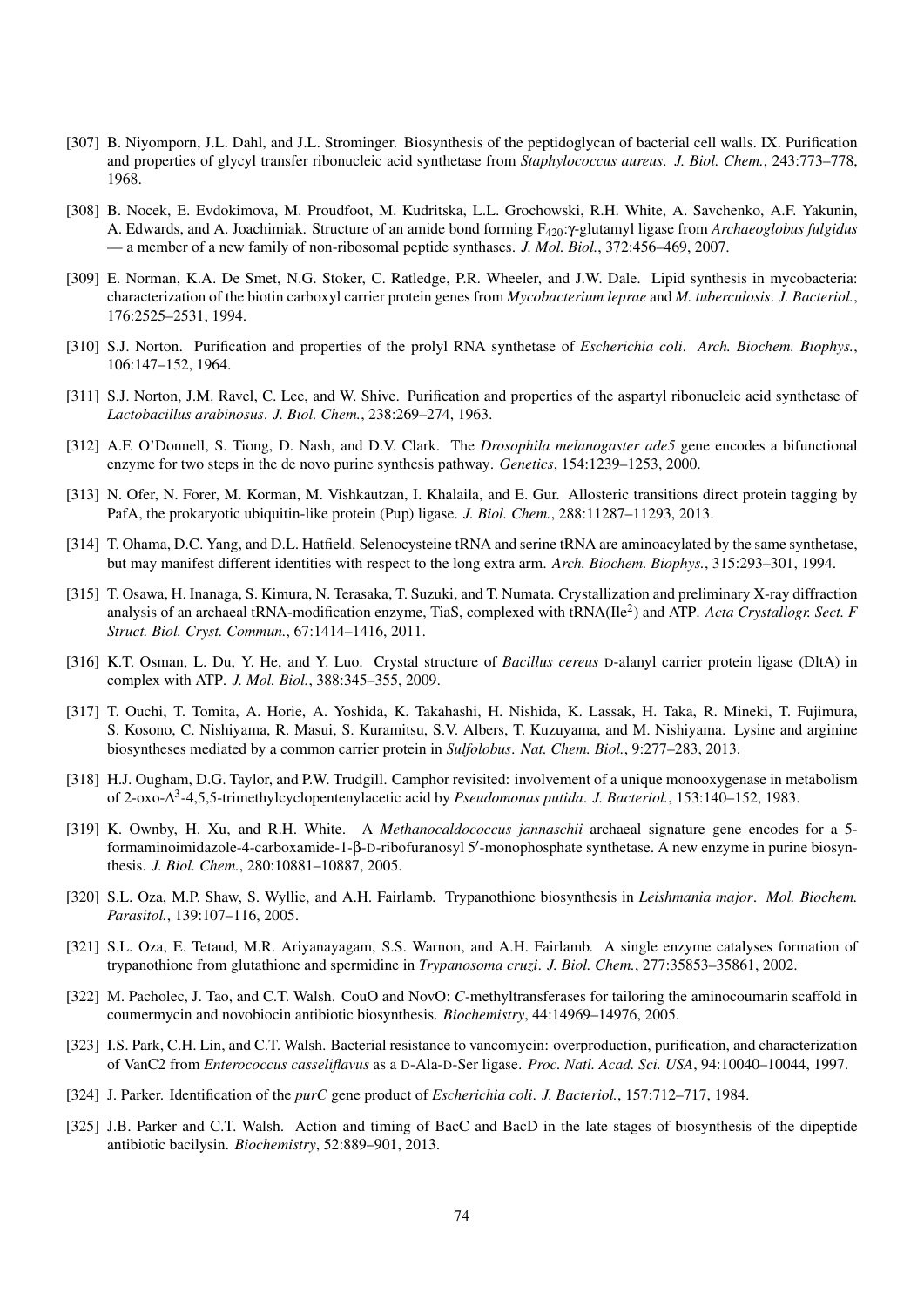- [326] C. Parthier, S. Gorlich, F. Jaenecke, C. Breithaupt, U. Brauer, U. Fandrich, D. Clausnitzer, U.F. Wehmeier, C. Bottcher, D. Scheel, and M.T. Stubbs. The *O*-carbamoyltransferase TobZ catalyzes an ancient enzymatic reaction. *Angew. Chem. Int. Ed. Engl.*, 51:4046–4052, 2012.
- [327] M.K. Patterson, Orr Jr., and G.R. Asparagine biosynthesis by the Novikoff hepatoma. Isolation, purification, property, and mechanism studies of the enzyme system. *J. Biol. Chem.*, 243:376–380, 1968.
- [328] S. Pekkala, A.I. Martinez, B. Barcelona, J. Gallego, E. Bendala, I. Yefimenko, V. Rubio, and J. Cervera. Structural insight on the control of urea synthesis: identification of the binding site for *N*-acetyl-L-glutamate, the essential allosteric activator of mitochondrial carbamoyl phosphate synthetase. *Biochem. J.*, 424:211–220, 2009.
- [329] M. Perego, P. Glaser, A. Minutello, M.A. Strauch, K. Leopold, and W. Fischer. Incorporation of D-alanine into lipoteichoic acid and wall teichoic acid in *Bacillus subtilis*. Identification of genes and regulation. *J. Biol. Chem.*, 270:15598–15606, 1995.
- [330] R.N. Perham. Swinging arms and swinging domains in multifunctional enzymes: catalytic machines for multistep reactions. *Annu. Rev. Biochem.*, 69:961–1004, 2000.
- [331] B. Perichon, P. Reynolds, and P. Courvalin. VanD-type glycopeptide-resistant *Enterococcus faecium* BM4339. *Antimicrob. Agents Chemother.*, 41:2016–2018, 1997.
- [332] P.J. Peterson and L. Fowden. Purification, properties and comparative specificities of the enzyme prolyl-transfer ribonucleic acid synthetase from *Phaseolus aureus* and *Polygonatum multiflorum*. *Biochem. J.*, 97:112–124, 1965.
- [333] A. Pfaltz, A. Kobelt, R. Huster, and R.K. Thauer. Biosynthesis of coenzyme  $F_{430}$  in methanogenic bacteria. Identification of 15,17<sup>3</sup> -seco-F430-17<sup>3</sup> -acid as an intermediate. *Eur. J. Biochem.*, 170:459–467, 1987.
- [334] N. Pi, C.L. Meyers, M. Pacholec, C.T. Walsh, and J.A. Leary. Mass spectrometric characterization of a three-enzyme tandem reaction for assembly and modification of the novobiocin skeleton. *Proc. Natl. Acad. Sci. USA*, 101:10036–10041, 2004.
- [335] D.L. Pierson and J.M. Brien. Human carbamylphosphate synthetase I. Stabilization, purification, and partial characterization of the enzyme from human liver. *J. Biol. Chem.*, 255:7891–7895, 1980.
- [336] C. Polycarpo, A. Ambrogelly, A. Bérubé, S.M. Winbush, J.A. McCloskey, P.F. Crain, J.L. Wood, and D. Söll. An aminoacyl-tRNA synthetase that specifically activates pyrrolysine. *Proc. Natl. Acad. Sci. USA*, 101:12450–12454, 2004.
- [337] A.L. Pometto and D.L. Crawford. Whole-cell bioconversion of vanillin to vanillic acid by *Streptomyces viridosporus*. *Appl. Environ. Microbiol.*, 45:1582–1585, 1983.
- [338] E.C. Preddie. Tryptophanyl transfer ribonucleic acid synthetase from bovine pancreas. II. The chemically different subunits. *J. Biol. Chem.*, 244:3958–3968, 1969.
- [339] K. Prydz, B.F. Kase, I. Björkhem, and J.I. Pedersen. Subcellular localization of  $3\alpha$ ,7 $\alpha$ -dihydroxy- and  $3\alpha$ ,7 $\alpha$ ,12 $\alpha$ trihydroxy-5β-cholestanoyl-coenzyme A ligase(s) in rat liver. *J. Lipid Res.*, 29:997–1004, 1988.
- [340] A. Quentmeier and G. Antranikian. Characterization of citrate lyase from *Clostridium sporosphaeroides*. *Arch. Microbiol.*, 141:85–90, 1985.
- [341] M.L. Raber, S.O. Arnett, and C.A. Townsend. A conserved tyrosyl-glutamyl catalytic dyad in evolutionarily linked enzymes: carbapenam synthetase and β-lactam synthetase. *Biochemistry*, 48:4959–4971, 2009.
- [342] J.C. Rabinowitz and W.E. Pricer. Formyltetrahydrofolate synthetase. I. Isolation and crystallization of the enzyme. *J. Biol. Chem.*, 237:2898–2902, 1962.
- [343] W.H. Ramos-Vera, M. Weiss, E. Strittmatter, D. Kockelkorn, and G. Fuchs. Identification of missing genes and enzymes for autotrophic carbon fixation in crenarchaeota. *J. Bacteriol.*, 193:1201–1211, 2011.
- [344] J.M. Rand, T. Pisithkul, R.L. Clark, J.M. Thiede, C.R. Mehrer, D.E. Agnew, C.E. Campbell, A.L. Markley, M.N. Price, J. Ray, K.M. Wetmore, Y. Suh, A.P. Arkin, A.M. Deutschbauer, D. Amador-Noguez, and B.F. Pfleger. A metabolic pathway for catabolizing levulinic acid in bacteria. *Nat Microbiol*, 2:1624–1634, 2017.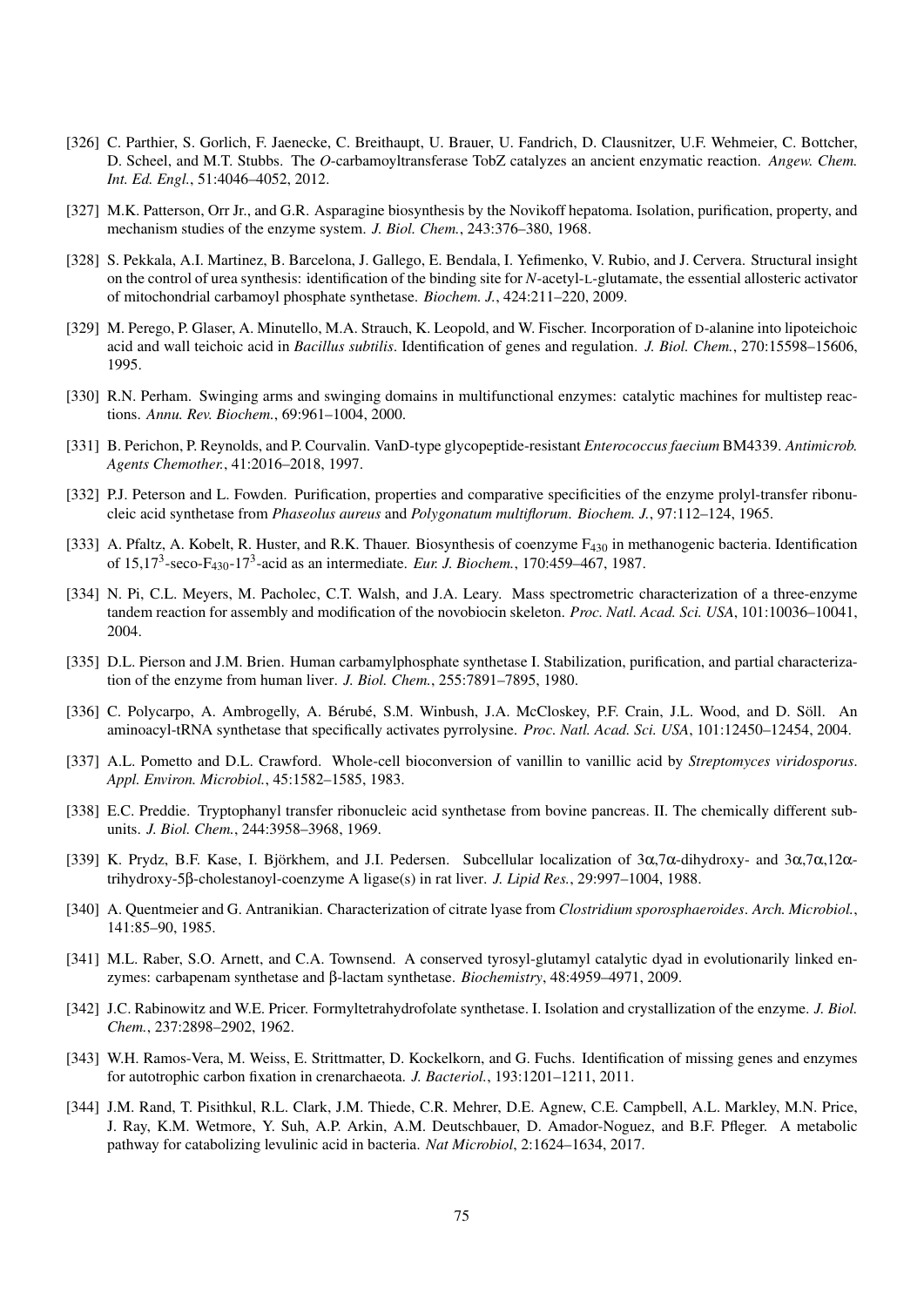- [345] S. Ratner. Urea synthesis and metabolism of arginine and citrulline. *Adv. Enzymol. Relat. Subj. Biochem.*, 15:319–387, 1954.
- [346] F.M. Raushel, J.B. Thoden, and H.M. Holden. The amidotransferase family of enzymes: molecular machines for the production and delivery of ammonia. *Biochemistry*, 38:7891–7899, 1999.
- [347] F.M. Raushel, J.B. Thoden, G.D. Reinhart, and H.M. Holden. Carbamoyl phosphate synthetase: a crooked path from substrates to products. *Curr. Opin. Chem. Biol.*, 2:624–632, 1998.
- [348] S. Ravanel, H. Cherest, S. Jabrin, D. Grunwald, Y. Surdin-Kerjan, R. Douce, and F. Rébeillé. Tetrahydrofolate biosynthesis in plants: molecular and functional characterization of dihydrofolate synthetase and three isoforms of folylpolyglutamate synthetase in *Arabidopsis thaliana*. *Proc. Natl. Acad. Sci. USA*, 98:15360–15365, 2001.
- [349] J.M. Ravel, S.J. Norton, J.S. Humphreys, and W. Shive. Asparagine biosynthesis in *Lactobacillus arabinosus* and its control by asparagine through enzyme inhibition and repression. *J. Biol. Chem.*, 237:2845–2849, 1962.
- [350] J.M. Ravel, S. Wang, C. Heinemeyer, and W. Shive. Glutamyl and glutaminyl ribonucleic acid synthetases of *Escherichia coli* W. Separation, properties, and stimulation of adenosine triphosphate-pyrophosphate exchange by acceptor ribonucleic acid. *J. Biol. Chem.*, 240:432–438, 1965.
- [351] G.H. Reem. Enzymatic synthesis of 5'-phosphoribosylamine from ribose 5-phosphate and ammonia, an alternate first step in purine biosynthesis. *J. Biol. Chem.*, 243:5695–5701, 1968.
- [352] R.E. Reeves, L.G. Warren, B. Susskind, and H.-S. Lo. An energy-conserving pyruvate-to-acetate pathway in *Entamoeba histolytica*. Pyruvate synthase and a new acetate thiokinase. *J. Biol. Chem.*, 252:726–731, 1977.
- [353] D. Reinberg, J. Arenas, and J. Hurwitz. The enzymatic conversion of  $3'$ -phosphate terminated RNA chains to  $2',3'$ -cyclic phosphate derivatives. *J. Biol. Chem.*, 260:6088–6097, 1985.
- [354] C.R. Reisch, M.J. Stoudemayer, V.A. Varaljay, I.J. Amster, M.A. Moran, and W.B. Whitman. Novel pathway for assimilation of dimethylsulphoniopropionate widespread in marine bacteria. *Nature*, 473:208–211, 2011.
- [355] V.M. Reusch and F.C. Neuhaus. D-Alanine:membrane acceptor ligase from *Lactobacillus casei*. *J. Biol. Chem.*, 246:6136– 6143, 1971.
- [356] N.G. Richards and S.M. Schuster. Mechanistic issues in asparagine synthetase catalysis. *Adv. Enzymol. Relat. Areas Mol. Biol.*, 72:145–198, 1998.
- [357] C.A. Ricks and R.M. Cook. Regulation of volatile fatty acid uptake by mitochondrial acyl CoA synthetases of bovine liver. *J. Dairy Sci.*, 64:2324–2335, 1981.
- [358] D. Riendeau, A. Rodrigues, and E. Meighen. Resolution of the fatty acid reductase from *Photobacterium phosphoreum* into acyl protein synthetase and acyl-CoA reductase activities. Evidence for an enzyme complex. *J. Biol. Chem.*, 257:6908– 6915, 1982.
- [359] H.C. Rilling and M.J. Coon. The enzymatic isomerization of α-methylvinylacetyl coenzyme A and the specificity of a bacterial α-methylcrotonyl coenzyme A carboxylase. *J. Biol. Chem.*, 235:3087–3092, 1960.
- [360] A. Rodriguez and E. Meighen. Fatty acyl-AMP as an intermediate in fatty acid reduction to aldehyde in luminescent bacteria. *J. Biol. Chem.*, 260:771–774, 1985.
- [361] J.L. Rolland, Y. Gueguen, C. Persillon, J.M. Masson, and J. Dietrich. Characterization of a thermophilic DNA ligase from the archaeon *Thermococcus fumicolans*. *FEMS Microbiol. Lett.*, 236:267–273, 2004.
- [362] P.J. Romaniuk and O.C. Uhlenbeck. Joining of RNA molecules with RNA ligase. *Methods Enzymol.*, 100:52–59, 1983.
- [363] S. Ronconi, R. Jonczyk, and U. Genschel. A novel isoform of pantothenate synthetase in the Archaea. *FEBS J.*, 275:2754– 2764, 2008.
- [364] R.J. Roon and B. Levenberg. ATP-Urea amidolyase (ADP) (*Candida utilis*). *Methods Enzymol.*, 17A:317–324, 1970.
- [365] R.J. Roon and B. Levenberg. Urea amidolyase. I. Properties of the enzyme from *Candida utilis*. *J. Biol. Chem.*, 247:4107– 4113, 1972.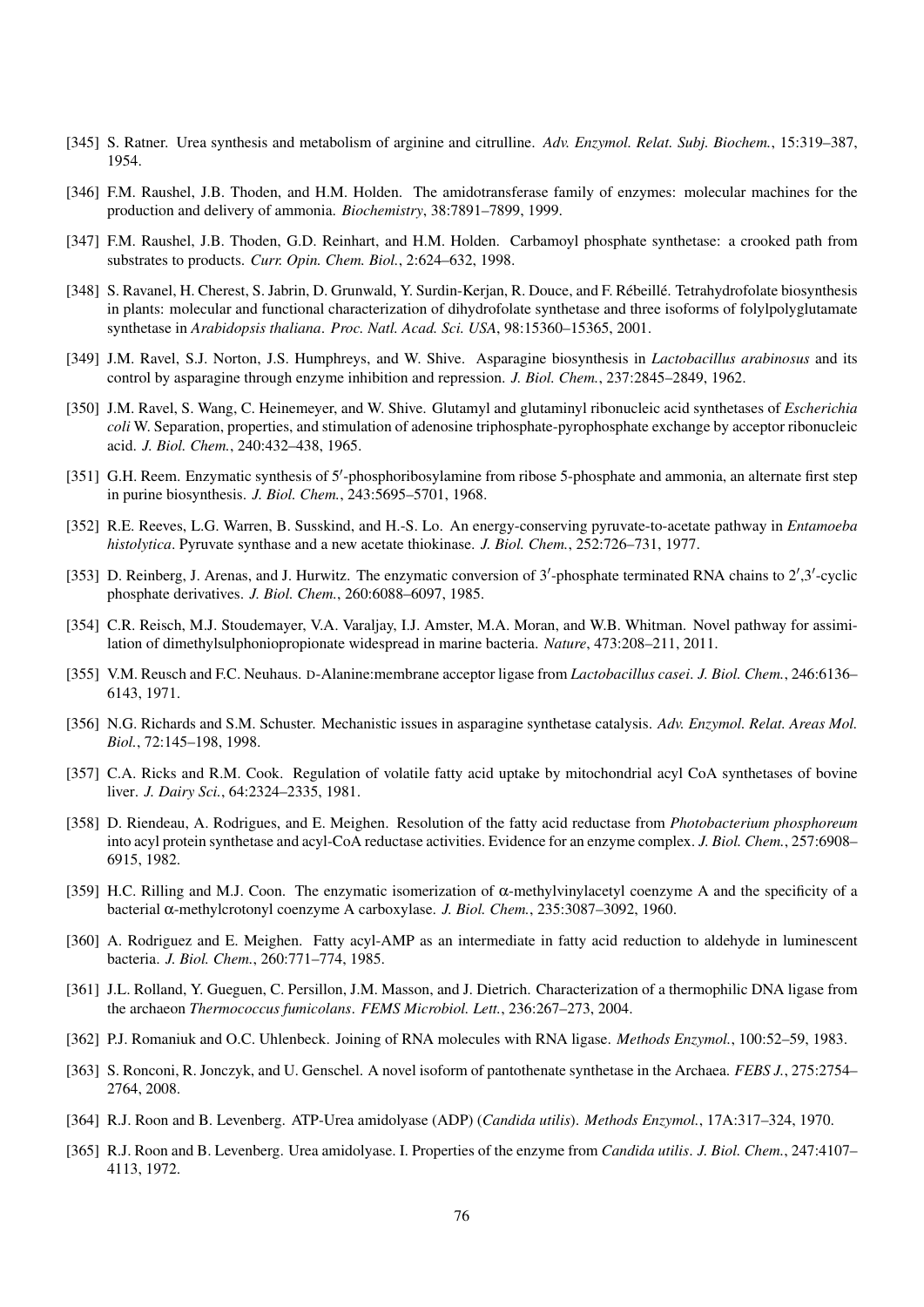- [366] C.R. Rossi and D.M. Gibson. Activation of fatty acids by a guanosine triphosphate-specific thiokinase from liver mitochondria. *J. Biol. Chem.*, 239:1694–1699, 1964.
- [367] M. Rudiger, J. Wehland, , and K. The carboxy-terminal peptide of detyrosinated  $\alpha$  tubulin provides a minimal system to study the substrate specificity of tubulin-tyrosine ligase. *Eur. J. Biochem.*, 220:309–320, 1994.
- [368] F. Rusnak, W.S. Faraci, and C.T. Walsh. Subcloning, expression, and purification of the enterobactin biosynthetic enzyme 2,3-dihydroxybenzoate-AMP ligase: demonstration of enzyme-bound (2,3-dihydroxybenzoyl)adenylate product. *Biochemistry*, 28:6827–6835, 1989.
- [369] F. Rusnak, J. Liu, N. Quinn, G.A. Berchtold, and C.T. Walsh. Subcloning of the enterobactin biosynthetic gene *entB*: expression, purification, characterization, and substrate specificity of isochorismatase. *Biochemistry*, 29:1425–1435, 1990.
- [370] F. Rusnak, M. Sakaitani, D. Drueckhammer, J. Reichert, and C.T. Walsh. Biosynthesis of the *Escherichia coli* siderophore enterobactin: sequence of the *entF* gene, expression and purification of EntF, and analysis of covalent phosphopantetheine. *Biochemistry*, 30:2916–2927, 1991.
- [371] S.P. Salowe, J. Wiltsie, J.C. Hawkins, and L.M. Sonatore. The catalytic flexibility of tRNA*Ile*-lysidine synthetase can generate alternative tRNA substrates for isoleucyl-tRNA synthetase. *J. Biol. Chem.*, 284:9656–9662, 2009.
- [372] D.R. Sanadi, D.M. Gibson, and P. Ayengar. Guanosine triphosphate, the primary product of phosphorylation coupled to the breakdown of succinyl coenzyme A. *Biochim. Biophys. Acta*, 14:434–436, 1954.
- [373] K. Sasaoka and M. Kito. Synthesis of theanine by tea seedling homogenate. *Agric. Biol. Chem.*, 28:313–317, 1964.
- [374] K. Sasaoka, M. Kito, and H. Inagaki. Studies on the biosynthesis of theanine in tea seedlings. Synthesis of theanine by the homogenate of tea seedlings. *Agric. Biol. Chem.*, 27:467–468, 1963.
- [375] K. Sasaoka, M. Kito, and Y. Onishi. Some properties of the theanine synthesizing enzyme in tea seedlings. *Agric. Biol. Chem.*, 29:984–988, 1965.
- [376] A. Sato, T. Soga, K. Igarashi, K. Takesue, M. Tomita, and A. Kanai. GTP-dependent RNA 3'-terminal phosphate cyclase from the hyperthermophilic archaeon *Pyrococcus furiosus*. *Genes Cells*, 16:1190–1199, 2011.
- [377] U. Schennen, K. Braun, and H.-J. Knackmuss. Anaerobic degradation of 2-fluorobenzoate by benzoate-degrading, denitrifying bacteria. *J. Bacteriol.*, 161:321–325, 1985.
- [378] L. Schepers, M. Casteels, K. Verheyden, G. Parmentier, S. Asselberghs, H.J. Eyssen, and G.P. Mannaerts. Subcellular distribution and characteristics of trihydroxycoprostanoyl-CoA synthetase in rat liver. *Biochem. J.*, 257:221–229, 1989.
- [379] P. Schimmel and K. Beebe. Molecular biology: genetic code seizes pyrrolysine. *Nature*, 431:257–258, 2004.
- [380] H. Schmellenkamp and H. Eggerer. Mechanism of enzymic acetylation of des-acetyl citrate lyase. *Proc. Natl. Acad. Sci. USA*, 71:1987–1991, 1974.
- [381] E. Schmitt, L. Moulinier, S. Fujiwara, T. Imanaka, J.C. Thierry, and D. Moras. Crystal structure of aspartyl-tRNA synthetase from *Pyrococcus kodakaraensis* KOD: archaeon specificity and catalytic mechanism of adenylate formation. *EMBO J.*, 17:5227–5237, 1998.
- [382] A. Schuegraf, S. Ratner, and R.C. Warner. Free energy changes of the argininosuccinate synthetase reaction and of the hydrolysis of the inner pyrophosphate bond of adenosine triphosphate. *J. Biol. Chem.*, 235:3597–3602, 1960.
- [383] R.S. Schweet and E.H. Allen. Purification and properties of tyrosine-activating enzyme of hog pancreas. *J. Biol. Chem.*, 233:1104–1108, 1958.
- [384] M.C. Scrutton, M.R. Young, and M.F. Utter. Pyruvate carboxylase from baker's yeast. The presence of bound zinc. *J. Biol. Chem.*, 245:6220–6227, 1970.
- [385] W. Seubert, E. Fass, and U. Remberger. Untersuchungen über den bakteriellen Abbau von Isoprenoiden. III. Reinigung und Eigenschaften der Geranylcarboxylase. *Biochem. Z.*, 338:265–275, 1963.
- [386] W. Seubert and U. Remberger. Renigung und Wirkungsweise der Pyruvatcarboxylase aus *Pseudomonas citronellolis*. *Biochem. Z.*, 334:401–414, 1961.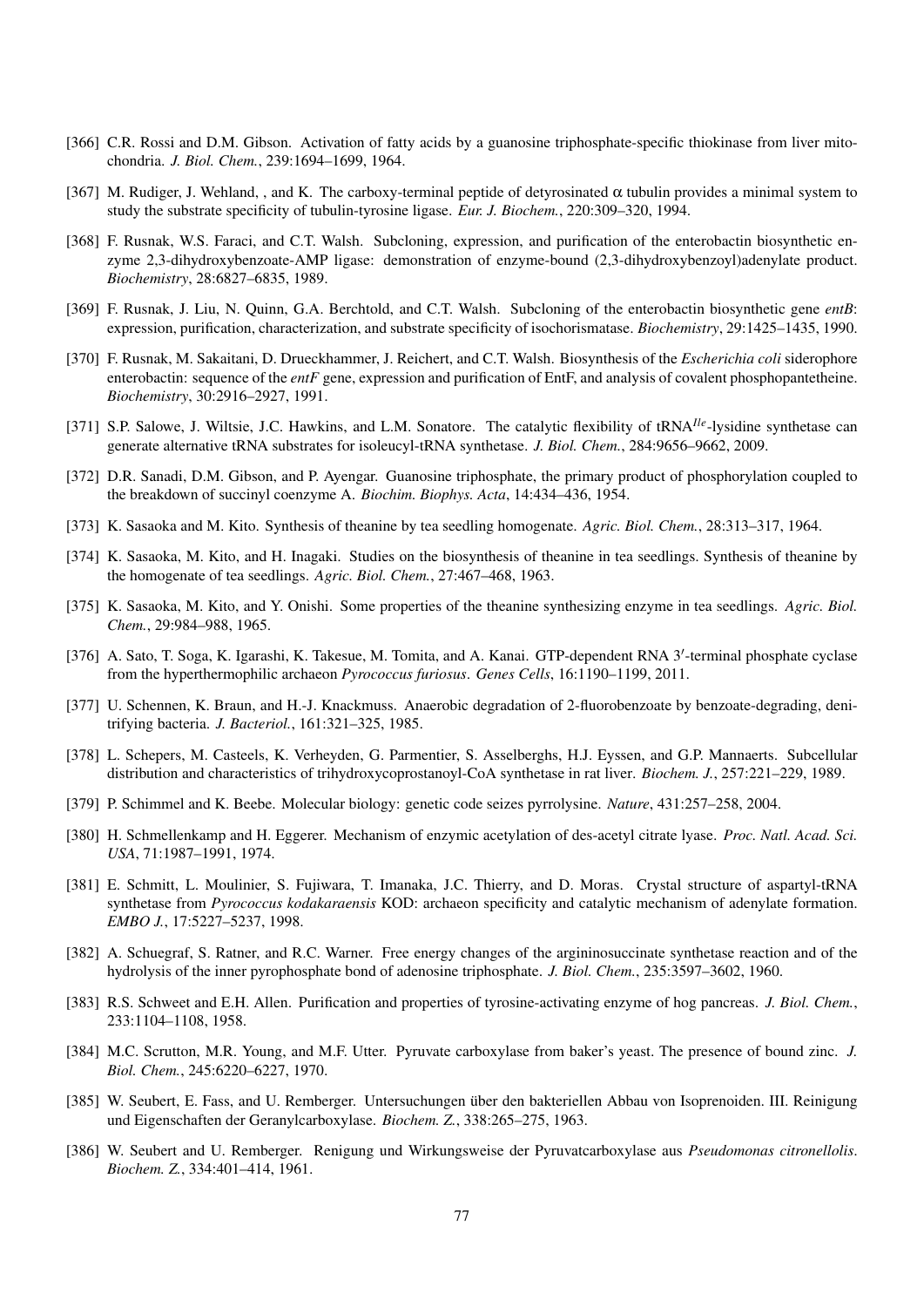- [387] C.A. Shaw-Reid, N.L. Kelleher, H.C. Losey, A.M. Gehring, C. Berg, and C.T. Walsh. Assembly line enzymology by multimodular nonribosomal peptide synthetases: the thioesterase domain of *E. coli* EntF catalyzes both elongation and cyclolactonization. *Chem. Biol.*, 6:385–400, 1999.
- [388] Y. Shomura, E. Hinokuchi, H. Ikeda, A. Senoo, Y. Takahashi, J. Saito, H. Komori, N. Shibata, Y. Yonetani, and Y. Higuchi. Structural and enzymatic characterization of BacD, an L-amino acid dipeptide ligase from *Bacillus subtilis*. *Protein Sci.*, 21:707–716, 2012.
- [389] L. Siegel, J.L. Foote, and M.J. Coon. The enzymatic synthesis of propionyl coenzyme A holocarboxylase from *d*-biotinyl 5'-adenylate and the apocarboxylase. *J. Biol. Chem.*, 240:1025-1031, 1965.
- [390] R. Silber, V.G. Malathi, and J. Hurwitz. Purification and properties of bacteriophage T4-induced RNA ligase. *Proc. Natl. Acad. Sci. USA*, 69:3009–3013, 1972.
- [391] R. Simeone, M. Leger, P. Constant, W. Malaga, H. Marrakchi, M. Daffe, C. Guilhot, and C. Chalut. Delineation of the roles of FadD22, FadD26 and FadD29 in the biosynthesis of phthiocerol dimycocerosates and related compounds in *Mycobacterium tuberculosis*. *FEBS J.*, 277:2715–2725, 2010.
- [392] M.K. Sluis and S.A. Ensign. Purification and characterization of acetone carboxylase from *Xanthobacter* strain Py2. *Proc. Natl. Acad. Sci. USA*, 94:8456–8461, 1997.
- [393] K. Smith, K. Nadeau, M. Bradley, C.T. Walsh, , and A.H. Purification of glutathionylspermidine and trypanothione synthase from *Crithidia fasciculata*. *Protein Sci.*, 1:874–883, 1992.
- [394] J.E. Snoke, S. Yanari, and K. Bloch. Synthesis of glutathione from γ-glutamylcysteine. *J. Biol. Chem.*, 201:573–586, 1953.
- [395] R.R. Soly and E.A. Meighen. Identification of the acyl transfer site of fatty acyl-protein synthetase from bioluminescent bacteria. *J. Mol. Biol.*, 219:69–77, 1991.
- [396] A. Soma, Y. Ikeuchi, S. Kanemasa, K. Kobayashi, N. Ogasawara, T. Ote, J. Kato, K. Watanabe, Y. Sekine, and T. Suzuki. An RNA-modifying enzyme that governs both the codon and amino acid specificities of isoleucine tRNA. *Mol. Cell*, 12:689–698, 2003.
- [397] R.L. Spencer and J. Preiss. Biosynthesis of diphosphopyridine nucleotide. The purification and the properties of diphosphopyridine nucleotide synthetase from *Escherichia coli* B. *J. Biol. Chem.*, 242:385–392, 1967.
- [398] M.A. Stapleton, F. Javid-Majd, M.F. Harmon, B.A. Hanks, J.L. Grahmann, L.S. Mullins, and F.M. Raushel. Role of conserved residues within the carboxy phosphate domain of carbamoyl phosphate synthetase. *Biochemistry*, 35:14352– 14361, 1996.
- [399] P.E. Staswick and I. Tiryaki. The oxylipin signal jasmonic acid is activated by an enzyme that conjugates it to isoleucine in *Arabidopsis*. *Plant Cell*, 16:2117–2127, 2004.
- [400] W. Staudenbauer and J.L. Strominger. Activation of D-aspartic acid for incorporation into peptidoglycan. *J. Biol. Chem.*, 247:5095–5102, 1972.
- [401] W. Staudenbauer, E. Willoughby, and J.L. Strominger. Further studies of the D-aspartic acid-activating enzyme of *Streptococcus faecalis* and its attachment to the membrane. *J. Biol. Chem.*, 247:5289–5296, 1972.
- [402] M. Steffensky, S.M. Li, and L. Heide. Cloning, overexpression, and purification of novobiocic acid synthetase from *Streptomyces* spheroides NCIMB 11891. *J. Biol. Chem.*, 275:21754–21760, 2000.
- [403] C. Stein and D. Weinreich. An in vitro characterization of γ-glutamylhistamine synthetase: a novel enzyme catalyzing histamine metabolism in the central nervous system of the marine mollusk, *Aplysia californica*. *J. Neurochem.*, 38:204– 214, 1982.
- [404] J.J. Stenesh and T. Winnick. Carnosine-anserine synthetase of muscle. 4. Partial purification of the enzyme and further studies of β-alanyl peptide synthesis. *Biochem. J.*, 77:575–581, 1960.
- [405] R. Stern and A.H. Mehler. Lysyl-sRNA synthetase from *Escherichia coli*. *Biochem. Z.*, 342:400–409, 1965.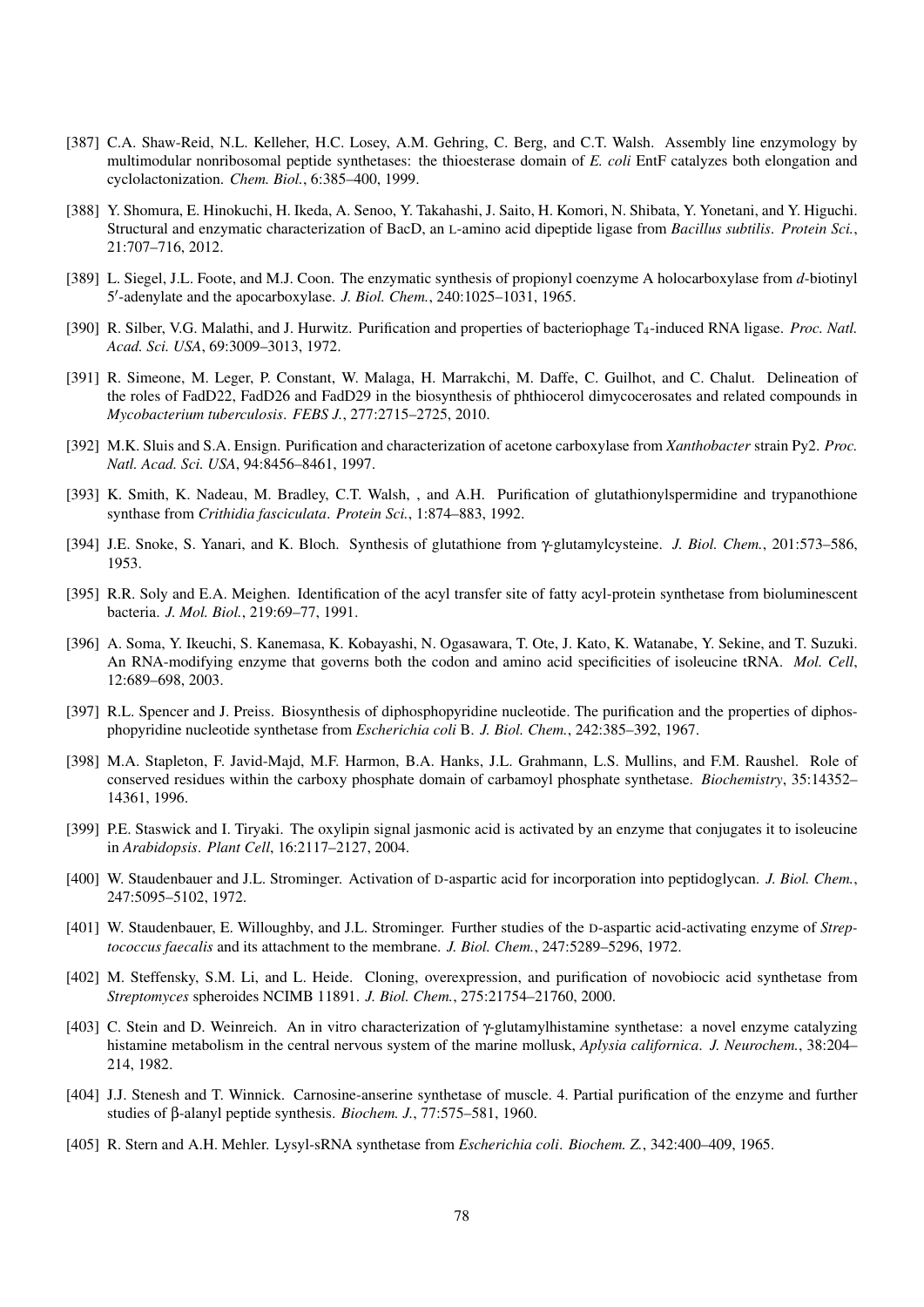- [406] E. Strauss, C. Kinsland, Y. Ge, F.W. McLafferty, and T.P. Begley. Phosphopantothenoylcysteine synthetase from *Escherichia coli*. Identification and characterization of the last unidentified Coenzyme A biosynthetic enzymes in bacteria. *J. Biol. Chem.*, 276:13513–13516, 2001.
- [407] F. Striebel, F. Imkamp, D. Özcelik, and E. Weber-Ban. Pupylation as a signal for proteasomal degradation in bacteria. *Biochim. Biophys. Acta*, 1843:103–113, 2014.
- [408] M.P. Stulberg. The isolation and properties of phenylalanyl ribonucleic acid synthetase from *Escherichia coli* B. *J. Biol. Chem.*, 242:1060–1064, 1967.
- [409] X. Su, Z. Lin, W. Chen, H. Jiang, S. Zhang, and H. Lin. Chemogenomic approach identified yeast YLR143W as diphthamide synthetase. *Proc. Natl. Acad. Sci. USA*, 109:19983–19987, 2012.
- [410] A. Sugino, T.J. Snoper, and N.R. Cozzarelli. Bacteriophage T<sub>4</sub> RNA ligase. Reaction intermediates and interaction of substrates. *J. Biol. Chem.*, 252:1732–1738, 1977.
- [411] D.J. Sukovich, J.L. Seffernick, J.E. Richman, K.A. Hunt, J.A. Gralnick, and L.P. Wackett. Structure, function, and insights into the biosynthesis of a head-to-head hydrocarbon in *Shewanella oneidensis* strain MR-1. *Appl. Environ. Microbiol.*, 76:3842–3849, 2010.
- [412] R.A. Sumrada and T.G. Cooper. Urea carboxylase and allophanate hydrolase are components of a multifunctional protein in yeast. *J. Biol. Chem.*, 257:9119–9127, 1982.
- [413] Y. Sun, M.S. Seo, J.H. Kim, Y.J. Kim, G.A. Kim, J.I. Lee, J.H. Lee, and S.T. Kwon. Novel DNA ligase with broad nucleotide cofactor specificity from the hyperthermophilic crenarchaeon *Sulfophobococcus zilligii*: influence of ancestral DNA ligase on cofactor utilization. *Environ Microbiol*, 10:3212–3224, 2008.
- [414] M. Sutter, F.F. Damberger, F. Imkamp, F.H. Allain, and E. Weber-Ban. Prokaryotic ubiquitin-like protein (Pup) is coupled to substrates via the side chain of its C-terminal glutamate. *J. Am. Chem. Soc.*, 132:5610–5612, 2010.
- [415] W.P. Suza and P.E. Staswick. The role of JAR1 in jasmonoyl-L-isoleucine production during *Arabidopsis* wound response. *Planta*, 227:1221–1232, 2008.
- [416] S.W., Cronan Jordan, , and Jr. A new metabolic link. The acyl carrier protein of lipid synthesis donates lipoic acid to the pyruvate dehydrogenase complex in *Escherichia coli* and mitochondria. *J. Biol. Chem.*, 272:17903–17906, 1997.
- [417] K. Tabata, H. Ikeda, and S. Hashimoto. *ywfE* in *Bacillus subtilis* codes for a novel enzyme, L-amino acid ligase. *J. Bacteriol.*, 187:5195–5202, 2005.
- [418] M. Takeo, A. Ohara, S. Sakae, Y. Okamoto, C. Kitamura, D. Kato, and S. Negoro. Function of a glutamine synthetase-like protein in bacterial aniline oxidation via γ-glutamylanilide. *J. Bacteriol.*, 195:4406–4414, 2013.
- [419] N. Tanaka, A.K. Chakravarty, B. Maughan, and S. Shuman. Novel mechanism of RNA repair by RtcB via sequential 2',3'-cyclic phosphodiesterase and 3'-phosphate/5'-hydroxyl ligation reactions. *J. Biol. Chem.*, 286:43134-43143, 2011.
- [420] N. Tanaka, B. Meineke, and S. Shuman. RtcB, a novel RNA ligase, can catalyze tRNA splicing and HAC1 mRNA splicing *in vivo*. *J. Biol. Chem.*, 286:30253–30257, 2011.
- [421] N. Tanaka and S. Shuman. Structure-activity relationships in human RNA 3'-phosphate cyclase. *RNA*, 15:1865-1874, 2009.
- [422] N. Tanaka and S. Shuman. RtcB is the RNA ligase component of an *Escherichia coli* RNA repair operon. *J. Biol. Chem.*, 286:7727–7731, 2011.
- [423] T. Tanaka, K. Hosaka, M. Hoshimaru, and S. Numa. Purification and properties of long-chain acyl-coenzyme-A synthetase from rat liver. *Eur. J. Biochem.*, 98:165–172, 1979.
- [424] N. Terasaka, S. Kimura, T. Osawa, T. Numata, and T. Suzuki. Biogenesis of 2-agmatinylcytidine catalyzed by the dual protein and RNA kinase TiaS. *Nat. Struct. Mol. Biol.*, 18:1268–1274, 2011.
- [425] A.R. Tesson, T.S. Soper, M. Ciustea, and N.G. Richards. Revisiting the steady state kinetic mechanism of glutaminedependent asparagine synthetase from *Escherichia coli*. *Arch. Biochem. Biophys.*, 413:23–31, 2003.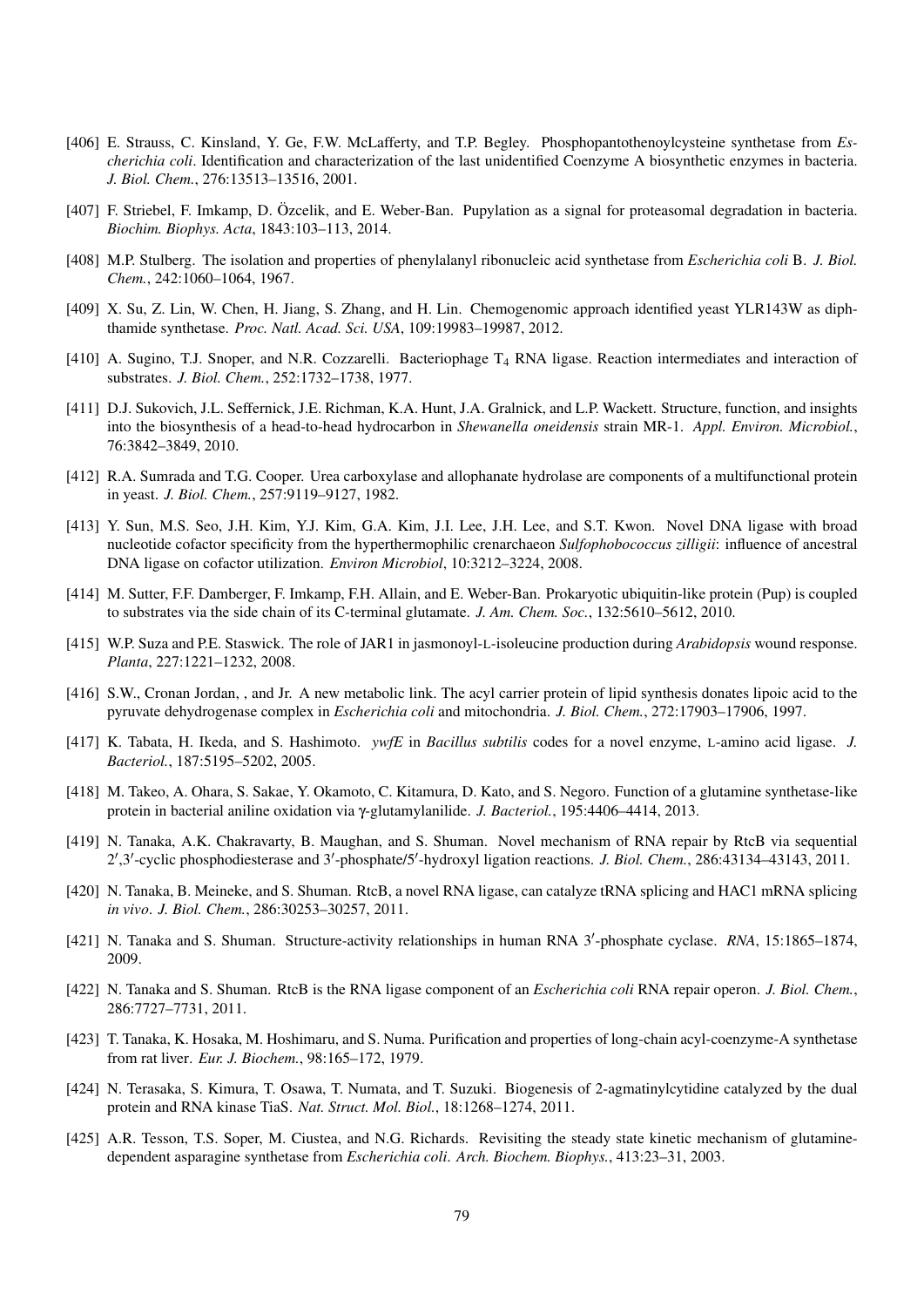- [426] H.B. Theilgaard, K.N. Kristiansen, C.M. Henriksen, and J. Nielsen. Purification and characterization of δ-(L-αaminoadipyl)-L-cysteinyl-D-valine synthetase from *Penicillium chrysogenum*. *Biochem. J.*, 327:185–191, 1997.
- [427] J.B. Thoden, X. Huang, F.M. Raushel, and H.M. Holden. Carbamoyl-phosphate synthetase. Creation of an escape route for ammonia. *J. Biol. Chem.*, 277:39722–39727, 2002.
- [428] J.B. Thoden, T.J. Kappock, J. Stubbe, and H.M. Holden. Three-dimensional structure of  $N^5$ -carboxyaminoimidazole ribonucleotide synthetase: a member of the ATP grasp protein superfamily. *Biochemistry*, 38:15480–15492, 1999.
- [429] M.G. Thomas, M.D. Burkart, and C.T. Walsh. Conversion of L-proline to pyrrolyl-2-carboxyl-*S*-PCP during undecylprodigiosin and pyoluteorin biosynthesis. *Chem. Biol.*, 9:171–184, 2002.
- [430] M.V. Tigerstrom and G.M. Tener. Histidyl transfer ribonucleic acid synthetase from bakers' yeast. *Can. J. Biochem.*, 45:1067–1074, 1967.
- [431] T.K., Cronan Ray, , and Jr. Activation of long chain fatty acids with acyl carrier protein: demonstration of a new enzyme, acyl-acyl carrier protein synthetase, in *Escherichia coli*. *Proc. Natl. Acad. Sci. USA*, 73:4374–4378, 1976.
- [432] C.A. Townsend. New reactions in clavulanic acid biosynthesis. *Curr. Opin. Chem. Biol.*, 6:583–589, 2002.
- [433] L.W. Tremblay, F. Fan, M.W. Vetting, and J.S. Blanchard. The 1.6 Å crystal structure of *Mycobacterium smegmatis* MshC: the penultimate enzyme in the mycothiol biosynthetic pathway. *Biochemistry*, 47:13326–13335, 2008.
- [434] G.E. Trumble, M.A. Smith, and W.W. Winder. Purification and characterization of rat skeletal muscle acetyl-CoA carboxylase. *Eur. J. Biochem.*, 231:192–198, 1995.
- [435] T. Tsuda, T. Suzuki, and S. Kojima. Crystallization and preliminary X-ray diffraction analysis of *Bacillus subtilis* YwfE, an L-amino-acid ligase. *Acta Crystallogr. Sect. F Struct. Biol. Cryst. Commun.*, 68:203–206, 2012.
- [436] N. Uda, Y. Matoba, T. Kumagai, K. Oda, M. Noda, and M. Sugiyama. Establishment of an *in vitro* D-cycloserinesynthesizing system by using *O*-ureido-L-serine synthase and D-cycloserine synthetase found in the biosynthetic pathway. *Antimicrob. Agents Chemother.*, 57:2603–2612, 2013.
- [437] H. Ueda, Y. Yoshihara, N. Fukushima, H. Shiomi, A. Nakamura, and H. Takagi. Kyotorphin (tyrosine-arginine) synthetase in rat brain synaptosomes. *J. Biol. Chem.*, 262:8165–8173, 1987.
- [438] S. Uphoff, R. Reyes-Lamothe, F. Garza de Leon, D.J. Sherratt, and A.N. Kapanidis. Single-molecule DNA repair in live bacteria. *Proc. Natl. Acad. Sci. USA*, 110:8063–8068, 2013.
- [439] M.F. Utter and D.B. Keech. Pyruvate carboxylase. I. Nature of the reaction. *J. Biol. Chem.*, 238:2603–2608, 1963.
- [440] P. Vagelos. Regulation of fatty acid biosynthesis. *Curr. Top. Cell. Regul.*, 4:119–166, 1971.
- [441] J. Vamecq, E. de Hoffmann, and F. van Hoof. The microsomal dicarboxylyl-CoA synthetase. *Biochem. J.*, 230:683–693, 1985.
- [442] J. van Heijenoort. Recent advances in the formation of the bacterial peptidoglycan monomer unit. *Nat. Prod. Rep.*, 18:503–519, 2001.
- [443] M.N. Vassylyeva, H. Sakai, T. Matsuura, S. Sekine, M. Nishiyama, T. Terada, M. Shirouzu, S. Kuramitsu, D.G. Vassylyev, and S. Yokoyama. Cloning, expression, purification, crystallization and initial crystallographic analysis of the lysinebiosynthesis LysX protein from *Thermus thermophilus* HB8. *Acta Crystallogr. D Biol. Crystallogr.*, 59:1651–1652, 2003.
- [444] O. Vergnolle, S.S. Chavadi, U.R. Edupuganti, P. Mohandas, C. Chan, J. Zeng, M. Kopylov, N.G. Angelo, J.D. Warren, C.E. Soll, and L.E. Quadri. Biosynthesis of cell envelope-associated phenolic glycolipids in *Mycobacterium marinum*. *J. Bacteriol.*, 197:1040–1050, 2015.
- [445] A. Vinitsky and C. Grubmeyer. A new paradigm for biochemical energy coupling. *Salmonella typhimurium* nicotinate phosphoribosyltransferase. *J. Biol. Chem.*, 268:26004–26010, 1993.
- [446] V.R. Viviani, V. Scorsato, R.A. Prado, J.G. Pereira, K. Niwa, Y. Ohmiya, and J.A. Barbosa. The origin of luciferase activity in *Zophobas* mealworm AMP/CoA-ligase (protoluciferase): luciferin stereoselectivity as a switch for the oxygenase activity. *Photochem Photobiol Sci*, 9:1111–1119, 2010.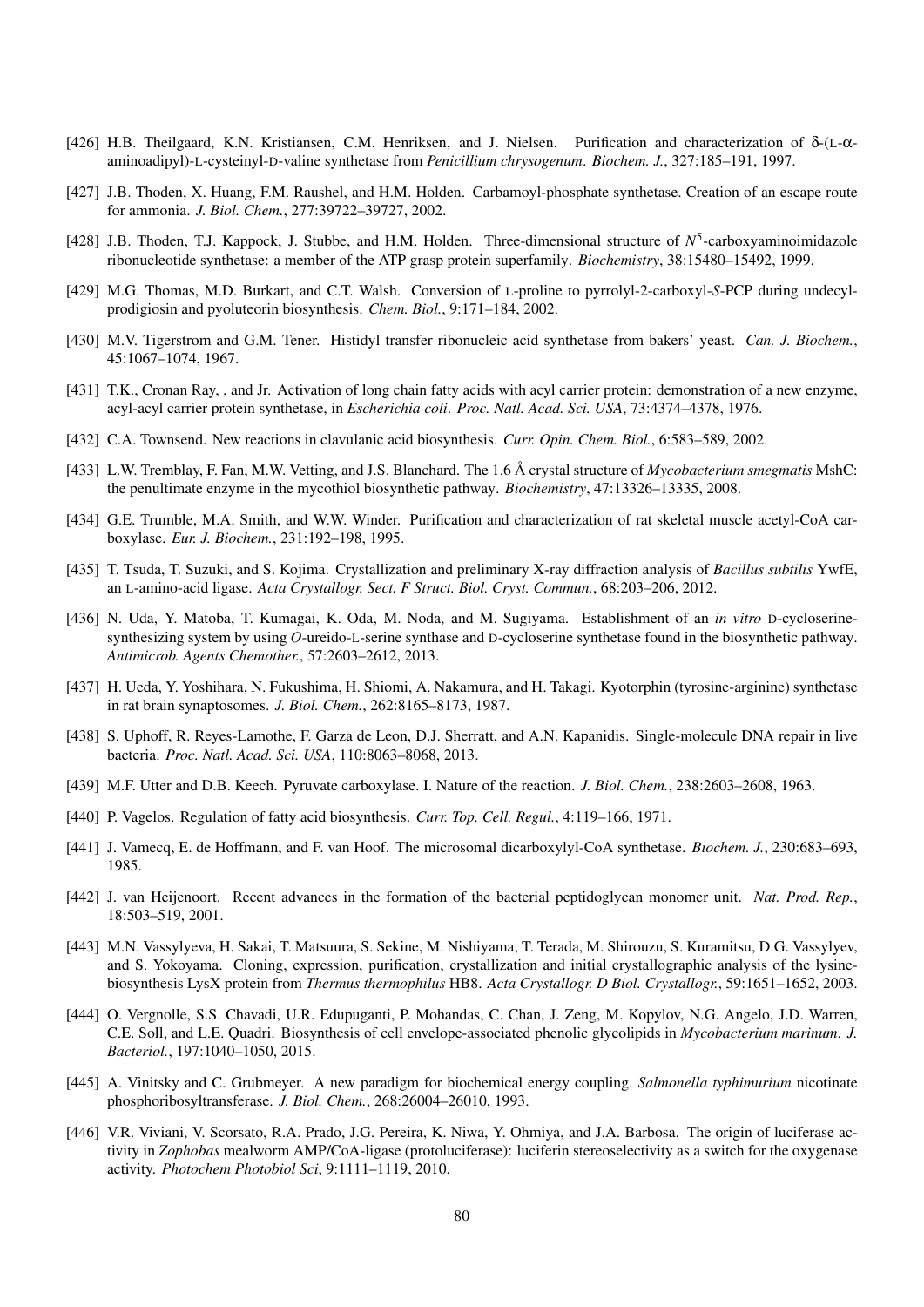- [447] W. von der Saal, P.M. Anderson, and J.J. Villafranca. Mechanistic investigations of *Escherichia coli* cytidine-5'triphosphate synthetase. Detection of an intermediate by positional isotope exchange experiments. *J. Biol. Chem.*, 260:14993–14997, 1985.
- [448] S.L. Wadskov-Hansen, M. Willemoes, J. Martinussen, K. Hammer, J. Neuhard, and S. Larsen. Cloning and verification of the *Lactococcus lactis pyrG* gene and characterization of the gene product, CTP synthase. *J. Biol. Chem.*, 276:38002– 38009, 2001.
- [449] S.J. Wakil. A malonic acid derivative as an intermediate in fatty acid synthesis. *J. Am. Chem. Soc.*, 80:6465–6465, 1958.
- [450] C.J. Walker and J.D. Weinstein. In vitro assay of the chlorophyll biosynthetic enzyme Mg-chelatase: resolution of the activity into soluble and membrane-bound fractions. *Proc. Natl. Acad. Sci. USA*, 88:5789–5793, 1991.
- [451] C.J. Walker and R.D. Willows. Mechanism and regulation of Mg-chelatase. *Biochem. J.*, 327:321–333, 1997.
- [452] L. Wall and E.A. Meighen. Subunit structure of the fatty-acid reductase complex from *Photobacterium phosphoreum*. *Biochemistry*, 25:4315–4321, 1986.
- [453] L. Wang, R. Halitschke, J.H. Kang, A. Berg, F. Harnisch, and I.T. Baldwin. Independently silencing two JAR family members impairs levels of trypsin proteinase inhibitors but not nicotine. *Planta*, 226:159–167, 2007.
- [454] Y. Wang, H. Xu, K.C. Harich, and R.H. White. Identification and characterization of a tyramine-glutamate ligase (MfnD) Involved in methanofuran biosynthesis. *Biochemistry*, 53:6220–6230, 2014.
- [455] M.J. Warren, E. Raux, H.L. Schubert, and J.C. Escalante-Semerena. The biosynthesis of adenosylcobalamin (vitamin B12). *Nat. Prod. Rep.*, 19:390–412, 2002.
- [456] S. Watanabe, N. Kobayashi, D. Quinones, S. Hayakawa, S. Nagashima, N. Uehara, and N. Watanabe. Genetic diversity of the low-level vancomycin resistance gene *vanC*-2/*vanC*-3 and identification of a novel *vanC* subtype (*vanC*-4) in *Enterococcus casseliflavus*. *Microb. Drug Resist.*, 15:1–9, 2009.
- [457] G.C. Webster. Isolation of an alanine-activating enzyme from pig liver. *Biochim. Biophys. Acta*, 49:141–152, 1961.
- [458] G.C. Webster and J.E. Varner. Aspartate metabolism and asparagine synthesis in plant systems. *J. Biol. Chem.*, 215:91–99, 1955.
- [459] L.T. Webster and E.W. Davie. Purification and properties of serine-activating enzyme from beef pancreas. *J. Biol. Chem.*, 236:479–484, 1961.
- [460] J.R. Websterlt, L.D. Gerowin, and L. Rakita. Purification and characteristics of a butyryl coenzyme A synthetase from bovine heart mitochondria. *J. Biol. Chem.*, 240:29–33, 1965.
- [461] J. Wehland, H.C. Schröder, , and K. Isolation and purification of tubulin-tyrosine ligase. *Methods Enzymol.*, 134:170–179, 1986.
- [462] B. Weiss and C.C. Richardson. Enzymatic breakage and joining of deoxyribonucleic acid. I. Repair of single-strand breaks in DNA by an enzyme system from *Escherichia coli* infected with T4 bacteriophage. *Proc. Natl. Acad. Sci. USA*, 57:1021–1028, 1967.
- [463] J.B. Wheeler, D.R. Shaw, and S. Barnes. Purification and characterization of a rat liver bile acid coenzyme A ligase from rat liver microsomes. *Arch. Biochem. Biophys.*, 348:15–24, 1997.
- [464] H.R. Whiteley, M.J. Osborn, and F.M. Huennekens. Purification and properties of the formate-activating enzyme from *Micrococcus aerogenes*. *J. Biol. Chem.*, 234:1538–1543, 1959.
- [465] M.H. Wilbrink, M. Petrusma, L. Dijkhuizen, and R. van der Geize. FadD19 of *Rhodococcus rhodochrous* DSM43269, a steroid-coenzyme A ligase essential for degradation of C-24 branched sterol side chains. *Appl. Environ. Microbiol.*, 77:4455–4464, 2011.
- [466] N.R. Williamson, H.T. Simonsen, R.A. Ahmed, G. Goldet, H. Slater, L. Woodley, F.J. Leeper, and G.P. Salmond. Biosynthesis of the red antibiotic, prodigiosin, in *Serratia*: identification of a novel 2-methyl-3-n-amyl-pyrrole (MAP) assembly pathway, definition of the terminal condensing enzyme, and implications for undecylprodigiosin biosynthesis in *Streptomyces*. *Mol. Microbiol.*, 56:971–989, 2005.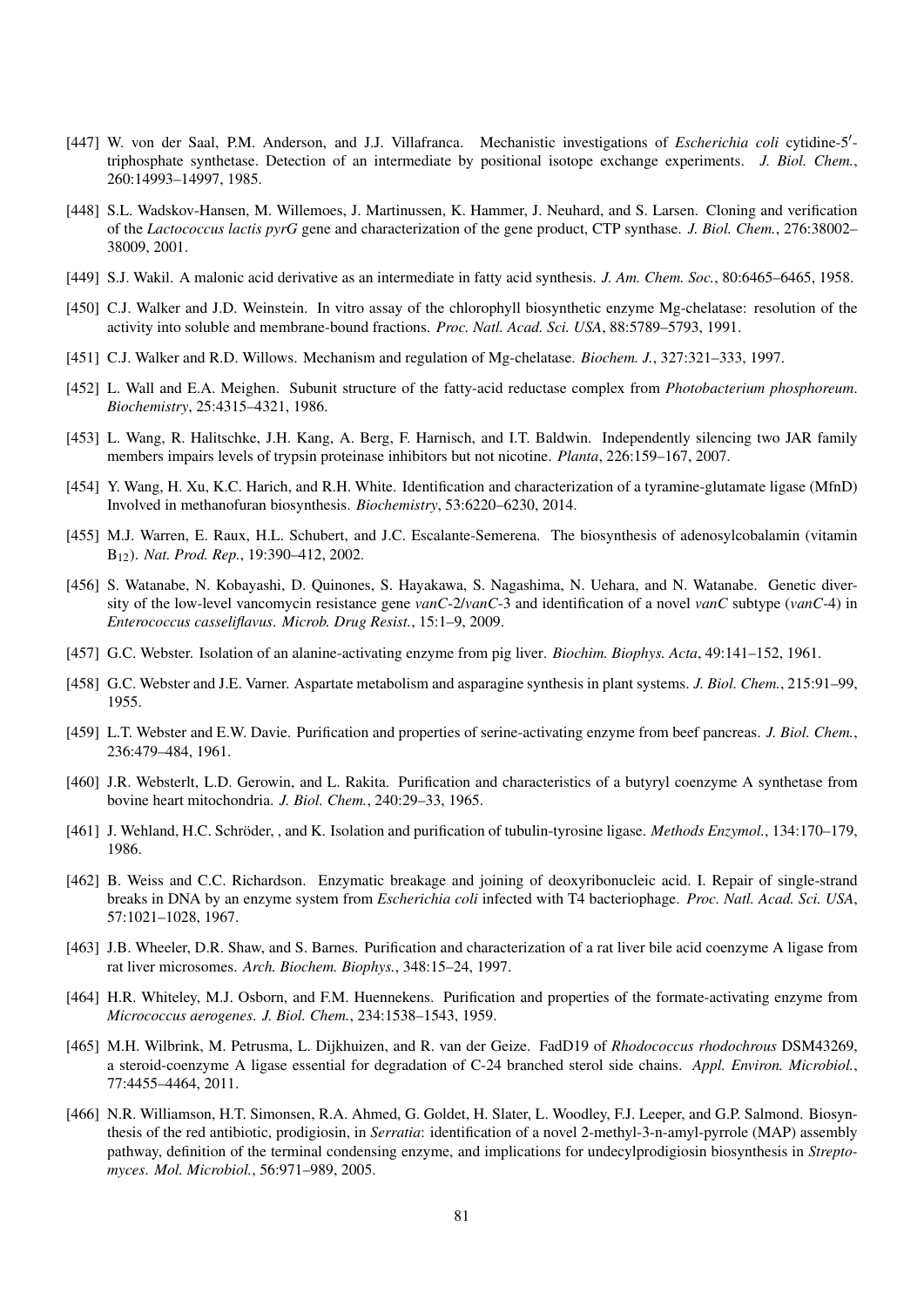- [467] D.B. Wilson, S.M. Prescott, and P.W. Majerus. Discovery of an arachidonoyl coenzyme A synthetase in human platelets. *J. Biol. Chem.*, 257:3510–3515, 1982.
- [468] K.P. Wilson, L.M. Shewchuk, R.G. Brennan, A.J. Otsuka, and B.W. Matthews. *Escherichia coli* biotin holoenzyme synthetase/bio repressor crystal structure delineates the biotin- and DNA-binding domains. *Proc. Natl. Acad. Sci. USA*, 89:9257–9261, 1992.
- [469] H.C. Winter, T.-Z. Su, and E.E. Dekker. 4-Methyleneglutamine synthetase: a new amide synthetase present in germinating peanuts. *Biochem. Biophys. Res. Commun.*, 111:484–489, 1983.
- [470] K.K. Wong, A. Meister, and K. Moldave. Enzymic formation of ribonucleic acid-amino acid from synthetic aminoacyladenylate and ribonucleic acid. *Biochim. Biophys. Acta*, 36:531–533, 1959.
- [471] C.A. Woolfolk, B. Shapiro, and E.R. Stadtman. Regulation of glutamine synthetase. I. Purification and properties of glutamine synthetase from *Escherichia coli*. *Arch. Biochem. Biophys.*, 116:177–192, 1966.
- [472] H.-C. Yang, Y. Tani, and K. Ogata. Synthesis of biotin vitamers from biotin diaminocarboxylic acid or 7,8 diaminopelargonic acid by a purified enzyme of *Pseudomonas graveolens*. *Agric. Biol. Chem.*, 34:1748–1750, 1970.
- [473] E.F. Yefimochkina and A.E. Braunstein. The amination of inosinic acid to adenylic acid in muscle extracts. *Arch. Biochem. Biophys.*, 83:350–352, 1959.
- [474] M.C.M. Yip and W.E. Knox. Glutamine-dependent carbamyl phosphate synthetase. Properties and distribution in normal and neoplastic rat tissues. *J. Biol. Chem.*, 245:2199–2204, 1970.
- [475] Y. Yokooji, H. Tomita, H. Atomi, and T. Imanaka. Pantoate kinase and phosphopantothenate synthetase, two novel enzymes necessary for CoA biosynthesis in the *Archaea*. *J. Biol. Chem.*, 284:28137–28145, 2009.
- [476] H. Yonus, P. Neumann, S. Zimmermann, J.J. May, M.A. Marahiel, and M.T. Stubbs. Crystal structure of DltA. Implications for the reaction mechanism of non-ribosomal peptide synthetase adenylation domains. *J. Biol. Chem.*, 283:32484–32491, 2008.
- [477] C.S. Yun, T. Motoyama, and H. Osada. Biosynthesis of the mycotoxin tenuazonic acid by a fungal NRPS-PKS hybrid enzyme. *Nat Commun*, 6:8758–8758, 2015.
- [478] H. Zalkin, P. Argos, S.V. Narayana, A.A. Tiedeman, and J.M. Smith. Identification of a *trpG*-related glutamine amide transfer domain in *Escherichia coli* GMP synthetase. *J. Biol. Chem.*, 260:3350–3354, 1985.
- [479] Y. Zhang, R.H. White, and S.E. Ealick. Crystal structure and function of 5-formaminoimidazole-4-carboxamide ribonucleotide synthetase from *Methanocaldococcus jannaschii*. *Biochemistry*, 47:205–217, 2008.
- [480] X. Zhao, J.R. Miller, Y. Jiang, M.A. Marletta, and J.E. Cronan. Assembly of the covalent linkage between lipoic acid and its cognate enzymes. *Chem. Biol.*, 10:1293–1302, 2003.
- [481] K. Zheng, P.D. Ngo, V.L. Owens, X.P. Yang, and S.O. Mansoorabadi. The biosynthetic pathway of coenzyme F<sub>430</sub> in methanogenic and methanotrophic archaea. *Science*, 354:339–342, 2016.
- [482] M. Zheng, J. Liu, Z. Yang, X. Gu, F. Li, T. Lou, C. Ji, and Y. Mao. Expression, purification and characterization of human ubiquitin-activating enzyme, UBE1. *Mol. Biol. Rep.*, 37:1413–1419, 2010.
- [483] J. Zhou, W.L. Kelly, B.O. Bachmann, M. Gunsior, C.A. Townsend, and E.I. Solomon. Spectroscopic studies of substrate interactions with clavaminate synthase 2, a multifunctional α-KG-dependent non-heme iron enzyme: Correlation with mechanisms and reactivities. *J. Am. Chem. Soc.*, 123:7388–7398, 2001.
- [484] X. Zhu, J. Liu, and W. Zhang. *De novo* biosynthesis of terminal alkyne-labeled natural products. *Nat. Chem. Biol.*, 11:115–120, 2015.
- [485] K. Ziegler, R. Deutzmann, and W. Lockau. Cyanophycin synthetase-like enzymes of non-cyanobacterial eubacteria: characterization of the polymer produced by a recombinant synthetase of *Desulfitobacterium hafniense*. *Z. Naturforsch. [C]*, 57:522–529, 2002.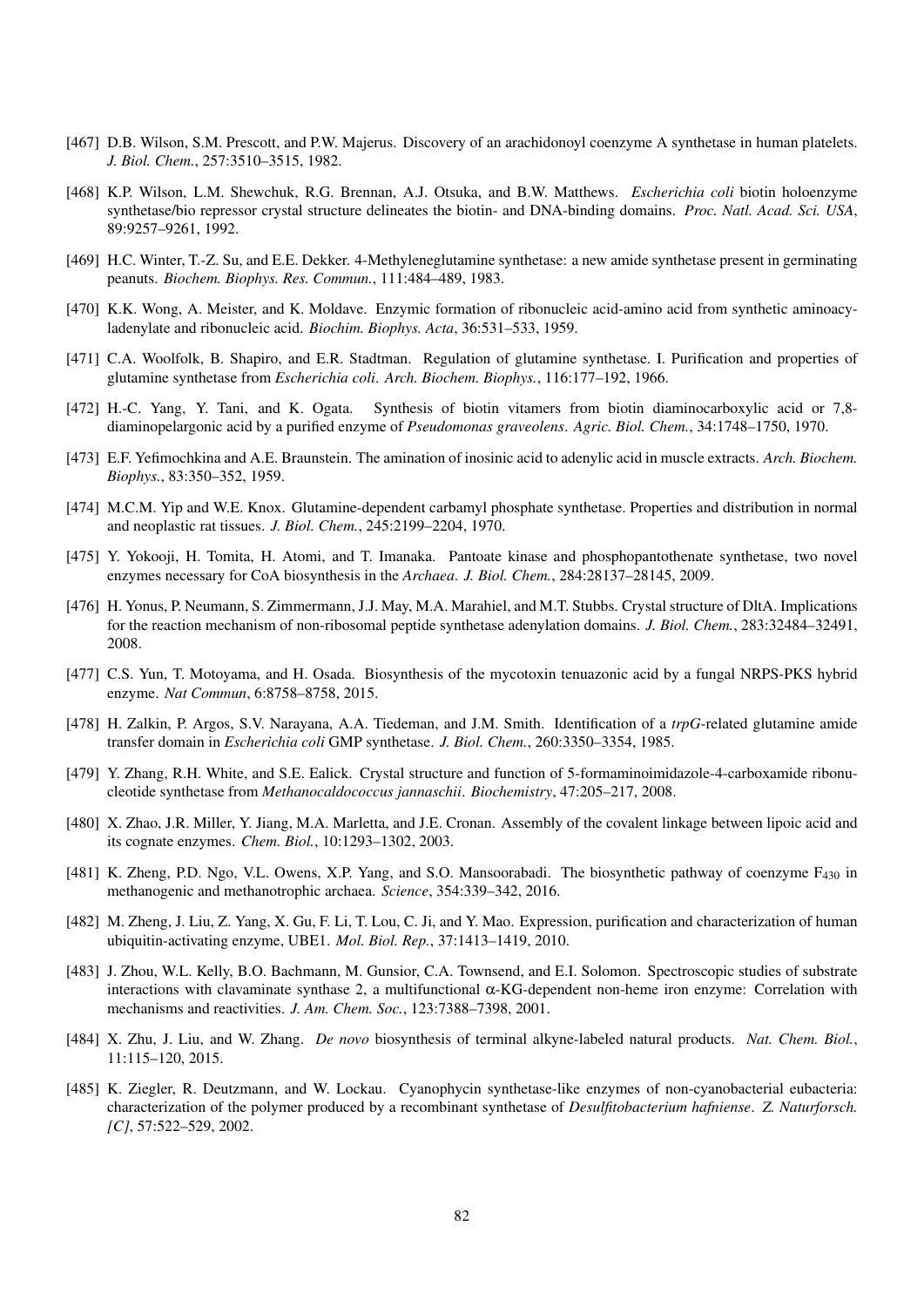- [486] K. Ziegler, A. Diener, C. Herpin, R. Richter, R. Deutzmann, and W. Lockau. Molecular characterization of cyanophycin synthetase, the enzyme catalyzing the biosynthesis of the cyanobacterial reserve material multi-L-arginyl-poly-L-aspartate (cyanophycin). *Eur. J. Biochem.*, 254:154–159, 1998.
- [487] S.B. Zimmerman, J.W. Little, C.K. Oshinsky, and M. Gellert. Enzymatic joining of DNA strands: a novel reaction of diphosphopyridine nucleotide. *Proc. Natl. Acad. Sci. USA*, 57:1841–1848, 1967.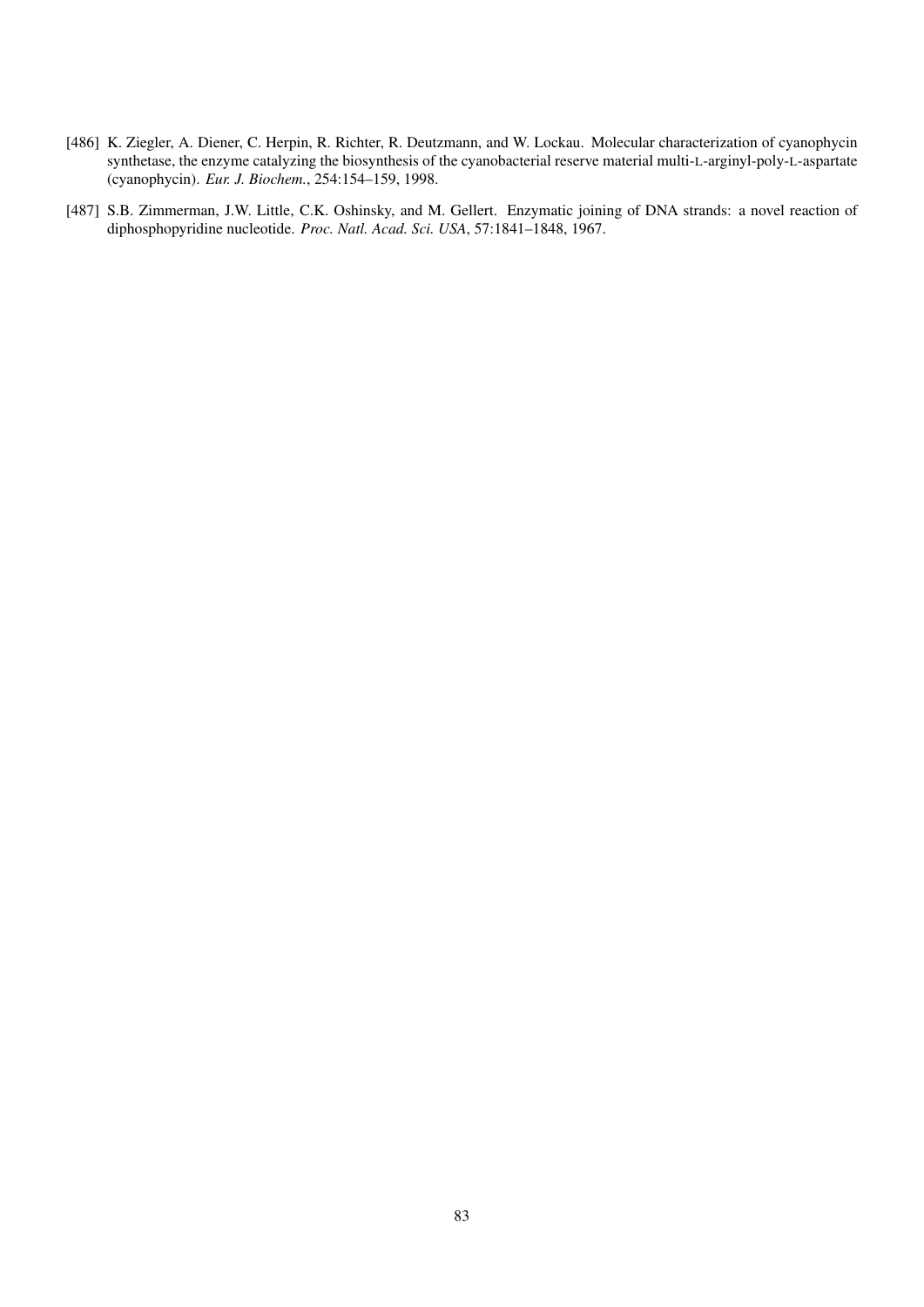## Index

N-(5-amino-5-carboxypentanoyl)-L-cysteinyl-D-valine synthase, carbapenam-3-carboxylate synthase, [40](#page-39-0)  $32$ L-*allo*-isoleucine—holo-[CmaA peptidyl-carrier protein] ligase, [18](#page-17-0) 3-[(3a*S*,4*S*,7a*S*)-7a-methyl-1,5-dioxo-octahydro-1H-inden-4-yl]prophonogic acid—CoA ligase (GDP-forming), [11](#page-10-0) CoA ligase, [17](#page-16-0) acetate—[acyl-carrier protein] ligase, [16](#page-15-0) acetate—CoA ligase, [8](#page-7-0) acetate—CoA ligase (ADP-forming), [11](#page-10-0) acetoacetate—CoA ligase, [12](#page-11-0) acetone carboxylase, [51](#page-50-0) acetophenone carboxylase, [52](#page-51-0) acetyl-CoA carboxylase, [50](#page-49-0) *N*-acetylaspartylglutamate synthase, [36](#page-35-0) *N*-acetylaspartylglutamylglutamate synthase, [36](#page-35-0) adenosylcobinamide-phosphate synthase, [24](#page-23-0) adenosylcobyric acid synthase (glutamine-hydrolysing), [49](#page-48-0) adenylosuccinate synthase, [41](#page-40-0) aerobactin synthase, [35](#page-34-0) D-alanine—(*R*)-lactate ligase, [7](#page-6-0) D-alanine—D-alanine ligase, [27](#page-26-0) D-alanine—[D-alanyl-carrier protein] ligase, [21](#page-20-0) D-alanine—D-serine ligase, [34](#page-33-0) L-alanine—L-anticapsin ligase, [38](#page-37-0) D-alanine—alanyl-poly(glycerolphosphate) ligase, [30](#page-29-0) D-alanine—poly(phosphoribitol) ligase, [4](#page-3-0) alanine—tRNA ligase, [3](#page-2-0) anthranilate—CoA ligase, [15](#page-14-0) arachidonate—CoA ligase, [12](#page-11-0) arginine—tRNA ligase, [5](#page-4-0) L-arginine-specific L-amino acid ligase, [37](#page-36-0) argininosuccinate synthase, [41](#page-40-0) asparagine synthase (glutamine-hydrolysing), [47](#page-46-0) asparagine—tRNA ligase, [6](#page-5-0) asparaginyl-tRNA synthase (glutamine-hydrolysing), [48](#page-47-0) D-aspartate ligase, [24](#page-23-0) aspartate—ammonia ligase, [22](#page-21-0) aspartate—ammonia ligase (ADP-forming), [22](#page-21-0) aspartate—tRNA ligase, [4](#page-3-0) aspartate—tRNA $^{Asn}$  ligase, [6](#page-5-0) benzoate—CoA ligase, [14](#page-13-0) biotin carboxylase, [43](#page-42-0) biotin—[biotin carboxyl-carrier protein] ligase, [44](#page-43-0) biotin—CoA ligase, [11](#page-10-0) biotin—[methylcrotonoyl-CoA-carboxylase] ligase, [43](#page-42-0) biotin—[methylmalonyl-CoA-carboxytransferase] ligase, [42](#page-41-0) biotin—[propionyl-CoA-carboxylase (ATP-hydrolysing)] ligase, [43](#page-42-0) [butirosin acyl-carrier protein]—L-glutamate ligase, [17](#page-16-0) carbamoyl-phosphate synthase (ammonia), [44](#page-43-0) carbamoyl-phosphate synthase (glutamine-hydrolysing), [48](#page-47-0) 5-(carboxyamino)imidazole ribonucleotide synthase, [45](#page-44-0) (carboxyethyl)arginine β-lactam-synthase, [40](#page-39-0) 6-carboxyhexanoate—CoA ligase, [11](#page-10-0) carnitine—CoA ligase, [19](#page-18-0) carnosine synthase, [29](#page-28-0) 4-chlorobenzoate—CoA ligase, [15](#page-14-0) cholate—CoA ligase, [10](#page-9-0) [citrate (*pro*-3*S*)-lyase] ligase, [13](#page-12-0) citrate—CoA ligase, [12](#page-11-0) *N* 2 -citryl-*N* 6 -acetyl-*N* 6 -hydroxylysine synthase, [35](#page-34-0) β-citrylglutamate synthase, [25](#page-24-0) cobaltochelatase, [57](#page-56-0) cobyrinate *a*,*c*-diamide synthase, [49](#page-48-0) coenzyme γ-F<sub>420</sub>-2:α-L-glutamate ligase, [33](#page-32-0) coenzyme F420-0:L-glutamate ligase, [33](#page-32-0) coenzyme F420-1:γ-L-glutamate ligase, [34](#page-33-0) coenzyme F<sup>430</sup> synthetase, [52](#page-51-0) 4-coumarate—CoA ligase, [11](#page-10-0) CTP synthase (glutamine hydrolysing), [41](#page-40-0) 7-cyano-7-deazaguanine synthase, [45](#page-44-0) cyanophycin synthase (L-arginine-adding), [33](#page-32-0) cyanophycin synthase (L-aspartate-adding), [33](#page-32-0) cyclopeptine synthase, [35](#page-34-0) cysteine—tRNA ligase, [5](#page-4-0) L-cysteine:1D-*myo*-inositol 2-amino-2-deoxy-α-D-glucopyranoside ligase, [24](#page-23-0) dapdiamide synthase, [37](#page-36-0) 8-demethylnovobiocic acid synthase , [25](#page-24-0) dethiobiotin synthase, [39](#page-38-0) dicarboxylate—CoA ligase, [13](#page-12-0) dihydrofolate synthase, [29](#page-28-0) 3α,7α-dihydroxy-5β-cholestanate—CoA ligase, [14](#page-13-0) diphthine—ammonia ligase, [25](#page-24-0) DNA ligase (ATP), [52](#page-51-0) DNA ligase (ATP or  $NAD^+$ ), [55](#page-54-0) DNA ligase (ATP, ADP or GTP), [55](#page-54-0) DNA ligase (NAD<sup>+</sup>), [53](#page-52-0) E1 SAMP-activating enzyme, [21](#page-20-0) E1 ubiquitin-activating enzyme, [18](#page-17-0) enterobactin synthase, [30](#page-29-0) *trans*-feruloyl-CoA synthase, [15](#page-14-0) L-firefly luciferin—CoA ligase, [20](#page-19-0) formate—dihydrofolate ligase, [44](#page-43-0) formate—phosphoribosylaminoimidazolecarboxamide ligase, [46](#page-45-0) formate—tetrahydrofolate ligase, [41](#page-40-0) 5-formyltetrahydrofolate cyclo-ligase, [39](#page-38-0) fumarate—(*S*)-2,3-diaminopropanoate ligase, [37](#page-36-0) 2-furoate—CoA ligase, [15](#page-14-0)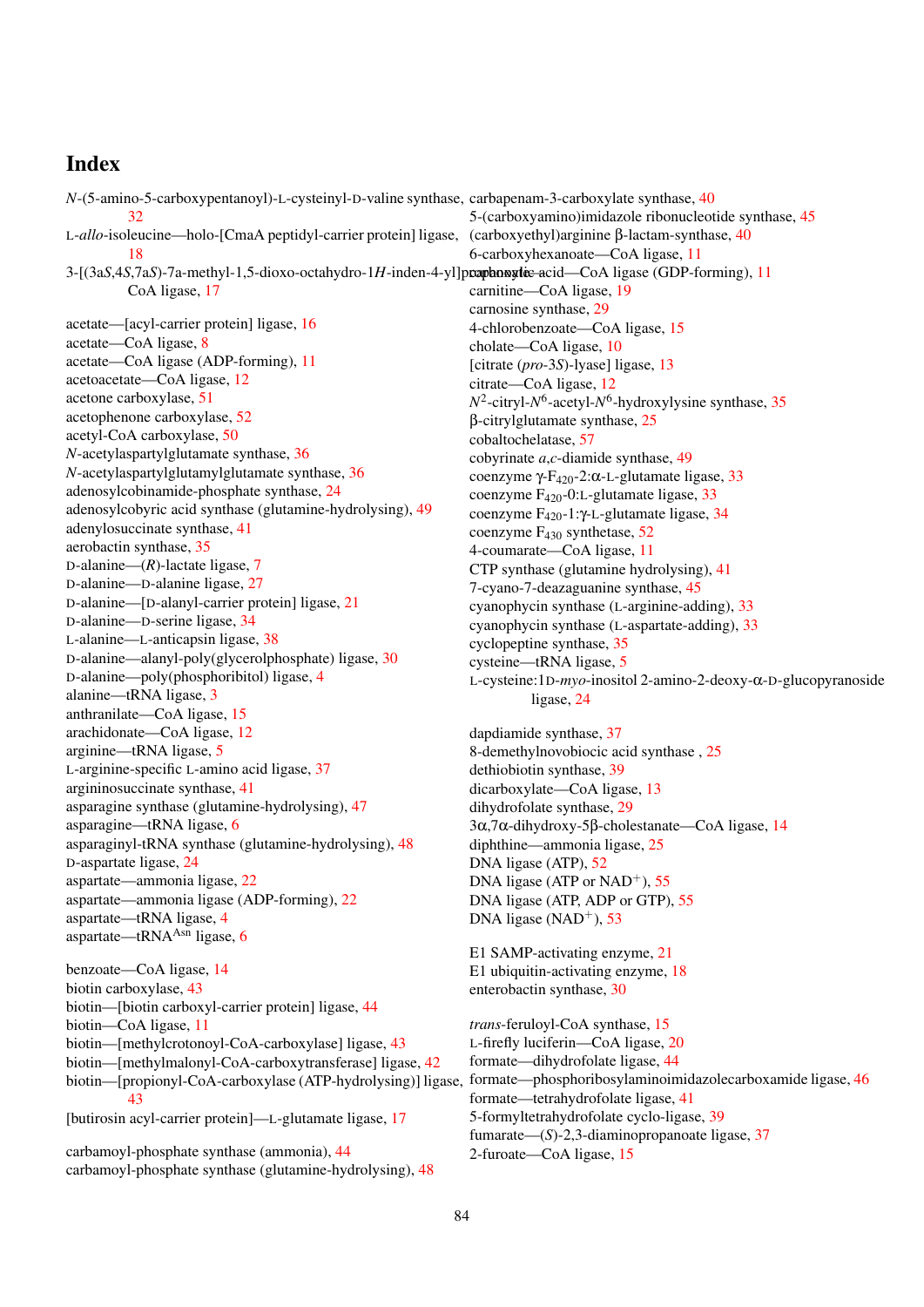geranoyl-CoA carboxylase, [51](#page-50-0) glutamate—cysteine ligase, [27](#page-26-0) glutamate—ethylamine ligase, [23](#page-22-0) glutamate—methylamine ligase, [43](#page-42-0) glutamate—putrescine ligase, [24](#page-23-0) glutamate—tRNA ligase, [5](#page-4-0) glutamate—tRNA<sup>Gln</sup> ligase, [6](#page-5-0) glutamine synthetase, [22](#page-21-0) glutamine—tRNA ligase, [5](#page-4-0) glutaminyl-tRNA synthase (glutamine-hydrolysing), [49](#page-48-0) γ-glutamylanilide synthase, [25](#page-24-0) γ-glutamylhistamine synthase, [31](#page-30-0) glutarate—CoA ligase, [10](#page-9-0) glutathione synthase, [27](#page-26-0) glutathionylspermidine synthase, [23](#page-22-0) glycine—tRNA ligase, [4](#page-3-0) GMP synthase (glutamine-hydrolysing), [47](#page-46-0) histidine—tRNA ligase, [6](#page-5-0) homoglutathione synthase, [32](#page-31-0) [49](#page-48-0) 2-hydroxy-7-methoxy-5-methyl-1-naphthoate—CoA ligase, [18](#page-17-0)

4-hydroxybenzoate adenylyltransferase FadD22, [19](#page-18-0)

3-hydroxybenzoate—CoA ligase, [16](#page-15-0) 4-hydroxybenzoate—CoA ligase, [14](#page-13-0)

4-hydroxybutyrate—CoA ligase, [17](#page-16-0)

4-hydroxyphenylalkanoate adenylyltransferase FadD29, [20](#page-19-0)

3-hydroxypropionyl-CoA synthase, [16](#page-15-0)

imidazoleacetate—phosphoribosyldiphosphate ligase, [42](#page-41-0) indoleacetate—lysine synthetase, [31](#page-30-0) isoleucine—tRNA ligase, [2](#page-1-0)

jasmonoyl—L-amino acid synthetase, [38](#page-37-0)

leucine—tRNA ligase, [2](#page-1-0) lipoate—protein ligase, [26](#page-25-0) long-chain fatty acid adenylyltransferase FadD28, [19](#page-18-0) long-chain-fatty-acid—[acyl-carrier-protein] ligase, [13](#page-12-0) long-chain-fatty-acid—CoA ligase, [9](#page-8-0) long-chain-fatty-acid—protein ligase, [12](#page-11-0) lysine—tRNA ligase, [3](#page-2-0) [lysine-biosynthesis-protein LysW]—L-2-aminoadipate ligase , [36](#page-35-0)

magnesium chelatase, [57](#page-56-0) malate—CoA ligase, [10](#page-9-0) medium-chain acyl-CoA ligase, [9](#page-8-0) medium-chain-fatty-acid—[acyl-carrier-protein] ligase, [19](#page-18-0) methionine—tRNA ligase, [3](#page-2-0) methylcrotonoyl-CoA carboxylase, [51](#page-50-0) 4-methyleneglutamate—ammonia ligase, [23](#page-22-0) 3-(methylthio)propionyl—CoA ligase, [18](#page-17-0)

 $NAD<sup>+</sup>$  synthase, [22](#page-21-0)  $NAD<sup>+</sup>$  synthase (glutamine-hydrolysing), [47](#page-46-0)

nebramycin 5' synthase, [8](#page-7-0) Ni-sirohydrochlorin *a*,*c*-diamide reductive cyclase, [40](#page-39-0) Ni-sirohydrochlorin *a*,*c*-diamide synthase, [50](#page-49-0) nicotinate phosphoribosyltransferase, [45](#page-44-0)

olefin β-lactone synthetase, [8](#page-7-0) oxalate—CoA ligase, [10](#page-9-0) 3-oxocholest-4-en-26-oate—CoA ligase, [17](#page-16-0) 2-oxoglutarate carboxylase, [52](#page-51-0)

hydrogenobyrinic acid *a*,*c*-diamide synthase (glutamine-hydrolysi**pho**ysphoribosylaminoimidazolesuccinocarboxamide synthase, [27](#page-26-0) pantoate—β-alanine ligase (ADP-forming), [36](#page-35-0) pantoate—β-alanine ligase (AMP-forming), [26](#page-25-0) phenylacetate—CoA ligase, [15](#page-14-0) phenylalanine—tRNA ligase, [5](#page-4-0) 3'-phosphate/5'-hydroxy nucleic acid ligase, [56](#page-55-0) *O*-phospho-L-serine—tRNA ligase, [7](#page-6-0) 4-phosphopantoate—β-alanine ligase, [34](#page-33-0) phosphopantothenate—cysteine ligase (ATP), [38](#page-37-0) phosphopantothenate—cysteine ligase (CTP), [27](#page-26-0) phosphoribosylamine—glycine ligase, [43](#page-42-0) phosphoribosylformylglycinamidine cyclo-ligase, [39](#page-38-0) phosphoribosylformylglycinamidine synthase, [47](#page-46-0) phytanate—CoA ligase, [14](#page-13-0) prokaryotic ubiquitin-like protein ligase, [26](#page-25-0) L-proline—[L-prolyl-carrier protein] ligase, [21](#page-20-0) proline—tRNA ligase, [4](#page-3-0) propionate—CoA ligase, [12](#page-11-0) propionyl-CoA carboxylase, [51](#page-50-0) pyrrolysine—tRNAPyl ligase, [7](#page-6-0) pyruvate carboxylase, [50](#page-49-0)

> ribose-5-phosphate—ammonia ligase, [42](#page-41-0) RNA 3'-terminal-phosphate cyclase (ATP), [54](#page-53-0) RNA 3'-terminal-phosphate cyclase (GTP), [54](#page-53-0) RNA ligase (ATP), [54](#page-53-0)

serine—tRNA ligase, [3](#page-2-0) succinate—CoA ligase (ADP-forming), [10](#page-9-0) succinate—CoA ligase (GDP-forming), [9](#page-8-0) *o*-succinylbenzoate—CoA ligase, [14](#page-13-0)

tenuazonic acid synthetase, [38](#page-37-0) tetrahydrofolate synthase, [31](#page-30-0) tetrahydrosarcinapterin synthase, [34](#page-33-0) threonine—tRNA ligase, [2](#page-1-0) (2,2,3-trimethyl-5-oxocyclopent-3-enyl)acetyl-CoA synthase, [16](#page-15-0) tRNAIle2-agmatinylcytidine synthase , [46](#page-45-0) tRNAIle-lysidine synthase, [45](#page-44-0) trypanothione synthase, [23](#page-22-0) tryptophan—tRNA ligase, [2](#page-1-0) tubulin—tyrosine ligase, [32](#page-31-0) tyramine—L-glutamate ligase, [46](#page-45-0) tyrosine—arginine ligase, [32](#page-31-0) tyrosine—tRNA ligase, [2](#page-1-0)

UDP-*N*-acetylmuramate—L-alanine ligase, [28](#page-27-0)